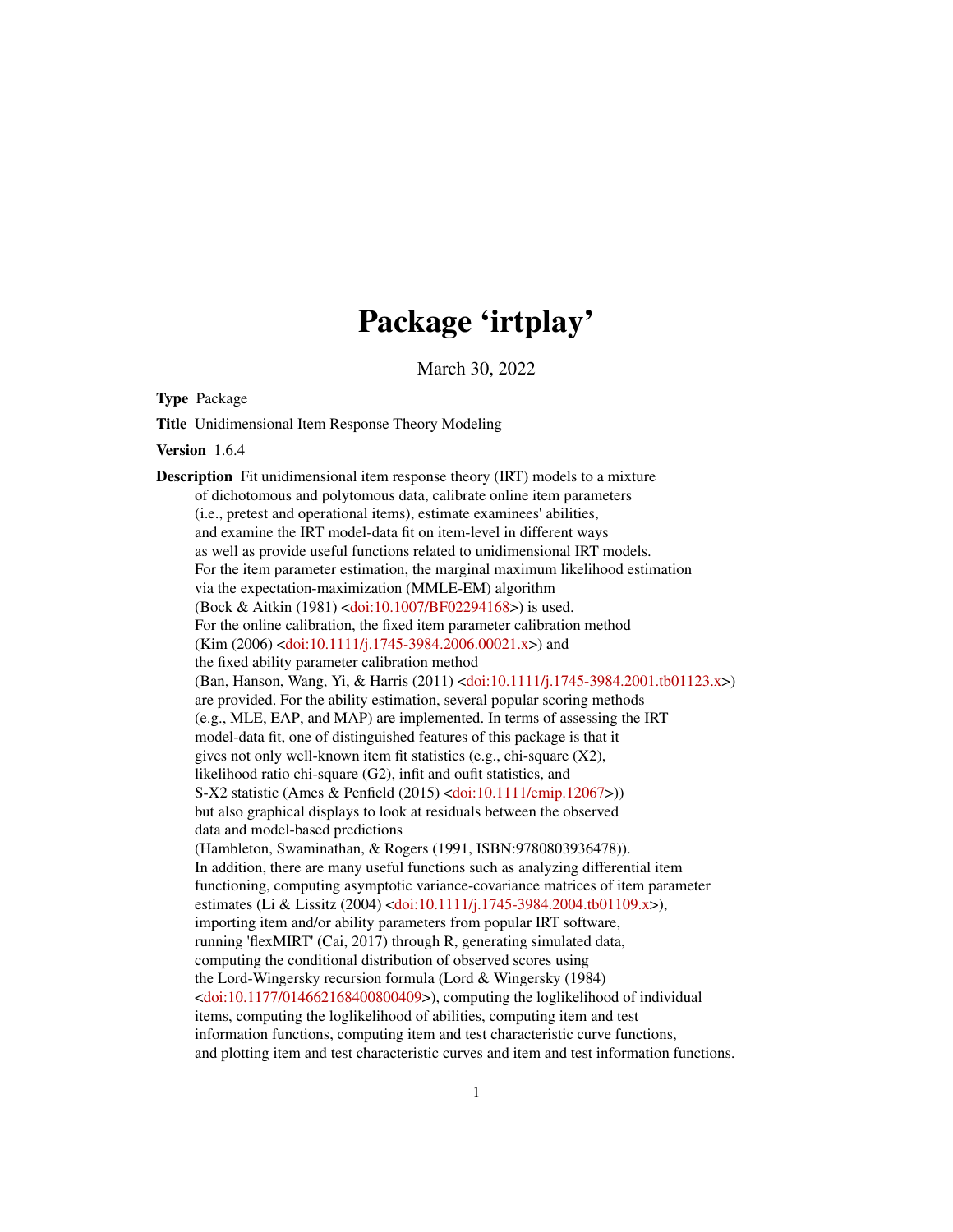Depends  $R$  ( $>= 3.6$ ) License GPL  $(>= 2)$ Encoding UTF-8 LazyData true Imports stats, statmod, utils, reshape2, dplyr, tidyr, purrr, ggplot2, rlang, gridExtra, parallel, Matrix, janitor, RoxygenNote 7.1.1 Suggests mirt URL <https://github.com/hwangQ/irtplay> BugReports <https://github.com/hwangQ/irtplay/issues> NeedsCompilation no Author Hwanggyu Lim [aut, cre], Craig S. Wells [ctb] Maintainer Hwanggyu Lim <hglim83@gmail.com> Repository CRAN

# R topics documented:

Date/Publication 2022-03-30 06:40:02 UTC

|               |  |  |  |  |  |  |  |  |  |  |  |  |  |  |  |  | $\mathbf{3}$ |
|---------------|--|--|--|--|--|--|--|--|--|--|--|--|--|--|--|--|--------------|
| bind fill     |  |  |  |  |  |  |  |  |  |  |  |  |  |  |  |  | 14           |
|               |  |  |  |  |  |  |  |  |  |  |  |  |  |  |  |  | 15           |
| catsib        |  |  |  |  |  |  |  |  |  |  |  |  |  |  |  |  | -18          |
|               |  |  |  |  |  |  |  |  |  |  |  |  |  |  |  |  | 24           |
|               |  |  |  |  |  |  |  |  |  |  |  |  |  |  |  |  | 26           |
|               |  |  |  |  |  |  |  |  |  |  |  |  |  |  |  |  |              |
|               |  |  |  |  |  |  |  |  |  |  |  |  |  |  |  |  | 27           |
|               |  |  |  |  |  |  |  |  |  |  |  |  |  |  |  |  | 40           |
|               |  |  |  |  |  |  |  |  |  |  |  |  |  |  |  |  | 46           |
|               |  |  |  |  |  |  |  |  |  |  |  |  |  |  |  |  |              |
|               |  |  |  |  |  |  |  |  |  |  |  |  |  |  |  |  | 65           |
|               |  |  |  |  |  |  |  |  |  |  |  |  |  |  |  |  |              |
| irtfit        |  |  |  |  |  |  |  |  |  |  |  |  |  |  |  |  | 71           |
|               |  |  |  |  |  |  |  |  |  |  |  |  |  |  |  |  | 77           |
|               |  |  |  |  |  |  |  |  |  |  |  |  |  |  |  |  |              |
|               |  |  |  |  |  |  |  |  |  |  |  |  |  |  |  |  | -79          |
|               |  |  |  |  |  |  |  |  |  |  |  |  |  |  |  |  | 81           |
| <i>s</i> lwrc |  |  |  |  |  |  |  |  |  |  |  |  |  |  |  |  |              |
| plm           |  |  |  |  |  |  |  |  |  |  |  |  |  |  |  |  | 84           |
|               |  |  |  |  |  |  |  |  |  |  |  |  |  |  |  |  |              |
|               |  |  |  |  |  |  |  |  |  |  |  |  |  |  |  |  | 88           |
|               |  |  |  |  |  |  |  |  |  |  |  |  |  |  |  |  |              |
|               |  |  |  |  |  |  |  |  |  |  |  |  |  |  |  |  | -90          |
|               |  |  |  |  |  |  |  |  |  |  |  |  |  |  |  |  | -93          |
|               |  |  |  |  |  |  |  |  |  |  |  |  |  |  |  |  |              |
|               |  |  |  |  |  |  |  |  |  |  |  |  |  |  |  |  |              |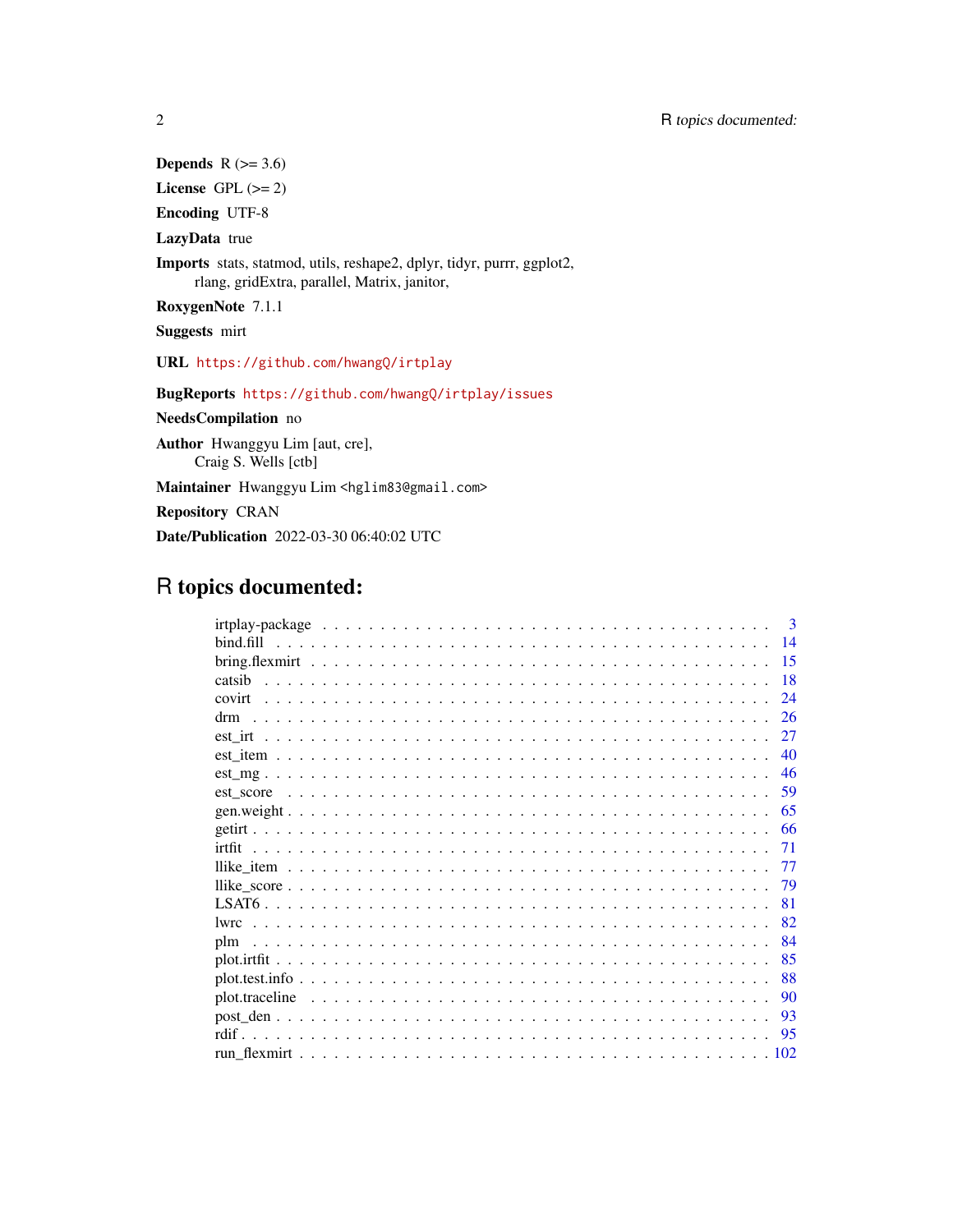# <span id="page-2-0"></span>irtplay-package 3

| Index |  |  |  |  |  |  |  |  |  |  |  |  |  |  |  |  |  |  |  |
|-------|--|--|--|--|--|--|--|--|--|--|--|--|--|--|--|--|--|--|--|
|       |  |  |  |  |  |  |  |  |  |  |  |  |  |  |  |  |  |  |  |
|       |  |  |  |  |  |  |  |  |  |  |  |  |  |  |  |  |  |  |  |
|       |  |  |  |  |  |  |  |  |  |  |  |  |  |  |  |  |  |  |  |
|       |  |  |  |  |  |  |  |  |  |  |  |  |  |  |  |  |  |  |  |
|       |  |  |  |  |  |  |  |  |  |  |  |  |  |  |  |  |  |  |  |
|       |  |  |  |  |  |  |  |  |  |  |  |  |  |  |  |  |  |  |  |
|       |  |  |  |  |  |  |  |  |  |  |  |  |  |  |  |  |  |  |  |
|       |  |  |  |  |  |  |  |  |  |  |  |  |  |  |  |  |  |  |  |
|       |  |  |  |  |  |  |  |  |  |  |  |  |  |  |  |  |  |  |  |
|       |  |  |  |  |  |  |  |  |  |  |  |  |  |  |  |  |  |  |  |
|       |  |  |  |  |  |  |  |  |  |  |  |  |  |  |  |  |  |  |  |

<span id="page-2-1"></span>irtplay-package *irtplay: Unidimensional Item Response Theory Modeling*

# Description

Fit unidimensional item response theory (IRT) models to a mixture of dichotomous and polytomous data, calibrate online item parameters (i.e., pretest and operational items), estimate examinees' abilities, and examine the IRT model-data fit on item-level in different ways as well as provide useful functions related to unidimensional IRT.

For the item parameter estimation, the marginal maximum likelihood estimation via the expectationmaximization (MMLE-EM) algorithm (Bock & Aitkin, 1981) is used. For the online calibration, the fixed item parameter calibration (FIPC) method (Kim, 2006) and the fixed ability parameter calibration (FAPC) method, (Ban, Hanson, Wang, Yi, & Harris, 2001; stocking, 1988), often called Stocking's Method A, are provided. For the ability estimation, several popular scoring methods (e.g., MLE, EAP, and MAP) are implemented. In terms of assessing the IRT model-data fit, one of distinguished features of this package is that it gives not only item fit statistics (e.g.,  $\chi^2$  fit statistic (e.g., Bock, 1960; Yen, 1981), likelihood ratio  $\chi^2$  fit statistic ( $G^2$ ; McKinley & Mills, 1985), infit and outfit statistics (Ames et al., 2015), and  $S - X^2$  (Orlando & Thissen, 2000, 2003)) but also graphical displays to look at residuals between the observed data and model-based predictions (Hambleton, Swaminathan, & Rogers, 1991).

In addition, there are many useful functions such as analyzing differential item functioning (DIF), computing asymptotic variance-covariance matrices of item parameter estimates,importing item and/or ability parameters from popular IRT software, running flexMIRT (Cai, 2017) through R, generating simulated data, computing the conditional distribution of observed scores using the Lord-Wingersky recursion formula, computing the loglikelihood of individual items, computing the loglikelihood of abilities, computing item and test information functions, computing item and test characteristic curve functions, and plotting item and test characteristic curves and item and test information functions.

| irtplay    |
|------------|
| 1.6.4      |
| 2022-03-29 |
| $R (=3.6)$ |
| $GPL (=2)$ |
|            |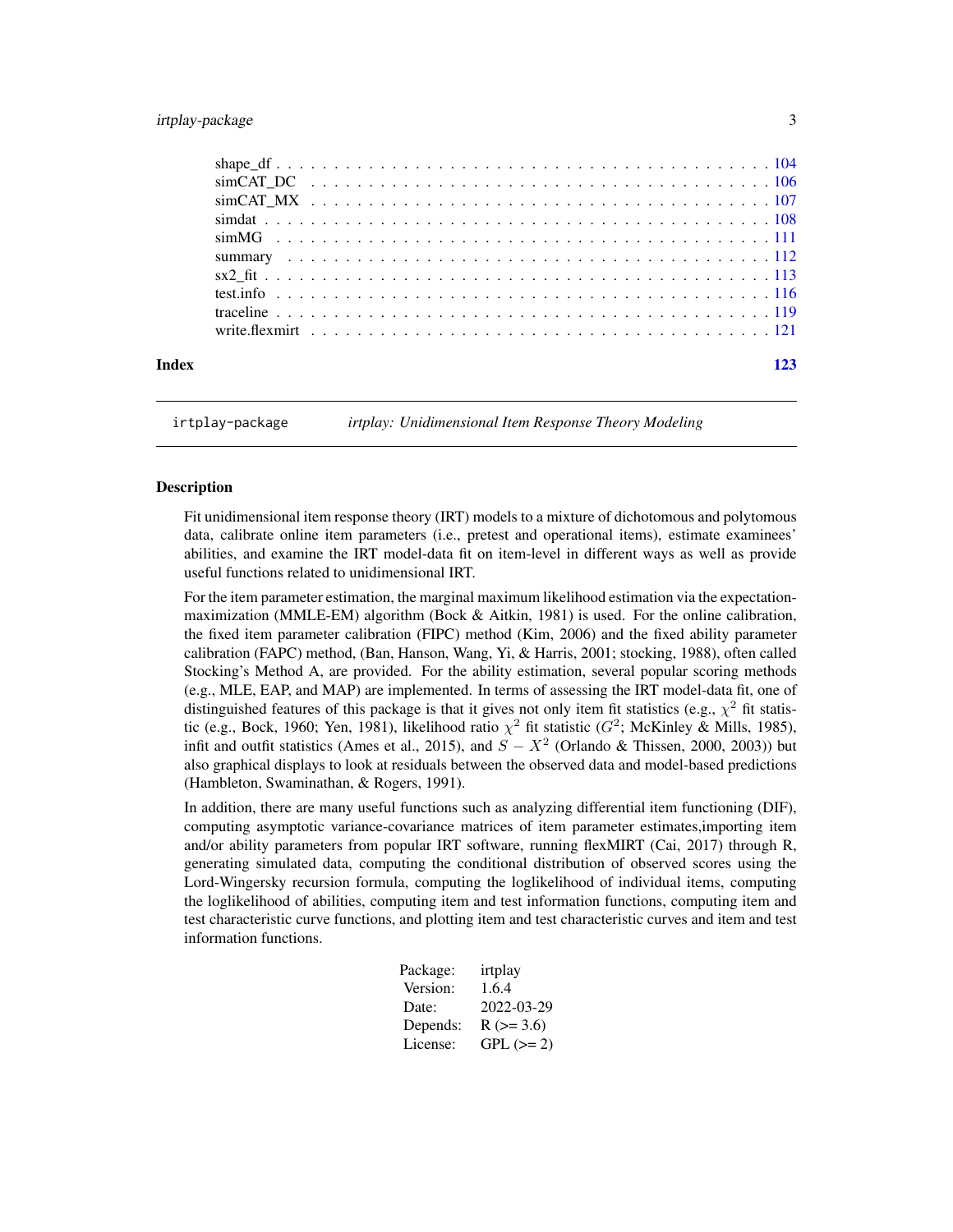### Details

Following five sections describe a) how to implement the online item calibration using FIPC, a) how to implement the online item calibration using Method A, b) the process of evaluating the IRT model-data fit, c) two examples for the online calibration and evaluating the IRT model-data fit, and d) IRT Models used in *irtplay* package.

### Online item calibration with the fixed item parameter calibration method (e.g., Kim, 2006)

The fixed item parameter calibration (FIPC) is one of useful online item calibration methods for computerized adaptive testing (CAT) to put the parameter estimates of pretest items on the same scale of operational item parameter estimates without post hoc linking/scaling (Ban, Hanson, Wang, Yi, & Harris, 2001; Chen & Wang, 2016). In FIPC, the operational item parameters are fixed to estimate the characteristic of the underlying latent variable prior distribution when calibrating the pretest items. More specifically, the underlying latent variable prior distribution of the operational items is estimated during the calibration of the pretest items to put the item parameters of the pretest items on the scale of the operational item parameters (Kim, 2006). In the irtplay package, FIPC is implemented with two main steps:

- 1. Prepare a response data set and the item metadata of the fixed (or operational) items.
- 2. Implement FIPC to estimate the item parameters of pretest items using the [est\\_irt](#page-26-1) function.

1. Preparing a data set To run the [est\\_irt](#page-26-1) function, it requires two data sets:

- 1. Item metadata set (i.e., model, score category, and item parameters. see the desciption of the argument x in the function [est\\_irt](#page-26-1)).
- 2. Examinees' response data set for the items. It should be a matrix format where a row and column indicate the examinees and the items, respectively. The order of the columns in the response data set must be exactly the same as the order of rows of the item metadata.
- 2. Estimating the pretest item parameters When FIPC is implemented in est<sub>rief</sub> function, the pretest item parameters are estimated by fixing the operational item parameters. To estimate the item parameters, you need to provide the item metadata in the argument x and the response data in the argument data.

It is worthwhile to explain about how to prepare the item metadata set in the argument x. A specific form of a data frame should be used for the argument x. The first column should have item IDs, the second column should contain the number of score categories of the items, and the third column should include IRT models. The available IRT models are "1PLM", "2PLM", "3PLM", and "DRM" for dichotomous items, and "GRM" and "GPCM" for polytomous items. Note that "DRM" covers all dichotomous IRT models (i.e, "1PLM", "2PLM", and "3PLM") and "GRM" and "GPCM" represent the graded response model and (generalized) partial credit model, respectively. From the fourth column, item parameters should be included. For dichotomous items, the fourth, fifth, and sixth columns represent the item discrimination (or slope), item difficulty, and item guessing parameters, respectively. When "1PLM" or "2PLM" is specified for any items in the third column, NAs should be inserted for the item guessing parameters. For polytomous items, the item discrimination (or slope) parameters should be contained in the fourth column and the item threshold (or step) parameters should be included from the fifth to the last columns. When the number of categories differs between items, the empty cells of item parameters should be filled with NAs. See 'est irt' for more details about the item metadata.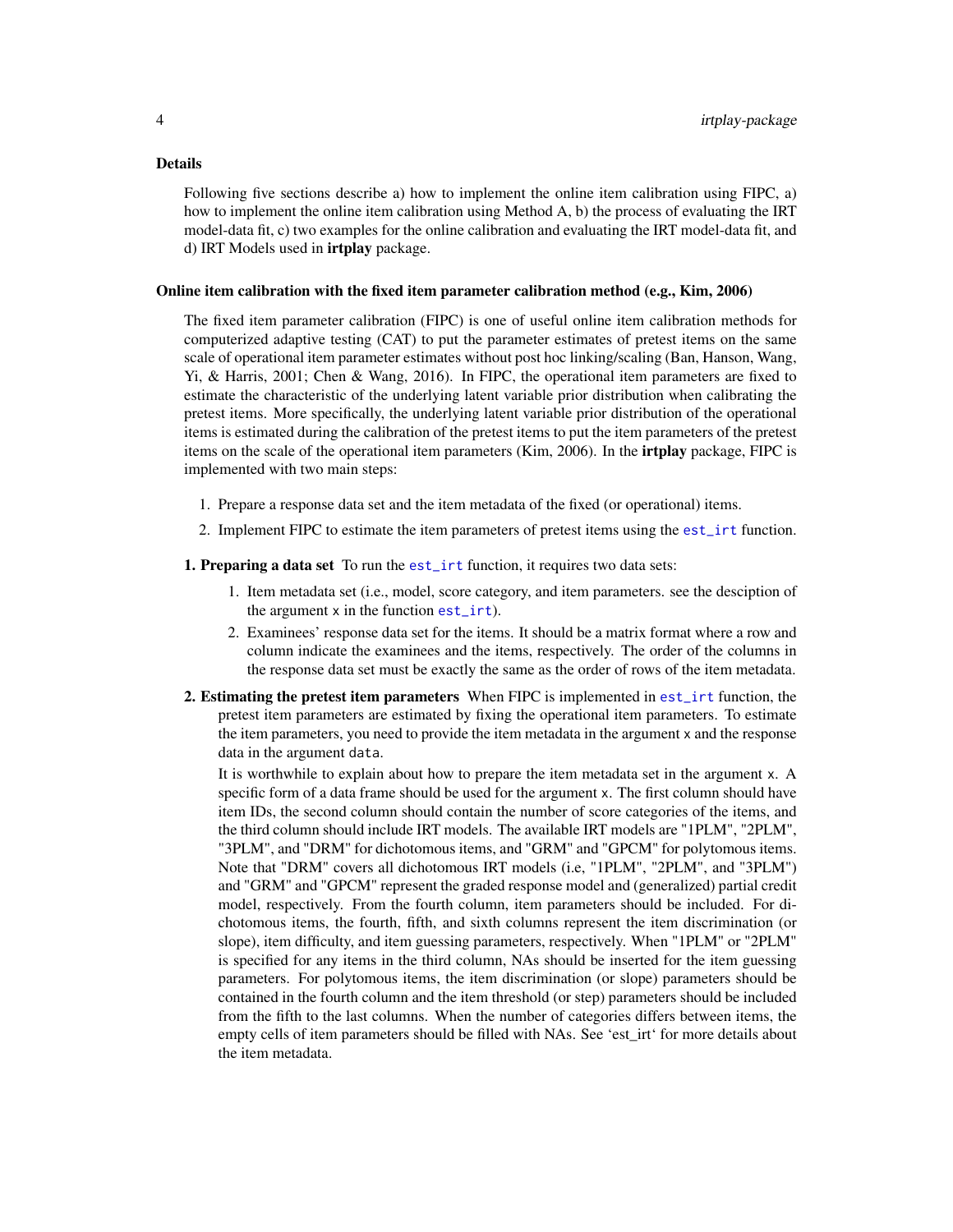Also, you should specify in the argument fipc = TRUE and a specific FIPC method in the argument fipc.method. Finally, you should provide a vector of the location of the items to be fixed in the argument fix.loc. For more details about implementing FIPC, see the description of the function [est\\_irt](#page-26-1).

When implementing FIPC, you can estimate both the emprical histogram and the scale of latent variable prior distribution by setting EmpHist = TRUE. If EmpHist = FALSE, the normal prior distribution is used during the item parameter estimation and the scale of the normal prior distribution is updated during the EM cycle.

The [est\\_item](#page-39-1) function requires a vector of the number of score categories for the items in the argument cats. For example, a dichotomous item has two score categories. If a single numeric value is specified, that value will be recycled across all items. If NULL and all items are binary items (i.e., dichotomous items), it assumes that all items have two score categories.

If necessary, you need to specify whether prior distributions of item slope and guessing parameters (only for the IRT 3PL model) are used in the arguments of use.aprior and use.gprior, respectively. If you decide to use the prior distributions, you should specify what distributions will be used for the prior distributions in the arguments of aprior and gprior, respectively. Currently three probability distributions of Beta, Log-normal, and Normal distributions are available.

In addition, if the response data include missing values, you must indicate the missing value in argument missing.

Once the [est\\_irt](#page-26-1) function has been implemented, you'll get a list of several internal objects such as the item parameter estimates, standard error of the parameter estimates.

### Online item calibration with the fixed ability parameter calibration method (e.g., Stocking, 1988)

In CAT, the fixed ability parameter calibration (FAPC), often called Stocking's Method A, is the relatively simplest and most straightforward online calibration method, which is the maximum likelihood estimation of the item parameters given the proficiency estimates. In CAT, FAPC can be used to put the parameter estimates of pretest items on the same scale of operational item parameter estimates and recalibrate the operational items to evaluate the parameter drifts of the operational items (Chen & Wang, 2016; Stocking, 1988). Also, FAPC is known to result in accurate, unbiased item parameters calibration when items are randomly rather than adaptively administered to examinees, which occurs most commonly with pretest items (Ban, Hanson, Wang, Yi, & Harris, 2001; Chen & Wang, 2016). Using **irtplay** package, the FAPC is implemented to calibrate the items with two main steps:

- 1. Prepare a data set for the calibration of item parameters (i.e., item response data and ability estimates).
- 2. Implement the FAPC to estimate the item parameters using the [est\\_item](#page-39-1) function.
- 1. Preparing a data set To run the [est\\_item](#page-39-1) function, it requires two data sets:
	- 1. Examinees' ability (or proficiency) estimates. It should be in the format of a numeric vector.
	- 2. response data set for the items. It should be in the format of matrix where a row and column indicate the examinees and the items, respectively. The order of the examinees in the response data set must be exactly the same as that of the examinees' ability estimates.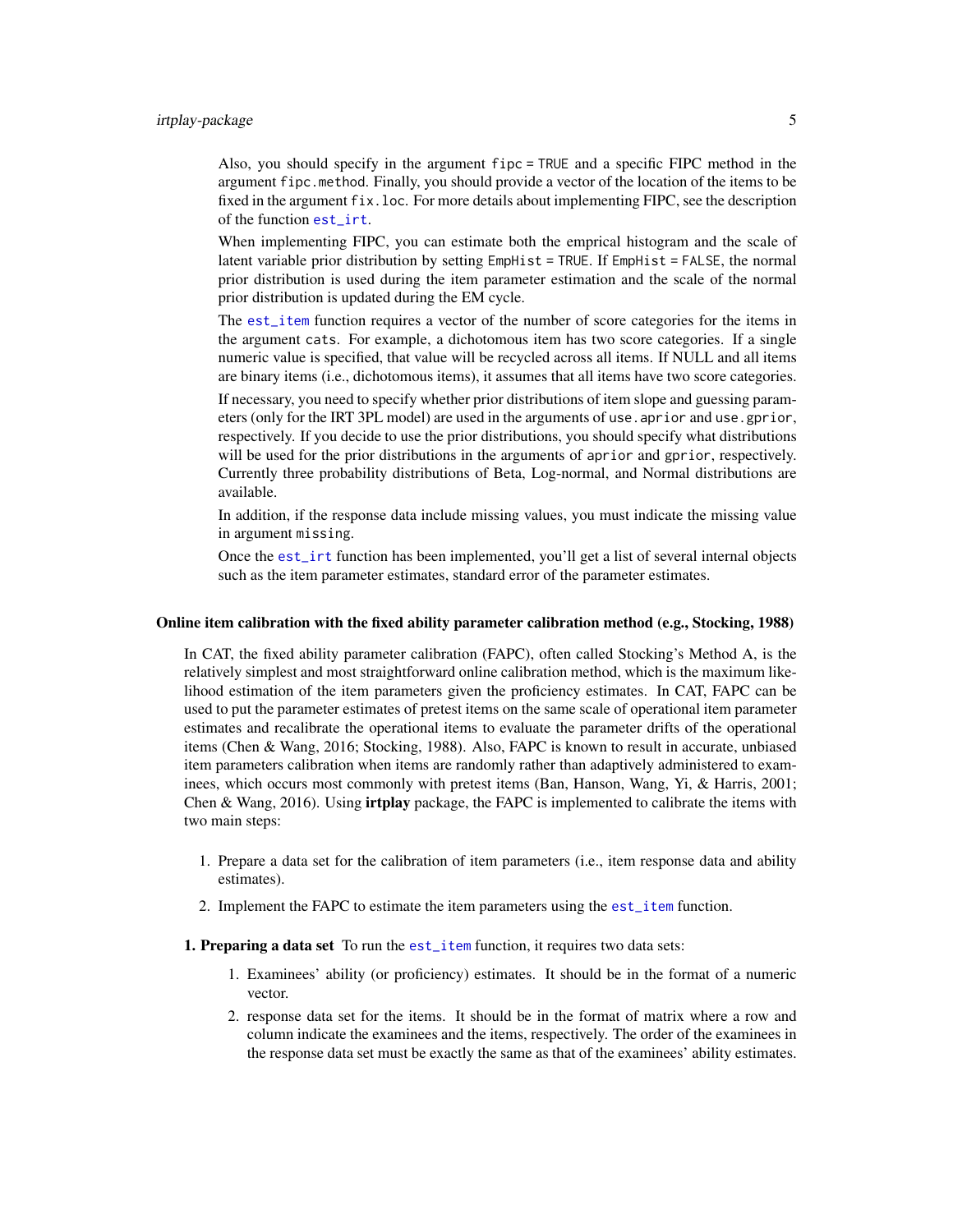2. Estimating the pretest item parameters The [est\\_item](#page-39-1) function estimates the pretest item parameters given the proficiency estimates. To estimate the item parameters, you need to provide the response data in the argument data and the ability estimates in the argument score.

Also, you should provide a string vector of the IRT models in the argument model to indicate what IRT model is used to calibrate each item. Available IRT models are "1PLM", "2PLM", "3PLM", and "DRM" for dichotomous items, and "GRM" and "GPCM" for polytomous items. "GRM" and "GPCM" represent the graded response model and (generalized) partial credit model, respectively. Note that "DRM" is considered as "3PLM" in this function. If a single character of the IRT model is specified, that model will be recycled across all items.

The [est\\_item](#page-39-1) function requires a vector of the number of score categories for the items in the argument cats. For example, a dichotomous item has two score categories. If a single numeric value is specified, that value will be recycled across all items. If NULL and all items are binary items (i.e., dichotomous items), it assumes that all items have two score categories. If necessary, you need to specify whether prior distributions of item slope and guessing parameters (only for the IRT 3PL model) are used in the arguments of use, aprior and use, gprior, respectively. If you decide to use the prior distributions, you should specify what distributions will be used for the prior distributions in the arguments of aprior and gprior, respectively. Currently three probability distributions of Beta, Log-normal, and Normal distributions are available.

In addition, if the response data include missing values, you must indicate the missing value in argument missing.

Once the [est\\_item](#page-39-1) function has been implemented, you'll get a list of several internal objects such as the item parameter estimates, standard error of the parameter estimates.

## The process of evaluating the IRT model-data fit

One way to assess goodness of IRT model-data fit is through an item fit analysis by examining the traditional item fit statistics and looking at the discrepancy between the observed data and modelbased predictions. Using **irtplay** package, the traditional approach of evaluating the IRT model-data fit on item-level can be implemented with three main steps:

- 1. Prepare a data set for the IRT item fit analysis (i.e., item metadata, ability estimates, and response data).
- 2. Obtain the IRT fit statistics such as  $\chi^2$ ,  $G^2$ , infit, and outfit statistics using the function inthit.
- 3. Based on the results of IRT model fit analysis (i.e., an object of class [irtfit](#page-70-1)) obtained in step 2, draw the IRT residual plots (i.e., raw residual and standardized residual plots) using the function [plot.irtfit](#page-84-1).
- 1. Preparing a data set Before conducting the IRT model fit analysis, it is necessary to prepare a data set. To run the function [irtfit](#page-70-1), it requires three data sets:
	- 1. Item metadata including the item ID, number of score categories, IRT models, and item parameters. The item metadata should be in the format of data frame. You can prepare the data either by using the function [shape\\_df](#page-103-1) or by creating a data frame of the item metadata by yourself. If you have output files of item parameter estimates obtained from one of the IRT software such as BILOG-MG 3, PARSCALE 4, flexMIRT, and mirt (R package), the item metadata can be easily obtained using the functions of [bring.bilog](#page-14-1), [bring.parscale](#page-14-1), [bring.flexmirt](#page-14-2), and [bring.mirt](#page-14-1). See [irtfit](#page-70-1), [test.info](#page-115-1), or [simdat](#page-107-1) for more details about the item metadata format.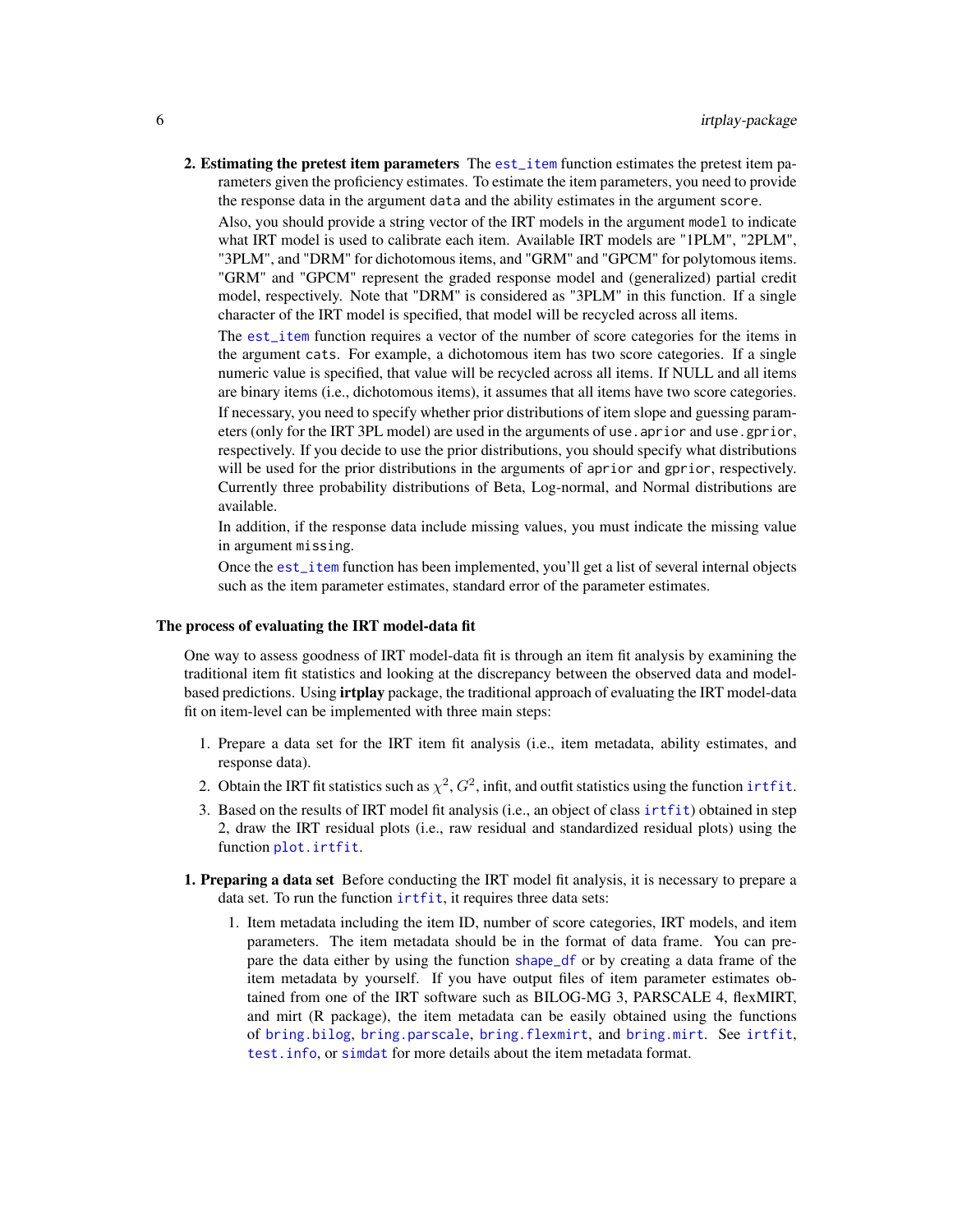- 2. Examinees' ability (or proficiency) estimates. It should be in the format of a numeric vector.
- 3. Examinees' response data set for the items. It should be in the format of matrix where a row and column indicate the examinees and the items, respectively. The order of the examinees in the response data set must be exactly the same as that of the examinees' ability estimates. The order of the items in the response data set must be exactly the same as that of the items in the item metadata.
- 2. Computing the IRT model-data fit statistics The function intertation computes the traditional IRT item fit statistics such as  $\chi^2$ ,  $G^2$ , infit, and outfit statistics. To calculate the  $\chi^2$  and  $G^2$  statistics, two methods are available to divide the ability scale into several groups. The two methods are "equal.width" for dividing the scale by an equal length of the interval and "equal.freq" for dividing the scale by an equal frequency of examinees. Also, you need to specify the location of ability point at each group (or interval) where the expected probabilities of score categories are calculated from the IRT models. Available locations are "average" for computing the expected probability at the average point of examinees' ability estimates in each group and "middle" for computing the expected probability at the midpoint of each group.

To use the function [irtfit](#page-70-1), you need to insert the item metadata in the argument x, the ability estimates in the argument score, and the response data in the argument data. If you want to divide the ability scale into other than ten groups, you need to specify the number of groups in the argument n.width. In addition, if the response data include missing values, you must indicate the missing value in argument missing.

Once the function [irtfit](#page-70-1) has been implemented, you'll get the fit statistic results and the contingency tables for every item used to calculate the  $\chi^2$  and  $G^2$  fit statistics.

3. Drawing the IRT residual [plot](#page-0-0)s Using the saved object of class intitit, you can use the plot method to evaluate the IRT raw residual and standardized residual plots.

Because the [plot](#page-0-0) method can draw the residual plots for an item at a time, you have to indicate which item will be examined. For this, you can specify an integer value, which is the location of the studied item, in the argument item.loc.

In terms of the raw residual plot, the argument ci.method is used to select a method to estimate the confidence intervals among four methods. Those methods are "wald" for the Wald interval, which is based on the normal approximation (Laplace, 1812), "cp" for Clopper-Pearson interval (Clopper & Pearson, 1934), "wilson" for Wilson score interval (Wilson, 1927), and "wilson.cr" for Wilson score interval with continuity correction (Newcombe, 1998).

# Three examples of R script

The example code below shows how to implement the online calibration and how to evaluate the IRT model-data fit:

```
##---------------------------------------------------------------
# Attach the packages
library(irtplay)
##----------------------------------------------------------------------------
# 1. The example code below shows how to prepare the data sets and how to
# implement the fixed item parameter calibration (FIPC):
##----------------------------------------------------------------------------
```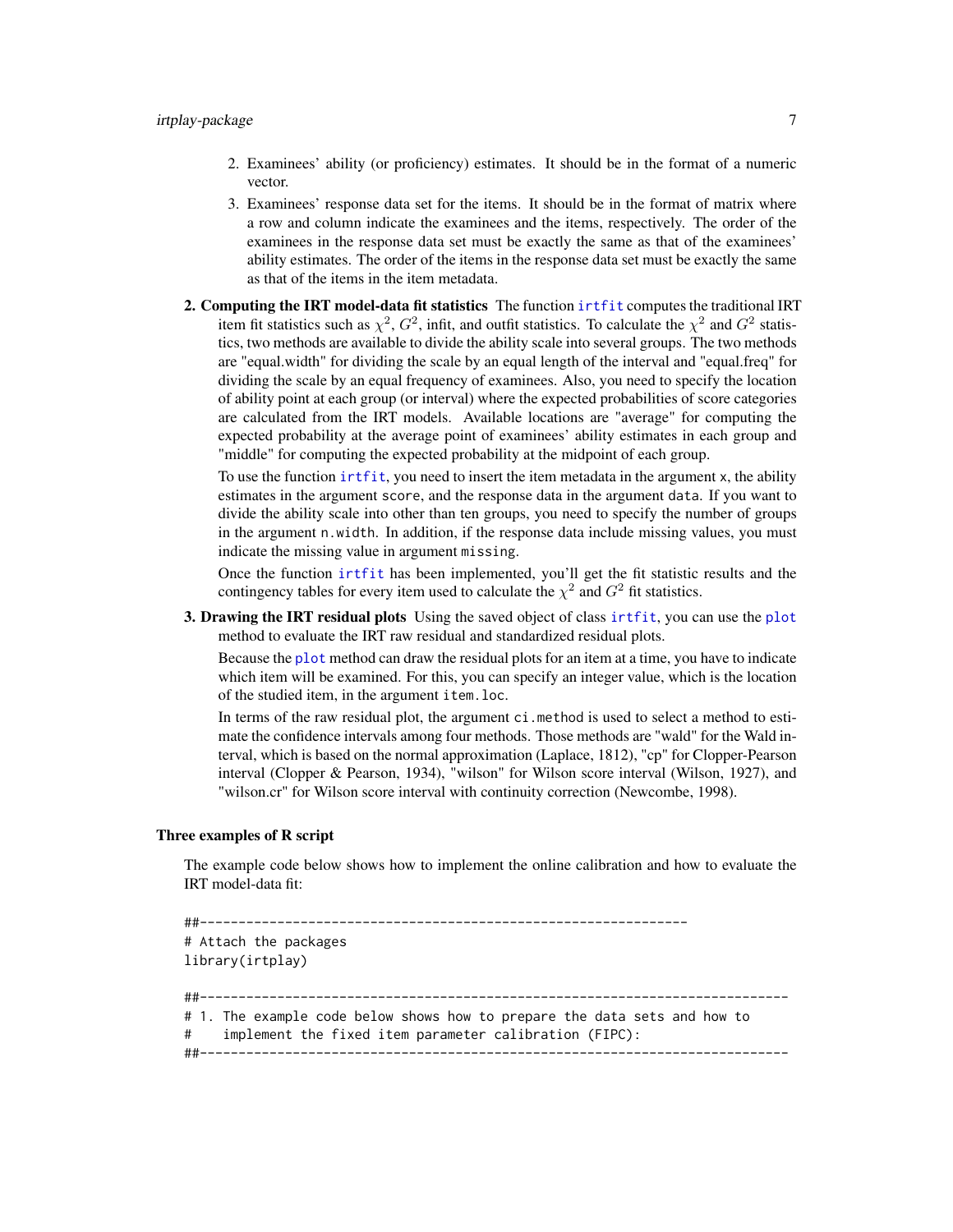```
## Step 1: prepare a data set
## In this example, we generated examinees' true proficiency parameters and simulated
## the item response data using the function "simdat".
## import the "-prm.txt" output file from flexMIRT
flex_sam <- system.file("extdata", "flexmirt_sample-prm.txt", package = "irtplay")
# select the item metadata
x <- bring.flexmirt(file=flex_sam, "par")$Group1$full_df
# generate 1,000 examinees' latent abilities from N(0.4, 1.3)
set.seed(20)
score <- rnorm(1000, mean=0.4, sd=1.3)
# simulate the response data
sim.dat <- simdat(x=x, theta=score, D=1)
## Step 2: Estimate the item parameters
# fit the 3PL model to all dichotmous items, fit the GRM model to all polytomous data,
# fix the five 3PL items (1st - 5th items) and three GRM items (53th to 55th items)
# also, estimate the empirical histogram of latent variable
fix.loc <- c(1:5, 53:55)(mod.fix1 <- est_irt(x=x, data=sim.dat, D=1, use.gprior=TRUE,
             gprior=list(dist="beta", params=c(5, 16)), EmpHist=TRUE, Etol=1e-3,
                    fipc=TRUE, fipc.method="MEM", fix.loc=fix.loc))
summary(mod.fix1)
# plot the estimated empirical histogram of latent variable prior distribution
(emphist <- getirt(mod.fix1, what="weights"))
plot(emphist$weight ~ emphist$theta, xlab="Theta", ylab="Density")
##----------------------------------------------------------------------------
# 2. The example code below shows how to prepare the data sets and how to estimate
# the item parameters using Method A:
##----------------------------------------------------------------------------
## Step 1: prepare a data set
## In this example, we generated examinees' true proficiency parameters and simulated
## the item response data using the function "simdat". Because, the true
## proficiency parameters are not known in reality, however, the true proficiencies
## would be replaced with the proficiency estimates for the calibration.
# import the "-prm.txt" output file from flexMIRT
flex_sam <- system.file("extdata", "flexmirt_sample-prm.txt", package = "irtplay")
```

```
# select the item metadata
```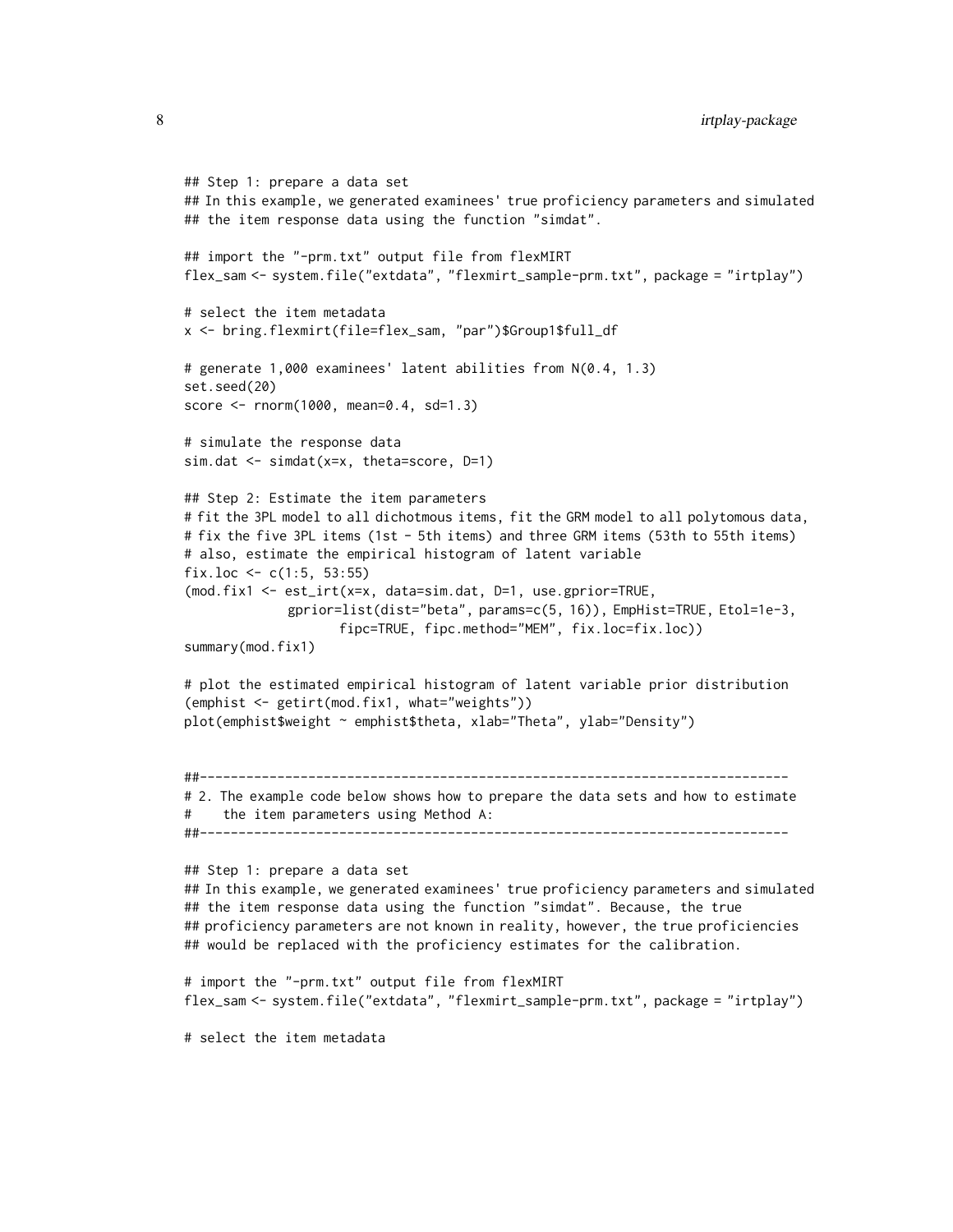```
x <- bring.flexmirt(file=flex_sam, "par")$Group1$full_df
# modify the item metadata so that some items follow 1PLM, 2PLM and GPCM
x[c(1:3, 5), 3] <- "1PLM"
x[c(1:3, 5), 4] < -1x[c(1:3, 5), 6] < -0x[c(4, 8:12), 3] < - "2PLM"
x[c(4, 8:12), 6] < -0x[54:55, 3] <- "GPCM"
# generate examinees' abilities from N(0, 1)
set.seed(23)
score <- rnorm(500, mean=0, sd=1)
# simulate the response data
data <- simdat(x=x, theta=score, D=1)
## Step 2: Estimate the item parameters
# 1) item parameter estimation: constrain the slope parameters of the 1PLM to be equal
(mod1 <- est_item(x, data, score, D=1, fix.a.1pl=FALSE, use.gprior=TRUE,
                gprior=list(dist="beta", params=c(5, 17)), use.startval=FALSE))
summary(mod1)
# 2) item parameter estimation: fix the slope parameters of the 1PLM to 1
(mod2 <- est_item(x, data, score, D=1, fix.a.1pl=TRUE, a.val.1pl=1, use.gprior=TRUE,
                gprior=list(dist="beta", params=c(5, 17)), use.startval=FALSE))
summary(mod2)
# 3) item parameter estimation: fix the guessing parameters of the 3PLM to 0.2
(mod3 <- est_item(x, data, score, D=1, fix.a.1pl=TRUE, fix.g=TRUE, a.val.1pl=1, g.val=.2,
                 use.startval=FALSE))
summary(mod3)
##----------------------------------------------------------------------------
# 3. The example code below shows how to prepare the data sets and how to conduct
# the IRT model-data fit analysis:
##----------------------------------------------------------------------------
## Step 1: prepare a data set for IRT
## In this example, we use the simulated mixed-item format of CAT Data
## But, only items that have examinees' responses more than 1,000 are assessed.
# find the location of items that have more than 1,000 item responses
over1000 <- which(colSums(simCAT_MX$res.dat, na.rm=TRUE) > 1000)
# (1) item metadata
x <- simCAT_MX$item.prm[over1000, ]
```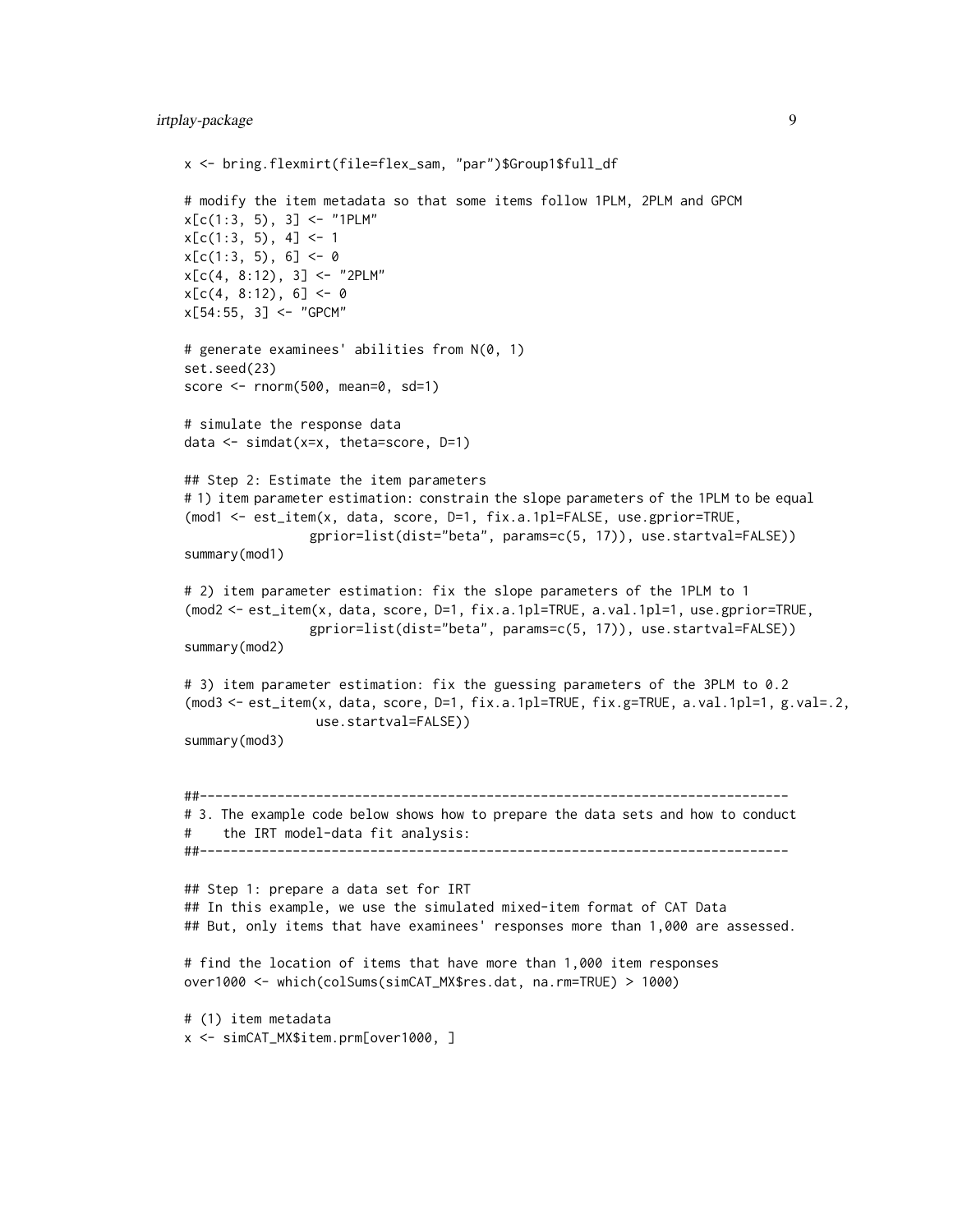```
# (2) examinee's ability estimates
score <- simCAT_MX$score
# (3) response data
data <- simCAT_MX$res.dat[, over1000]
## Step 2: Compute the IRT mode-data fit statistics
# (1) the use of "equal.width"
fit1 <- irtfit(x=x, score=score, data=data, group.method="equal.width",
               n.width=10, loc.theta="average", range.score=NULL, D=1,
               alpha=0.05, missing=NA)
# what kinds of internal objects does the results have?
names(fit1)
# show the results of the fit statistics
fit1$fit_stat[1:10, ]
# show the contingency tables for the first item (dichotomous item)
fit1$contingency.fitstat[[1]]
# (2) the use of "equal.freq"
fit2 <- irtfit(x=x, score=score, data=data, group.method="equal.freq",
               n.width=10, loc.theta="average", range.score=NULL, D=1,
               alpha=0.05, missing=NA)
# show the results of the fit statistics
fit2$fit_stat[1:10, ]
# show the contingency table for the fourth item (polytomous item)
fit2$contingency.fitstat[[4]]
## Step 3: Draw the IRT residual plots
# 1. for the dichotomous item
# (1) both raw and standardized residual plots using the object "fit1"
plot(x=fit1, item.loc=1, type = "both", ci.method = "wald",ylim.sr.adjust=TRUE)
# (2) the raw residual plots using the object "fit1"
plot(x=fit1, item.loc=1, type = "icc", ci.method = "wald",
     ylim.sr.adjust=TRUE)
# (3) the standardized residual plots using the object "fit1"
plot(x=fit1, item.loc=113, type = "sr", ci.method = "wald",
     ylim.sr.adjust=TRUE)
# 2. for the polytomous item
```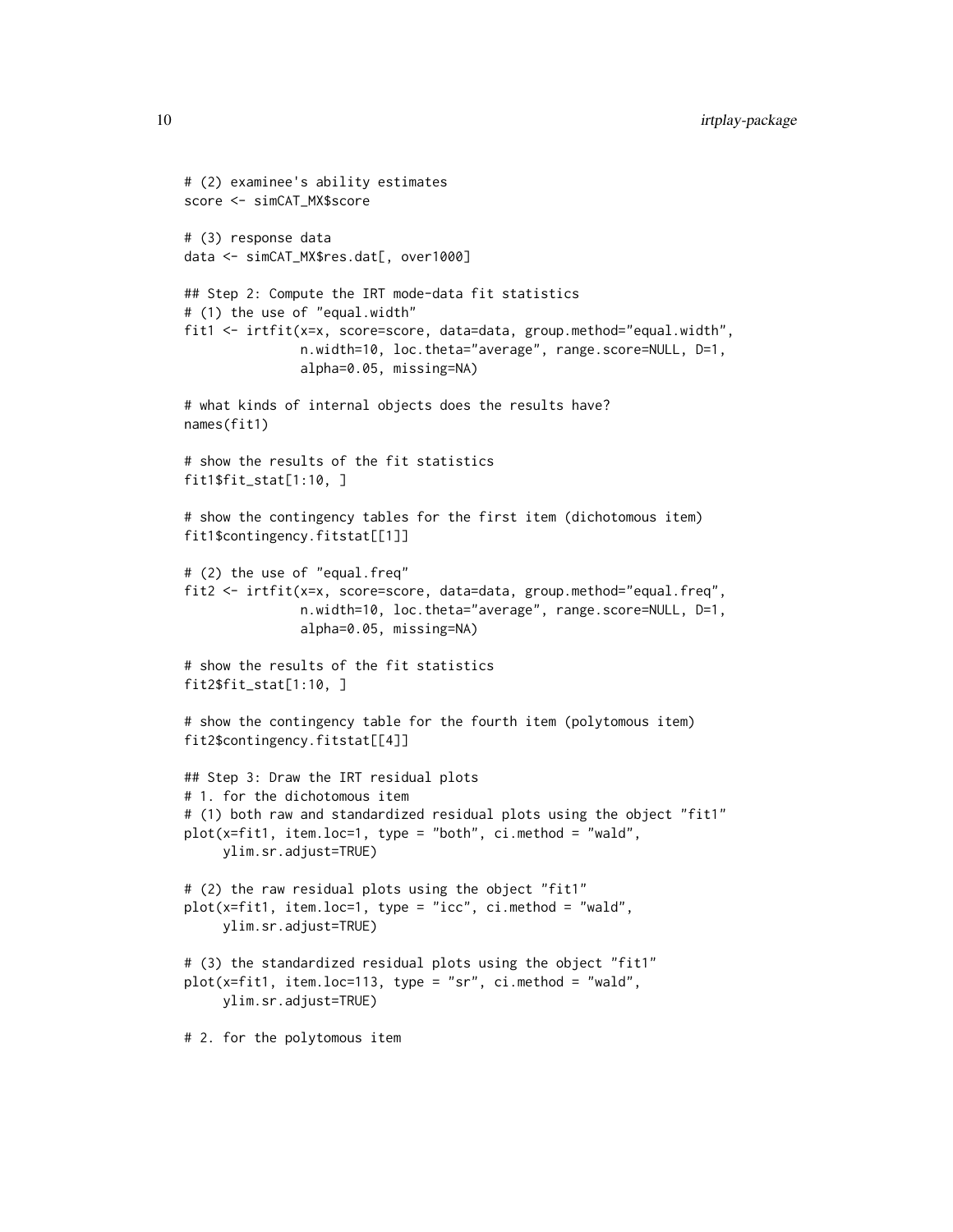```
# (1) both raw and standardized residual plots using the object "fit1"
plot(x=fit1, item.loc=113, type = "both", ci.method = "wald",ylim.sr.adjust=TRUE)
# (2) the raw residual plots using the object "fit1"
plot(x=fit1, item.loc=113, type = "icc", ci.method = "wald",
     layout.col=2, ylim.sr.adjust=TRUE)
# (3) the standardized residual plots using the object "fit1"
plot(x=fit1, item.loc=113, type = "sr", ci.method = "wald",
     layout.col=4, ylim.sr.adjust=TRUE)
```
#### IRT Models

In the irtplay package, both dichotomous and polytomous IRT models are available. For dichotomous items, IRT one-, two-, and three-parameter logistic models (1PLM, 2PLM, and 3PLM) are used. For polytomous items, the graded response model (GRM) and the (generalized) partial credit model (GPCM) are used. Note that the item discrimination (or slope) parameters should be fixed to 1 when the partial credit model is fit to data.

In the following, let Y be the response of an examinee with latent ability  $\theta$  on an item and suppose that there are  $K$  unique score categories for each polytomous item.

**IRT 1-3PL models** For the IRT 1-3PL models, the probability that an examinee with  $\theta$  provides a correct answer for an item is given by,

$$
P(Y = 1 | \theta) = g + \frac{(1 - g)}{1 + exp(-Da(\theta - b))},
$$

where  $\alpha$  is the item discrimination (or slope) parameter,  $\dot{b}$  represents the item difficulty parameter, q refers to the item guessing parameter.  $D$  is a scaling factor in IRT models to make the logistic function as close as possible to the normal ogive function when  $D = 1.702$ . When the 1PLM is used, a is either fixed to a constant value (e.g.,  $a = 1$ ) or constrained to have the same value across all 1PLM item data. When the IRT 1PLM or 2PLM is fit to data,  $g = 0$  is set to 0.

GRM For the GRM, the probability that an examinee with latent ability  $\theta$  responds to score category  $k (k = 0, 1, ..., K)$  of an item is a given by,

$$
P(Y = k|\theta) = P^*(Y \ge k|\theta) - P^*(Y \ge k+1|\theta),
$$
  

$$
P^*(Y \ge k|\theta) = \frac{1}{1 + exp(-Da(\theta - b_k))}, and
$$
  

$$
P^*(Y \ge k+1|\theta) = \frac{1}{1 + exp(-Da(\theta - b_{k+1}))},
$$

where  $P^*(Y \ge k | \theta)$  refers to the category boundary (threshold) function for score category  $k$  of an item and its formula is analogous to that of 2PLM.  $b_k$  is the difficulty (or threshold) parameter for category boundary k of an item. Note that  $P(Y = 0|\theta) = 1 - P^*(Y \ge 1|\theta)$ and  $P(Y = K - 1 | \theta) = P^*(Y \ge K - 1 | \theta)$ .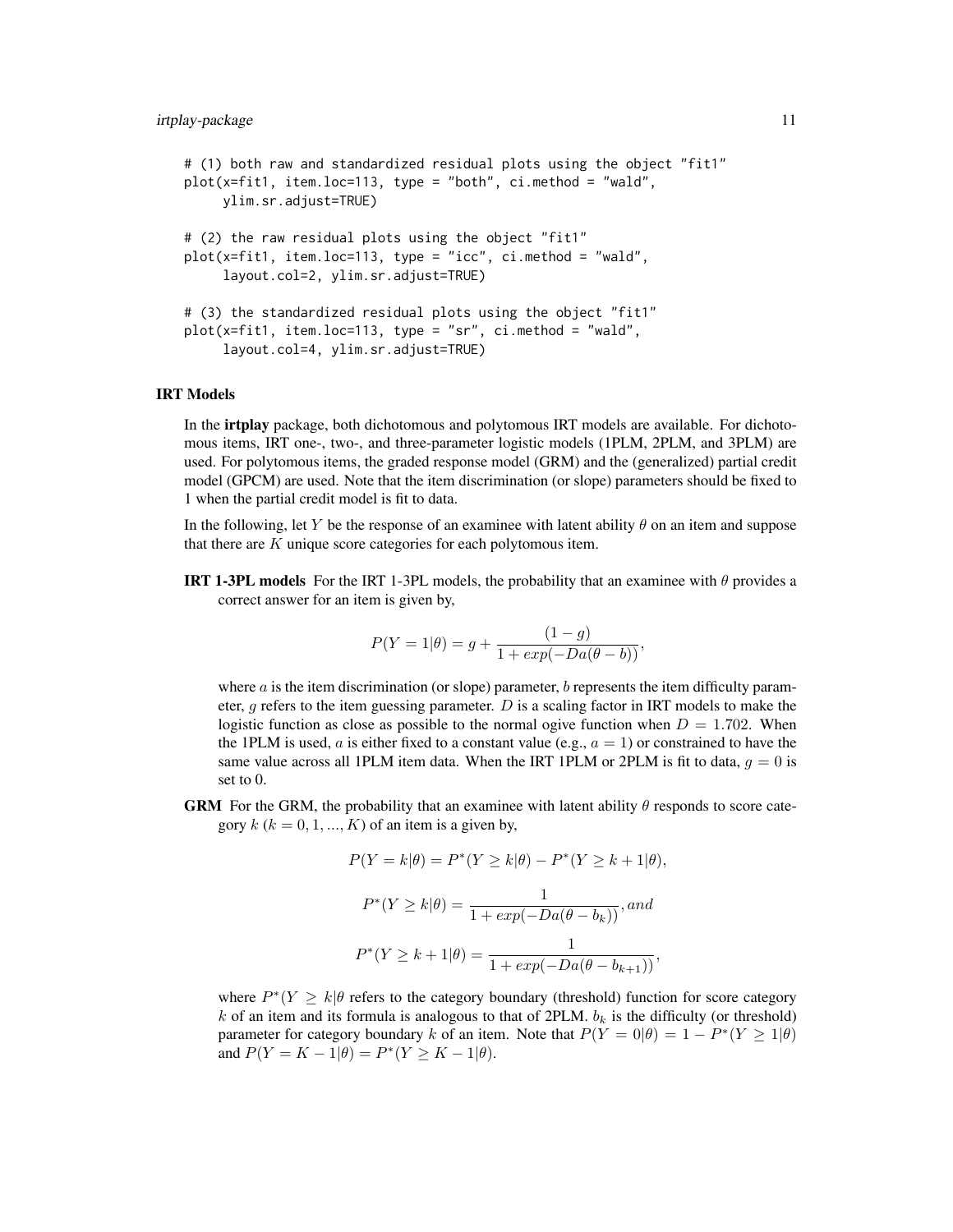**GPCM** For the GPCM, the probability that an examinee with latent ability  $\theta$  responds to score category  $k$  ( $k = 0, 1, ..., K$ ) of an item is a given by,

$$
P(Y = k|\theta) = \frac{exp(\sum_{v=0}^{k} Da(\theta - b_v))}{\sum_{h=0}^{K-1} exp(\sum_{v=0}^{h} Da(\theta - b_v))},
$$

where  $b_v$  is the difficulty parameter for category boundary  $v$  of an item. In other contexts, the difficulty parameter  $b_v$  can also be parameterized as  $b_v = \beta - \tau_v$ , where  $\beta$  refers to the location (or overall difficulty) parameter and  $\tau_{j\nu}$  represents a threshold parameter for score category v of an item. In the **irtplay** package,  $K - 1$  difficulty parameters are necessary when an item has K unique score categories because  $b_0 = 0$ . When a partial credit model is fit to data,  $a$  is fixed to 1.

# Author(s)

Hwanggyu Lim <hglim83@gmail.com>

#### References

Ames, A. J., & Penfield, R. D. (2015). An NCME Instructional Module on Item-Fit Statistics for Item Response Theory Models. *Educational Measurement: Issues and Practice, 34*(3), 39-48.

Baker, F. B., & Kim, S. H. (2004). *Item response theory: Parameter estimation techniques.* CRC Press.

Ban, J. C., Hanson, B. A., Wang, T., Yi, Q., & Harris, D., J. (2001) A comparative study of on-line pretest item calibration/scaling methods in computerized adaptive testing. *Journal of Educational Measurement, 38*(3), 191-212.

Birnbaum, A. (1968). Some latent trait models and their use in inferring an examinee's ability. In F. M. Lord & M. R. Novick (Eds.), *Statistical theories of mental test scores* (pp. 397-479). Reading, MA: Addison-Wesley.

Bock, R.D. (1960), *Methods and applications of optimal scaling*. Chapel Hill, NC: L.L. Thurstone Psychometric Laboratory.

Bock, R. D., & Aitkin, M. (1981). Marginal maximum likelihood estimation of item parameters: Application of an EM algorithm. *Psychometrika, 46*, 443-459.

Bock, R. D., & Mislevy, R. J. (1982). Adaptive EAP estimation of ability in a microcomputer environment. *Psychometrika, 35*, 179-198.

Cai, L. (2017). flexMIRT 3.5 Flexible multilevel multidimensional item analysis and test scoring [Computer software]. Chapel Hill, NC: Vector Psychometric Group.

Chalmers, R. P. (2012). mirt: A multidimensional item response theory package for the R environment. *Journal of Statistical Software, 48*(6), 1-29.

Chen, P., & Wang, C. (2016). A new online calibration method for multidimensional computerized adaptive testing. *Psychometrika, 81*(3), 674-701.

Clopper, C. J., & Pearson, E. S. (1934). The use of confidence or fiducial limits illustrated in the case of the binomial. *Biometrika, 26*(4), 404-413.

Hambleton, R. K., & Swaminathan, H., & Rogers, H. J. (1991) *Fundamentals of item response theory*. Newbury Park, CA: Sage.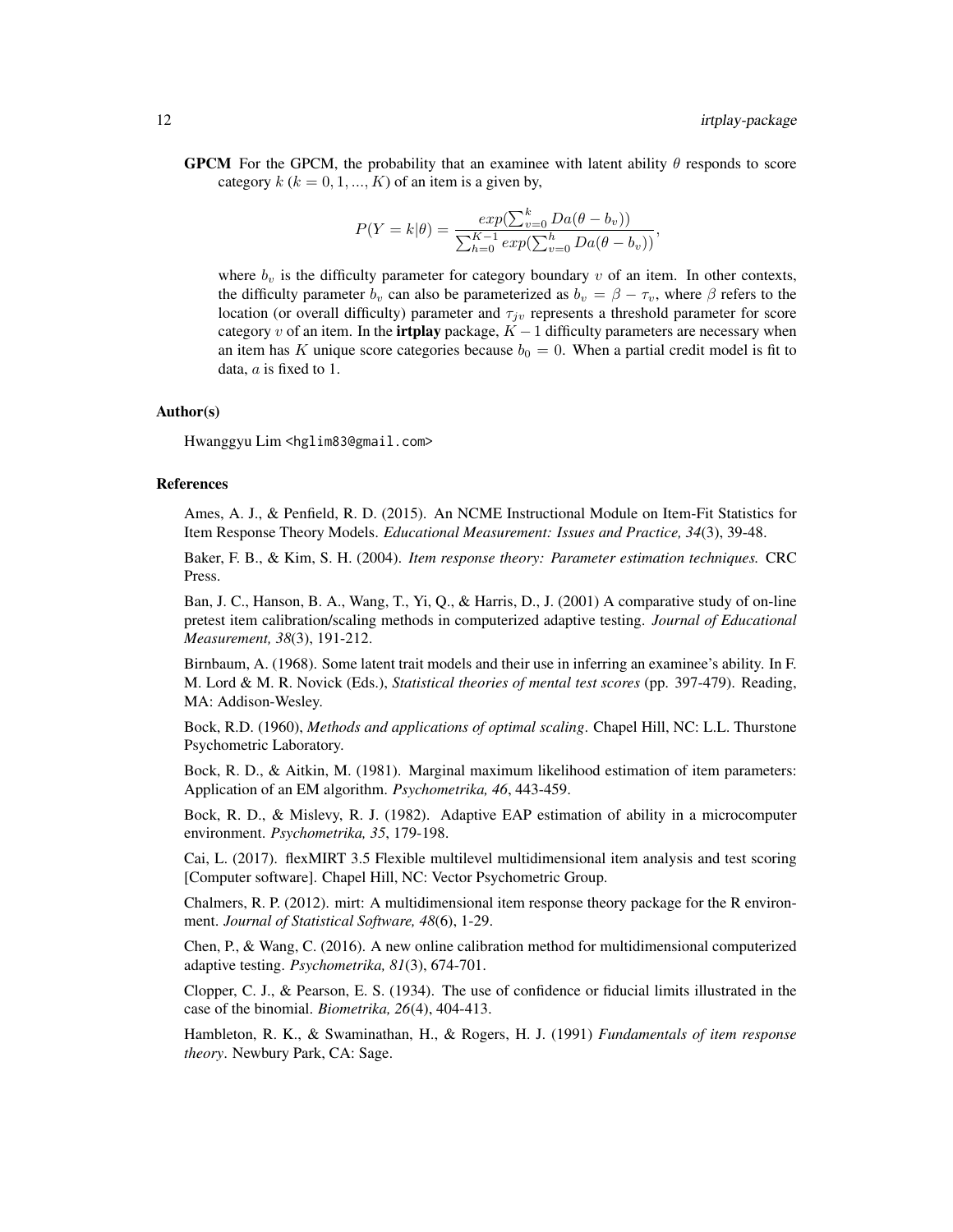Han, K. T. (2016). Maximum likelihood score estimation method with fences for short-length tests and computerized adaptive tests. *Applied psychological measurement, 40*(4), 289-301.

Kang, T., & Chen, T. T. (2008). Performance of the generalized S-X2 item fit index for polytomous IRT models. *Journal of Educational Measurement, 45*(4), 391-406.

Kim, S. (2006). A comparative study of IRT fixed parameter calibration methods. *Journal of Educational Measurement, 43*(4), 355-381.

Kolen, M. J. & Brennan, R. L. (2004) *Test Equating, Scaling, and Linking* (2nd ed.). New York: Springer.

Kolen, M. J. & Tong, Y. (2010). Psychometric properties of IRT proficiency estimates. *Educational Measurement: Issues and Practice, 29*(3), 8-14.

Laplace, P. S. (1820).*Theorie analytique des probabilites* (in French). Courcier.

Li, Y. & Lissitz, R. (2004). Applications of the analytically derived asymptotic standard errors of item response theory item parameter estimates. *Journal of educational measurement, 41*(2), 85-117.

Lim, H., Choe, E. M., & Han, K. T. (2022). A residual-based differential item functioning detection framework in item response theory. *Journal of Educational Measurement*. https://doi.org/10.1111/jedm.12313.

Lim, H., Choe, E. M., Han, K. T., Lee, S., & Hong, M. (2021, June). *IRT residual approach to detecting DIF.* Paper presented at the Annual Meeting of the National Council on Measurement in Education. Online.

Lim, H., Davey, T., & Wells, C. S. (2020). A recursion-based analytical approach to evaluate the performance of MST. *Journal of Educational Measurement*. DOI: 10.1111/jedm.12276.

Lord, F. & Wingersky, M. (1984). Comparison of IRT true score and equipercentile observed score equatings. *Applied Psychological Measurement, 8*(4), 453-461.

McKinley, R., & Mills, C. (1985). A comparison of several goodness-of-fit statistics. *Applied Psychological Measurement, 9*, 49-57.

Meilijson, I. (1989). A fast improvement to the EM algorithm on its own terms. *Journal of the Royal Statistical Society: Series B (Methodological), 51*, 127-138.

Muraki, E. & Bock, R. D. (2003). PARSCALE 4: IRT item analysis and test scoring for rating scale data [Computer Program]. Chicago, IL: Scientific Software International. URL http://www.ssicentral.com

Newcombe, R. G. (1998). Two-sided confidence intervals for the single proportion: comparison of seven methods. *Statistics in medicine, 17*(8), 857-872.

Orlando, M., & Thissen, D. (2000). Likelihood-based item-fit indices for dichotomous item response theory models. *Applied Psychological Measurement, 24*(1), 50-64.

Orlando, M., & Thissen, D. (2003). Further investigation of the performance of S-X2: An item fit index for use with dichotomous item response theory models. *Applied Psychological Measurement, 27*(4), 289-298.

Pritikin, J. (2018). *rpf: Response Probability Functions*. R package version 0.59. https://CRAN.Rproject.org/package=rpf.

Stocking, M. L. (1996). An alternative method for scoring adaptive tests. *Journal of Educational and Behavioral Statistics, 21*(4), 365-389.

Stocking, M. L. (1988). *Scale drift in on-line calibration* (Research Rep. 88-28). Princeton, NJ: ETS.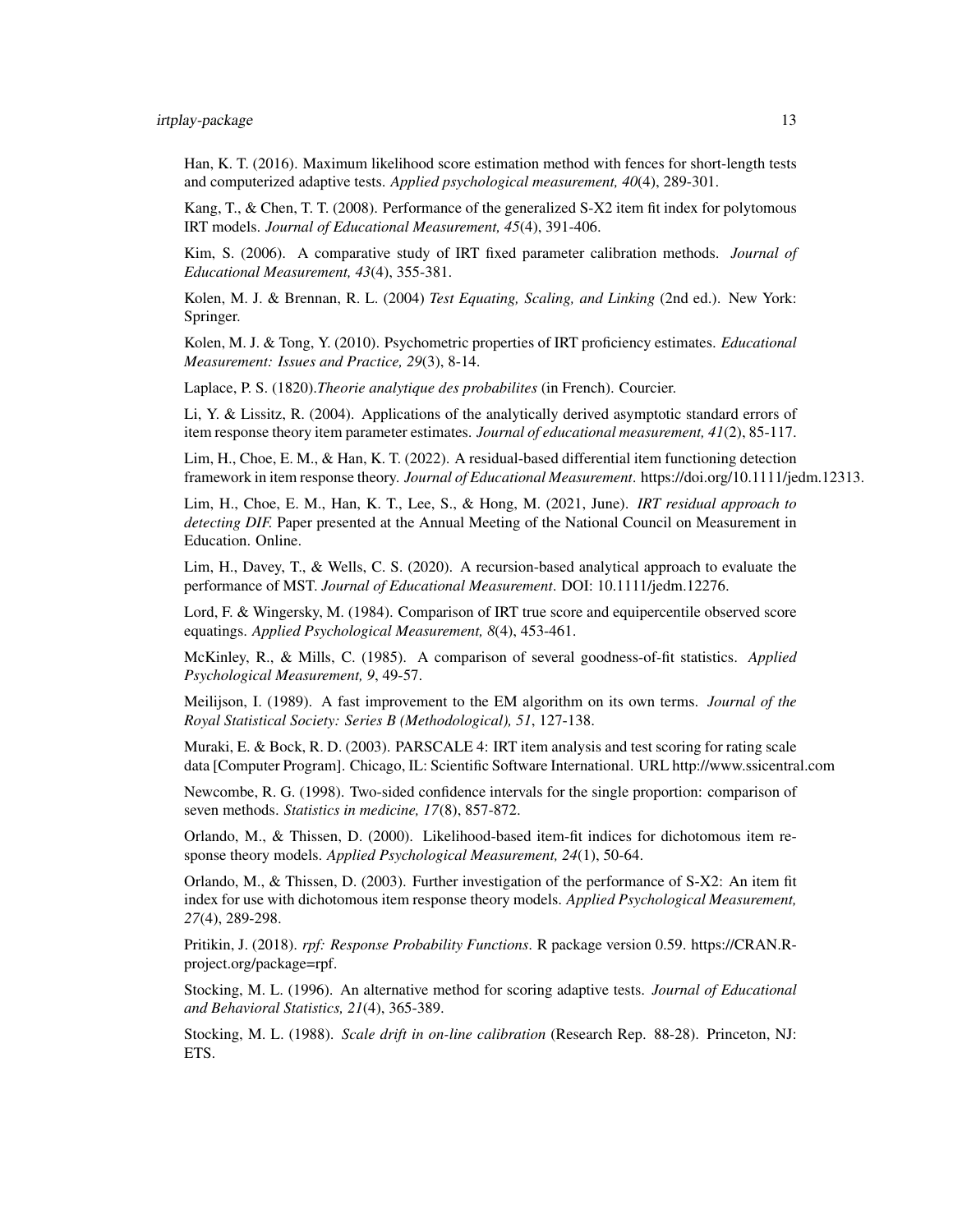<span id="page-13-0"></span>Thissen, D. (1982). Marginal maximum likelihood estimation for the one-parameter logistic model. *Psychometrika, 47*, 175-186.

Thissen, D. & Wainer, H. (1982). Weighted likelihood estimation of ability in item response theory. *Psychometrika, 54*(3), 427-450.

Thissen, D., Pommerich, M., Billeaud, K., & Williams, V. S. (1995). Item Response Theory for Scores on Tests Including Polytomous Items with Ordered Responses. *Applied Psychological Measurement, 19*(1), 39-49.

Thissen, D. & Orlando, M. (2001). Item response theory for items scored in two categories. In D. Thissen & H. Wainer (Eds.), *Test scoring* (pp.73-140). Mahwah, NJ: Lawrence Erlbaum.

Wainer, H., & Mislevy, R. J. (1990). Item response theory, item calibration, and proficiency estimation. In H. Wainer (Ed.), *Computer adaptive testing: A primer* (Chap. 4, pp.65-102). Hillsdale, NJ: Lawrence Erlbaum.

Weeks, J. P. (2010). plink: An R Package for Linking Mixed-Format Tests Using IRT-Based Methods. *Journal of Statistical Software, 35*(12), 1-33. URL http://www.jstatsoft.org/v35/i12/.

Wells, C. S., & Bolt, D. M. (2008). Investigation of a nonparametric procedure for assessing goodness-of-fit in item response theory. *Applied Measurement in Education, 21*(1), 22-40.

Wilson, E. B. (1927). Probable inference, the law of succession, and statistical inference. *Journal of the American Statistical Association, 22*(158), 209-212.

Woods, C. M. (2007). Empirical histograms in item response theory with ordinal data. *Educational and Psychological Measurement, 67*(1), 73-87.

Yen, W. M. (1981). Using simulation results to choose a latent trait model. *Applied Psychological Measurement, 5*, 245-262.

Zimowski, M. F., Muraki, E., Mislevy, R. J., & Bock, R. D. (2003). BILOG-MG 3: Multiple-group IRT analysis and test maintenance for binary items [Computer Program]. Chicago, IL: Scientific Software International. URL http://www.ssicentral.com

bind.fill *Bind Fill*

# **Description**

This function creates a cbind matrix or rbind matrix using a list containing different length of numeric vectors.

# Usage

bind.fill(List, type =  $c("rbind", "cbind"))$ 

#### Arguments

| List | A list containing different length of numeric vectors                 |
|------|-----------------------------------------------------------------------|
| type | A character string specifying whether rbind is used or cbind is used. |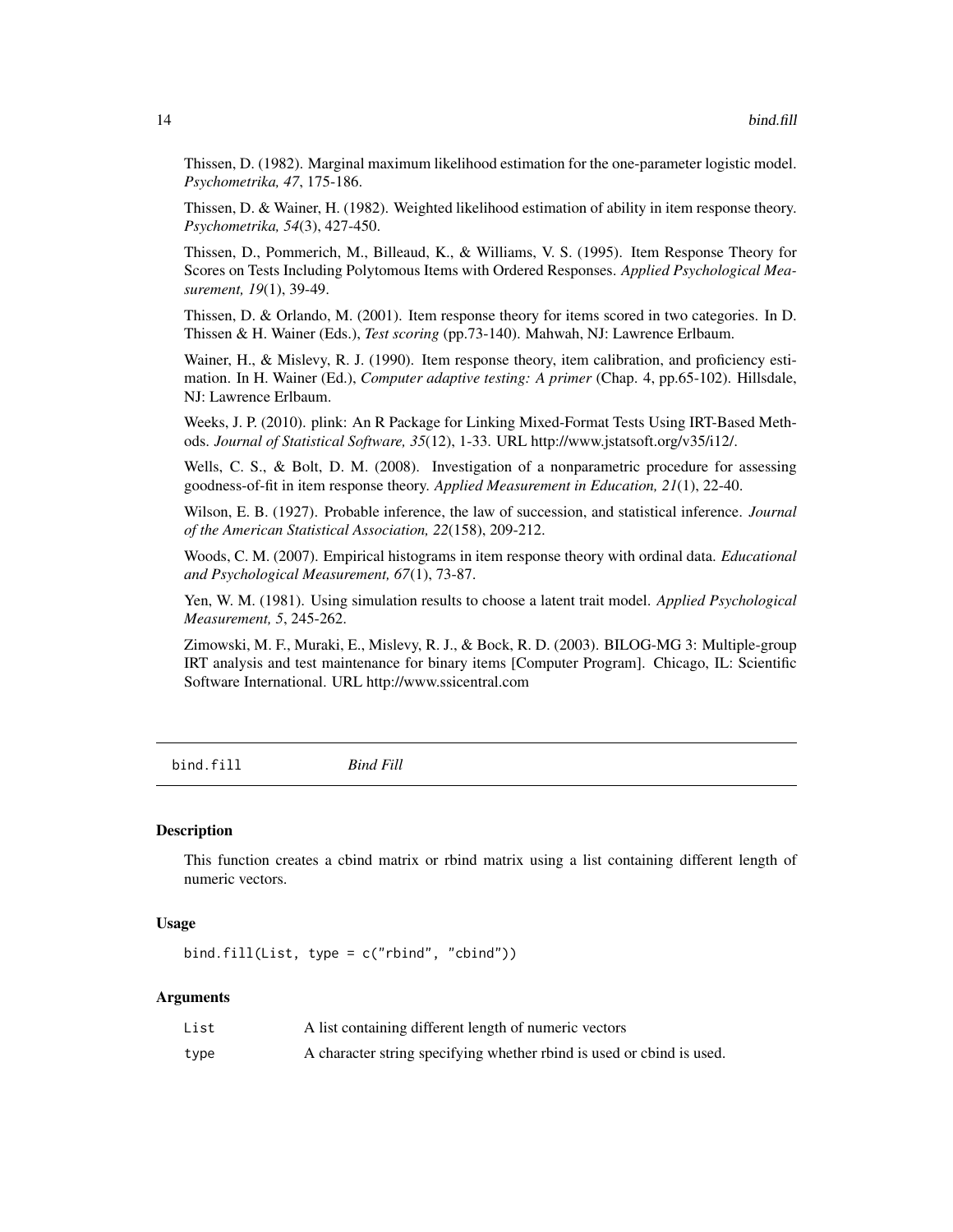# <span id="page-14-0"></span>bring.flexmirt 15

# Value

A matrix.

# Author(s)

Hwanggyu Lim <hglim83@gmail.com>

# Examples

```
# sample list
score_list <- list(item1=c(0:3), item2=c(0:2), item3=c(0:5), item3=c(0:4))
# examples
# 1) create a rbind with the sample score list
bind.fill(score_list, type="rbind")
# 2) create a cbind with the sample score list
bind.fill(score_list, type="cbind")
```
<span id="page-14-2"></span>bring.flexmirt *Import Item and Ability Parameters from IRT Software*

# <span id="page-14-1"></span>Description

These functions import item and/or ability parameters from BILOG-MG 3, PARSCALE 4, flexMIRT, and mirt (R package).

# Usage

```
bring.flexmirt(
  file,
  type = c("par", "sco"),
  refrm = TRUE,rePrm.gpc = TRUE,
  n.factor = 1
\mathcal{L}bring.bilog(file, type = c("par", "sco"))
bring.parscale(file, type = c("par", "sco"))
bring.mirt(x)
```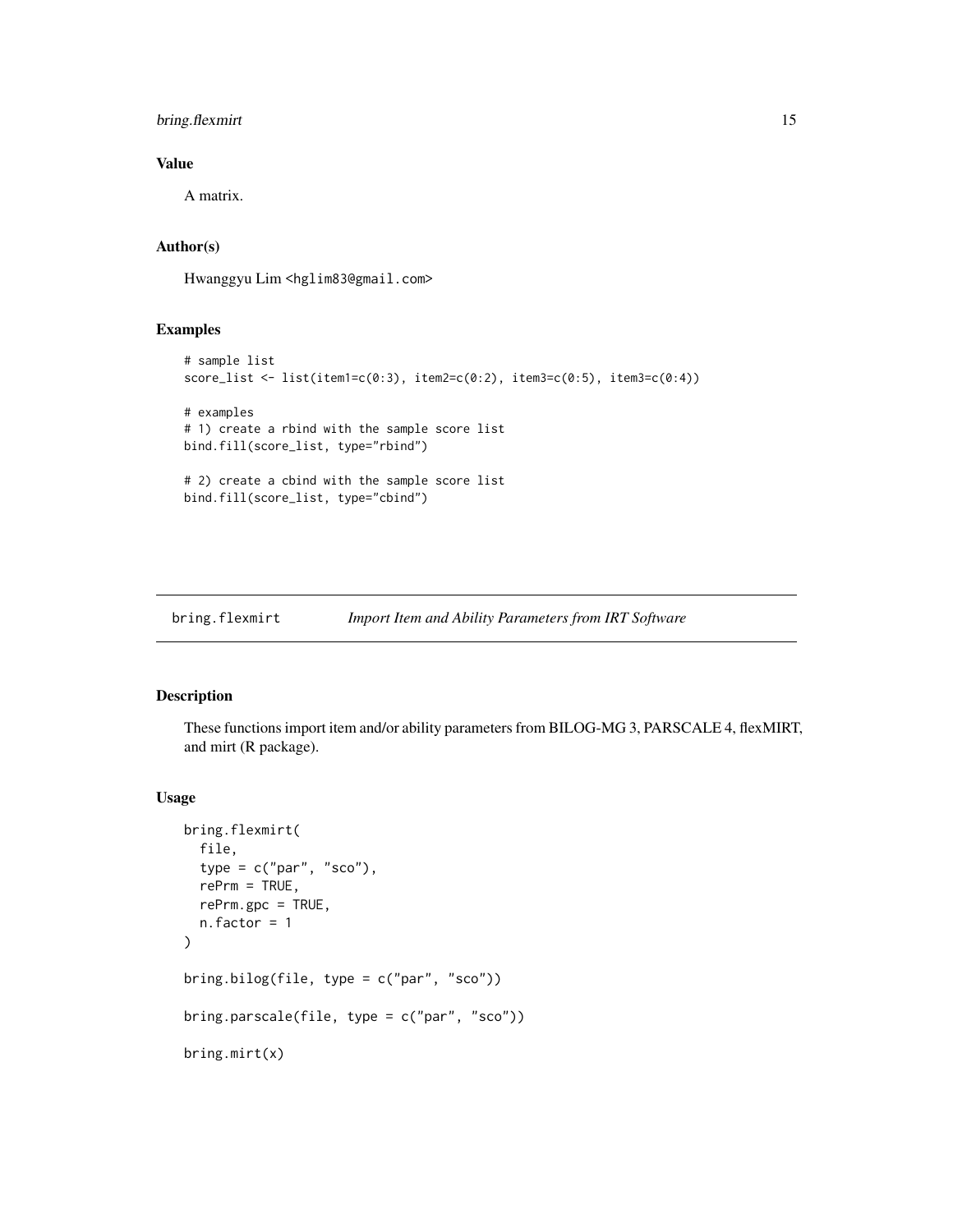# Arguments

| file      | A file name (including a directory) containing the item or ability parameters.                                                                                                                                                                                                |
|-----------|-------------------------------------------------------------------------------------------------------------------------------------------------------------------------------------------------------------------------------------------------------------------------------|
| type      | A character string indicating a type of output file. Available types are "par" for<br>a file containing item parameter estimates and "sco" for a file containing ability<br>parameter estimates.                                                                              |
| rePrm     | A logical value. If TRUE and when the IRT dichotomous model (e.g., 3PLM)<br>or GRM is fit to data, the item intercept and logit of item guessing parame-<br>ters are reparameterized into the item difficulty and item guessing parameters,<br>respectively. Default is TRUE. |
| rePrm.gpc | A logical value. If TRUE and when (G)PCM is fit to data, the nominal model<br>parameters in the flexMIRT parameter output file are reparameterized into the<br>(G)PCM slope/difficulty parameters. Default is TRUE.                                                           |
| n.factor  | A numeric value indicating the number of estimated factors. This argument<br>should be specified when type = " $sco$ ". Default is 1.                                                                                                                                         |
| X         | An output object obtained from the function mirt.                                                                                                                                                                                                                             |
|           |                                                                                                                                                                                                                                                                               |

# Details

The [bring.flexmirt](#page-14-2) was written by modifying the function read.flexmirt (Pritikin, 2018). The functions [bring.bilog](#page-14-1) and [bring.parscale](#page-14-1) were written by modifying the functions read.bilog and read.parscale (Weeks, 2017), respectively.

The file extensions for item parameter and ability files, respectively, are: ".par" and ".sco" for BILOG-MG and PARSCALE, and "-prm.txt" and "-sco.txt" for flexMIRT. For mirt, the name of the output object is specified by the user.

Although bring. flexmirt is able to extract multidimensional item and ability parameter estimates, this package only deals with unidimensional IRT methods.

For polytomous item parameters, [bring.flexmirt](#page-14-2) and [bring.mirt](#page-14-1) are able to import the item parameters of the graded response model and the (generalized) partial credit model.

## Value

These functions return a list including several objects. Only for the output of flexMIRT, the results of multiple group analysis can be returned. In that case, each element of the list contains the estimation results for each group.

# Sample Output Files of IRT software

To illustrate how to import the item parameter estimate files of PARSCALE 4 and flexMIRT using [bring.parscale](#page-14-1) and [bring.flexmirt](#page-14-2), two item parameter estimate output files are included in this package.

Among the two output files, one of them is from PARSCALE 4 with a file extension of ".PAR" (i.e., "parscale\_sample.PAR") and another one is from flexMIRT with a file extension of "-prm.txt" (i.e., "flexmirt\_sample-prm.txt").

For the two item parameter estimate output files, both are mixed-format tests with 55 items consisting of fifty dichotomous items following the IRT 3PL model and five polytomous items with five categories following the graded response model. The examples below show how to import those output files.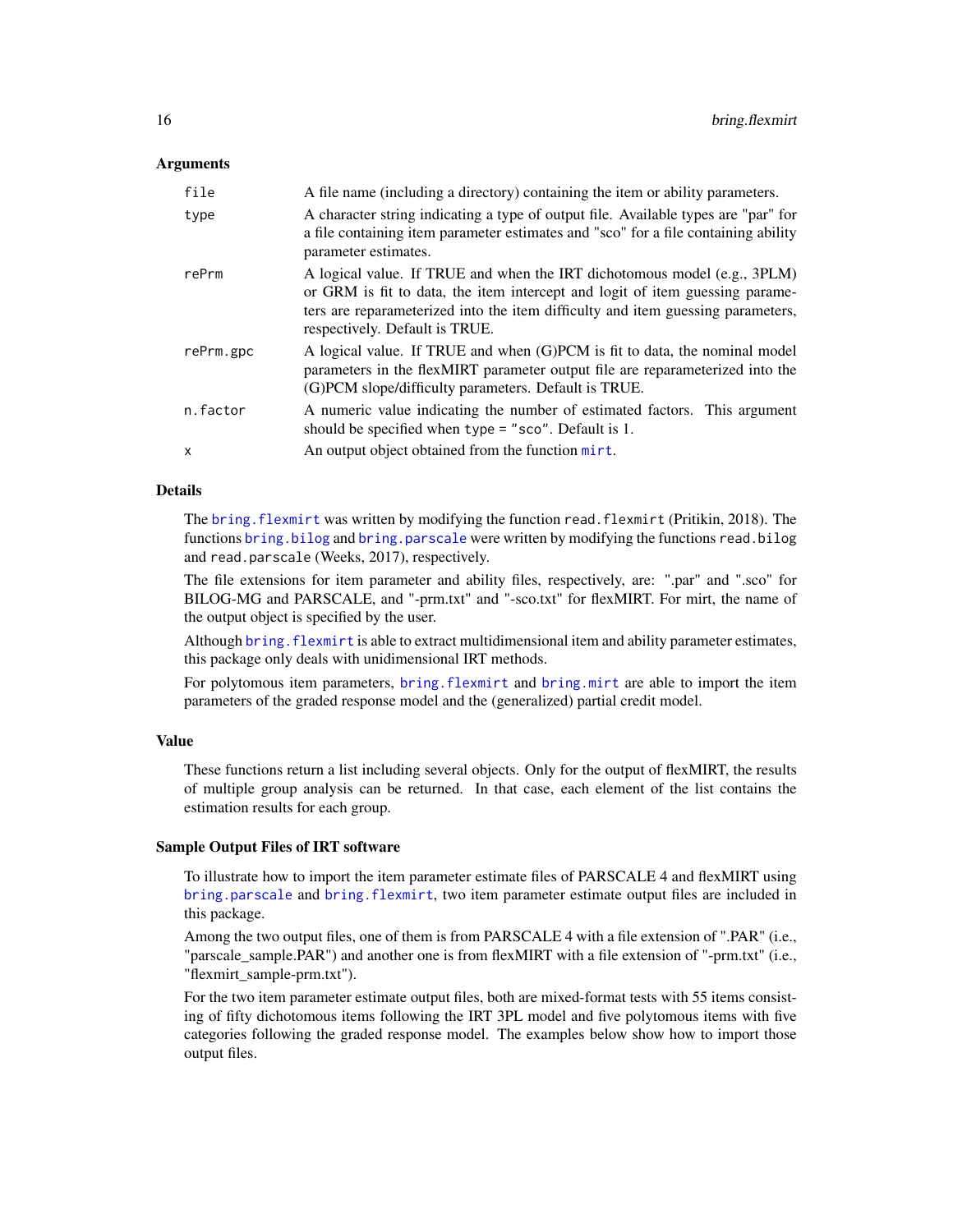#### bring.flexmirt 17

#### **Note**

Regarding the item parameter files for any IRT software, only the internal object "full\_df" in the returned list is necessary for the IRT linking. The object "full\_df" is a data frame containing the item metadata in a test form (e.g., item parameters, number of categories, models). See [test.info](#page-115-1) or [simdat](#page-107-1) for more details about the item metadata.

Also, when item parameters are estimated using the partial credit or the generalized partial credit model, item step parameters are returned in the object "full\_df". Item step parameters are the overall item difficulty (or location) parameter subtracted by the difficulty (or threshold) parameter for each category. See [irtfit](#page-70-1) for more details about the parameterization of the (generalized) partial credit model.

#### Author(s)

Hwanggyu Lim <hglim83@gmail.com>

# References

Cai, L. (2017). flexMIRT 3.5 Flexible multilevel multidimensional item analysis and test scoring [Computer software]. Chapel Hill, NC: Vector Psychometric Group.

Chalmers, R. P. (2012). mirt: A multidimensional item response theory package for the R environment. *Journal of Statistical Software, 48*(6), 1-29.

Weeks, J. P. (2010). plink: An R Package for Linking Mixed-Format Tests Using IRT-Based Methods. *Journal of Statistical Software, 35*(12), 1-33. URL http://www.jstatsoft.org/v35/i12/.

Pritikin, J. (2018). *rpf: Response Probability Functions*. R package version 0.59. https://CRAN.Rproject.org/package=rpf

Muraki, E. & Bock, R. D. (2003). PARSCALE 4: IRT item analysis and test scoring for rating scale data [Computer Program]. Chicago, IL: Scientific Software International. URL http://www.ssicentral.com

Zimowski, M. F., Muraki, E., Mislevy, R. J., & Bock, R. D. (2003). BILOG-MG 3: Multiple-group IRT analysis and test maintenance for binary items [Computer Program]. Chicago, IL: Scientific Software International. URL http://www.ssicentral.com

# See Also

[irtfit](#page-70-1)

# Examples

```
## example 1
# import the "-prm.txt" output file from flexMIRT
flex_sam <- system.file("extdata", "flexmirt_sample-prm.txt", package = "irtplay")
# read item parameters and transform them to item meta data
bring.flexmirt(file=flex_sam, "par")$Group1$full_df
## example 2
## import the ".par" output file from PARSCALE
pscale_sam <- system.file("extdata", "parscale_sample.PAR", package = "irtplay")
```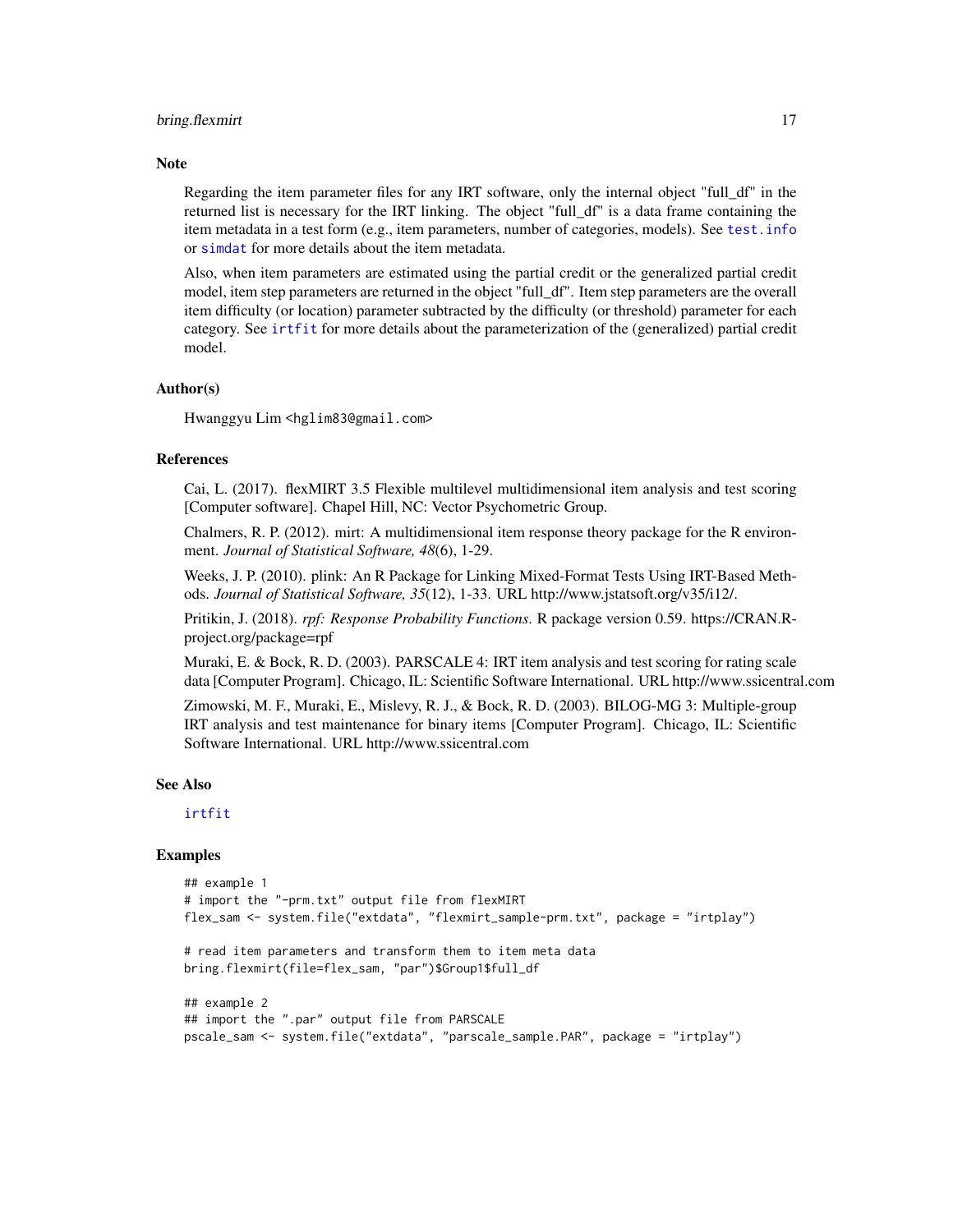18 catsib

# read item parameters and transform them to item meta data bring.parscale(file=pscale\_sam, "par")\$full\_df

# <span id="page-17-1"></span>catsib *CATSIB DIF detection procedure*

# Description

This function analyzes DIF on an item using CATSIB procedure (Nandakumar & Roussos, 2004), which is a modified version of SIBTEST (Shealy & Stout, 1993). The CATSIB procedure can be applied to a computerized adaptive testing (CAT) environment for differential item functioning (DIF) detection. In CATSIB, examinees are matched on IRT-based ability estimates adjusted by employing a regression correction method (Shealy & Stout, 1993) to reduce a statistical bias of the CATSIB statistic due to impact.

# Usage

```
catsib(
  x = NULL,data,
  score = NULL,
  se = NULL,
  group,
  focal.name,
  D = 1,n. \text{bin} = c(80, 10),min.binsize = 3,max. del = 0.075,weight.group = c("comb", "foc", "ref"),
  alpha = 0.05,
  missing = NA,
  purity = FALSE,max.iter = 10,
  min.resp = NULL,
  method = "MLE",range = c(-4, 4),
  norm.prior = c(\emptyset, 1),
  nquad = 41,
  weights = NULL,ncore = 1,
  verbose = TRUE
)
```
<span id="page-17-0"></span>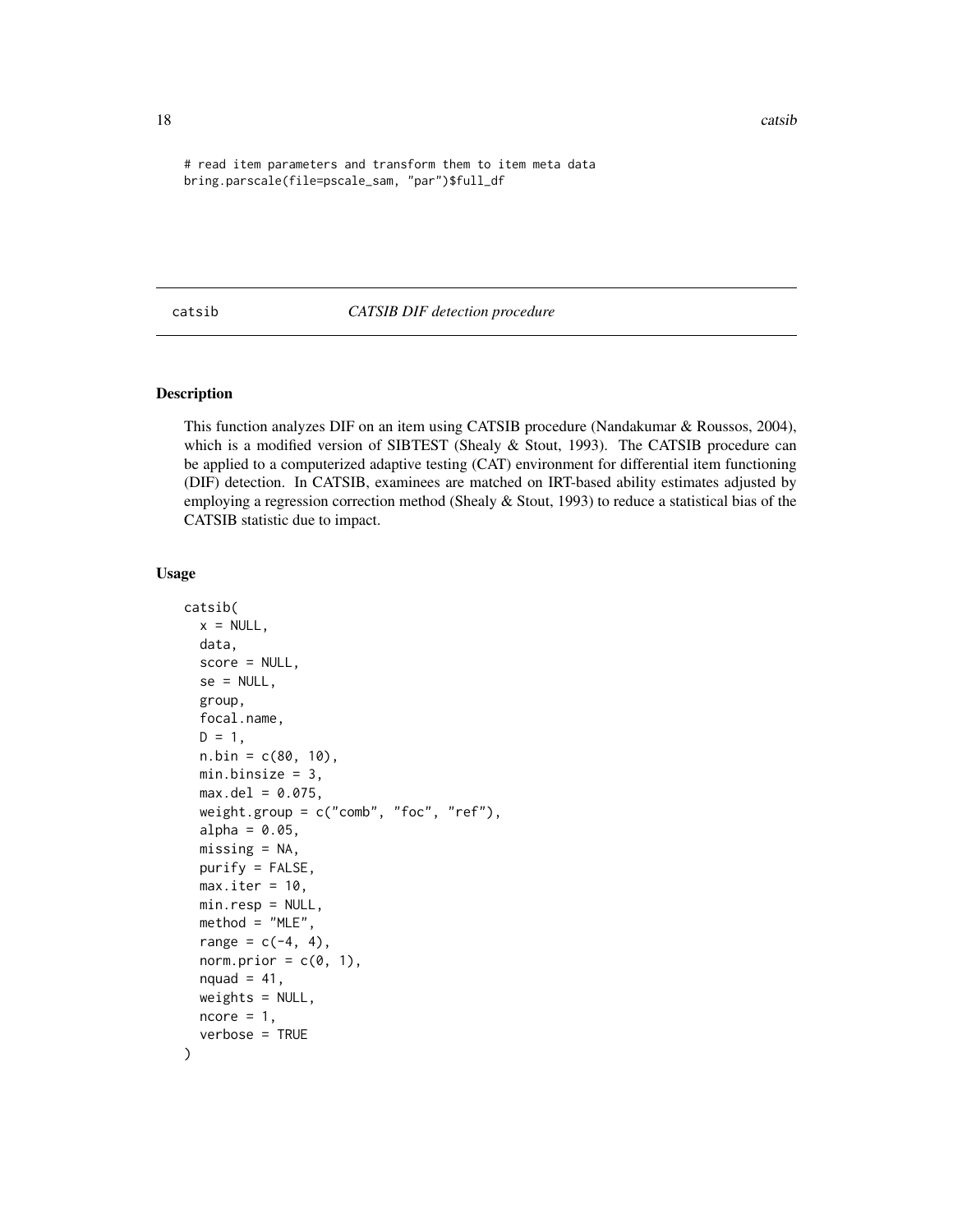#### catsib<sup>19</sup>

# Arguments

| x            | A data frame containing the item metadata (e.g., item parameters, number of<br>categories, models ). This metadata is required to estimate latent ability pa-<br>rameters when score = NULL or purify = TRUE. Default is NULL. See est_irt,<br>irtfit, test. info or simdat for more detail about the item metadata.                                                                                                                                                                    |
|--------------|-----------------------------------------------------------------------------------------------------------------------------------------------------------------------------------------------------------------------------------------------------------------------------------------------------------------------------------------------------------------------------------------------------------------------------------------------------------------------------------------|
| data         | A matrix containing examinees' response data of the items in the argument x. A<br>row and column indicate the examinees and items, respectively.                                                                                                                                                                                                                                                                                                                                        |
| score        | A vector of examinees' ability estimates. If the abilities are not provided (i.e.,<br>score = NULL), catsib function computes the ability estimates before comput-<br>ing CATSIB statistics. See est_score for more detail about scoring methods.<br>Default is NULL.                                                                                                                                                                                                                   |
| se           | A vector of the standard errors of the ability estimates. The standard errors<br>should be ordered in accordance with the order of the ability estimates specified<br>in the score argument. Default is NULL.                                                                                                                                                                                                                                                                           |
| group        | A numeric or character vector indicating group membership of examinees. The<br>length of vector should the same as the number of rows in the response data<br>matrix.                                                                                                                                                                                                                                                                                                                   |
| focal.name   | A single numeric or character indicating the level of group which corresponds<br>to the focal group. For example, if group = $c(0, 1, 0, 1, 1)$ and '1' indicates the<br>focal group, then $focal.name = 1$ .                                                                                                                                                                                                                                                                           |
| D            | A scaling factor in IRT models to make the logistic function as close as possible<br>to the normal ogive function (if set to 1.7). Default is 1.                                                                                                                                                                                                                                                                                                                                        |
| n.bin        | A vector of two positive integers to set the maximum and minimum numbers of<br>bins (or intervals) on the ability scale. The first and second values indicate the<br>maximum and minimum numbers of the bins, respectively. See below for more<br>detail.                                                                                                                                                                                                                               |
| min.binsize  | A positive integer value to set the minimum size of each bin. To ensure stable<br>statistical estimation, each bin is required to have a certain number of examinees<br>(e.g, 3), at least, from both reference and focal groups if it was to be included in<br>calculation of $\hat{\beta}$ . All bins with fewer than the minimum number are not used for<br>the computation. Default is 3. See below for more detail.                                                                |
| max.del      | A numerical value to set the maximum permissible proportion of examinees<br>to be deleted from either reference group or focal group when automatically<br>determining the number of bins on the ability scale. Default is 0.075. See below<br>for more detail.                                                                                                                                                                                                                         |
| weight.group | A single character string to specify a target ability distribution over which the<br>expectation of DIF measure, called $\hat{\beta}$ , and the corresponding standard error are<br>computed. Available options are "comb" for the combined ability distribution<br>from both the reference and focal groups, "foc" for the ability distribution of the<br>focal group, and "ref" for the ability distribution of the reference group. Defulat<br>is "comb". See below for more detail. |
| alpha        | A numeric value to specify significance $\alpha$ -level of the hypothesis test using the<br>RDIF fit statistics. Default is .05.                                                                                                                                                                                                                                                                                                                                                        |
| missing      | A value indicating missing values in the response data set. Default is NA.                                                                                                                                                                                                                                                                                                                                                                                                              |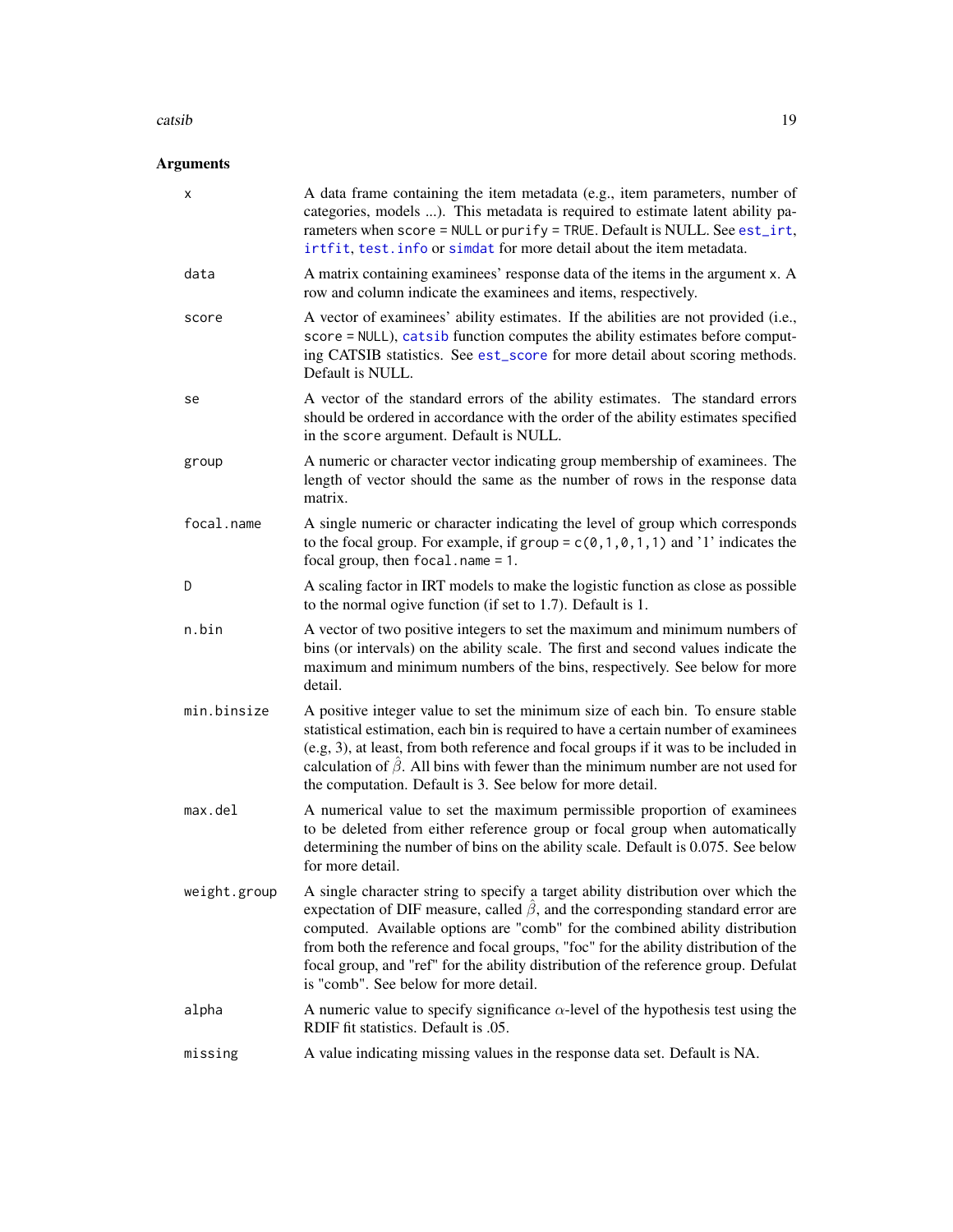| purify     | A logical value indicating whether a purification process will be implemented<br>or not. Default is FALSE. See below for more detail.                                                                                                                                                                                                                                                                                                     |
|------------|-------------------------------------------------------------------------------------------------------------------------------------------------------------------------------------------------------------------------------------------------------------------------------------------------------------------------------------------------------------------------------------------------------------------------------------------|
| max.iter   | An positive integer value specifying the maximum number of iterations for the<br>purification process. Default is 10.                                                                                                                                                                                                                                                                                                                     |
| min.resp   | An positive integer value specifying the minimum number of item responses for<br>an examinee when scores are computed. Default is NULL. See below for more<br>detail.                                                                                                                                                                                                                                                                     |
| method     | A character string indicating a scoring method. Available methods are "MLE"<br>for the maximum likelihood estimation, "MAP" for the maximum a posteriori<br>estimation, and "EAP" for the expected a posteriori estimation. Default method<br>is "MLE".                                                                                                                                                                                   |
| range      | A numeric vector of two components to restrict the range of ability scale for the<br>MLE. Default is $c(-4, 4)$ .                                                                                                                                                                                                                                                                                                                         |
| norm.prior | A numeric vector of two components specifying a mean and standard devia-<br>tion of the normal prior distribution. These two parameters are used to obtain<br>the gaussian quadrature points and the corresponding weights from the normal<br>distribution. Default is $c(0,1)$ . Ignored if method is "MLE".                                                                                                                             |
| nquad      | An integer value specifying the number of gaussian quadrature points from the<br>normal prior distribution. Default is 41. Ignored if method is "MLE" or "MAP".                                                                                                                                                                                                                                                                           |
| weights    | A two-column matrix or data frame containing the quadrature points (in the first<br>column) and the corresponding weights (in the second column) of the latent vari-<br>able prior distribution. The weights and quadrature points can be easily obtained<br>using the function gen. weight. If NULL and method is "EAP", default values<br>are used (see the arguments of norm.prior and nquad). Ignored if method is<br>"MLE" or "MAP". |
| ncore      | The number of logical CPU cores to use. Default is 1. See est_score for<br>details.                                                                                                                                                                                                                                                                                                                                                       |
| verbose    | A logical value. If TRUE, the progress messages of purification procedure are<br>suppressed. Default is TRUE.                                                                                                                                                                                                                                                                                                                             |

# Details

In CATSIB procedure (Nandakumar & Roussos, 2004), because  $\hat{\beta}^*$ , which is the expected  $\theta$  regressed on  $\hat{\beta}$ , is a continuous variable, the range of  $\hat{\beta}^*$  is divided into K equal intervals and examinees are classified into one of K intervals on the basis of their  $\hat{\beta}^*$ . Then, any intervals that contain less than three examinees in either reference or focal groups were excluded from the computation of  $\hat{\beta}$ , which is a measure of the amount of DIF, to ensure stable statistical estimation. According to Nandakumar and Roussos (2004), a default minimum size of each bin is set to 3 in min.binsize.

To carefully choose the number of intervals (K), the [catsib](#page-17-1) automatically determines it by gradually decreasing K from a larger to smaller numbers based the rule used in Nandakumar and Roussos (2004). Specifically, beginning with an arbitrary large number (e.g., 80), if more than a certain permissible percentage, let's say 7.5%, of examinees in either the reference or focal groups were removed, the [catsib](#page-17-1) automatically decreases the number of bins by one unit until a total number of examinees in each group reaches to more than or equal to 92.5%. However, Nandakumar and Roussos (2004) recommended setting the minimum K to 10 to avoid a situation that extremely a few intervals are left, even if the number of remaining examinees in each group is less than 92.5%.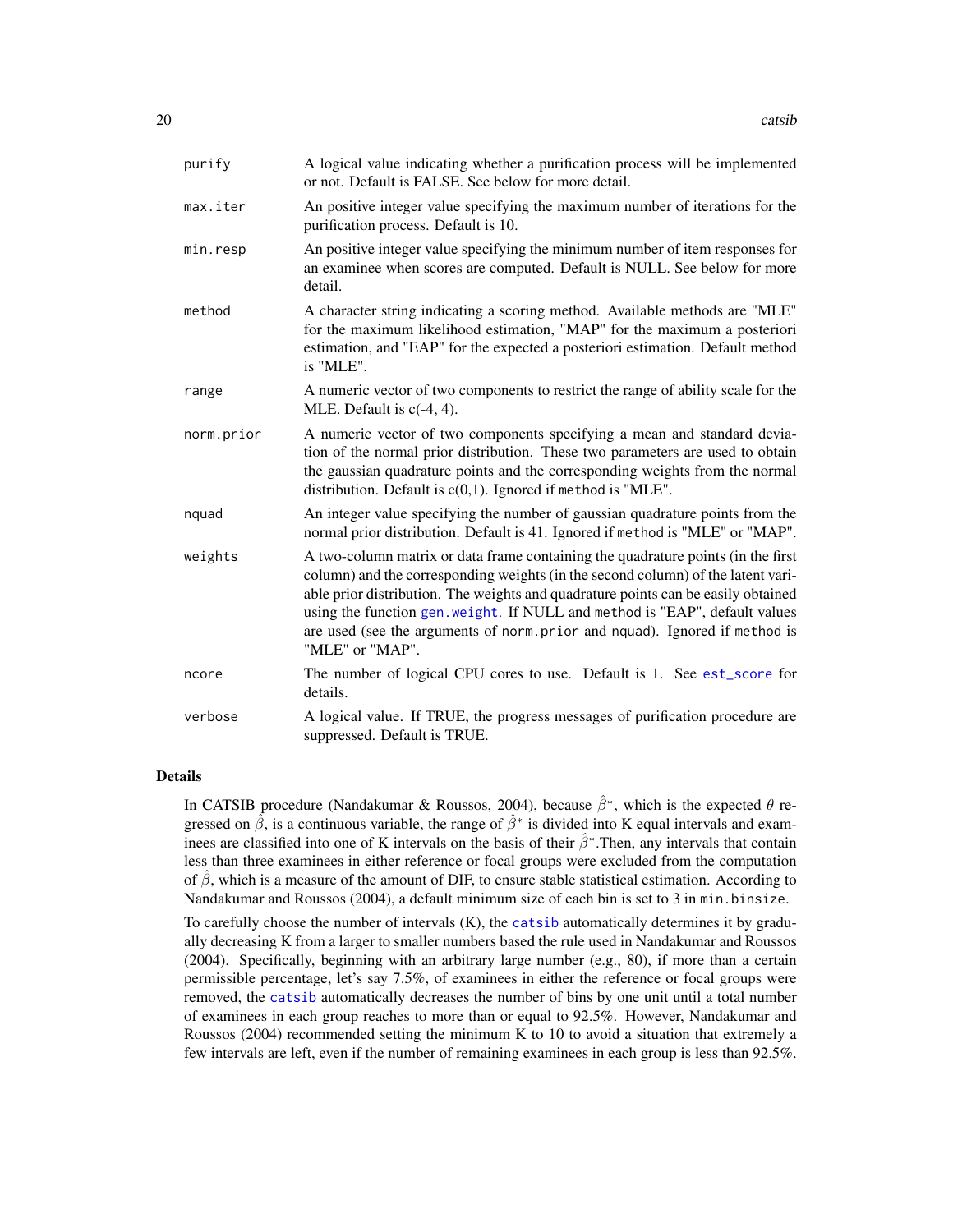#### catsib<sup>21</sup>

Thus, the maximum and minimum number of bins are set to 80 and 10, respectively, as default in n.bin. Also, a default maximum permissible proportion of examinees to be deleted from either reference group or focal group is set to 0.075 in max.del.

When it comes to the target ability distribution used to compute  $\hat{\beta}$ , Li and Stout (1996) and Nandakumar and Roussos (2004) used the combined-group target ability distribution, which is a default option in weight.group. See Nandakumar and Roussos (2004) for more detail about the CATSIB method.

Although Nandakumar and Roussos (2004) did not propose a purification procedure for DIF analysis using CATSIB, the [catsib](#page-17-1) can implement an iterative purification process in a similar way as in Lim, Choe, and Han (2022). Simply, at each iterative purification, examinees' latent abilities are computed using purified items and scoring method specified in the method argument. The iterative purification process stops when no further DIF items are found or the process reaches a predetermined limit of iteration, which can be specified in the max.iter argument. See Lim et al. (2022) for more details about the purification procedure.

Scoring with a few items entails large standard errors which in turn could compromise DIF detection with CATSIB procedure. The min.resp argument can be used to avoid using scores with large standard errors when computing  $\hat{\beta}$ , especially during the purification process. For example, if min. resp is not NULL (e.g., min.resp=5), item responses of examinees whose tally of item responses are less than the specified minimum number are treated as missing values (i.e., NA). Accordingly, their ability estimates become missing values and are not used for computing  $\hat{\beta}$ . If min.resp=NULL, an examinee's score will be computed as long as there exists, at least, 1 item response for the examinee.

# Value

This function returns a list of four internal objects. The four objects are:

| no_purify   | A list of several sub-objects containing the results of DIF analysis without a<br>purification procedure. The sub-objects are:                                                                                                                                                                                                                                                                                                                                            |
|-------------|---------------------------------------------------------------------------------------------------------------------------------------------------------------------------------------------------------------------------------------------------------------------------------------------------------------------------------------------------------------------------------------------------------------------------------------------------------------------------|
|             | <b>dif_stat</b> A data frame containing the results of CATSIB statistics across all eval-<br>uated items. From the first column, each column indicates item's ID, CAT-<br>SIB (beta) statistic, standard error of the <i>beta</i> , standardized <i>beta</i> , p-value of<br>the <i>beta</i> , sample size of the reference group, sample size of the focal group,<br>and total sample size, respectively.                                                                |
|             | <b>dif_item</b> A numeric vector showing potential DIF items flagged by CATSIB<br>statistic.                                                                                                                                                                                                                                                                                                                                                                              |
|             | contingency A contingency table of each item used to compute CATSIB statis-<br>tic.                                                                                                                                                                                                                                                                                                                                                                                       |
| purify      | A logical value indicating whether the purification process was used.                                                                                                                                                                                                                                                                                                                                                                                                     |
| with_purify | A list of several sub-objects containing the results of DIF analysis with a purifi-<br>cation procedure. The sub-objects are:                                                                                                                                                                                                                                                                                                                                             |
|             | dif_stat A data frame containing the results of CATSIB statistics across all eval-<br>uated items. From the first column, each column indicates item's ID, CAT-<br>SIB (beta) statistic, standard error of the <i>beta</i> , standardized <i>beta</i> , p-value<br>of the <i>beta</i> , sample size of the reference group, sample size of the focal<br>group, and total sample size, and <i>n</i> th iteration where the CATSIB statistic<br>was computed, respectively. |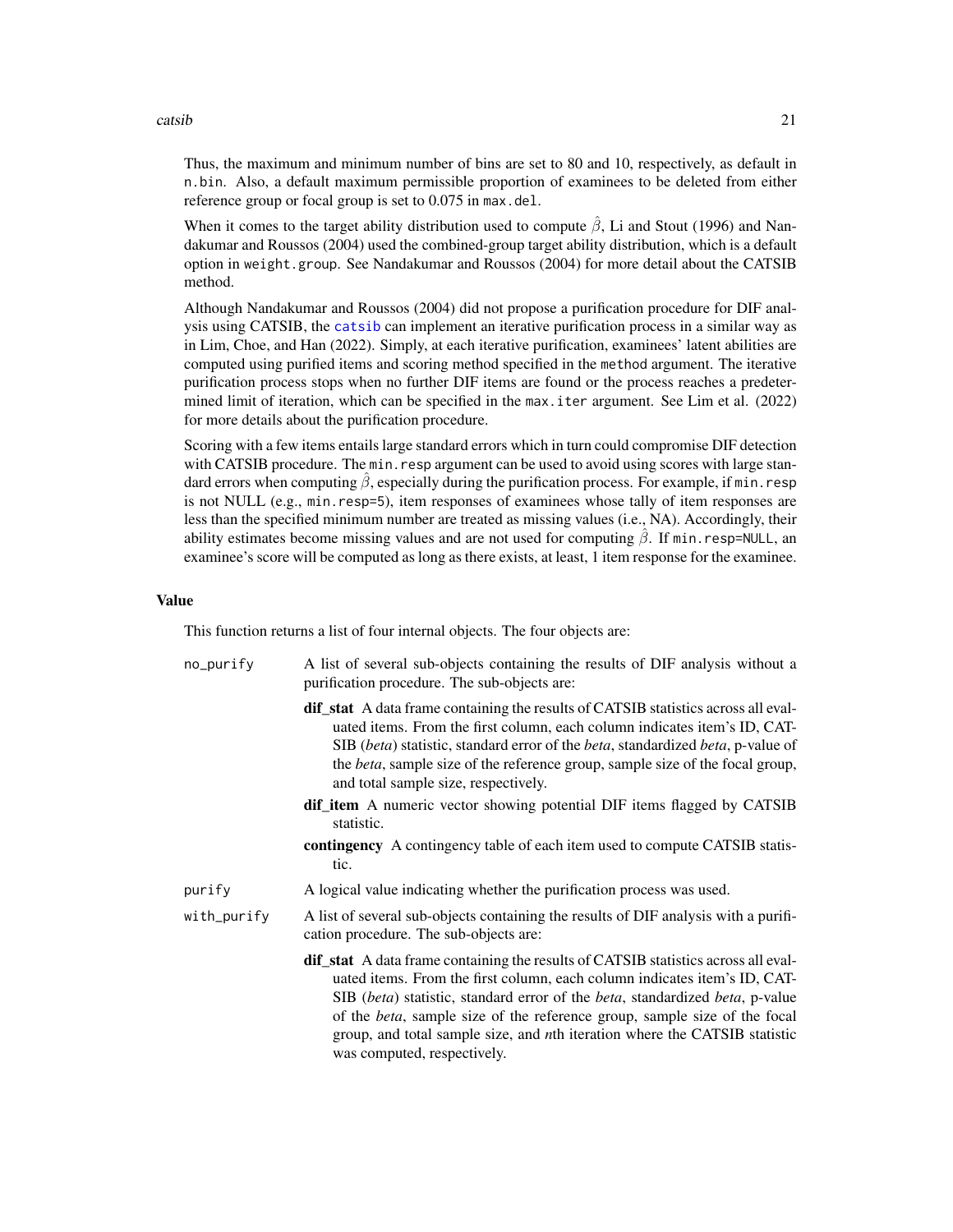|       | dif_item A numeric vector showing potential DIF items flagged by CATSIB<br>statistic.                                                                                                                               |
|-------|---------------------------------------------------------------------------------------------------------------------------------------------------------------------------------------------------------------------|
|       | <b>n.iter</b> A total number of iterations implemented for the purification.                                                                                                                                        |
|       | <b>complete</b> A logical value indicating whether the purification process was com-<br>pleted. If FALSE, it means that the purification process reached the maxi-<br>mum iteration number but it was not complete. |
|       | contingency A contingency table of each item used to compute CATSIB statis-<br>tic.                                                                                                                                 |
| alpha | A significance $\alpha$ -level used to compute the p-values of RDIF statistics.                                                                                                                                     |

# Author(s)

Hwanggyu Lim <hglim83@gmail.com>

# References

Li, H. H., & Stout, W. (1996). A new procedure for detection of crossing DIF. *Psychometrika, 61*(4), 647-677.

Lim, H., Choe, E. M., & Han, K. T. (2022). A residual-based differential item functioning detection framework in item response theory. *Journal of Educational Measurement*.

Nandakumar, R., & Roussos, L. (2004). Evaluation of the CATSIB DIF procedure in a pretest setting. *Journal of Educational and Behavioral Statistics, 29*(2), 177-199.

Shealy, R. T., & Stout, W. F. (1993). A model-based standardization approach that separates true bias/DIF from group ability differences and detects test bias/DIF as well as item bias/DIF. *Psychometrika, 58*, 159–194.

#### See Also

[rdif](#page-94-1), [est\\_item](#page-39-1), [test.info](#page-115-1), [simdat](#page-107-1), [shape\\_df](#page-103-1), [gen.weight](#page-64-1), [est\\_score](#page-58-1)

# Examples

```
# call library
library("dplyr")
## Uniform DIF detection
###############################################
# (1) manipulate true uniform DIF data
###############################################
# import the "-prm.txt" output file from flexMIRT
flex_sam <- system.file("extdata", "flexmirt_sample-prm.txt", package = "irtplay")
# select 36 of 3PLM items which are non-DIF items
par_nstd <-
 bring.flexmirt(file=flex_sam, "par")$Group1$full_df %>%
 dplyr::filter(.data$model == "3PLM") %>%
 dplyr::filter(dplyr::row_number() %in% 1:36) %>%
 dplyr::select(1:6)
```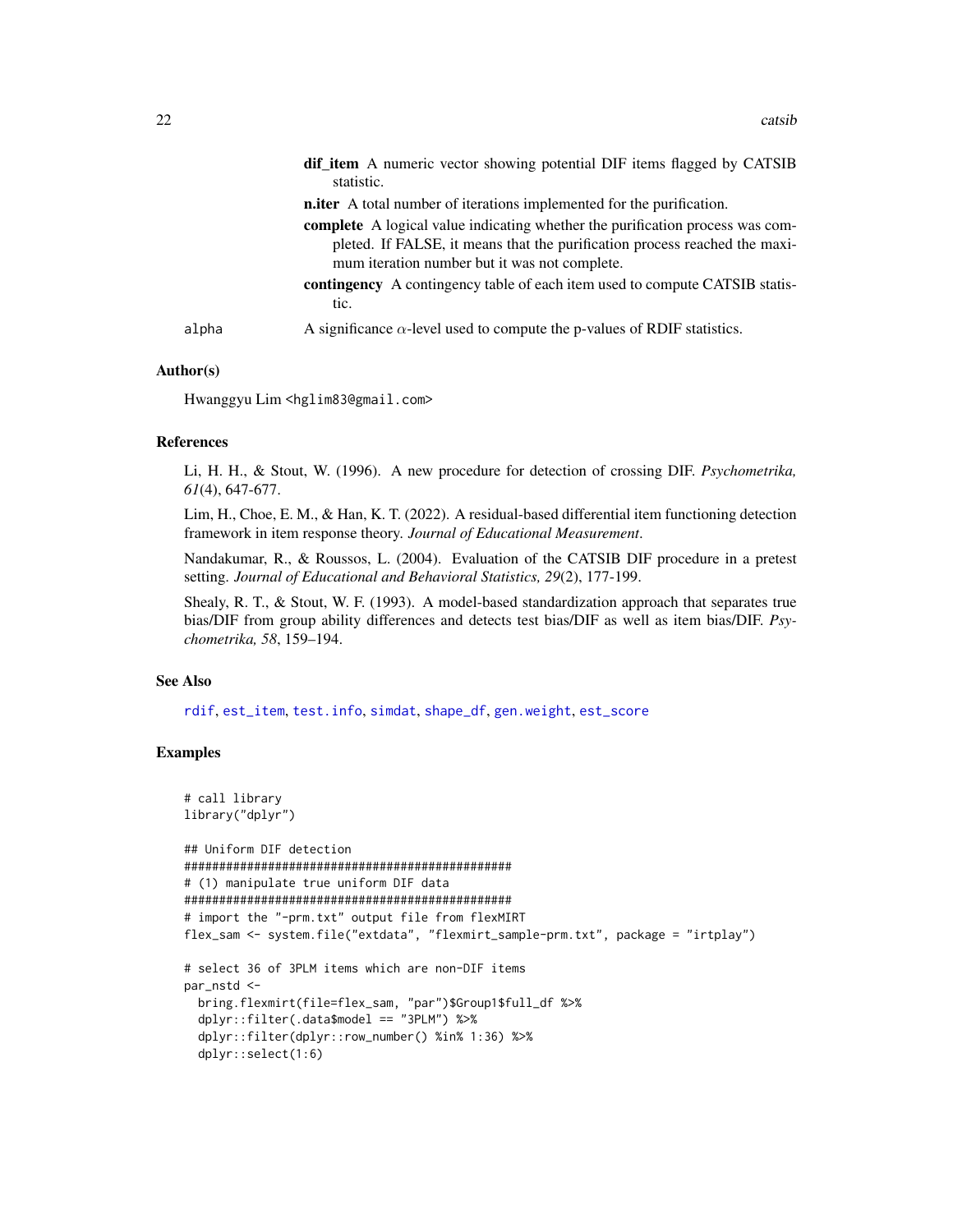#### catsib 23

```
par_nstd$id <- paste0("nondif", 1:36)
# generate four new items to inject uniform DIF
difpar_ref <-
  shape_df(par.dc=list(a=c(0.8, 1.5, 0.8, 1.5), b=c(0.0, 0.0, -0.5, -0.5), g=0.15),
           item.id=paste0("dif", 1:4), cats=2, model="3PLM")
# manipulate uniform DIF on the four new items by adding constants to b-parameters
# for the focal group
difpar_foc <-
  difpar_ref %>%
  dplyr::mutate_at(.vars="par.2", .funs=function(x) x + rep(0.7, 4))
# combine the 4 DIF and 36 non-DIF items for both reference and focal groups
# thus, the first four items have uniform DIF
par_ref <- rbind(difpar_ref, par_nstd)
par_foc <- rbind(difpar_foc, par_nstd)
# generate the true thetas
set.seed(123)
theta_ref <- rnorm(500, 0.0, 1.0)
theta_foc <- rnorm(500, 0.0, 1.0)
# generate the response data
resp_ref <- simdat(par_ref, theta=theta_ref, D=1)
resp_foc <- simdat(par_foc, theta=theta_foc, D=1)
data <- rbind(resp_ref, resp_foc)
###############################################
# (2) estimate the item and ability parameters
# using the aggregate data
###############################################
# estimate the item parameters
est_mod <- est_irt(data=data, D=1, model="3PLM")
est_par <- est_mod$par.est
# estimate the ability parameters using MLE
theta_est <- est_score(x=est_par, data=data, method="MLE")
score <- theta_est$est.theta
se <- theta_est$se.theta
###############################################
# (3) conduct DIF analysis
###############################################
# create a vector of group membership indicators
# where '1' indicates the focal group
group <- c(rep(0, 500), rep(1, 500))
# (a)-1 compute SIBTEST statistic by providing scores,
# and without a purification
dif_1 <- catsib(x=NULL, data=data, D=1, score=score, se=se, group=group, focal.name=1,
 weight.group="comb", alpha=0.05, missing=NA, purify=FALSE)
print(dif_1)
```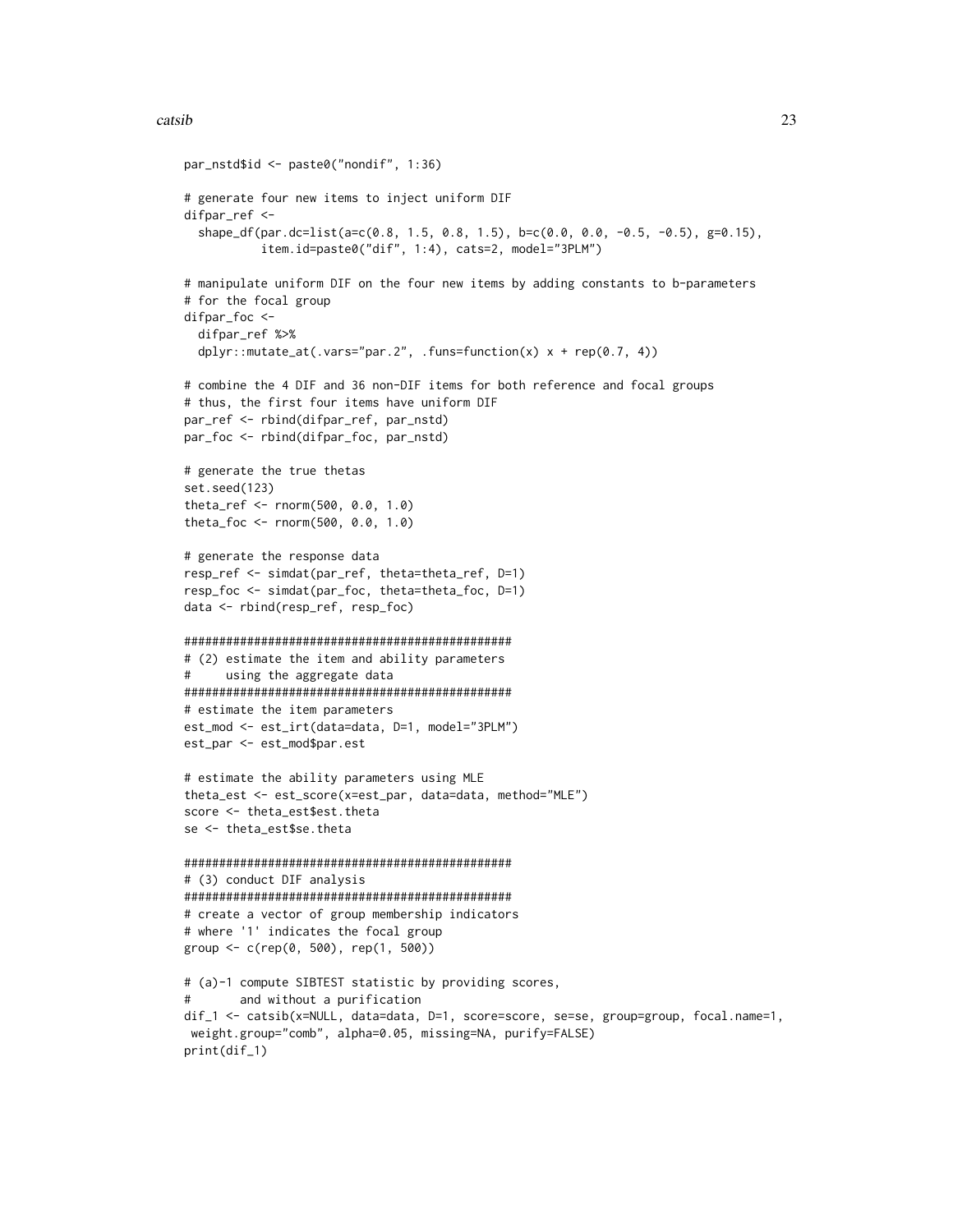```
# (a)-2 compute SIBTEST statistic by providing scores,
# and with a purification
dif_2 <- catsib(x=est_par, data=data, D=1, score=score, se=se, group=group, focal.name=1,
weight.group="comb", alpha=0.05, missing=NA, purify=TRUE)
print(dif_2)
```
covirt *Asymptotic variance-covariance matrices of item parameter estimates*

# Description

This function calculates the analytical asymptotic variance-covariance matrices (e.g., Li & Lissitz, 2004; Thissen & Wainer, 1982) of item parameter estimates for dichotomous and polytomous IRT Models without examinee's responses to test items, given a set of item parameter estimates and sample size. The square roots of variance terms in the matrices can be used as the asymptotic standard errors of maximum likelihood item parameter estimates.

# Usage

```
covirt(
  x,
  D = 1,
  nstd = 1000.
  pcm.loc = NULL,
  norm.prior = c(\emptyset, 1),
  nquad = 41,
  weights = NULL
\lambda
```
# Arguments

| $\mathsf{x}$ | A data frame containing the item metadata (e.g., item parameters, number of cat-<br>egories, models ). See irtfit, test. info, or simdat for more details about<br>the item metadata. This data frame can be easily obtained using the function<br>shape_df. |
|--------------|--------------------------------------------------------------------------------------------------------------------------------------------------------------------------------------------------------------------------------------------------------------|
| D.           | A scaling factor in IRT models to make the logistic function as close as possible<br>to the normal ogive function (if set to 1.7). Default is 1.                                                                                                             |
| nstd         | An integer value or a vector of integer values indicating a sample size. When a<br>vector is specified, length of the vector must be the same as the number of test<br>items in the argument x. Default is 1,000. See below for details.                     |
| pcm.loc      | A vector of integer values indicating the locations of partial credit model (PCM)<br>items. For the PCM items, the variance-covariance matrices are computed only<br>for the item category difficulty parameters. Default is NULL. See below for<br>details. |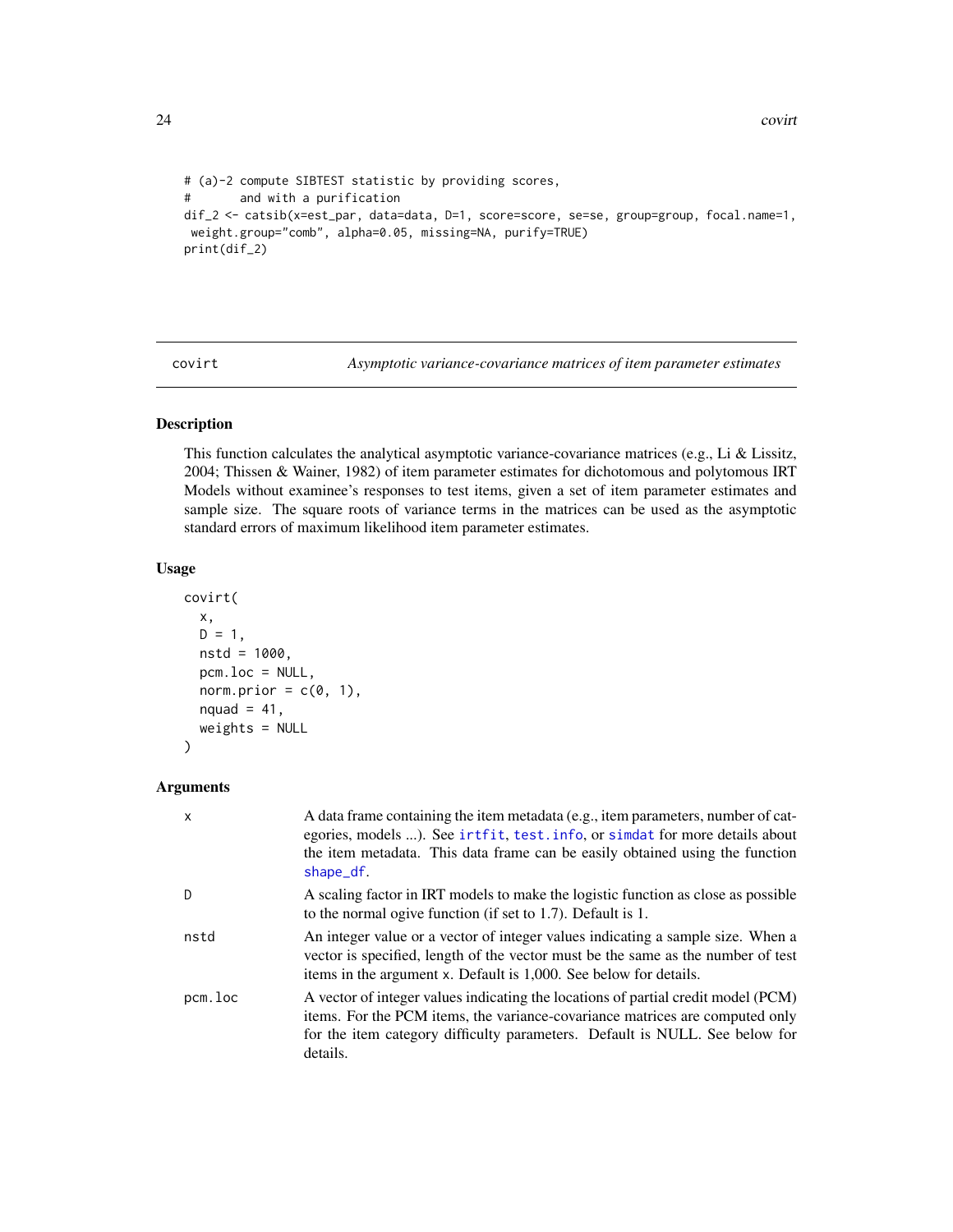#### covirt 25

| norm.prior | A numeric vector of two components specifying a mean and standard devia-<br>tion of the normal prior distribution. These two parameters are used to obtain<br>the gaussian quadrature points and the corresponding weights from the normal<br>distribution. Default is $c(0,1)$ .                                                                                                  |
|------------|------------------------------------------------------------------------------------------------------------------------------------------------------------------------------------------------------------------------------------------------------------------------------------------------------------------------------------------------------------------------------------|
| nquad      | An integer value specifying the number of gaussian quadrature points from the<br>normal prior distribution. Default is 41.                                                                                                                                                                                                                                                         |
| weights    | A two-column matrix or data frame containing the theta values (in the first col-<br>umn) and the weights (in the second column) for the prior distribution. The<br>weights and theta values can be easily obtained using the function gen. weight.<br>If NULL, default values are used for the prior distribution (see the arguments of<br>norm.prior and nguad). Default is NULL. |

# Details

The standard errors obtained from the analytical approach are likely to represent lower bounds for the actual standard errors (Thissen & Wainer, 1982). Therefore, they may be useful for assessing the degree of precision of a set of item parameter estimates when the corresponding standard errors of the estimates are not presented in literature or research reports.

Sometimes item parameters need to be estimated using different sample size. If the item parameters in the argument x were calibrated with different number of examinees, a vector of different sample sizes should be specified in the argument nstd. Suppose that you want to compute the variancecovariance matrices of five IRT 3PLM items and the five items were calibrated with 500, 600, 1,000, 2,000, and 700 examinees, respectively. Then, nstd = c(500,600,1000,2000,700) must be specified.

Because you can specify only "GPCM" for both the partial credit model (PCM) or the generalized partial credit model (GPCM) in the item metadata, you must indicate which items are the PCM items through the argument pcm.loc. This is because the item category difficulty parameters are estimated from the PCM, meaning that the variance-covariance of item parameter estimates must be computed for the item category difficulty parameters. Suppose that you want to compute the variance-covariance matrices of five polytomous items and the last two items were calibrated with the PCM. Then, pcm.  $loc = c(4, 5)$  must be specified.

#### Value

A list of two internal objects. The first internal object contains a list of the variance-covariance matrices of item parameter estimates. The second internal object contains a list of the standard errors of item parameter estimates.

# Author(s)

Hwanggyu Lim <hglim83@gmail.com>

# References

Li, Y. & Lissitz, R. (2004). Applications of the analytically derived asymptotic standard errors of item response theory item parameter estimates. *Journal of educational measurement, 41*(2), 85-117.

Thissen, D. & Wainer, H. (1982). Weighted likelihood estimation of ability in item response theory. *Psychometrika, 54*(3), 427-450.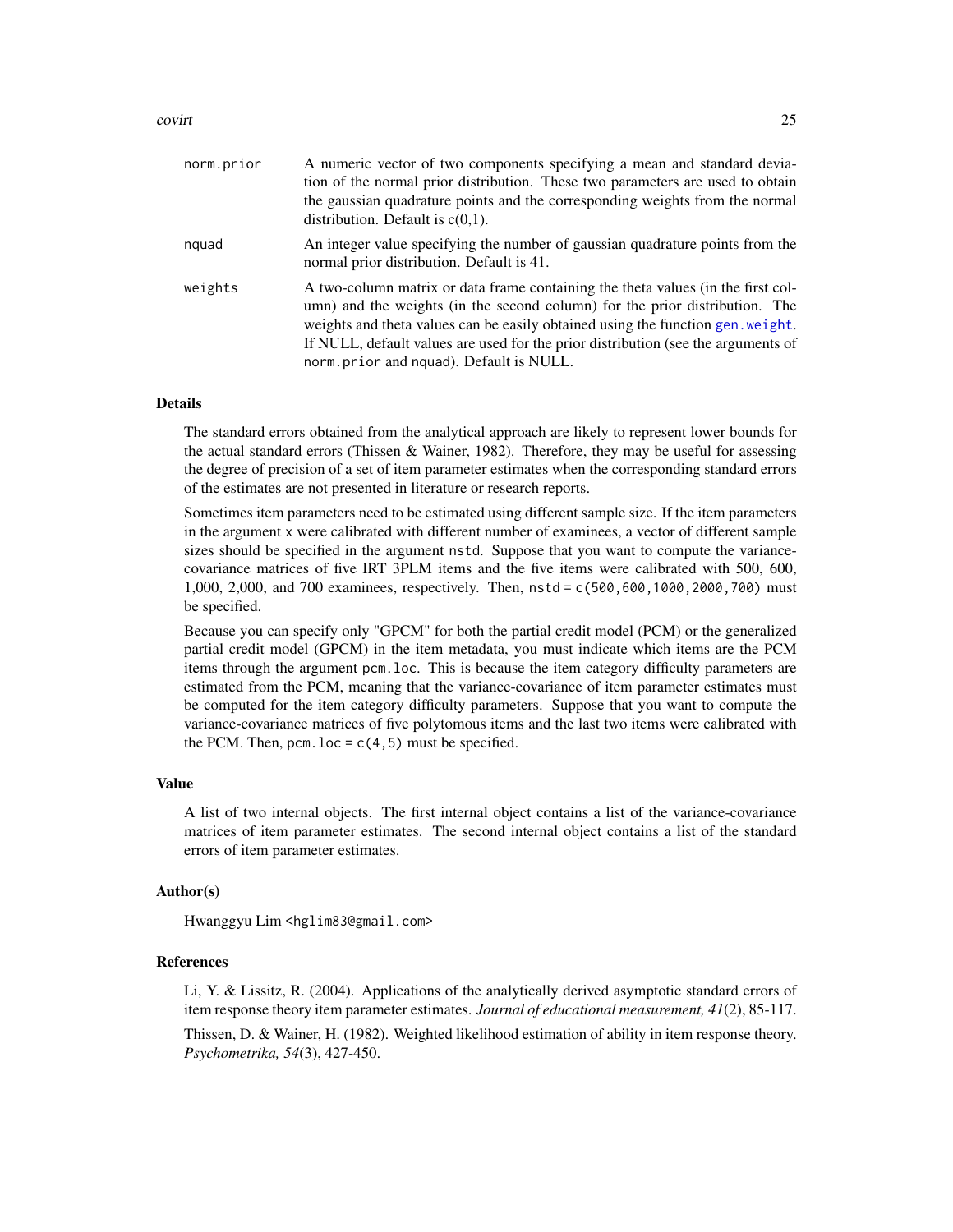# <span id="page-25-0"></span>See Also

[irtfit](#page-70-1), [test.info](#page-115-1), [simdat](#page-107-1), [shape\\_df](#page-103-1), [gen.weight](#page-64-1)

# Examples

```
## the use of a "-prm.txt" file obtained sfrom a flexMIRT
flex_prm <- system.file("extdata", "flexmirt_sample-prm.txt", package = "irtplay")
# select the first two dichotomous items and last polytomous item
x <- bring.flexmirt(file=flex_prm, "par")$Group1$full_df[c(1:2, 55), ]
# compute the var-covariance matrices with sample size of 2,000
covirt(x, D=1, nstd=2000, norm.prior=c(0, 1), nquad=40)
```
drm *Dichotomous Response Model Probabilities*

# Description

This function computes the probability of correct answers for one or more items for a given set of theta values using the IRT 1PL, 2PL, and 3PL models.

### Usage

drm(theta, a, b,  $g = NULL$ ,  $D = 1$ )

# Arguments

| theta | A vector of ability values.                                                                                                                      |
|-------|--------------------------------------------------------------------------------------------------------------------------------------------------|
| a     | A vector of item discrimination (or slope) parameters.                                                                                           |
| b     | A vector of item difficulty (or threshold) parameters.                                                                                           |
| g     | A vector of item guessing parameters.                                                                                                            |
| D     | A scaling factor in IRT models to make the logistic function as close as possible<br>to the normal ogive function (if set to 1.7). Default is 1. |

# Details

g does not need to be specified when the response probabilities of the 1PL and 2PL models are computed.

#### Value

This function returns a vector or matrix. When a matrix is returned, rows indicate theta values and columns represent items.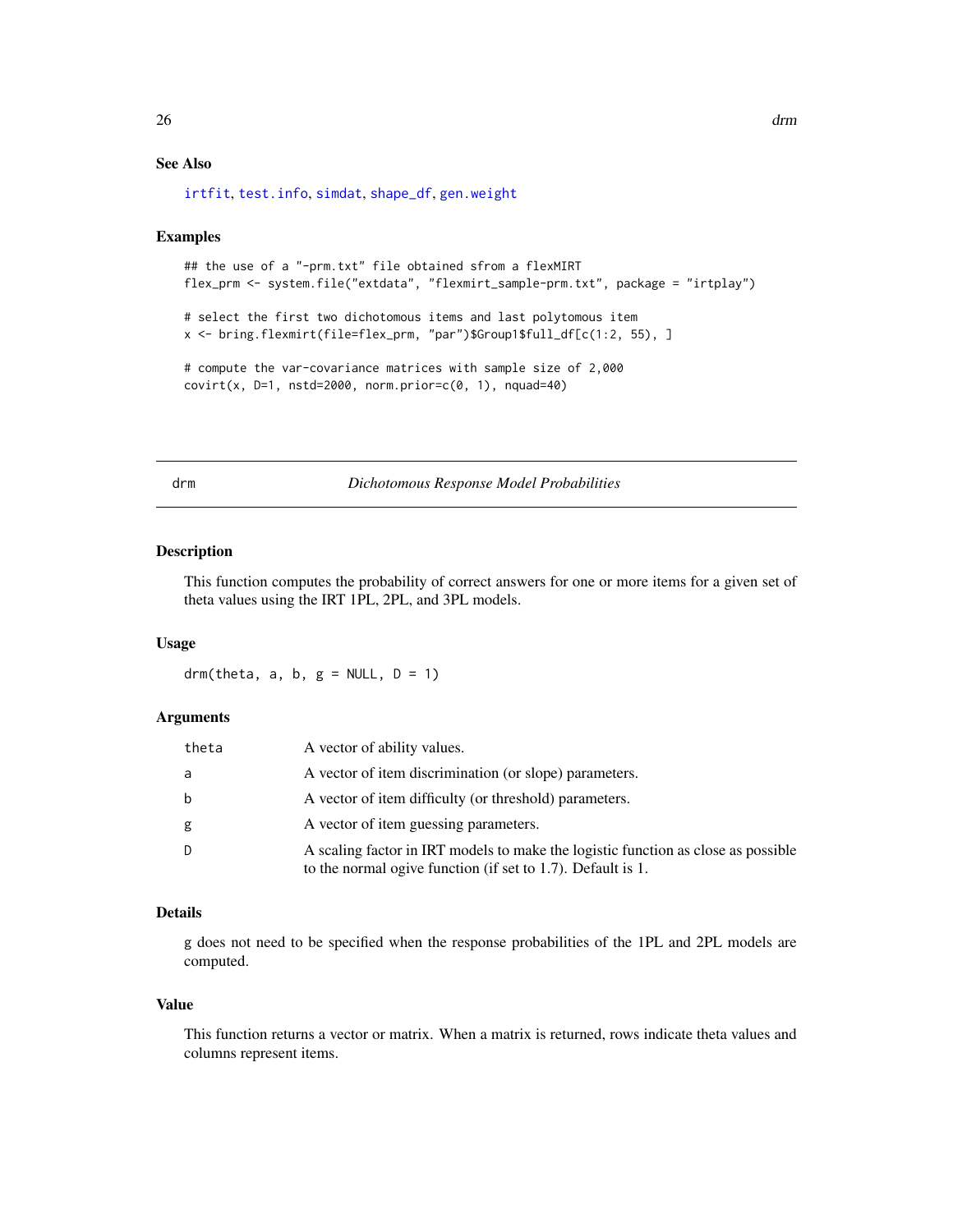<span id="page-26-0"></span>est\_irt 27

# Author(s)

Hwanggyu Lim <hglim83@gmail.com>

#### See Also

[plm](#page-83-1)

# Examples

```
## when vectors are used for both theta values and item parameters (3PLM)
drm(c(-0.1, 0.0, 1.5), a=c(1, 2), b=c(0, 1), g=c(0.2, 0.1), D=1)
## when vectors are only used for item parameters (2PLM)
drm(0.0, a=c(1, 2), b=c(0, 1), D=1)
## when vectors are only used for theta values (3PLM)
drm(c(-0.1, 0.0, 1.5), a=1, b=1, g=0.2, D=1)
```
<span id="page-26-1"></span>est\_irt *Item parameter estimation using MMLE-EM algorithm*

# **Description**

This function fits unidimensional item response (IRT) models to a mixture of dichotomous and polytomous data using the marginal maximum likelihood estimation via the expectation-maximization (MMLE-EM) algorithm (Bock & Aitkin, 1981). This function also implements the fixed item parameter calibration (FIPC; Kim, 2006). As Method A (Stocking, 1988), FIPC is one of useful online item calibration methods for computerized adaptive testing (CAT) to put the parameter estimates of pretest items on the same scale of operational item parameter estimates (Ban, Hanson, Wang, Yi, & Harris, 2001). For dichotomous items, IRT one-, two-, and three-parameter logistic models are available. For polytomous items, the graded response model (GRM) and the (generalized) partial credit model (GPCM) are available.

# Usage

```
est_irt(
  x = NULL,data,
  D = 1,model = NULL,cats = NULL,
  item.id = NULL,fix.a.1p1 = FALSE,fix.a.gpcm = FALSE,
  fix.g = FALSE,a.val.1pl = 1,a.val.gpcm = 1,
```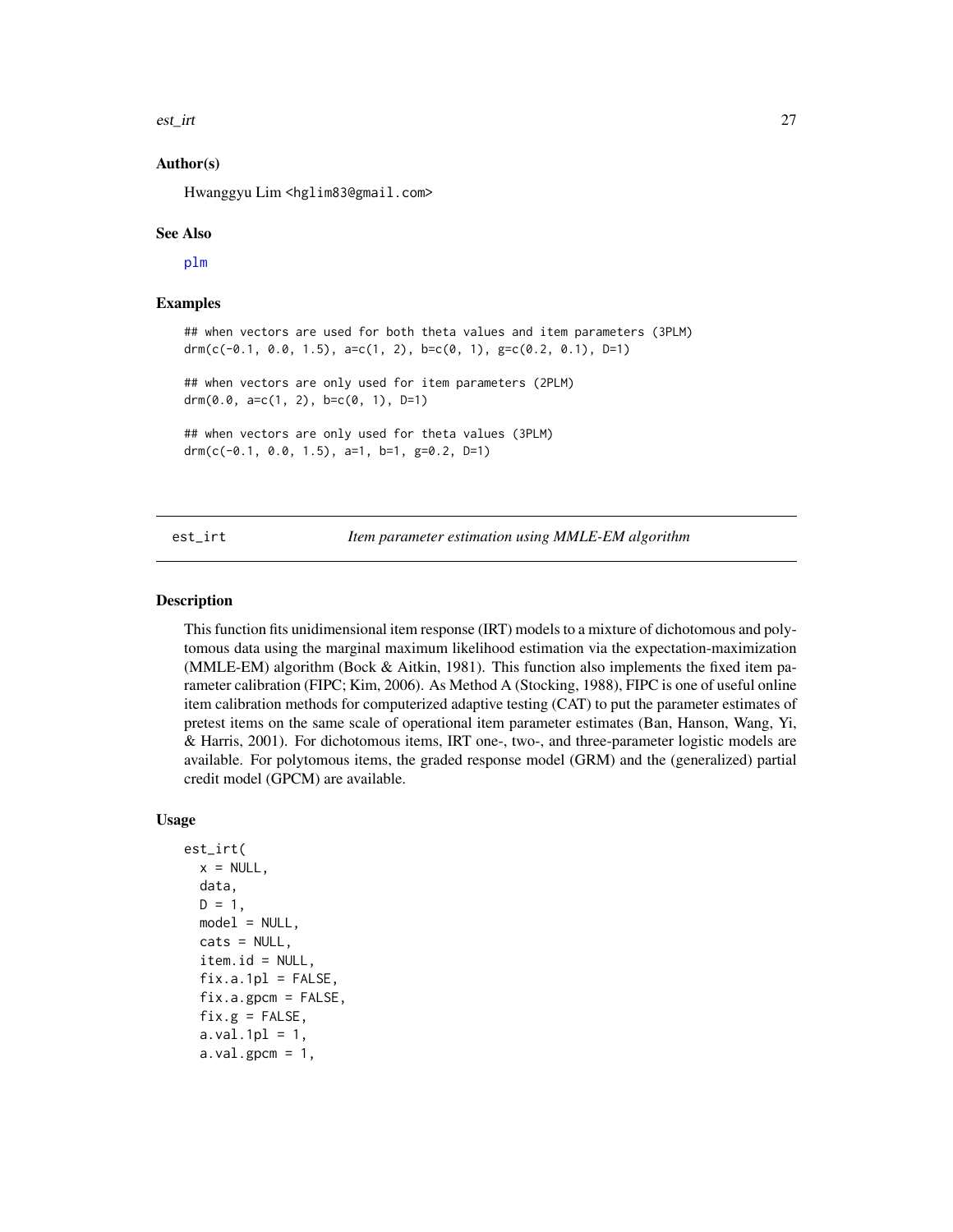```
g.val = 0.2,
 use.aprior = FALSE,
 use.bprior = FALSE,
 use.gprior = TRUE,
  aprior = list(dist = "lnorm", params = c(\emptyset, 0.5)),
 bprior = list(dist = "norm", params = c(0, 1)),
 gprior = list(dist = "beta", params = c(5, 16)),missing = NA,
 Quadrature = c(49, 6),
 weights = NULL,
 group.mean = 0,
 group.var = 1,
 EmpHist = FALSE,use.startval = FALSE,
 Etol = 1e-04,MaxE = 500,control = list(iter.max = 200),
 fipc = FALSE,fipc.method = "MEM",
 fix.loc = NULL,fix.id = NULL,se = TRUE,verbose = TRUE
\mathcal{L}
```
# Arguments

| $\times$ | A data frame containing the item metadata. This metadata is necessary to obtain<br>the information of each item (i.e., number of score categories and IRT model) to<br>be calibrated. You can easily create an empty item metadata using the function<br>shape_df. When use startval = TRUE, the item parameters specified in the<br>item metadata are used as the starting values for the item parameter estimation.<br>If $x = NULL$ , the arguments of model and cats must be specified. Note that when<br>fipc = TRUE to implement the FIPC method, the item metadata of a test form                                              |
|----------|---------------------------------------------------------------------------------------------------------------------------------------------------------------------------------------------------------------------------------------------------------------------------------------------------------------------------------------------------------------------------------------------------------------------------------------------------------------------------------------------------------------------------------------------------------------------------------------------------------------------------------------|
|          | must be provided in the argument x. See below for details. Default is NULL.                                                                                                                                                                                                                                                                                                                                                                                                                                                                                                                                                           |
| data     | A matrix containing examinees' response data for the items in the argument x.<br>A row and column indicate the examinees and items, respectively.                                                                                                                                                                                                                                                                                                                                                                                                                                                                                     |
| D        | A scaling factor in IRT models to make the logistic function as close as possible<br>to the normal ogive function (if set to 1.7). Default is 1.                                                                                                                                                                                                                                                                                                                                                                                                                                                                                      |
| model    | A vector of character strings indicating what IRT model is used to calibrate each<br>item. Available IRT models are "1PLM", "2PLM", "3PLM", and "DRM" for di-<br>chotomous items, and "GRM" and "GPCM" for polytomous items. "GRM" and<br>"GPCM" represent the graded response model and (generalized) partial credit<br>model, respectively. Note that "DRM" is considered as "3PLM" in this function.<br>If a single character of the IRT model is specified, that model will be recycled<br>across all items. The provided information in the model argument is used only<br>when $x = NULL$ and $fipo = FALSE$ . Default is NULL. |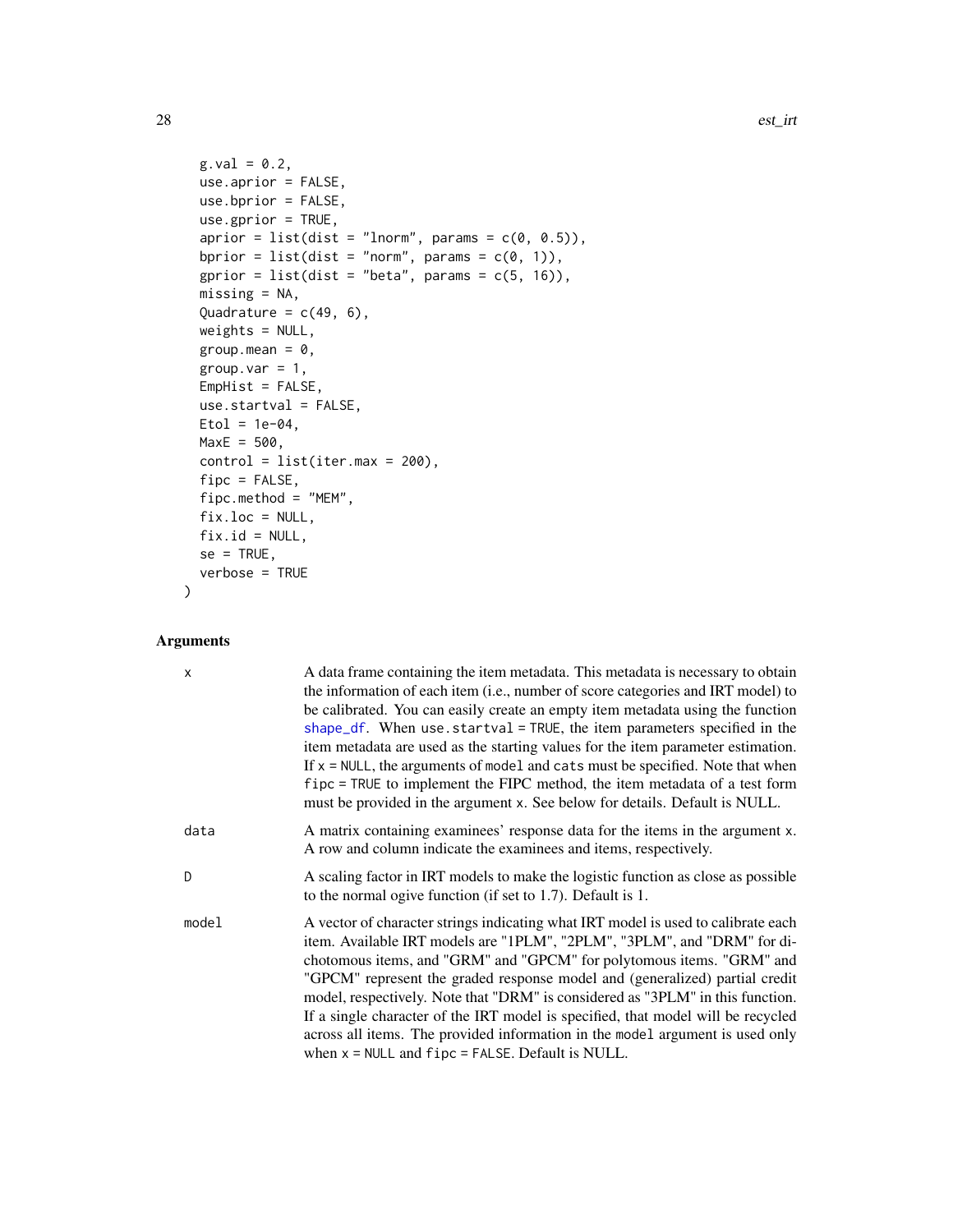| cats       | A numeric vector specifying the number of score categories for each item. For<br>example, a dichotomous item has two score categories. If a single numeric<br>value is specified, that value will be recycled across all items. If cats = NULL<br>and all specified models in the model argument are the dichotomous models<br>(i.e., 1PLM, 2PLM, 3PLM, or DRM), it assumes that all items have two score<br>categories. The provided information in the cats argument is used only when x<br>= NULL and fipc = FALSE. Default is NULL.                                                                                                                                                                                                                                                                                                                                              |  |  |
|------------|--------------------------------------------------------------------------------------------------------------------------------------------------------------------------------------------------------------------------------------------------------------------------------------------------------------------------------------------------------------------------------------------------------------------------------------------------------------------------------------------------------------------------------------------------------------------------------------------------------------------------------------------------------------------------------------------------------------------------------------------------------------------------------------------------------------------------------------------------------------------------------------|--|--|
| item.id    | A character vector of item IDs. If NULL, the item IDs are generated automati-<br>cally. When fipc = TRUE and the Item IDs are given by the item. id argument,<br>the Item IDs in the x argument are overridden. Default is NULL.                                                                                                                                                                                                                                                                                                                                                                                                                                                                                                                                                                                                                                                     |  |  |
| fix.a.1pl  | A logical value. If TRUE, the slope parameters of the 1PLM items are fixed<br>to a specific value specified in the argument a.val.1pl. Otherwise, the slope<br>parameters of all 1PLM items are constrained to be equal and estimated. Default<br>is FALSE.                                                                                                                                                                                                                                                                                                                                                                                                                                                                                                                                                                                                                          |  |  |
| fix.a.gpcm | A logical value. If TRUE, the GPCM items are calibrated with the partial credit<br>model and the slope parameters of the GPCM items are fixed to a specific value<br>specified in the argument a.val.gpcm. Otherwise, the slope parameter of each<br>GPCM item is estimated. Default is FALSE.                                                                                                                                                                                                                                                                                                                                                                                                                                                                                                                                                                                       |  |  |
| fix.g      | A logical value. If TRUE, the guessing parameters of the 3PLM items are fixed<br>to a specific value specified in the argument g.val. Otherwise, the guessing<br>parameter of each 3PLM item is estimated. Default is FALSE.                                                                                                                                                                                                                                                                                                                                                                                                                                                                                                                                                                                                                                                         |  |  |
| a.val.1pl  | A numeric value. This value is used to fixed the slope parameters of the 1PLM<br>items.                                                                                                                                                                                                                                                                                                                                                                                                                                                                                                                                                                                                                                                                                                                                                                                              |  |  |
| a.val.gpcm | A numeric value. This value is used to fixed the slope parameters of the GPCM<br>items.                                                                                                                                                                                                                                                                                                                                                                                                                                                                                                                                                                                                                                                                                                                                                                                              |  |  |
| g.val      | A numeric value. This value is used to fixed the guessing parameters of the<br>3PLM items.                                                                                                                                                                                                                                                                                                                                                                                                                                                                                                                                                                                                                                                                                                                                                                                           |  |  |
| use.aprior | A logical value. If TRUE, a prior distribution for the slope parameters is used<br>for the parameter calibration across all items. Default is FALSE.                                                                                                                                                                                                                                                                                                                                                                                                                                                                                                                                                                                                                                                                                                                                 |  |  |
| use.bprior | A logical value. If TRUE, a prior distribution for the difficulty (or threshold)<br>parameters is used for the parameter calibration across all items. Default is<br>FALSE.                                                                                                                                                                                                                                                                                                                                                                                                                                                                                                                                                                                                                                                                                                          |  |  |
| use.gprior | A logical value. If TRUE, a prior distribution for the guessing parameters is<br>used for the parameter calibration across all 3PLM items. Default is TRUE.                                                                                                                                                                                                                                                                                                                                                                                                                                                                                                                                                                                                                                                                                                                          |  |  |
| aprior     | A list containing the information of the prior distribution for item slope parame-<br>ters. Three probability distributions of Beta, Log-normal, and Normal distribu-<br>tions are available. In the list, a character string of the distribution name must be<br>specified in the first internal argument and a vector of two numeric values for the<br>two parameters of the distribution must be specified in the second internal argu-<br>ment. Specifically, when Beta distribution is used, "beta" should be specified<br>in the first argument. When Log-normal distribution is used, "lnorm" should<br>be specified in the first argument. When Normal distribution is used, "norm"<br>should be specified in the first argument. In terms of the two parameters of the<br>three distributions, see dbeta(), dlnorm(), and dnorm() in the stats package<br>for more details. |  |  |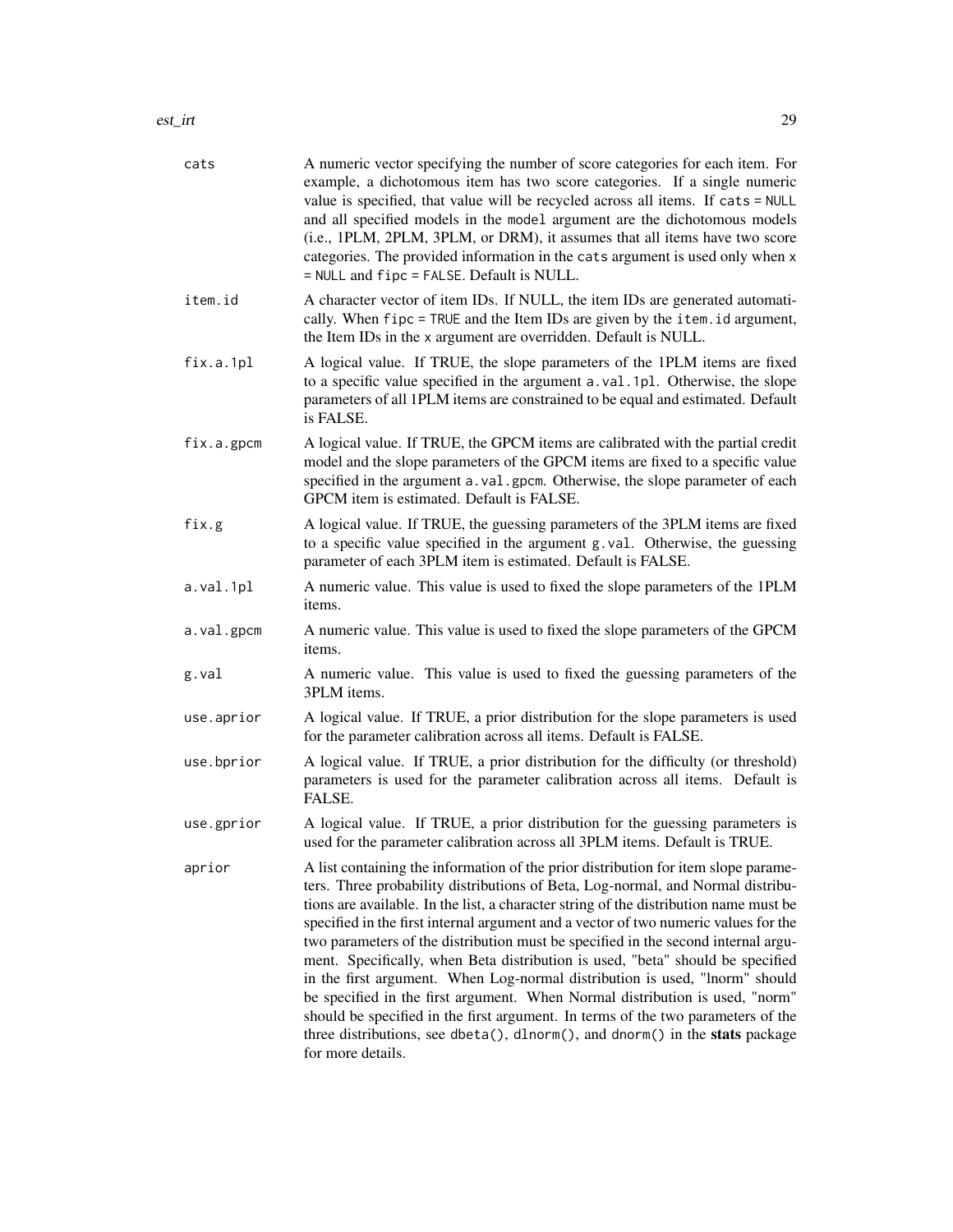| bprior     | A list containing the information of the prior distribution for item difficulty (or<br>threshold) parameters. Three probability distributions of Beta, Log-normal, and<br>Normal distributions are available. In the list, a character string of the distri-<br>bution name must be specified in the first internal argument and a vector of<br>two numeric values for the two parameters of the distribution must be specified<br>in the second internal argument. Specifically, when Beta distribution is used,<br>"beta" should be specified in the first argument. When Log-normal distribution<br>is used, "lnorm" should be specified in the first argument. When Normal distri-<br>bution is used, "norm" should be specified in the first argument. In terms of the<br>two parameters of the three distributions, see dbeta(), dlnorm(), and dnorm()<br>in the stats package for more details. |
|------------|--------------------------------------------------------------------------------------------------------------------------------------------------------------------------------------------------------------------------------------------------------------------------------------------------------------------------------------------------------------------------------------------------------------------------------------------------------------------------------------------------------------------------------------------------------------------------------------------------------------------------------------------------------------------------------------------------------------------------------------------------------------------------------------------------------------------------------------------------------------------------------------------------------|
| gprior     | A list containing the information of the prior distribution for item guessing pa-<br>rameters. Three probability distributions of Beta, Log-normal, and Normal dis-<br>tributions are available. In the list, a character string of the distribution name<br>must be specified in the first internal argument and a vector of two numeric val-<br>ues for the two parameters of the distribution must be specified in the second<br>internal argument. Specifically, when Beta distribution is used, "beta" should be<br>specified in the first argument. When Log-normal distribution is used, "lnorm"<br>should be specified in the first argument. When Normal distribution is used,<br>"norm" should be specified in the first argument. In terms of the two parame-<br>ters of the three distributions, see dbeta(), dlnorm(), and dnorm() in the stats<br>package for more details.              |
| missing    | A value indicating missing values in the response data set. Default is NA.                                                                                                                                                                                                                                                                                                                                                                                                                                                                                                                                                                                                                                                                                                                                                                                                                             |
| Quadrature | A numeric vector of two components specifying the number of quadrature points<br>(in the first component) and the symmetric minimum and maximum values of<br>these points (in the second component). For example, a vector of $c(49, 6)$ indi-<br>cates 49 rectangular quadrature points over -6 and 6. The quadrature points are<br>used in the E step of the EM algorithm. Default is $c(49, 6)$ .                                                                                                                                                                                                                                                                                                                                                                                                                                                                                                   |
| weights    | A two-column matrix or data frame containing the quadrature points (in the first<br>column) and the corresponding weights (in the second column) of the latent vari-<br>able prior distribution. If not NULL, the scale of the latent ability distribution<br>will be will be fixed to the scale of the provided quadrature points and weights.<br>The weights and quadrature points can be easily obtained using the function<br>gen weight. If NULL, a normal prior density is used based on the informa-<br>tion provided in the arguments of Quadrature, group.mean, and group.var).<br>Default is NULL.                                                                                                                                                                                                                                                                                           |
| group.mean | A numeric value to set the mean of latent variable prior distribution when weights<br>= NULL. Default is 0. This value is fixed to remove the indeterminancy of item<br>parameter scale when calibrating items. However, the scale of prior distribution<br>is updated when FIPC is implemented.                                                                                                                                                                                                                                                                                                                                                                                                                                                                                                                                                                                                       |
| group.var  | A positive numeric value to set the variance of latent variable prior distribution<br>when weights $=$ NULL. Default is 1. This value is fixed to remove the indeter-<br>minancy of item parameter scale when calibrating items. However, the scale of<br>prior distribution is updated when FIPC is implemented.                                                                                                                                                                                                                                                                                                                                                                                                                                                                                                                                                                                      |
| FmnHist    | A logical value. If TRUE the empirical histogram of the latent variable prior                                                                                                                                                                                                                                                                                                                                                                                                                                                                                                                                                                                                                                                                                                                                                                                                                          |

EmpHist A logical value. If TRUE, the empirical histogram of the latent variable prior distribution is simultaneously estimated with the item parameters using Woods's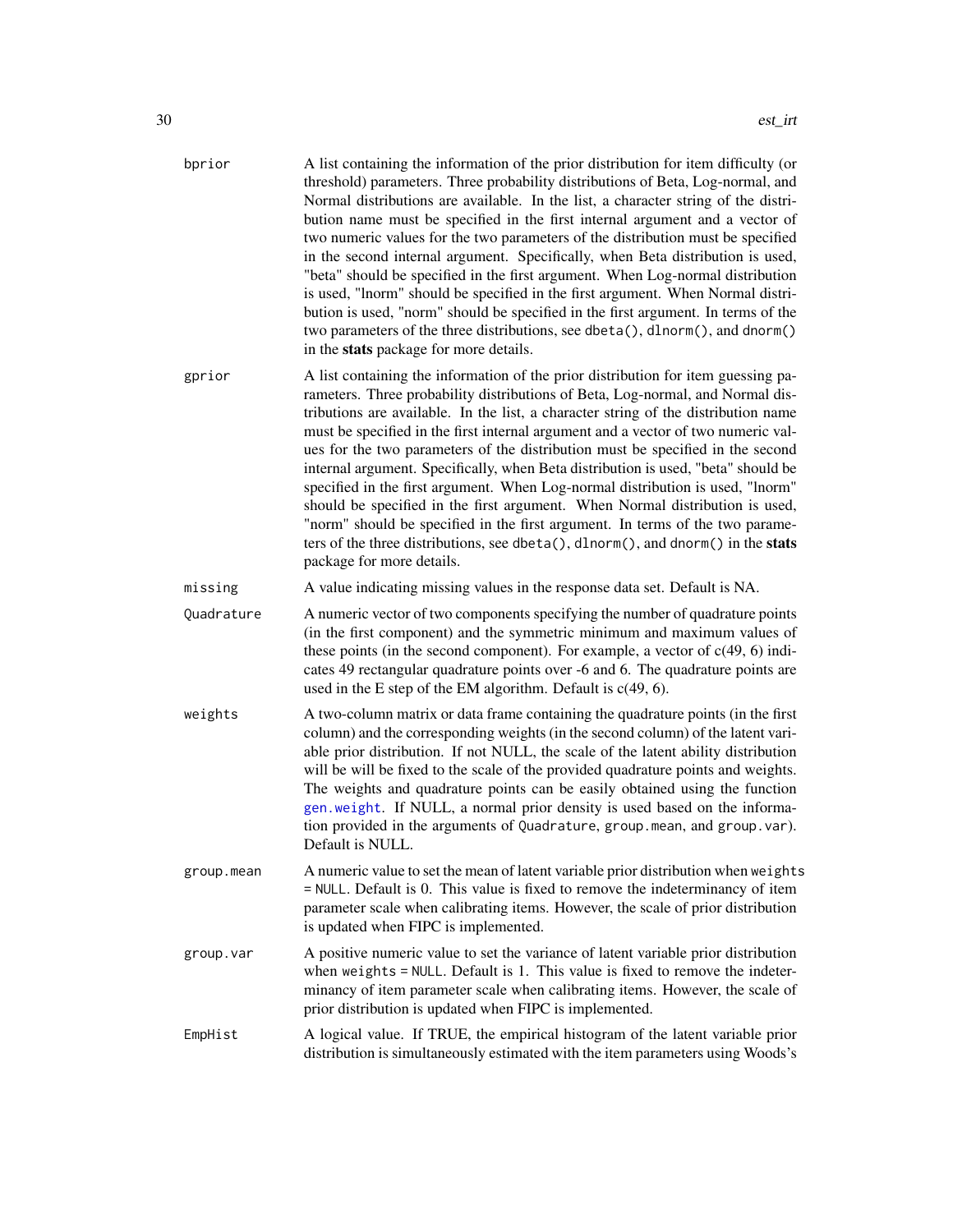|              | (2007) approach. The items are calibrated against the estimated empirical prior<br>distributions. See below for details.                                                                                                                                                                                                                                                                                                                                                                                               |
|--------------|------------------------------------------------------------------------------------------------------------------------------------------------------------------------------------------------------------------------------------------------------------------------------------------------------------------------------------------------------------------------------------------------------------------------------------------------------------------------------------------------------------------------|
| use.startval | A logical value. If TRUE, the item parameters provided in the item metadata<br>(i.e., the argument x) are used as the starting values for the item parameter esti-<br>mation. Otherwise, internal starting values of this function are used. Default is<br>FALSE.                                                                                                                                                                                                                                                      |
| Etol         | A positive numeric value. This value sets the convergence criterion for E steps<br>of the EM algorithm. Default is 1e-4.                                                                                                                                                                                                                                                                                                                                                                                               |
| MaxE         | A positive integer value. This value determines the maximum number of the E<br>steps in the EM algorithm. Default is 500.                                                                                                                                                                                                                                                                                                                                                                                              |
| control      | A list of control parameters to be passed to the optimization function of nlminb()<br>in the stats package. The control parameters set the conditions of M steps of the<br>EM algorithm. For example, the maximum number of iterations in each of the<br>iterative M steps can be set by control = list(iter.max=200). Default max-<br>imum number of iterations in each M step is 200. See n1minb() in the stats<br>package for other control parameters.                                                             |
| fipc         | A logical value. If TRUE, FIPC is implemented for item parameter estimation.<br>When fipc = TRUE, the information of which items are fixed needs to be pro-<br>vided via either fix. loc or fix. id. See below for details.                                                                                                                                                                                                                                                                                            |
| fipc.method  | A character string specifying the FIPC method. Available methods include<br>"OEM" for "No Prior Weights Updating and One EM Cycle (NWU-OEM; Wainer<br>& Mislevy, 1990)" and "MEM" for "Multiple Prior Weights Updating and Mul-<br>tiple EM Cycles (MWU-MEM; Kim, 2006)." When fipc.method = "OEM", the<br>maximum number of the E steps of the EM algorithm is set to 1 no matter what<br>number is specified in the argument MaxE.                                                                                   |
| fix.loc      | A vector of positive integer values specifying the locations of the items to be<br>fixed in the item metadata (i.e., $x$ ) when the FIPC is implemented (i.e., fipc =<br>TRUE). For example, suppose that five items located in the 1st, 2nd, 4th, 7th, and<br>9th rows of the item metadata x should be fixed. Then $fix.$ loc = $c(1, 2, 4, 7, 9)$ .<br>Note that when the fix. id argument is not NULL, the information provided into<br>the fix. loc argument is ignored. See below for details.                   |
| fix.id       | A vector of character strings specifying IDs of the items to be fixed when the<br>FIPC is implemented (i.e., fipc = TRUE). For example, suppose that five items in<br>which IDs are CMC1, CMC2, CMC3, CMC4, and CMC5 should be fixed and all<br>item IDs are provided in the X argument or item. id argument. Then $fix.id =$<br>c("CMC1","CMC2","CMC3","CMC4","CMC5"). Note that when the fix.id ar-<br>gument is not NULL, the information provided into the fix. loc argument is<br>ignored. See below for details. |
| se           | A logical value. If FALSE, the standard errors of the item parameter estimates<br>are not computed. Default is TRUE.                                                                                                                                                                                                                                                                                                                                                                                                   |
| verbose      | A logical value. If FALSE, all progress messages including the process infor-<br>mation on the EM algorithm are suppressed. Default is TRUE.                                                                                                                                                                                                                                                                                                                                                                           |

# Details

A specific form of a data frame should be used for the argument x. The first column should have item IDs, the second column should contain unique score category numbers of the items, and the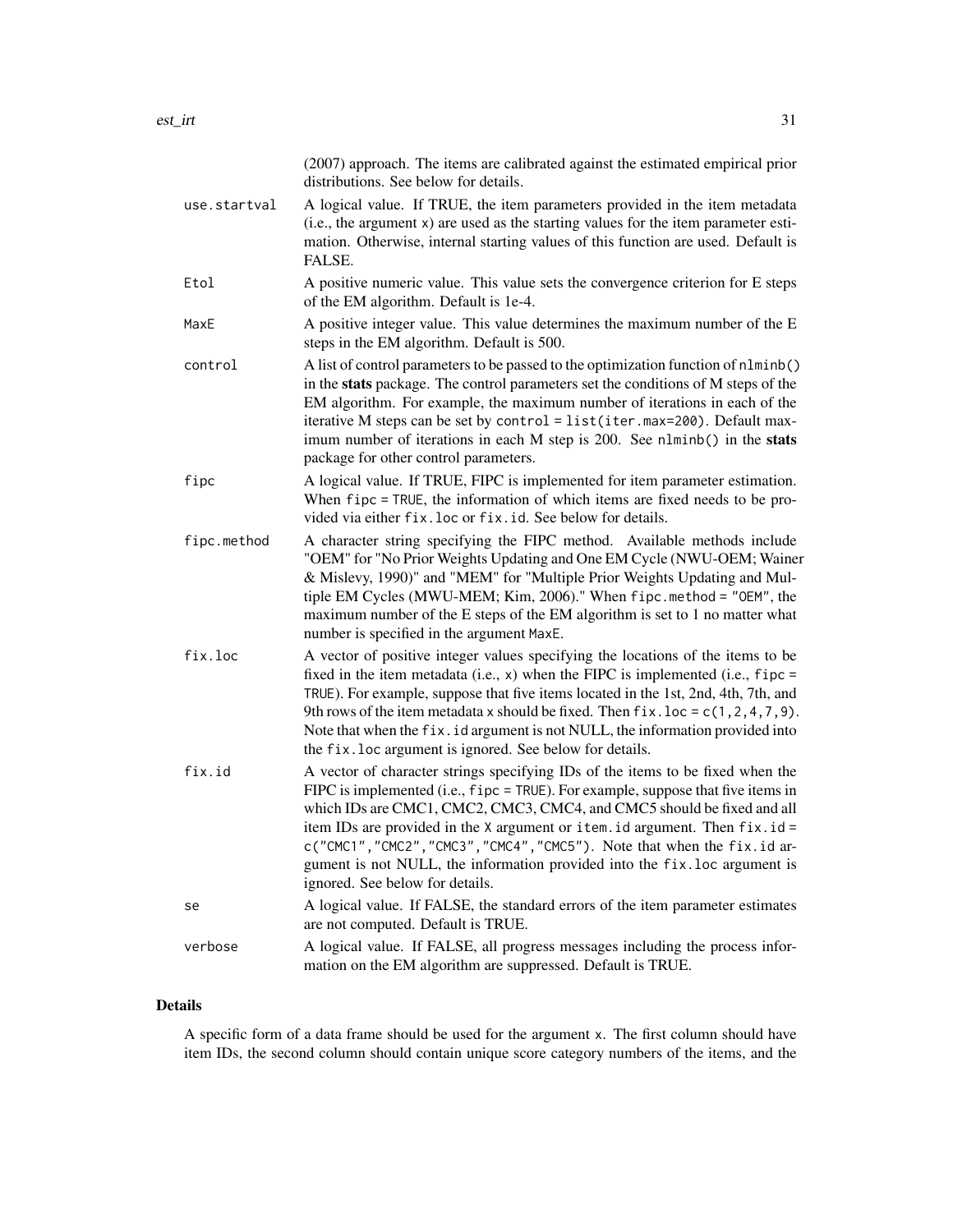third column should include IRT models being fit to the items. The available IRT models are "1PLM", "2PLM", "3PLM", and "DRM" for dichotomous item data, and "GRM" and "GPCM" for polytomous item data. Note that "DRM" covers all dichotomous IRT models (i.e, "1PLM", "2PLM", and "3PLM") and "GRM" and "GPCM" represent the graded response model and (generalized) partial credit model, respectively. The next columns should include the item parameters of the fitted IRT models. For dichotomous items, the fourth, fifth, and sixth columns represent the item discrimination (or slope), item difficulty, and item guessing parameters, respectively. When "1PLM" and "2PLM" are specified in the third column, NAs should be inserted in the sixth column for the item guessing parameters. For polytomous items, the item discrimination (or slope) parameters should be included in the fourth column and the item difficulty (or threshold) parameters of category boundaries should be contained from the fifth to the last columns. When the number of unique score categories differs between items, the empty cells of item parameters should be filled with NAs. In the **irtplay** package, the item difficulty (or threshold) parameters of category boundaries for GPCM are expressed as the item location (or overall difficulty) parameter subtracted by the threshold parameter for unique score categories of the item. Note that when an GPCM item has *K* unique score categories, *K-1* item difficulty parameters are necessary because the item difficulty parameter for the first category boundary is always 0. For example, if an GPCM item has five score categories, four item difficulty parameters should be specified. An example of a data frame with a single-format test is as follows:

| ITEM1 2 1PLM 1.000       |  | -1.461                        | <b>NA</b> |
|--------------------------|--|-------------------------------|-----------|
| ITEM2 2 2PLM             |  | $1.921 - 1.049$               | <b>NA</b> |
| ITEM3 2 3PLM 1.736 1.501 |  |                               | 0.203     |
|                          |  | ITEM4 2 3PLM 0.835 -1.049     | 0.182     |
|                          |  | ITEM5 2 DRM 0.926 0.394 0.099 |           |

And an example of a data frame for a mixed-format test is as follows:

| ITEM1 |                                |                                    | NA                                                   | NA.                                                                      | NA.       |
|-------|--------------------------------|------------------------------------|------------------------------------------------------|--------------------------------------------------------------------------|-----------|
| ITEM2 |                                | -1.049                             | NA                                                   | NA.                                                                      | <b>NA</b> |
| ITEM3 | 0.926                          | 0.394                              | 0.099                                                | NA.                                                                      | NA.       |
| ITEM4 | 1.052                          |                                    | 0.201                                                | NA.                                                                      | <b>NA</b> |
|       |                                |                                    | $-1.238$                                             | $-0.714$                                                                 | <b>NA</b> |
|       |                                |                                    | $-0.068$                                             | 0.568                                                                    | 1.072     |
|       |                                |                                    | 0.215                                                | 0.848                                                                    | <b>NA</b> |
|       |                                |                                    |                                                      | $-0.705$                                                                 | $-0.116$  |
|       | 2 3PLM<br>2 DRM<br>ITEM6 5 GRM | 2 1PLM 1.000<br>$2$ 2PLM<br>4 GPCM | 1.461<br>1.921<br>$1.278 - 0.724$<br>$1.137 - 0.374$ | $-0.407$<br>ITEM5 4 GRM 1.913 -1.869<br>ITEM8 5 GPCM 1.233 -2.078 -1.347 |           |

See IRT Models section in the page of [irtplay-package](#page-2-1) for more details about the IRT models used in the **irtplay** package. An easier way to create a data frame for the argument x is by using the function [shape\\_df](#page-103-1).

To fit the IRT models to data, the IRT model and the number of score category information for the estimated items must be provided as well as the item response data. There are two way to provide the IRT model and score category information. The first way is to provide the item metadata to the argument x. As explained above, the item metadata can be easily created by the function [shape\\_df](#page-103-1). The second way is specify the IRT models and the score category information into the arguments of model and cats. Thus, if x=NULL, the specified information in model and cats are used.

To implement FIPC, however, the item metadata must be provided in the argument x. This is because the item parameters of the fixed items in the item metadata are used to estimate the character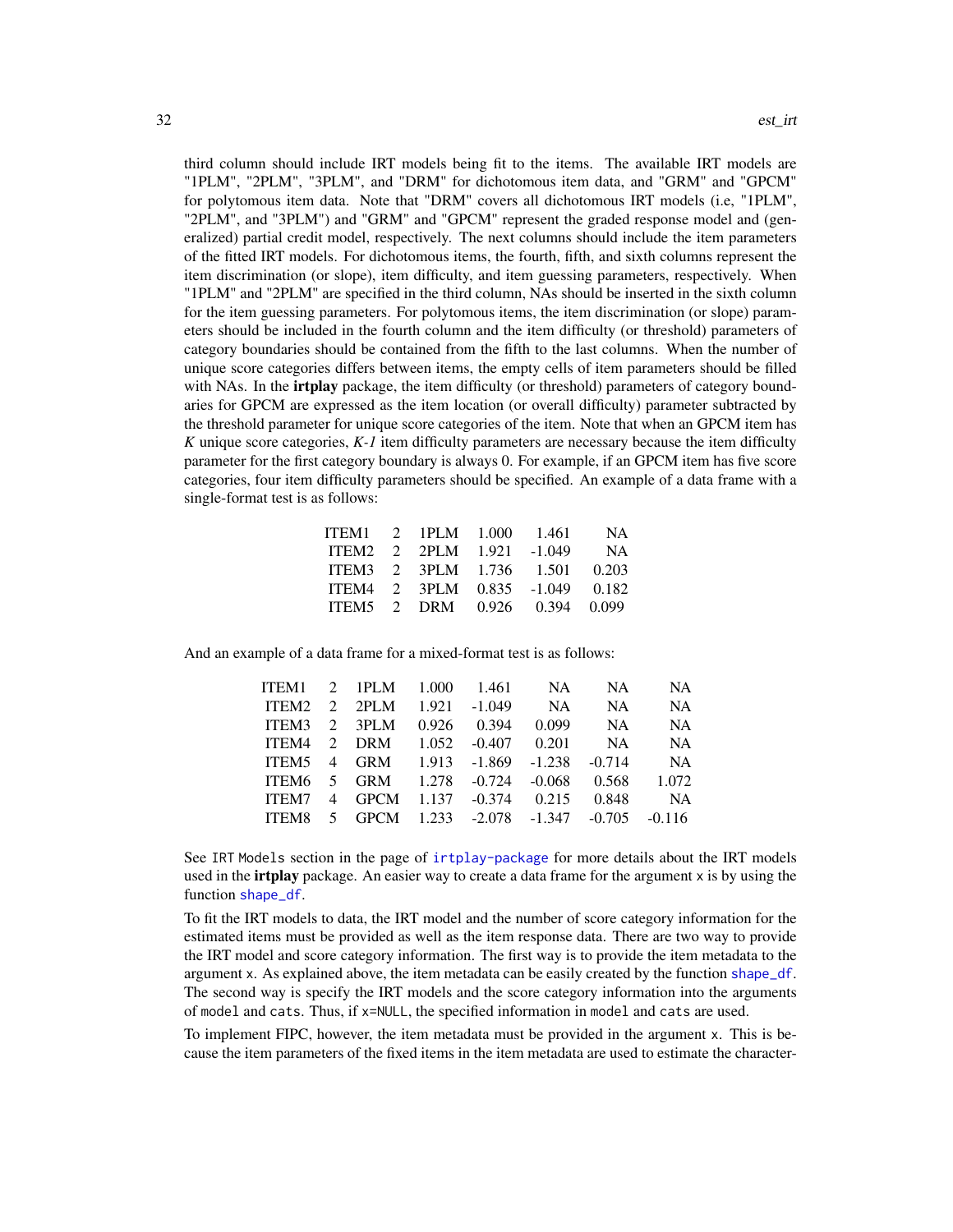istic of the underlying latent variable prior distribution when calibrating the rest of freely estimated items. More specifically, the underlying latent variable prior distribution of the fixed items is estimated during the calibration of the freely estimated items to put the item parameters of the freely estimated items on the scale of the fixed item parameters (Kim, 2006).

In terms of approaches for FIPC, Kim (2006) described five different methods. Among them, two methods are available in the function [est\\_irt](#page-26-1). The first method is "NWU-OEM" where uses just one E step in the EM algorithm, involving data from only the fixed items, and just one M step, involving data from only non-fixed items. This method is suggested by Wainer and Mislevy (1990) in the context of online calibration. This method can be implemented by setting  $fipo$ .method = "OEM". The second method is "MWU-MEM" which iteratively updates the latent variable prior distribution and finds the parameter estimates of the non-fixed items. In this method, the same procedure of NWU-OEM method is applied to the first EM cycle. From the second EM cycle, both the parameters of non-fixed items and the weights of the prior distribution are concurrently updated. This method can be implemented by setting fipc.method = "MEM". See Kim (2006) for more details.

When fipc = TRUE, the information of which items are fixed needs to be provided via either fix. loc or fix.id. For example, suppose that five items in which IDs are CMC1, CMC2, CMC3, CMC4, and CMC5 should be fixed and all item IDs are provided in X or item.id. Also, the five items are located in the 1st through 5th rows of the item metadata (i.e., x). Then the item parameters of the five items can be fixed by setting fix.loc = c(1,2,3,4,5) or fix.id = c("CMC1","CMC2","CMC3","CMC4","CMC5"). Note that if both arguments are not NULL, the information provided into the fix.loc argument is ignored.

When EmpHist = TRUE, the empirical histogram (i.e., densities at the quadrature points) of latent variable prior distribution is simultaneously estimated with the item parameters. If fipc = TRUE given EmpHist = TRUE, the scale parameters (e.g., mean and variance) of the empirical prior distribution are estimated as well. If fipc = FALSE given EmpHist = TRUE, the scale parameters of the empirical prior distribution are fixed to the values specified in the arguments of group.mean and group.var. When EmpHist = FALSE, the normal prior distribution is used during the item parameter estimation. If fipc = TRUE given EmpHist = FALSE, the scale parameters of the normal prior distribution are estimated as well as the item parameters. If fipc = FALSE given EmpHist = FALSE, the scale parameters of the normal prior distribution are fixed to the values specified in the arguments of group.mean and group.var.

#### Value

This function returns an object of class [est\\_irt](#page-26-1). Within this object, several internal objects are contained such as:

| estimates | A data frame containing both the item parameter estimates and the correspond-<br>ing standard errors of estimates.                                                                                          |
|-----------|-------------------------------------------------------------------------------------------------------------------------------------------------------------------------------------------------------------|
| par.est   | A data frame containing the item parameter estimates.                                                                                                                                                       |
| se.est    | A data frame containing the standard errors of the item parameter estimates.<br>Note that the standard errors are estimated using the cross-production approxi-<br>mation method (Meilijson, 1989).         |
| pos.par   | A data frame containing the position number of each item parameter being<br>estimated. The position information is useful when interpreting the variance-<br>covariance matrix of item parameter estimates. |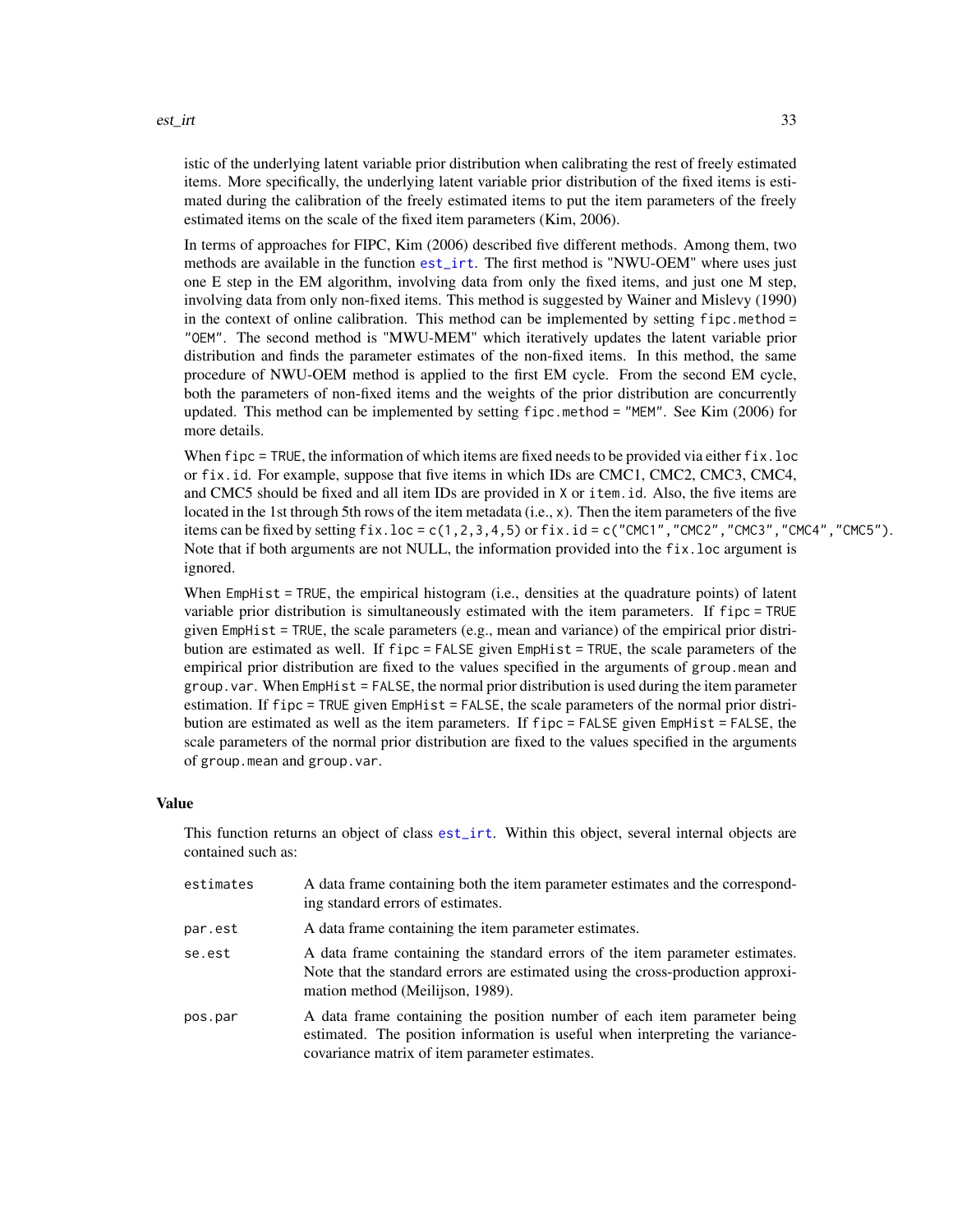| covariance    | A matrix of variance-covariance matrix of item parameter estimates.                                                                                                                                                                     |  |  |
|---------------|-----------------------------------------------------------------------------------------------------------------------------------------------------------------------------------------------------------------------------------------|--|--|
| loglikelihood | A sum of the log-likelihood values of the observed data set (marginal log-<br>likelihood) across all items in the data set                                                                                                              |  |  |
| aic           | A model fit statistic of Akaike information criterion based on the loglikelihood.                                                                                                                                                       |  |  |
| bic           | A model fit statistic of Bayesian information criterion based on the loglikeli-<br>hood.                                                                                                                                                |  |  |
| group.par     | A data frame containing the mean, variance, and standard deviation of latent<br>variable prior distribution.                                                                                                                            |  |  |
| weights       | A two-column data frame containing the quadrature points (in the first column)<br>and the corresponding weights (in the second column) of the (updated) latent<br>variable prior distribution.                                          |  |  |
|               | posterior. dist A matrix of normalized posterior densities for all the response patterns at each of<br>the quadrature points. The row and column indicate each individual's response<br>pattern and the quadrature point, respectively. |  |  |
| data          | A data.frame of the examinees' response data set.                                                                                                                                                                                       |  |  |
| scale.D       | A scaling factor in IRT models.                                                                                                                                                                                                         |  |  |
| ncase         | A total number of response patterns.                                                                                                                                                                                                    |  |  |
| nitem         | A total number of items included in the response data.                                                                                                                                                                                  |  |  |
| Etol          | A convergence criteria for E steps of the EM algorithm.                                                                                                                                                                                 |  |  |
| MaxE          | The maximum number of E steps in the EM algorithm.                                                                                                                                                                                      |  |  |
| aprior        | A list containing the information of the prior distribution for item slope param-<br>eters.                                                                                                                                             |  |  |
| gprior        | A list containing the information of the prior distribution for item guessing pa-<br>rameters.                                                                                                                                          |  |  |
| npar.est      | A total number of the estimated parameters.                                                                                                                                                                                             |  |  |
| niter         | The number of EM cycles completed.                                                                                                                                                                                                      |  |  |
| maxpar.diff   | A maximum item parameter change when the EM cycles were completed.                                                                                                                                                                      |  |  |
| EMtime        | Time (in seconds) spent for the EM cycles.                                                                                                                                                                                              |  |  |
| SEtime        | Time (in seconds) spent for computing the standard errors of the item parameter<br>estimates.                                                                                                                                           |  |  |
| TotalTime     | Time (in seconds) spent for total compuatation.                                                                                                                                                                                         |  |  |
| test.1        | Status of the first-order test to report if the gradients has vanished sufficiently<br>for the solution to be stable.                                                                                                                   |  |  |
| test.2        | Status of the second-order test to report if the information matrix is positive<br>definite, which is a prerequisite for the solution to be a possible maximum.                                                                         |  |  |
| var.note      | A note to report if the variance-covariance matrix of item parameter estimates is<br>obtainable from the information matrix.                                                                                                            |  |  |
| fipc          | A logical value to indicate if FIPC was used.                                                                                                                                                                                           |  |  |
| fipc.method   | A method used for the FIPC.                                                                                                                                                                                                             |  |  |
| fix.loc       | A vector of integer values specifying the locations of the fixed items when the<br>FIPC was implemented.                                                                                                                                |  |  |

The internal objects can be easily extracted using the function [getirt](#page-65-1).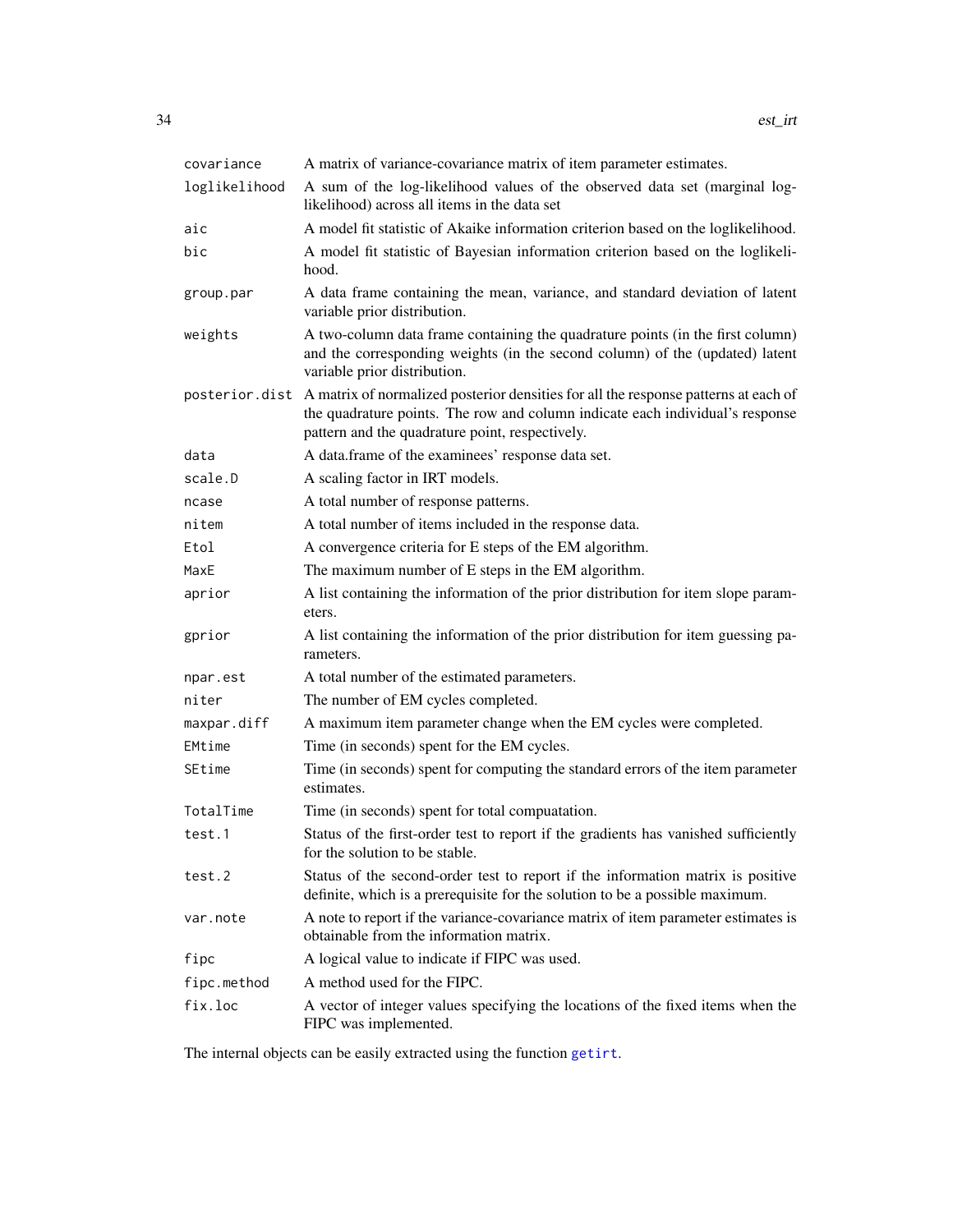```
est_irt 35
```
# Author(s)

Hwanggyu Lim <hglim83@gmail.com>

#### References

Ban, J. C., Hanson, B. A., Wang, T., Yi, Q., & Harris, D., J. (2001) A comparative study of on-line pretest item calibration/scaling methods in computerized adaptive testing. *Journal of Educational Measurement, 38*(3), 191-212.

Bock, R. D., & Aitkin, M. (1981). Marginal maximum likelihood estimation of item parameters: Application of an EM algorithm. *Psychometrika, 46*, 443-459.

Kim, S. (2006). A comparative study of IRT fixed parameter calibration methods. *Journal of Educational Measurement, 43*(4), 355-381.

Meilijson, I. (1989). A fast improvement to the EM algorithm on its own terms. *Journal of the Royal Statistical Society: Series B (Methodological), 51*, 127-138.

Stocking, M. L. (1988). *Scale drift in on-line calibration* (Research Rep. 88-28). Princeton, NJ: ETS.

Wainer, H., & Mislevy, R. J. (1990). Item response theory, item calibration, and proficiency estimation. In H. Wainer (Ed.), *Computer adaptive testing: A primer* (Chap. 4, pp.65-102). Hillsdale, NJ: Lawrence Erlbaum.

Woods, C. M. (2007). Empirical histograms in item response theory with ordinal data. *Educational and Psychological Measurement, 67*(1), 73-87.

# See Also

[est\\_item](#page-39-1), [irtfit](#page-70-1), [test.info](#page-115-1), [simdat](#page-107-1), [shape\\_df](#page-103-1), [sx2\\_fit](#page-112-1), [traceline.est\\_item](#page-118-1), [getirt](#page-65-1)

# Examples

##------------------------------------------------------------------------------

# 1. item parameter estimation for the dichotomous item data (LSAT6) ##------------------------------------------------------------------------------

# fit the 1PL model to LSAT6 data and constrain the slope parameters to be equal (mod.1pl.c <- est\_irt(data=LSAT6, D=1, model="1PLM", cats=2, fix.a.1pl=FALSE))

```
# summary of the estimation
summary(mod.1pl.c)
```

```
# extract the item parameter estimates
getirt(mod.1pl.c, what="par.est")
```

```
# extract the standard error estimates
getirt(mod.1pl.c, what="se.est")
```

```
# fit the 1PL model to LSAT6 data and fix the slope parameters to 1.0
(mod.1pl.f <- est_irt(data=LSAT6, D=1, model="1PLM", cats=2, fix.a.1pl=TRUE, a.val.1pl=1))
```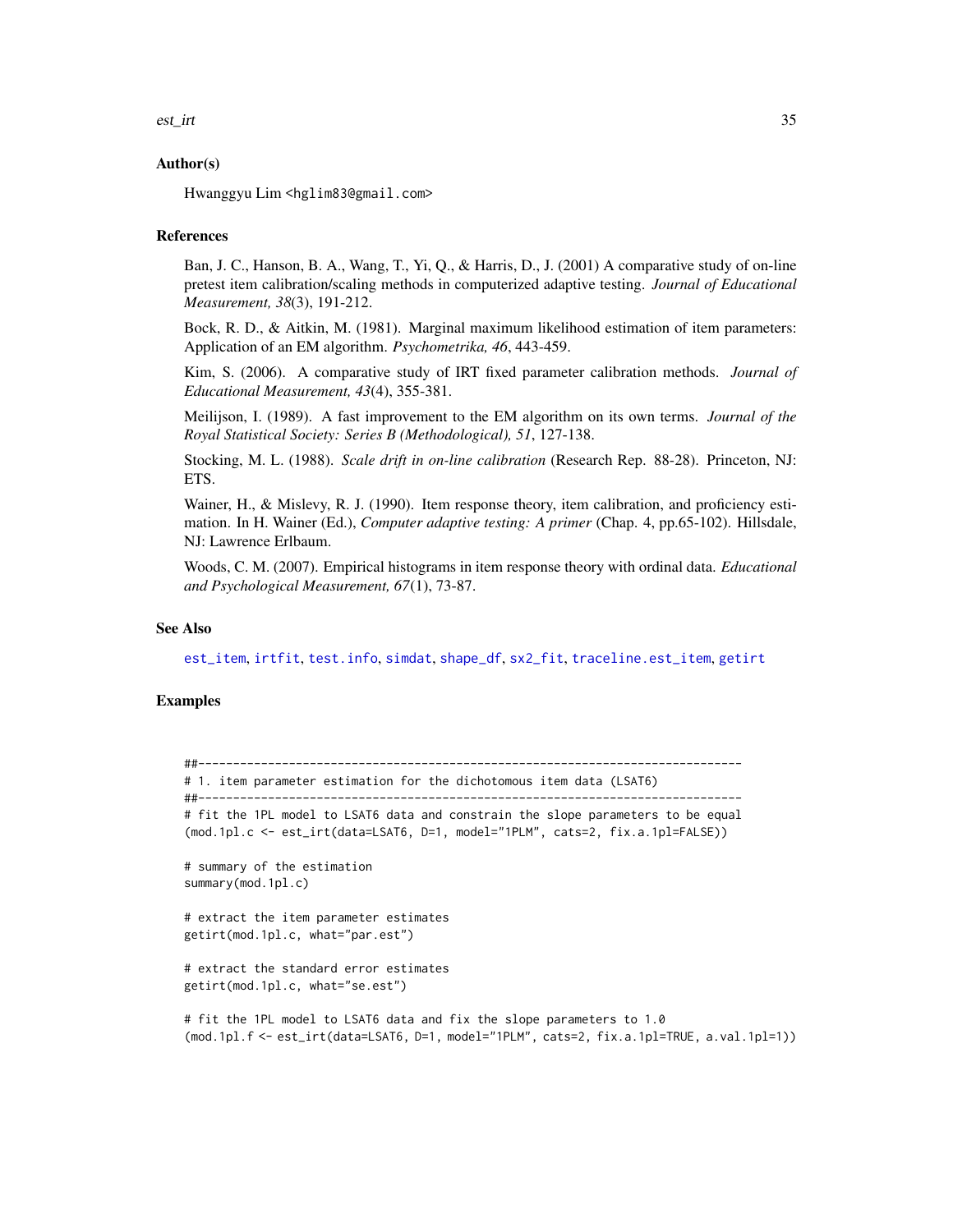```
# summary of the estimation
summary(mod.1pl.f)
# fit the 2PL model to LSAT6 data
(mod.2pl <- est_irt(data=LSAT6, D=1, model="2PLM", cats=2))
# summary of the estimation
summary(mod.2pl)
# assess the fit of the 2PL model to the LSAT5 data using S-X2 fit statistic
(sx2fit.2pl <- sx2_fit(x=mod.2pl))
# compute the item and test information at several theta points
theta \leq - seq(-4, 4, 0.1)
(info.2pl <- test.info(x=mod.2pl, theta=theta))
# draw the test characteristic curve plot
(trace.2pl <- traceline(x=mod.2pl, theta=theta))
plot(trace.2pl)
# draw the item characteristic curve for the 1st item
plot(trace.2pl, item.loc=1)
# fit the 2PL model to LSAT6 data and
# estimate the empirical histogram of latent variable prior distribution
# also use a less stringent convergence criterion for E-step
(mod.2pl.hist <- est_irt(data=LSAT6, D=1, model="2PLM", cats=2, EmpHist=TRUE, Etol=0.001))
(emphist <- getirt(mod.2pl.hist, what="weights"))
plot(emphist$weight ~ emphist$theta, type="h")
# fit the 3PL model to LSAT6 data and use the Beta prior distribution for
# the guessing parameters
(mod.3pl <- est_irt(data=LSAT6, D=1, model="3PLM", cats=2, use.gprior=TRUE,
                    gprior=list(dist="beta", params=c(5, 16))))
# summary of the estimation
summary(mod.3pl)
# fit the 3PL model to LSAT6 data, but fix the guessing parameters to be 0.2
(mod.3pl.f <- est_irt(data=LSAT6, D=1, model="3PLM", cats=2, fix.g=TRUE, g.val=0.2))
# summary of the estimation
summary(mod.3pl.f)
# fit the differnt dichotomous models to each item of LSAT6 data
# fit the constrained 1PL model to the 1st, 2nd, and 3rd items, fit the 2PL model to
# the 4th item, and fit the 3PL model to the 5th item with the Beta prior of
# the guessing parameter
(mod.drm.mix <- est_irt(data=LSAT6, D=1, model=c("1PLM", "1PLM", "1PLM", "2PLM", "3PLM"),
                        cats=2, fix.a.1pl=FALSE, use.gprior=TRUE,
                        gprior=list(dist="beta", params=c(5, 16))))
# summary of the estimation
summary(mod.drm.mix)
```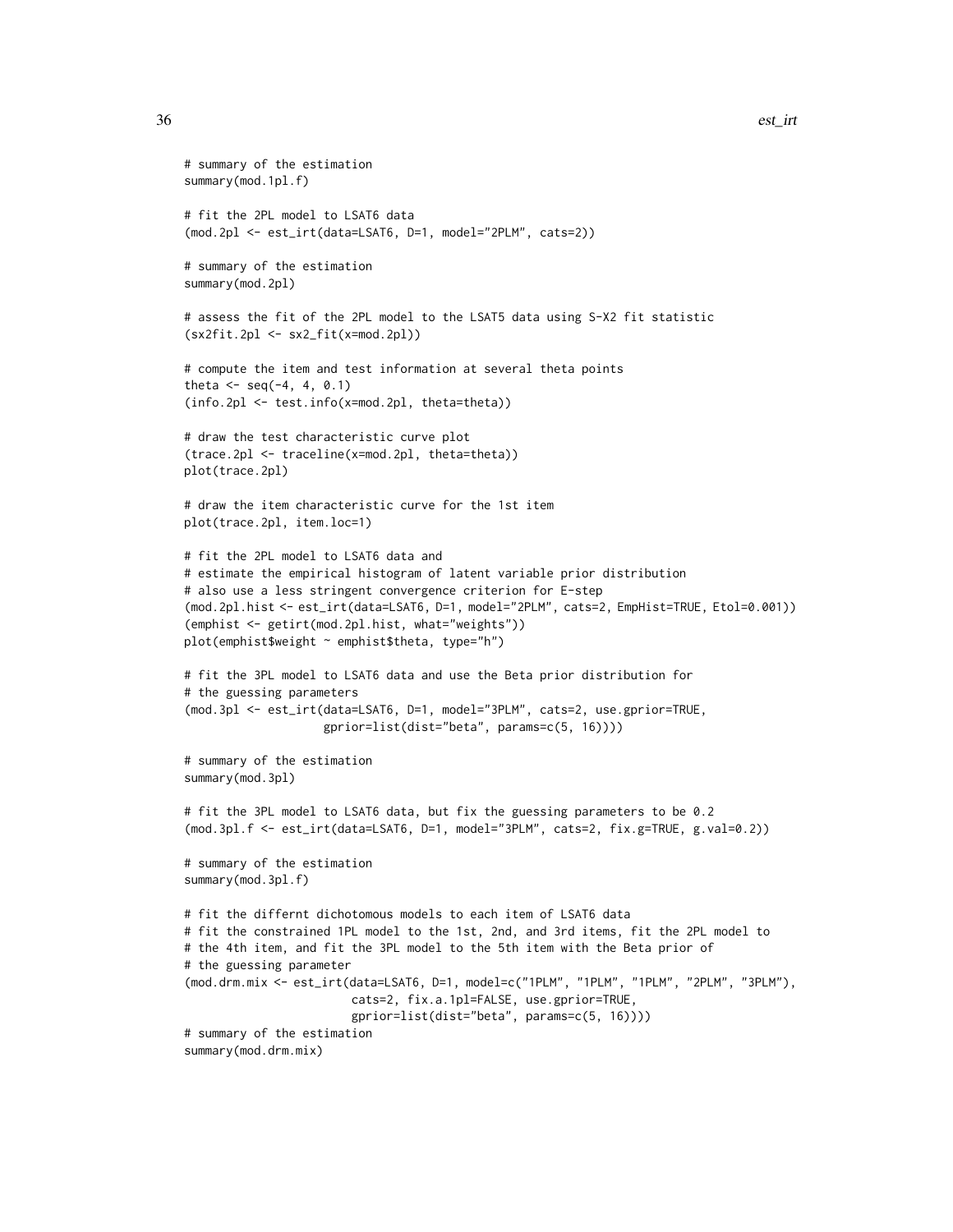```
##------------------------------------------------------------------------------
# 2. item parameter estimation for the mixed-item format data (simulation data)
##------------------------------------------------------------------------------
## import the "-prm.txt" output file from flexMIRT
flex_sam <- system.file("extdata", "flexmirt_sample-prm.txt", package = "irtplay")
# select the item metadata
x <- bring.flexmirt(file=flex_sam, "par")$Group1$full_df
# modify the item metadata so that the 39th and 40th items follow GPCM
x[39:40, 3] <- "GPCM"
# generate 1,000 examinees' latent abilities from N(0, 1)
set.seed(37)
score1 <- rnorm(1000, mean=0, sd=1)
# simulate the response data
sim.dat1 <- simdat(x=x, theta=score1, D=1)
# fit the 3PL model to all dichotomous items, fit the GPCM model to 39th and 40th items,
# and fit the GRM model to the 53th, 54th, 55th items.
# use the beta prior distribution for the guessing parameters, use the log-normal
# prior distribution for the slope parameters, and use the normal prior distribution
# for the difficulty (or threshold) parameters.
# also, specify the argument 'x' to provide the IRT model and score category information
# for items
item.meta <- shape_df(item.id=x$id, cats=x$cats, model=x$model, empty.par=TRUE)
(mod.mix1 <- est_irt(x=item.meta, data=sim.dat1, D=1, use.aprior=TRUE, use.bprior=TRUE,
                     use.gprior=TRUE,
                     aprior=list(dist="lnorm", params=c(0.0, 0.5)),
                     bprior=list(dist="norm", params=c(0.0, 2.0)),
                     gprior=list(dist="beta", params=c(5, 16))))
# summary of the estimation
summary(mod.mix1)
# estimate examinees' latent scores given the item parameter estimates using the MLE
(score.mle \leq est_score(x=mod.mix1, method = "MLE", range = c(-4, 4), ncore=2))
# compute the traditional fit statistics
(fit.mix1 <- irtfit(x=mod.mix1, score=score.mle$est.theta, group.method="equal.width",
                    n.width=10, loc.theta="middle"))
# residual plots for the first item (dichotomous item)
plot(x=fit.mix1, item.loc=1, type = "both", ci.method = "wald",
     show.table=TRUE, ylim.sr.adjust=TRUE)
# residual plots for the last item (polytomous item)
plot(x=fit.mix1, item.loc=55, type = "both", ci.method = "wald",show.table=FALSE, ylim.sr.adjust=TRUE)
# fit the 2PL model to all dichotomous items, fit the GPCM model to 39th and 40th items,
```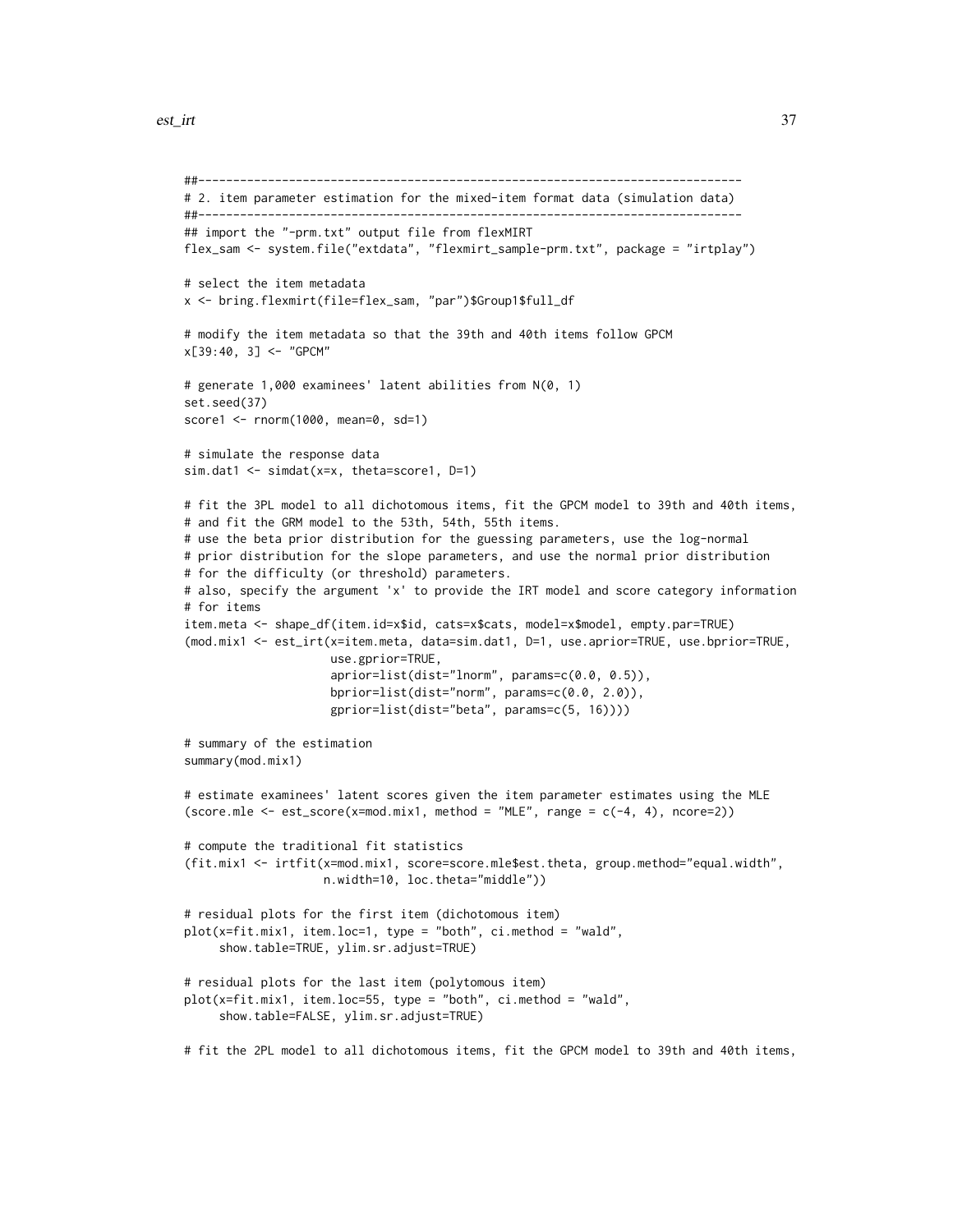```
# and fit the GRM model to the 53th, 54th, 55th items.
# also, specify the arguments of 'model' and 'cats' to provide the IRT model and
# score category information for items
(mod.mix2 <- est_irt(data=sim.dat1, D=1,
                model=c(rep("2PLM", 38), rep("GPCM", 2), rep("2PLM", 12), rep("GRM", 3)),
                     cats=c(rep(2, 38), rep(5, 2), rep(2, 12), rep(5, 3))))
# summary of the estimation
summary(mod.mix2)
# fit the 2PL model to all dichotomous items, fit the GPCM model to 39th and 40th items,
# fit the GRM model to the 53th, 54th, 55th items, and estimate the empirical histogram
# of latent variable prior distribution.
# also, specify the arguments of 'model' and 'cats' to provide the IRT model and
# score category information for items
(mod.mix3 <- est_irt(data=sim.dat1, D=1,
                model=c(rep("2PLM", 38), rep("GPCM", 2), rep("2PLM", 12), rep("GRM", 3)),
                    cats=c(rep(2, 38), rep(5, 2), rep(2, 12), rep(5, 3)), EmpHist=TRUE))
(emphist <- getirt(mod.mix3, what="weights"))
plot(emphist$weight ~ emphist$theta, type="h")
# fit the 2PL model to all dichotomous items,
# fit the PCM model to 39th and 40th items by fixing the slope parameters to 1,
# and fit the GRM model to the 53th, 54th, 55th items.
# also, specify the arguments of 'model' and 'cats' to provide the IRT model and
# score category information for items
(mod.mix4 <- est_irt(data=sim.dat1, D=1,
                model=c(rep("2PLM", 38), rep("GPCM", 2), rep("2PLM", 12), rep("GRM", 3)),
                     cats=c(rep(2, 38), rep(5, 2), rep(2, 12), rep(5, 3)),
                     fix.a.gpcm=TRUE, a.val.gpcm=1))
# summary of the estimation
summary(mod.mix4)
##------------------------------------------------------------------------------
# 3. fixed item parameter calibration (FIPC) for the mixed-item format data
     (simulation data)
##------------------------------------------------------------------------------
## import the "-prm.txt" output file from flexMIRT
flex_sam <- system.file("extdata", "flexmirt_sample-prm.txt", package = "irtplay")
# select the item metadata
x <- bring.flexmirt(file=flex_sam, "par")$Group1$full_df
# generate 1,000 examinees' latent abilities from N(0.4, 1.3)
set.seed(20)
score2 <- rnorm(1000, mean=0.4, sd=1.3)
# simulate the response data
sim.dat2 <- simdat(x=x, theta=score2, D=1)
# fit the 3PL model to all dichotomous items, fit the GRM model to all polytomous data,
# fix the five 3PL items (1st - 5th items) and three GRM items (53rd to 55th items)
```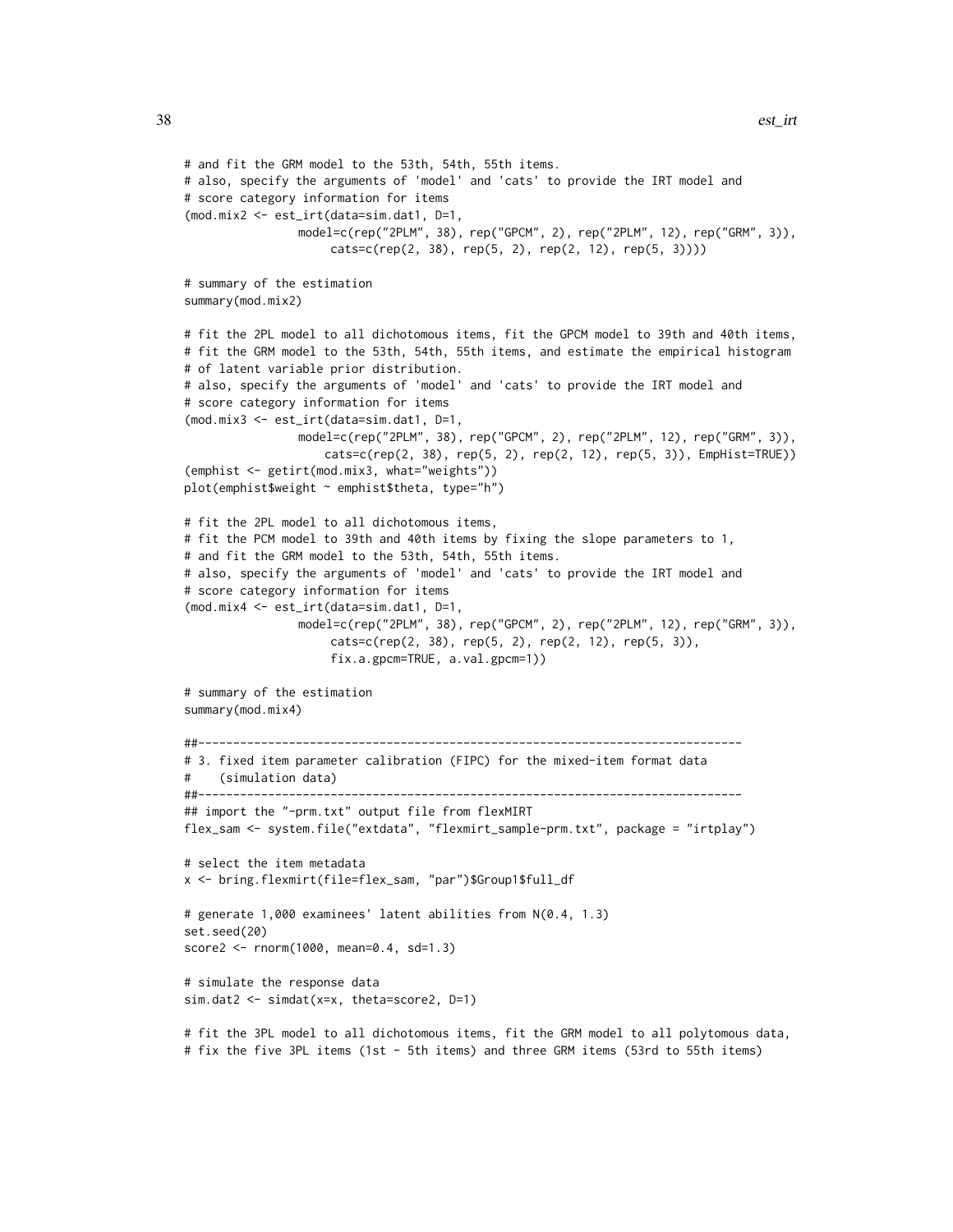```
# also, estimate the empirical histogram of latent variable
# use the MEM method.
fix.loc <- c(1:5, 53:55)
(mod.fix1 <- est_irt(x=x, data=sim.dat2, D=1, use.gprior=TRUE,
                     gprior=list(dist="beta", params=c(5, 16)), EmpHist=TRUE,
                     Etol=1e-3, fipc=TRUE, fipc.method="MEM", fix.loc=fix.loc))
(prior.par <- mod.fix1$group.par)
(emphist <- getirt(mod.fix1, what="weights"))
plot(emphist$weight ~ emphist$theta, type="h")
# summary of the estimation
summary(mod.fix1)
# or the same five items can be fixed by providing their item IDs to the 'fix.id' argument
# in this case, set fix.loc = NULL
fix.id <- c(x$id[1:5], x$id[53:55])
(mod.fix1 <- est_irt(x=x, data=sim.dat2, D=1, use.gprior=TRUE,
                     gprior=list(dist="beta", params=c(5, 16)), EmpHist=TRUE,
                     Etol=1e-3, fipc=TRUE, fipc.method="MEM", fix.loc=NULL,
                     fix.id=fix.id))
# summary of the estimation
summary(mod.fix1)
# fit the 3PL model to all dichotomous items, fit the GRM model to all polytomous data,
# fix the five 3PL items (1st - 5th items) and three GRM items (53rd to 55th items)
# at this moment, do estimate the empirical histogram of latent variable.
# instead, estimate the scale of normal prior distribution of latent variable
# use the MEM method.
fix.loc <- c(1:5, 53:55)
(mod.fix2 <- est_irt(x=x, data=sim.dat2, D=1, use.gprior=TRUE,
                     gprior=list(dist="beta", params=c(5, 16)), EmpHist=FALSE,
                     Etol=1e-3, fipc=TRUE, fipc.method="MEM", fix.loc=fix.loc))
(prior.par <- mod.fix2$group.par)
(emphist <- getirt(mod.fix2, what="weights"))
plot(emphist$weight ~ emphist$theta, type="h")
# fit the 3PL model to all dichotomous items, fit the GRM model to all polytomous data,
# at this moment fix only the five 3PL items (1st - 5th items)
# and estimate the empirical histogram of latent variable.
# use the OEM method. Thus, only 1 EM cycle is used.
fix.loc \leftarrow c(1:5)
(mod.fix3 <- est_irt(x=x, data=sim.dat2, D=1, use.gprior=TRUE,
                     gprior=list(dist="beta", params=c(5, 16)), EmpHist=TRUE,
                     Etol=1e-3, fipc=TRUE, fipc.method="OEM", fix.loc=fix.loc))
(prior.par <- mod.fix3$group.par)
(emphist <- getirt(mod.fix3, what="weights"))
plot(emphist$weight ~ emphist$theta, type="h")
# summary of the estimation
summary(mod.fix3)
```
# fit the 3PL model to all dichotomous items, fit the GRM model to all polytomous data,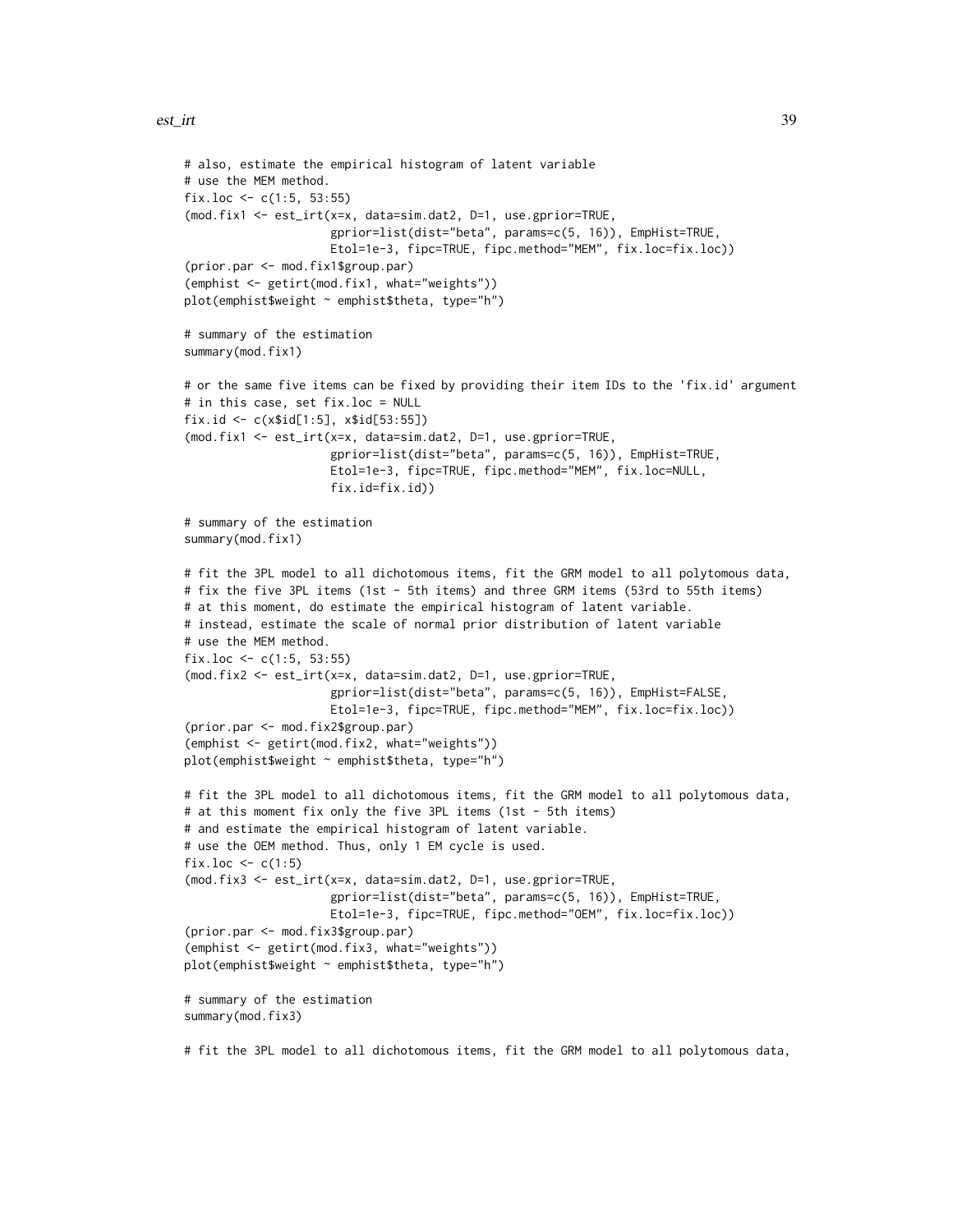```
# at this moment fix all 55 items and estimate only the latent ability distribution
# using the MEM method.
fix.loc \leq c(1:55)(mod.fix4 <- est_irt(x=x, data=sim.dat2, D=1, EmpHist=TRUE,
                     Etol=1e-3, fipc=TRUE, fipc.method="MEM", fix.loc=fix.loc))
(prior.par <- mod.fix4$group.par)
(emphist <- getirt(mod.fix4, what="weights"))
plot(emphist$weight ~ emphist$theta, type="h")
# summary of the estimation
summary(mod.fix4)
# or all 55 items can be fixed by providing their item IDs to the 'fix.id' argument
# in this case, set fix.loc = NULL
fix.id <- x$id
(mod.fix4 <- est_irt(x=x, data=sim.dat2, D=1, EmpHist=TRUE,
                     Etol=1e-3, fipc=TRUE, fipc.method="MEM", fix.loc=NULL,
                     fix.id=fix.id))
# summary of the estimation
summary(mod.fix4)
```
<span id="page-39-0"></span>

est\_item *Fixed ability parameter calibration*

### Description

This function performs the fixed ability parameter calibration (FAPC), often called Method A, which is the maximum likelihood estimation of item parameters given the ability estimates (Baker & Kim, 2004; Ban, Hanson, Wang, Yi, & Harris, 2001; Stocking, 1988). Also, this could be considered as a special type of the joint maximum likelihood estimation where only one cycle of parameter estimation is implemented given the ability estimates (Birnbaum, 1968). FAPC is one of potentially useful online item calibration methods for computerized adaptive testing (CAT) to put the parameter estimates of pretest items on the same scale of operational item parameter estimates and recalibrate the operational items to evaluate the parameter drifts of the operational items (Chen & Wang, 2016; Stocking, 1988).

#### Usage

```
est_item(
  x = NULL,
  data,
  score,
 D = 1,model = NULL,cats = NULL,
```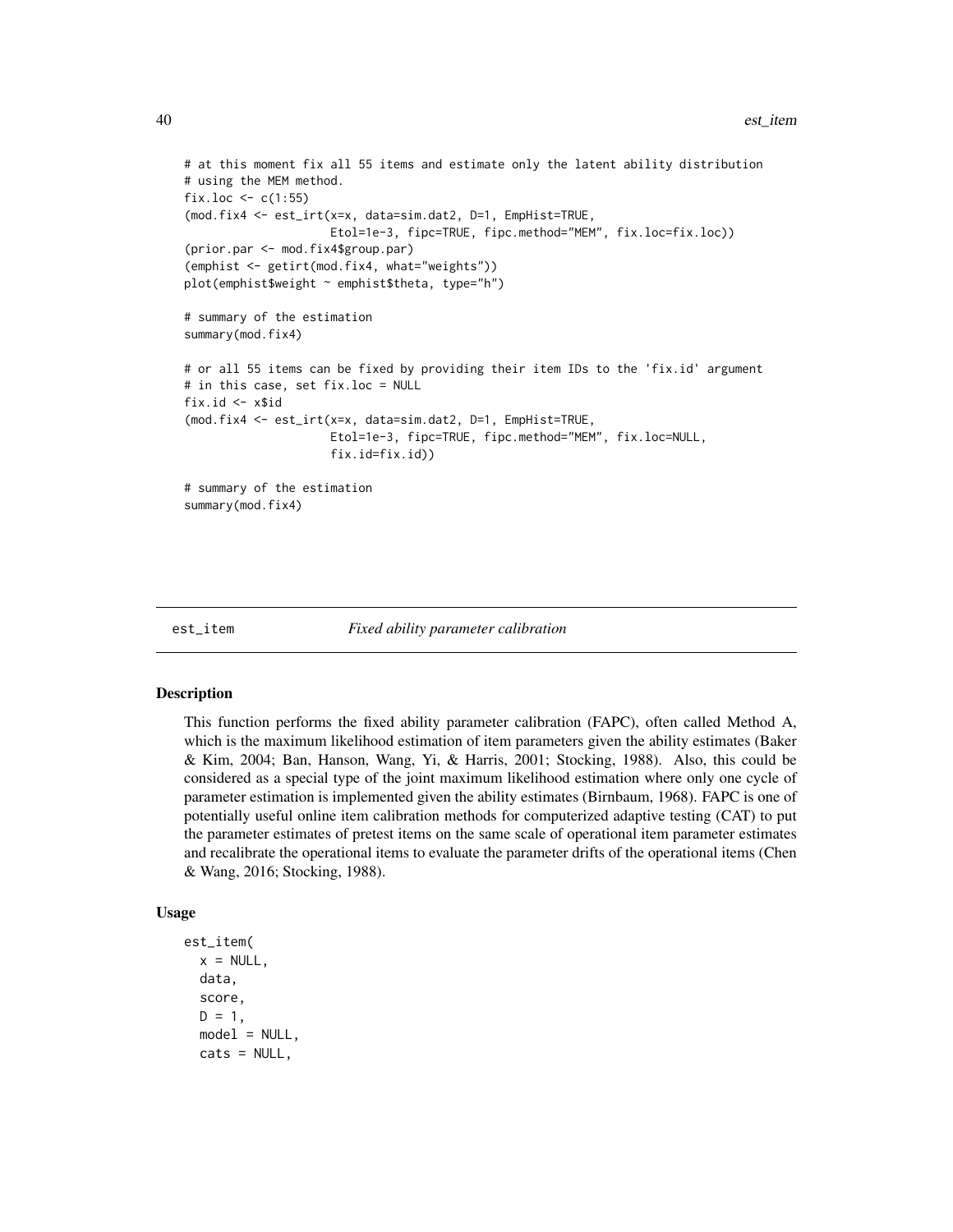est\_item 41

```
item.id = NULL,
 fix.a.1p1 = FALSE,fix.a.gpcm = FALSE,fix.g = FALSE,a.val.1pl = 1,a.val.gpcm = 1,
 g.val = 0.2,
 use.aprior = FALSE,
 use.bprior = FALSE,
 use.gprior = TRUE,
 aprior = list(dist = "lnorm", params = c(\emptyset, 0.5)),
 bprior = list(dist = "norm", params = c(\emptyset, 1)),
 gprior = list(dist = "beta", params = c(5, 17)),
 missing = NA,
 use.startval = FALSE,
 control = list(eval.max = 500, iter.max = 500),verbose = TRUE
\mathcal{L}
```
## Arguments

| x     | A data frame containing the item metadata. This metadata is necessary to obtain<br>the information of each item (i.e., number of score categories and IRT model)<br>to be calibrated. You can easily create an empty item metadata using the func-<br>tion shape_df. When use.startval = TRUE, the item parameters specified in<br>the item metadata are used as the starting values for the item parameter esti-<br>mation. If $x = NULL$ , the arguments of model and cats must be specified. See<br>irtfit, test. info or simdat for more details about the item metadata. Default<br>is NULL.                  |
|-------|--------------------------------------------------------------------------------------------------------------------------------------------------------------------------------------------------------------------------------------------------------------------------------------------------------------------------------------------------------------------------------------------------------------------------------------------------------------------------------------------------------------------------------------------------------------------------------------------------------------------|
| data  | A matrix containing examinees' response data for the items in the argument x.<br>A row and column indicate the examinees and items, respectively.                                                                                                                                                                                                                                                                                                                                                                                                                                                                  |
| score | A vector of examinees' ability estimates. Length of the vector must be the same<br>as the number of rows in the response data set.                                                                                                                                                                                                                                                                                                                                                                                                                                                                                 |
| D     | A scaling factor in IRT models to make the logistic function as close as possible<br>to the normal ogive function (if set to 1.7). Default is 1.                                                                                                                                                                                                                                                                                                                                                                                                                                                                   |
| model | A vector of character strings indicating what IRT model is used to calibrate each<br>item. Available IRT models are "1PLM", "2PLM", "3PLM", and "DRM" for di-<br>chotomous items, and "GRM" and "GPCM" for polytomous items. "GRM" and<br>"GPCM" represent the graded response model and (generalized) partial credit<br>model, respectively. Note that "DRM" is considered as "3PLM" in this function.<br>If a single character of the IRT model is specified, that model will be recycled<br>across all items. The provided information in the model argument is used only<br>when $x = NULL$ . Default is NULL. |
| cats  | A numeric vector specifying the number of score categories for each item. For<br>example, a dichotomous item has two score categories. If a single numeric<br>value is specified, that value will be recycled across all items. If cats = NULL<br>and all specified models in the model argument are the dichotomous models                                                                                                                                                                                                                                                                                        |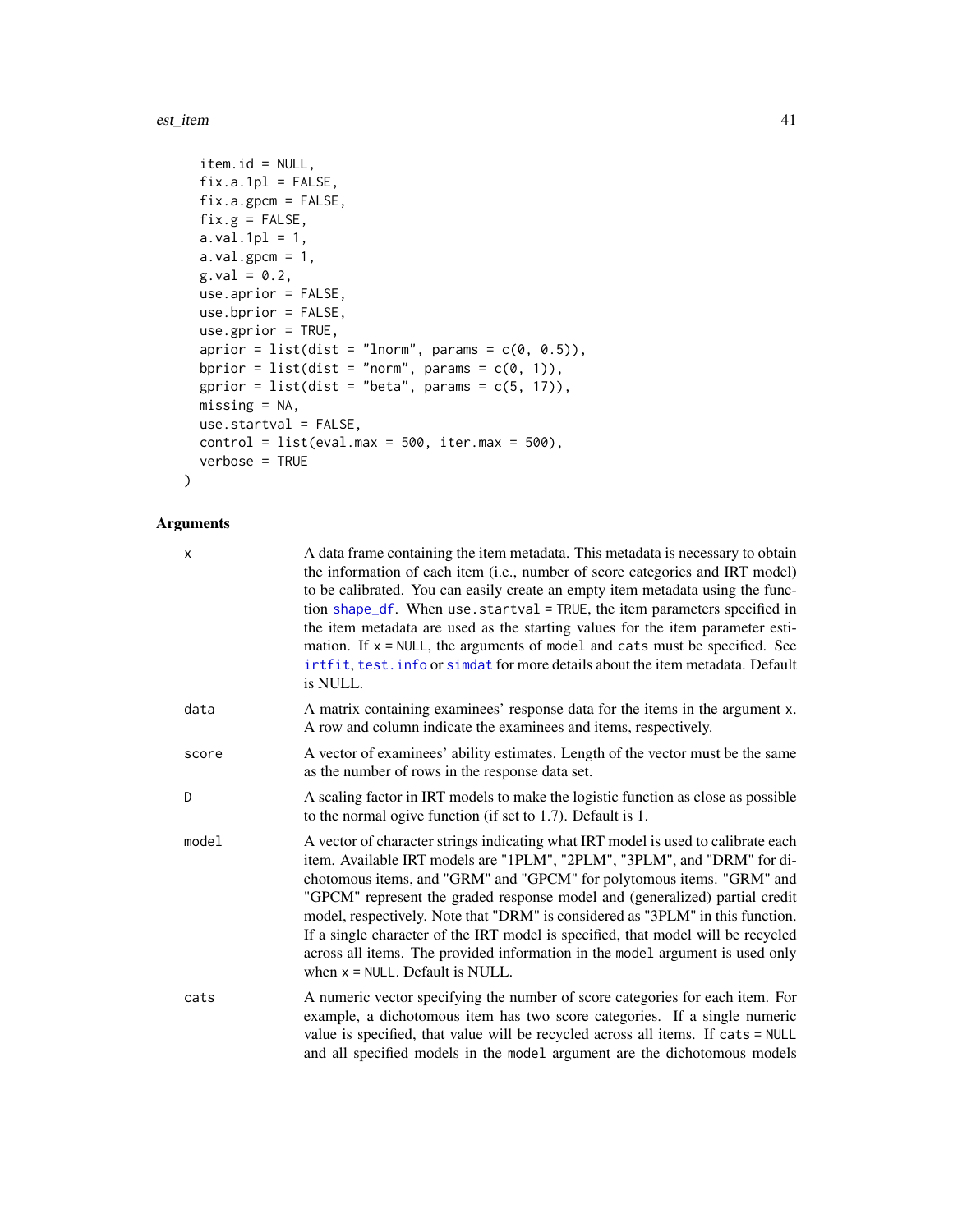|            | (i.e., 1PLM, 2PLM, 3PLM, or DRM), it assumes that all items have two score<br>categories. The provided information in the cats argument is used only when x<br>= NULL. Default is NULL.                                                                                                                                                                                                                                                                                                                                                                                                                                                                                                                                                                                                                                                                                              |
|------------|--------------------------------------------------------------------------------------------------------------------------------------------------------------------------------------------------------------------------------------------------------------------------------------------------------------------------------------------------------------------------------------------------------------------------------------------------------------------------------------------------------------------------------------------------------------------------------------------------------------------------------------------------------------------------------------------------------------------------------------------------------------------------------------------------------------------------------------------------------------------------------------|
| item.id    | A character vector of item IDs. If NULL, the item IDs are generated automati-<br>cally. Default is NULL.                                                                                                                                                                                                                                                                                                                                                                                                                                                                                                                                                                                                                                                                                                                                                                             |
| fix.a.1pl  | A logical value. If TRUE, the slope parameters of the 1PLM items are fixed<br>to a specific value specified in the argument a.val.1pl. Otherwise, the slope<br>parameters of all 1PLM items are constrained to be equal and estimated. Default<br>is FALSE.                                                                                                                                                                                                                                                                                                                                                                                                                                                                                                                                                                                                                          |
| fix.a.gpcm | A logical value. If TRUE, the GPCM items are calibrated with the partial credit<br>model and the slope parameters of the GPCM items are fixed to a specific value<br>specified in the argument a.val.gpcm. Otherwise, the slope parameter of each<br>GPCM item is estimated. Default is FALSE.                                                                                                                                                                                                                                                                                                                                                                                                                                                                                                                                                                                       |
| fix.g      | A logical value. If TRUE, the guessing parameters of the 3PLM items are fixed<br>to a specific value specified in the argument g.val. Otherwise, the guessing<br>parameter of each 3PLM item is estimated. Default is FALSE.                                                                                                                                                                                                                                                                                                                                                                                                                                                                                                                                                                                                                                                         |
| a.val.1pl  | A numeric value. This value is used to fixed the slope parameters of the 1PLM<br>items.                                                                                                                                                                                                                                                                                                                                                                                                                                                                                                                                                                                                                                                                                                                                                                                              |
| a.val.gpcm | A numeric value. This value is used to fixed the slope parameters of the GPCM<br>items.                                                                                                                                                                                                                                                                                                                                                                                                                                                                                                                                                                                                                                                                                                                                                                                              |
| g.val      | A numeric value. This value is used to fixed the guessing parameters of the<br>3PLM items.                                                                                                                                                                                                                                                                                                                                                                                                                                                                                                                                                                                                                                                                                                                                                                                           |
| use.aprior | A logical value. If TRUE, a prior distribution for the slope parameters is used<br>for the parameter calibration across all items. Default is FALSE.                                                                                                                                                                                                                                                                                                                                                                                                                                                                                                                                                                                                                                                                                                                                 |
| use.bprior | A logical value. If TRUE, a prior distribution for the difficulty (or threshold)<br>parameters is used for the parameter calibration across all items. Default is<br>FALSE.                                                                                                                                                                                                                                                                                                                                                                                                                                                                                                                                                                                                                                                                                                          |
| use.gprior | A logical value. If TRUE, a prior distribution for the guessing parameters is<br>used for the parameter calibration across all 3PLM items. Default is TRUE.                                                                                                                                                                                                                                                                                                                                                                                                                                                                                                                                                                                                                                                                                                                          |
| aprior     | A list containing the information of the prior distribution for item slope parame-<br>ters. Three probability distributions of Beta, Log-normal, and Normal distribu-<br>tions are available. In the list, a character string of the distribution name must be<br>specified in the first internal argument and a vector of two numeric values for the<br>two parameters of the distribution must be specified in the second internal argu-<br>ment. Specifically, when Beta distribution is used, "beta" should be specified<br>in the first argument. When Log-normal distribution is used, "lnorm" should<br>be specified in the first argument. When Normal distribution is used, "norm"<br>should be specified in the first argument. In terms of the two parameters of the<br>three distributions, see dbeta(), dlnorm(), and dnorm() in the stats package<br>for more details. |
| bprior     | A list containing the information of the prior distribution for item difficulty (or<br>threshold) parameters. Three probability distributions of Beta, Log-normal, and<br>Normal distributions are available. In the list, a character string of the distri-<br>bution name must be specified in the first internal argument and a vector of<br>two numeric values for the two parameters of the distribution must be specified                                                                                                                                                                                                                                                                                                                                                                                                                                                      |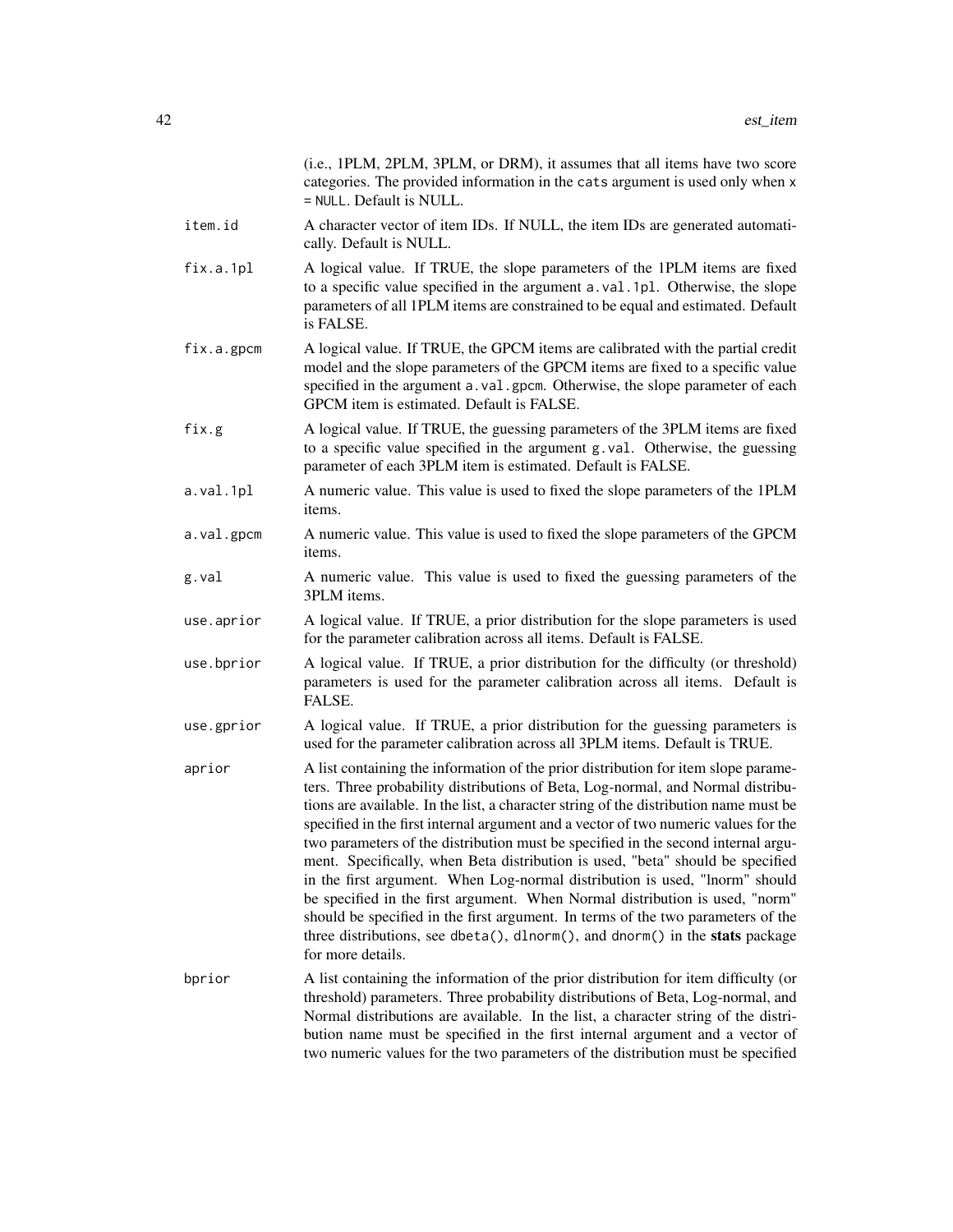|              | in the second internal argument. Specifically, when Beta distribution is used,<br>"beta" should be specified in the first argument. When Log-normal distribution<br>is used, "lnorm" should be specified in the first argument. When Normal distri-<br>bution is used, "norm" should be specified in the first argument. In terms of the<br>two parameters of the three distributions, see dbeta(), dlnorm(), and dnorm()<br>in the stats package for more details.                                                                                                                                                                                                                                                                                                                                                                                                                       |
|--------------|-------------------------------------------------------------------------------------------------------------------------------------------------------------------------------------------------------------------------------------------------------------------------------------------------------------------------------------------------------------------------------------------------------------------------------------------------------------------------------------------------------------------------------------------------------------------------------------------------------------------------------------------------------------------------------------------------------------------------------------------------------------------------------------------------------------------------------------------------------------------------------------------|
| gprior       | A list containing the information of the prior distribution for item guessing pa-<br>rameters. Three probability distributions of Beta, Log-normal, and Normal dis-<br>tributions are available. In the list, a character string of the distribution name<br>must be specified in the first internal argument and a vector of two numeric val-<br>ues for the two parameters of the distribution must be specified in the second<br>internal argument. Specifically, when Beta distribution is used, "beta" should be<br>specified in the first argument. When Log-normal distribution is used, "lnorm"<br>should be specified in the first argument. When Normal distribution is used,<br>"norm" should be specified in the first argument. In terms of the two parame-<br>ters of the three distributions, see dbeta(), dlnorm(), and dnorm() in the stats<br>package for more details. |
| missing      | A value indicating missing values in the response data set. Default is NA.                                                                                                                                                                                                                                                                                                                                                                                                                                                                                                                                                                                                                                                                                                                                                                                                                |
| use.startval | A logical value. If TRUE, the item parameters provided in the item metadata<br>(i.e., the argument x) are used as the starting values for the item parameter esti-<br>mation. Otherwise, internal starting values of this function are used. Default is<br>FALSE.                                                                                                                                                                                                                                                                                                                                                                                                                                                                                                                                                                                                                         |
| control      | A list of control parameters to be passed to the optimization function of nlminb()<br>in the stats package. The control parameters set the conditions of the item pa-<br>rameter estimation process such as the maximum number of iterations. See<br>nlminb() in the stats package for details.                                                                                                                                                                                                                                                                                                                                                                                                                                                                                                                                                                                           |
| verbose      | A logical value. If FALSE, all progress messages are suppressed. Default is<br>TRUE.                                                                                                                                                                                                                                                                                                                                                                                                                                                                                                                                                                                                                                                                                                                                                                                                      |

# Details

In most cases, the function [est\\_item](#page-39-0) will return successfully converged item parameter estimates using the default internal starting values. However, if there is a convergence problem in the calibration, one possible solution is using different starting values. When the item parameter values are specified in the item metadata (i.e., the argument x), those values can be used as the starting values for the item parameter calibration by setting use.startval = TRUE.

## Value

This function returns an object of class [est\\_item](#page-39-0). Within this object, several internal objects are contained such as:

| estimates | A data frame containing both the item parameter estimates and the correspond-<br>ing standard errors of estimates.                                                     |
|-----------|------------------------------------------------------------------------------------------------------------------------------------------------------------------------|
| par.est   | A data frame containing the item parameter estimates.                                                                                                                  |
| se.est    | A data frame containing the standard errors of the item parameter estimates.<br>Note that the standard errors are estimated using observed information func-<br>tions. |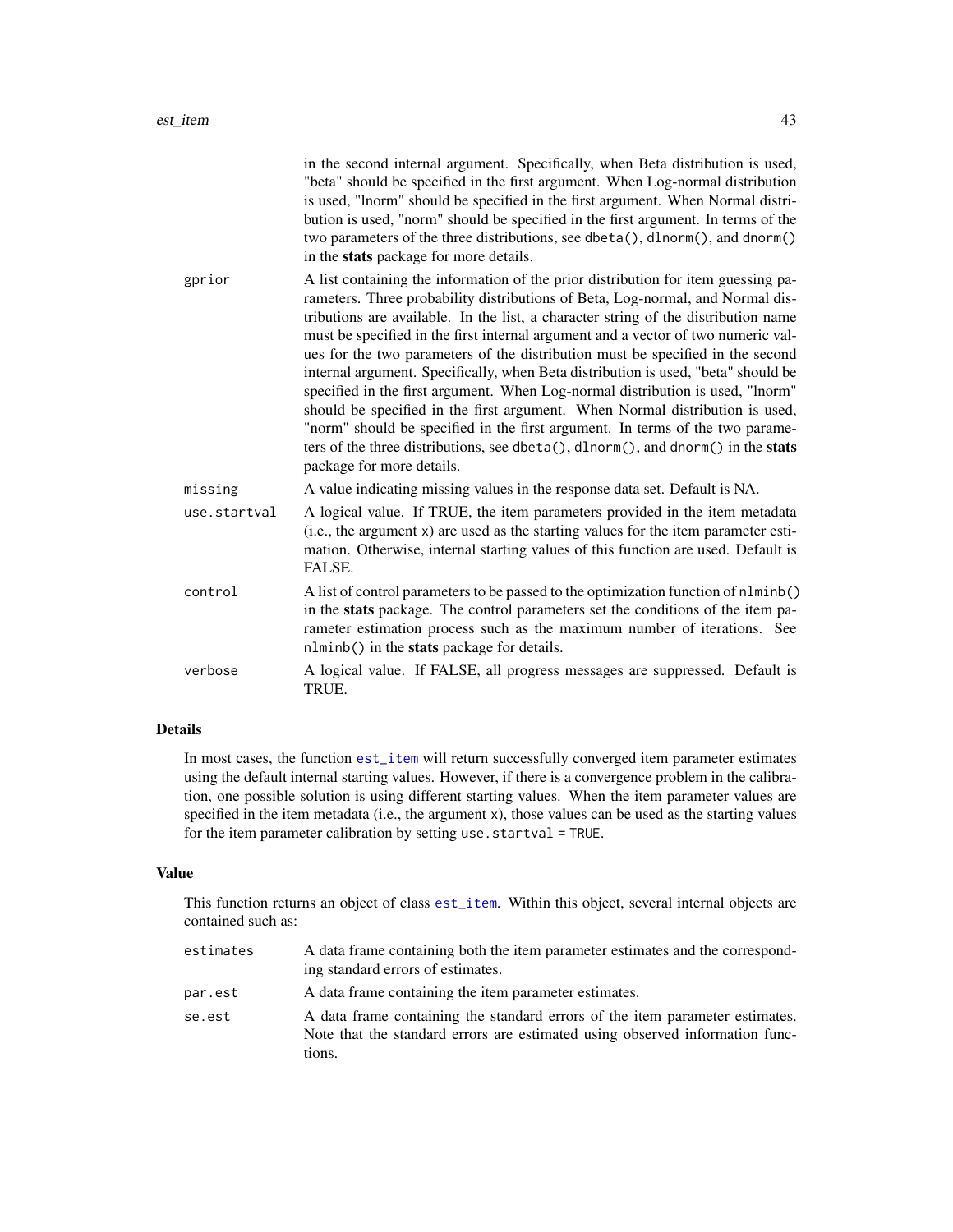| pos.par       | A data frame containing the position number of item parameters being esti-<br>mated. The position information is useful when interpreting the variance-covariance<br>matrix of item parameter estimates. |
|---------------|----------------------------------------------------------------------------------------------------------------------------------------------------------------------------------------------------------|
| covariance    | A matrix of variance-covariance matrix of item parameter estimates.                                                                                                                                      |
| loglikelihood | A sum of the log-likelihood values of the complete data set across all estimated<br>items.                                                                                                               |
| data          | A data frame of the examinees' response data set.                                                                                                                                                        |
| score         | A vector of the examinees' ability values used as the fixed effects.                                                                                                                                     |
| scale.D       | A scaling factor in IRT models.                                                                                                                                                                          |
| convergence   | A string indicating the convergence status of the item parameter estimation.                                                                                                                             |
| nitem         | A total number of items included in the response data.                                                                                                                                                   |
| deleted.item  | The items which have no item response data. Those items are excluded from the<br>item parameter estimation.                                                                                              |
| npar.est      | A total number of the estimated parameters.                                                                                                                                                              |
| n.response    | An integer vector indicating the number of item responses for each item used to<br>estimate the item parameters.                                                                                         |
| TotalTime     | Time (in seconds) spent for total compuatation.                                                                                                                                                          |
|               |                                                                                                                                                                                                          |

The internal objects can be easily extracted using the function [getirt](#page-65-0).

#### Author(s)

Hwanggyu Lim <hglim83@gmail.com>

#### References

Baker, F. B., & Kim, S. H. (2004). *Item response theory: Parameter estimation techniques.* CRC Press.

Ban, J. C., Hanson, B. A., Wang, T., Yi, Q., & Harris, D., J. (2001) A comparative study of on-line pretest item calibration/scaling methods in computerized adaptive testing. *Journal of Educational Measurement, 38*(3), 191-212.

Birnbaum, A. (1968). Some latent trait models and their use in inferring an examinee's ability. In F. M. Lord & M. R. Novick (Eds.), *Statistical theories of mental test scores* (pp. 397-479). Reading, MA: Addison-Wesley.

Chen, P., & Wang, C. (2016). A new online calibration method for multidimensional computerized adaptive testing. *Psychometrika, 81*(3), 674-701.

Stocking, M. L. (1988). *Scale drift in on-line calibration* (Research Rep. 88-28). Princeton, NJ: ETS.

## See Also

[irtfit](#page-70-0), [test.info](#page-115-0), [simdat](#page-107-0), [shape\\_df](#page-103-0), [sx2\\_fit](#page-112-0), [traceline.est\\_item](#page-118-0), [getirt](#page-65-0)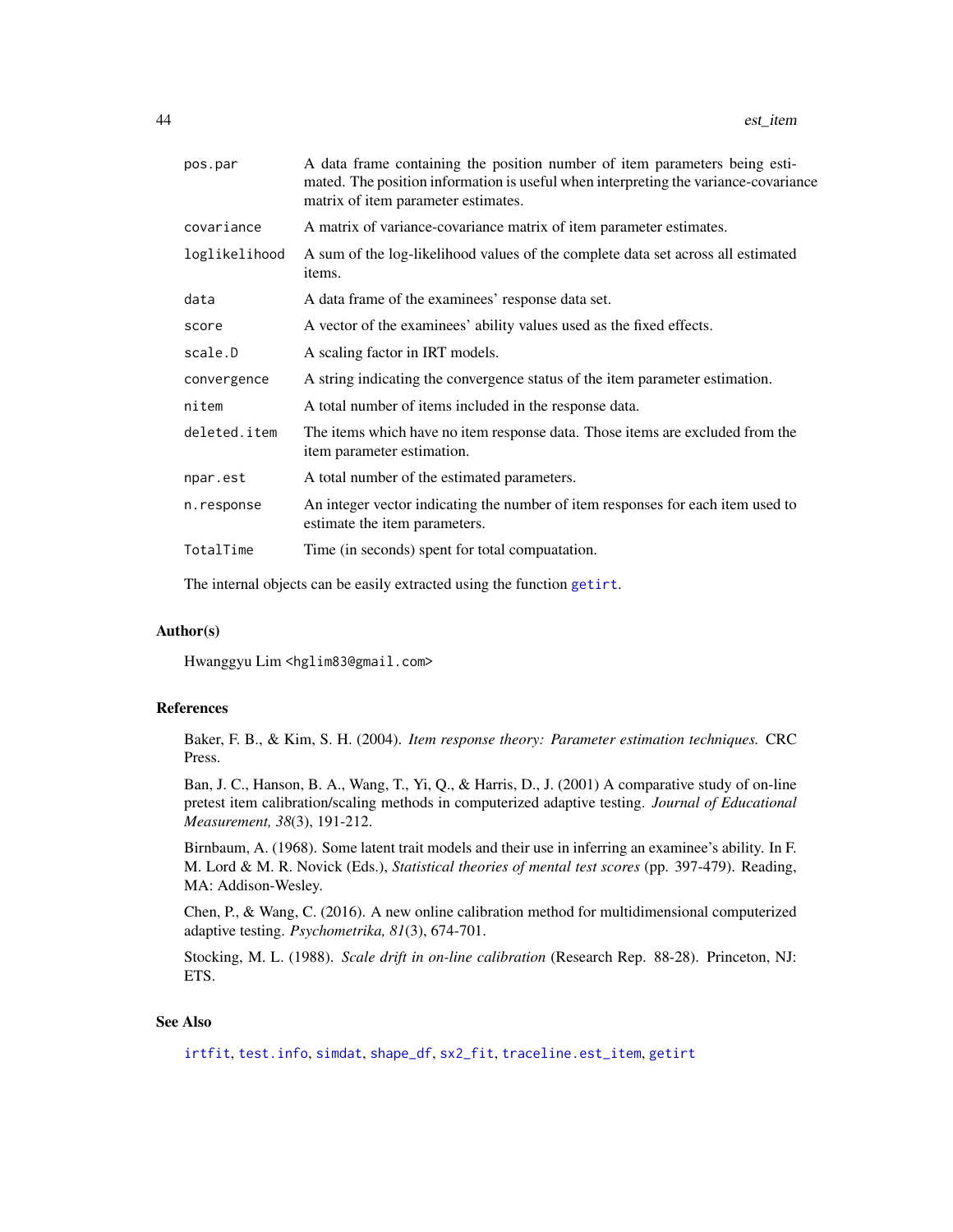#### est\_item 45

#### Examples

```
## import the "-prm.txt" output file from flexMIRT
flex_sam <- system.file("extdata", "flexmirt_sample-prm.txt", package = "irtplay")
# select the item metadata
x <- bring.flexmirt(file=flex_sam, "par")$Group1$full_df
# modify the item metadata so that some items follow 1PLM, 2PLM and GPCM
x[c(1:3, 5), 3] <- "1PLM"
x[c(1:3, 5), 4] < -1x[c(1:3, 5), 6] < -0x[c(4, 8:12), 3] < - "2PLM"
x[c(4, 8:12), 6] < -0x[54:55, 3] <- "GPCM"
# generate examinees' abilities from N(0, 1)
set.seed(23)
score <- rnorm(500, mean=0, sd=1)
# simulate the response data
data <- simdat(x=x, theta=score, D=1)
# 1) item parameter estimation: constrain the slope parameters of the 1PLM to be equal
(mod1 <- est_item(x, data, score, D=1, fix.a.1pl=FALSE, use.gprior=TRUE,
                  gprior=list(dist="beta", params=c(5, 17)), use.startval=FALSE))
summary(mod1)
# extract the item parameter estimates
getirt(mod1, what="par.est")
# 2) item parameter estimation: fix the slope parameters of the 1PLM to 1
(mod2 <- est_item(x, data, score, D=1, fix.a.1pl=TRUE, a.val.1pl=1, use.gprior=TRUE,
                  gprior=list(dist="beta", params=c(5, 17)), use.startval=FALSE))
summary(mod2)
# extract the standard error estimates
getirt(mod2, what="se.est")
# 3) item parameter estimation: fix the guessing parameters of the 3PLM to 0.2
(mod3 <- est_item(x, data, score, D=1, fix.a.1pl=TRUE, fix.g=TRUE, a.val.1pl=1, g.val=.2,
                  use.startval=FALSE))
summary(mod3)
# extract both item parameter and standard error estimates
getirt(mod2, what="estimates")
```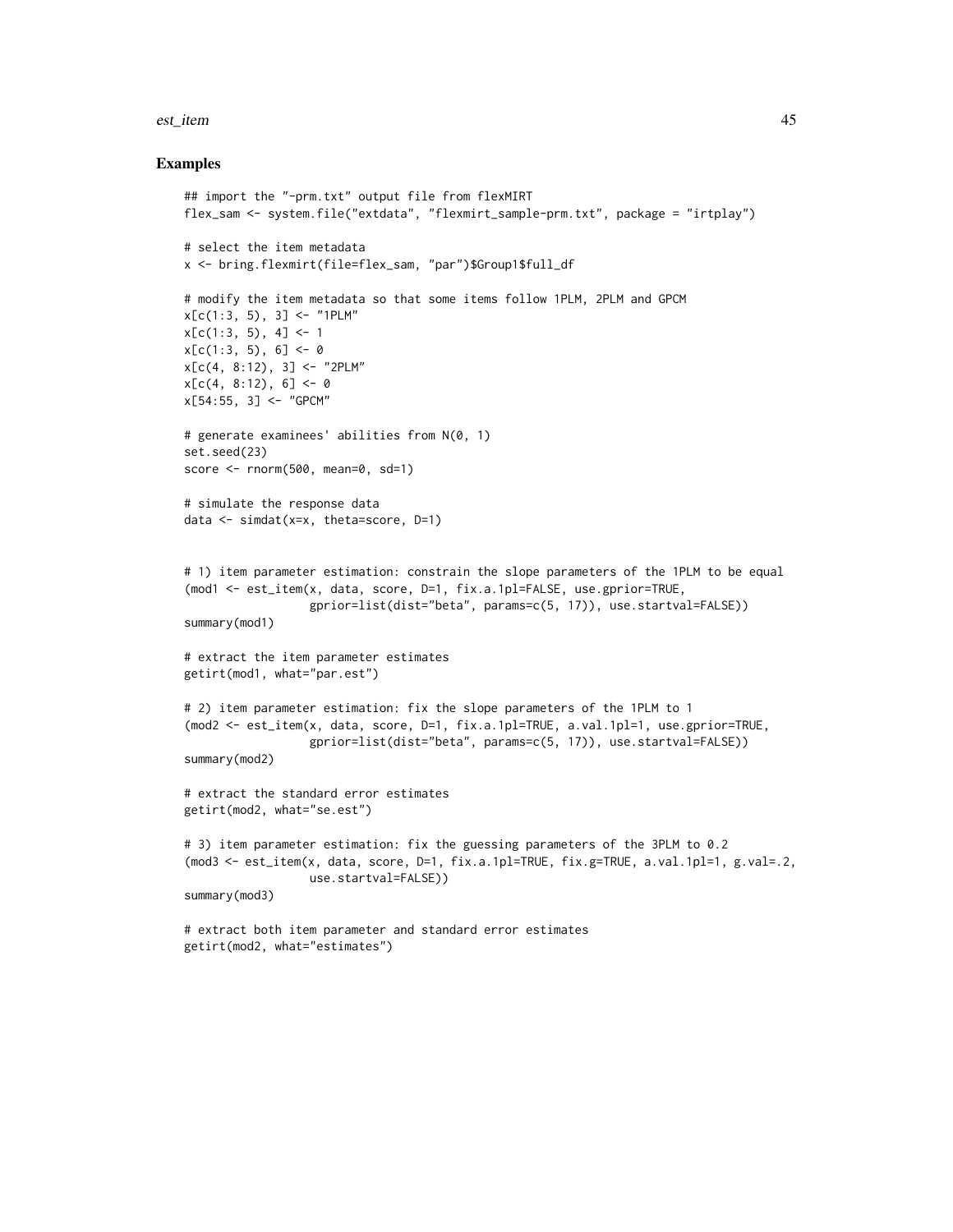## <span id="page-45-0"></span>Description

This function conducts a multiple-group item calibration (Bock & Zimowski, 1997) using the marginal maximum likelihood estimation via the expectation-maximization (MMLE-EM) algorithm (Bock & Aitkin, 1981). This function also implements the multiple-group fixed item parameter calibration (MG-FIPC; e.g., Kim & Kolen, 2016). The MG-FIPC is an extension of the single-group FIPC method (Kim, 2006) to multiple-group data. For dichotomous items, IRT one-, two-, and three-parameter logistic models are available. For polytomous items, the graded response model (GRM) and the (generalized) partial credit model (GPCM) are available.

#### Usage

```
est_mg(
  x = NULL,data,
  group.name = NULL,
  D = 1,
  model = NULL,cats = NULL,
  item.id = NULL,
  free.group = NULL,
  fix.a.1p1 = FALSE,
  fix.a.gpcm = FALSE,fix.g = FALSE,a.val.1pl = 1,a.val.gpcm = 1,
  g.val = 0.2,
  use.aprior = FALSE,
  use.bprior = FALSE,
  use.gprior = TRUE,
  aprior = list(dist = "lnorm", params = c(\theta, \theta.5)),
  bprior = list(dist = "norm", params = c(\theta, 1)),
  gprior = list(dist = "beta", params = c(5, 16)),
  missing = NA,
  Quadrature = c(49, 6),
  weights = NULL,group.macan = 0,group.var = 1,
  EmpHist = FALSE,
  use.startval = FALSE,
  Etol = 1e-04,
  MaxE = 500,control = list(eval.max = 200, iter.max = 200),fipc = FALSE,
```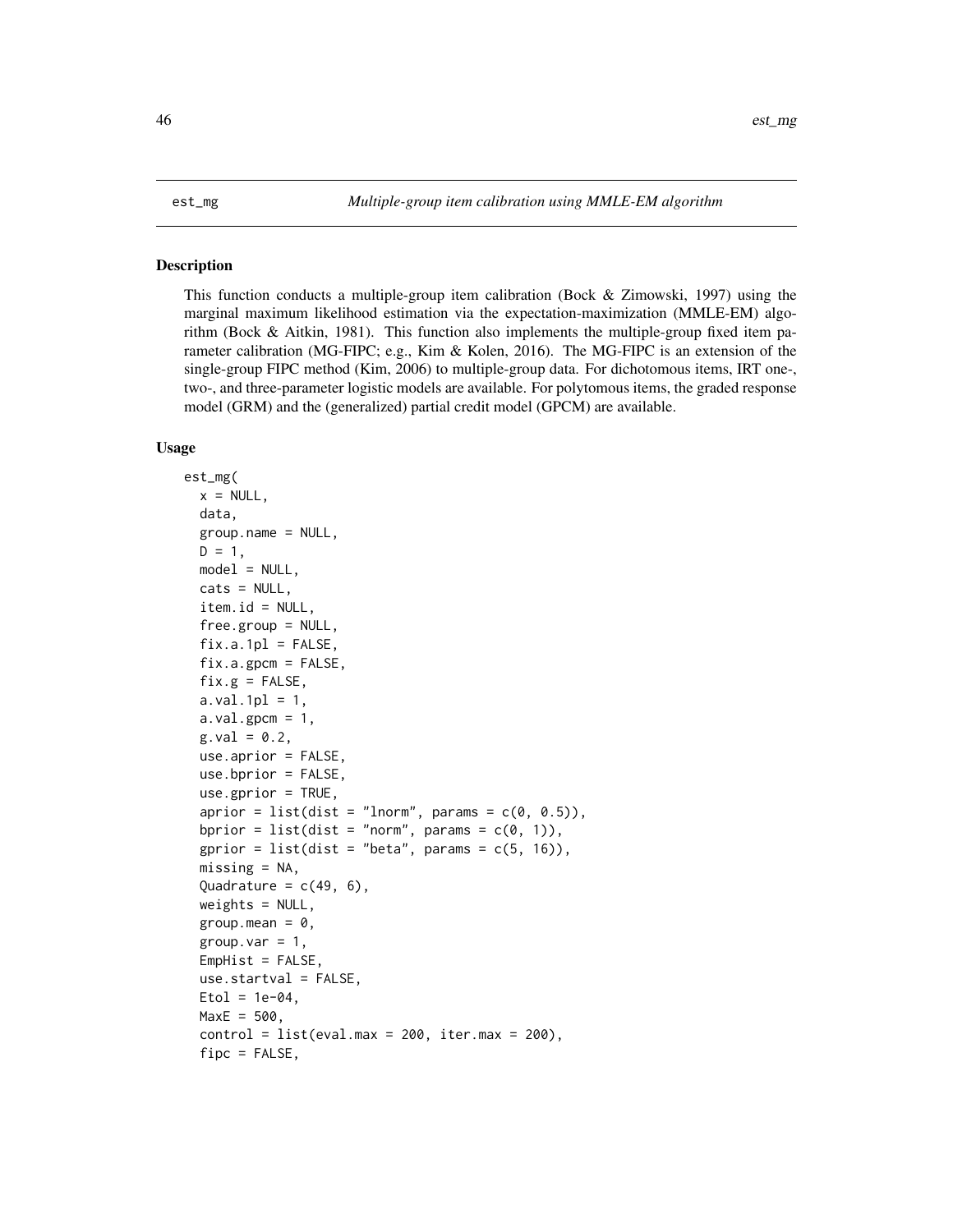```
fipc.method = "MEM",
fix.loc = NULL,fix.id = NULL,
se = TRUE,verbose = TRUE
```
# Arguments

 $\mathcal{L}$ 

| x          | A list containing item metadata across all groups to be analyzed. For example,<br>if five group data are analyzed, the list should include five internal objects of<br>the item metadata for the five groups. The internal objects of the list should<br>be ordered in accordance with the order of the group names specified in the<br>group.name argument. An item metadata of each group test from contains the<br>meta information about items (i.e., number of score categories and IRT model)<br>to be calibrated. See est_irt, irtfit, test. info or simdat for more de-<br>tails about the item metadata. When use . startval = TRUE, the item parameters<br>specified in the item metadata are used as the starting values for the item param-<br>eter estimation. If $x = NULL$ , the model and cats arguments must be specified.<br>Note that when fipc = TRUE to implement the MG-FIPC method, a list of item<br>metadata must be provided into x. In other words, x cannot be NULL in that<br>case. Default is NULL. |
|------------|-----------------------------------------------------------------------------------------------------------------------------------------------------------------------------------------------------------------------------------------------------------------------------------------------------------------------------------------------------------------------------------------------------------------------------------------------------------------------------------------------------------------------------------------------------------------------------------------------------------------------------------------------------------------------------------------------------------------------------------------------------------------------------------------------------------------------------------------------------------------------------------------------------------------------------------------------------------------------------------------------------------------------------------|
| data       | A list containing item response matrices across all groups to be analyzed. For<br>example, if five group data are analyzed, the list should include five internal ob-<br>jects of the response data matrices for the five groups. The internal objects of the<br>list should be ordered in accordance with the order of the group names specified<br>in the group. name argument. An item response matrix for each group includes<br>examinees' response data corresponding to the items in the item metadata of that<br>group. In a response data matrix, a row and column indicate the examinees and<br>items, respectively.                                                                                                                                                                                                                                                                                                                                                                                                    |
| group.name | A vector of character strings indicating group names. For example, if five group<br>data are analyzed, group.names = $c("G1", "G2", "G3", "G4", "G5").$ Any group<br>names can be used.                                                                                                                                                                                                                                                                                                                                                                                                                                                                                                                                                                                                                                                                                                                                                                                                                                           |
| D          | D A scaling factor in IRT models to make the logistic function as close as pos-<br>sible to the normal ogive function (if set to 1.7). Default is 1.                                                                                                                                                                                                                                                                                                                                                                                                                                                                                                                                                                                                                                                                                                                                                                                                                                                                              |
| model      | A list containing character vectors of the IRT models used to calibrate items<br>across all groups' data. For example, if five group data are analyzed, the list<br>should include five internal objects of the character vectors for the five groups.<br>The internal objects of the list should be ordered in accordance with the order<br>of the group names specified in the group. name argument. Available IRT mod-<br>els are "1PLM", "2PLM", "3PLM", and "DRM" for dichotomous items, and<br>"GRM" and "GPCM" for polytomous items. "GRM" and "GPCM" represent<br>the graded response model and (generalized) partial credit model, respectively.<br>Note that "DRM" is considered as "3PLM" in this function. If a single character<br>of the IRT model is provided in the internal objects of the list, that model will be<br>recycled across all items in the corresponding groups. The provided information<br>in the model argument is used only when $x = NULL$ and $fipo = FALSE$ . Default is<br>NULL.            |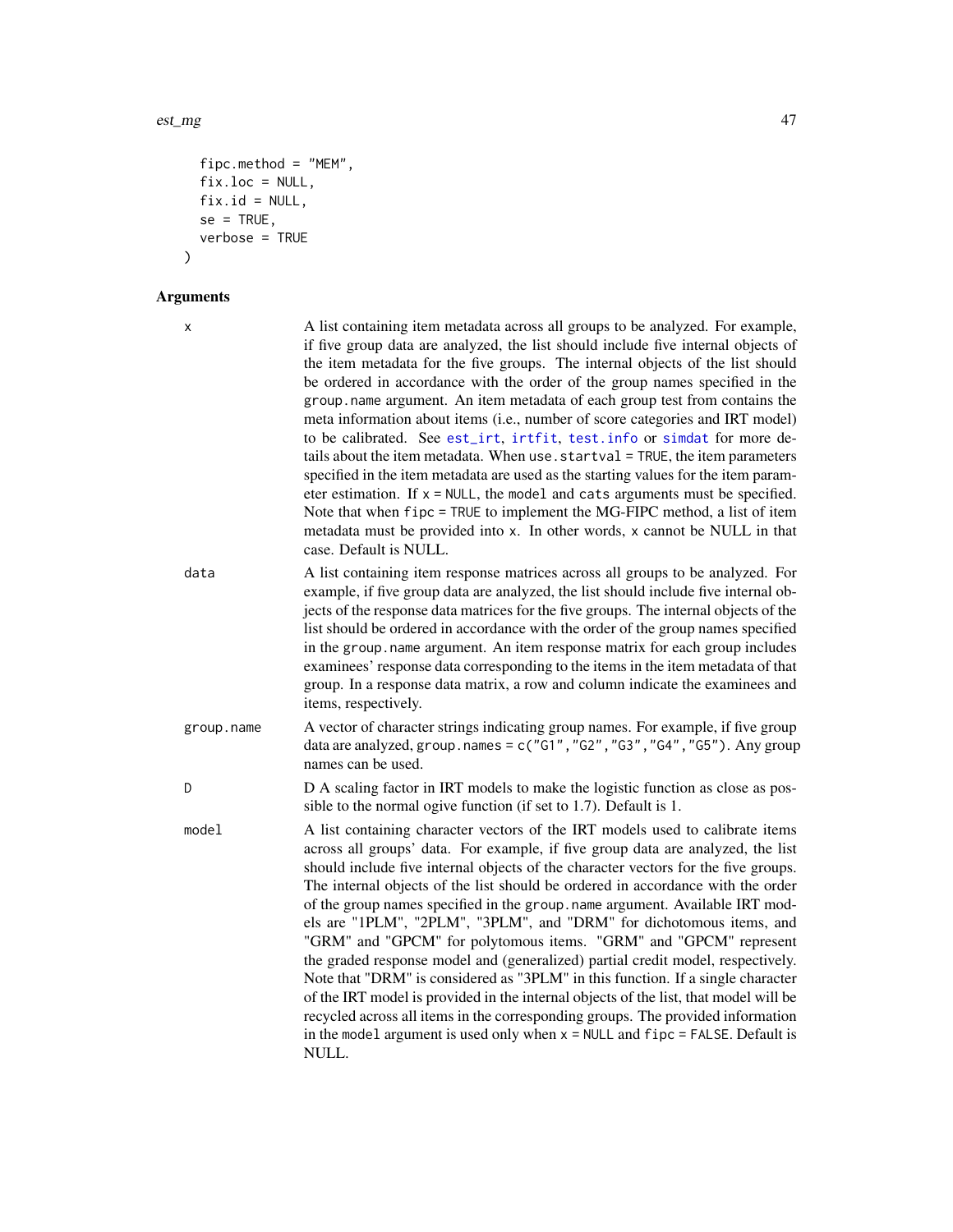| cats       | A list containing numeric vectors specifying the number of score categories of<br>items across all groups' data to be analyzed. For example, if five group data are<br>analyzed, the list should include five internal objects of the numeric vectors for<br>the five groups. The internal objects of the list should be ordered in accordance<br>with the order of the group names specified in the group.name argument. If<br>a single numeric value is specified in the internal objects of the list, that value<br>will be recycled across all items in the corresponding groups. If cats = NULL<br>and all specified models in the model argument are the dichotomous models<br>(i.e., 1PLM, 2PLM, 3PLM, or DRM), the function assumes that all items have<br>two score categories across all groups. The provided information in the cats<br>argument is used only when $x = NULL$ and $f$ ipc = FALSE. Default is NULL. |
|------------|--------------------------------------------------------------------------------------------------------------------------------------------------------------------------------------------------------------------------------------------------------------------------------------------------------------------------------------------------------------------------------------------------------------------------------------------------------------------------------------------------------------------------------------------------------------------------------------------------------------------------------------------------------------------------------------------------------------------------------------------------------------------------------------------------------------------------------------------------------------------------------------------------------------------------------|
| item.id    | A list containing character vectors of item IDs across all groups' data to be<br>analyzed. For example, if five group data are analyzed, the list should include<br>five internal objects of the character vectors of item IDs for the five groups. The<br>internal objects of the list should be ordered in accordance with the order of the<br>group names specified in the group. name argument. When fipc = TRUE and the<br>Item IDs are given by the item. id argument, the Item IDs in the x argument are<br>overridden. Default is NULL.                                                                                                                                                                                                                                                                                                                                                                                |
| free.group | A numeric or character vector indicating groups in which scales (i.e., a mean<br>and standard deviation) of the latent ability distributions are freely estimated.<br>The scales of other groups not specified in this argument are fixed based on<br>the information provided in the group. mean and group. var arguments, or the<br>weights argument. For example, suppose that five group data are analyzed<br>and the corresponding group names are "G1", "G2", "G3", "G4", and "G5",<br>respectively. If the scales of the 2nd through 5th groups are freely estimated,<br>then free.group = $c(2,3,4,5)$ or free.group = $c("G3", "G4", "G4", "G5").$<br>Also, the first group (i.e., "G1") will have the fixed scale (e.g., a mean of 0 and<br>variance of 1 when group.mean = $0$ , group.var = 1, and weights = NULL).                                                                                                |
| fix.a.1pl  | A logical value. If TRUE, the slope parameters of the 1PLM items are fixed<br>to a specific value specified in the argument a.val.1pl. Otherwise, the slope<br>parameters of all 1PLM items are constrained to be equal and estimated. Default<br>is FALSE.                                                                                                                                                                                                                                                                                                                                                                                                                                                                                                                                                                                                                                                                    |
| fix.a.gpcm | A logical value. If TRUE, the GPCM items are calibrated with the partial credit<br>model and the slope parameters of the GPCM items are fixed to a specific value<br>specified in the argument a.val.gpcm. Otherwise, the slope parameter of each<br>GPCM item is estimated. Default is FALSE.                                                                                                                                                                                                                                                                                                                                                                                                                                                                                                                                                                                                                                 |
| fix.g      | A logical value. If TRUE, the guessing parameters of the 3PLM items are fixed<br>to a specific value specified in the argument g.val. Otherwise, the guessing<br>parameter of each 3PLM item is estimated. Default is FALSE.                                                                                                                                                                                                                                                                                                                                                                                                                                                                                                                                                                                                                                                                                                   |
| a.val.1pl  | A numeric value. This value is used to fixed the slope parameters of the 1PLM<br>items.                                                                                                                                                                                                                                                                                                                                                                                                                                                                                                                                                                                                                                                                                                                                                                                                                                        |
| a.val.gpcm | A numeric value. This value is used to fixed the slope parameters of the GPCM<br>items.                                                                                                                                                                                                                                                                                                                                                                                                                                                                                                                                                                                                                                                                                                                                                                                                                                        |
| g.val      | A numeric value. This value is used to fixed the guessing parameters of the<br>3PLM items.                                                                                                                                                                                                                                                                                                                                                                                                                                                                                                                                                                                                                                                                                                                                                                                                                                     |
| use.aprior | A logical value. If TRUE, a prior distribution for the slope parameters is used<br>for the parameter calibration across all items. Default is FALSE.                                                                                                                                                                                                                                                                                                                                                                                                                                                                                                                                                                                                                                                                                                                                                                           |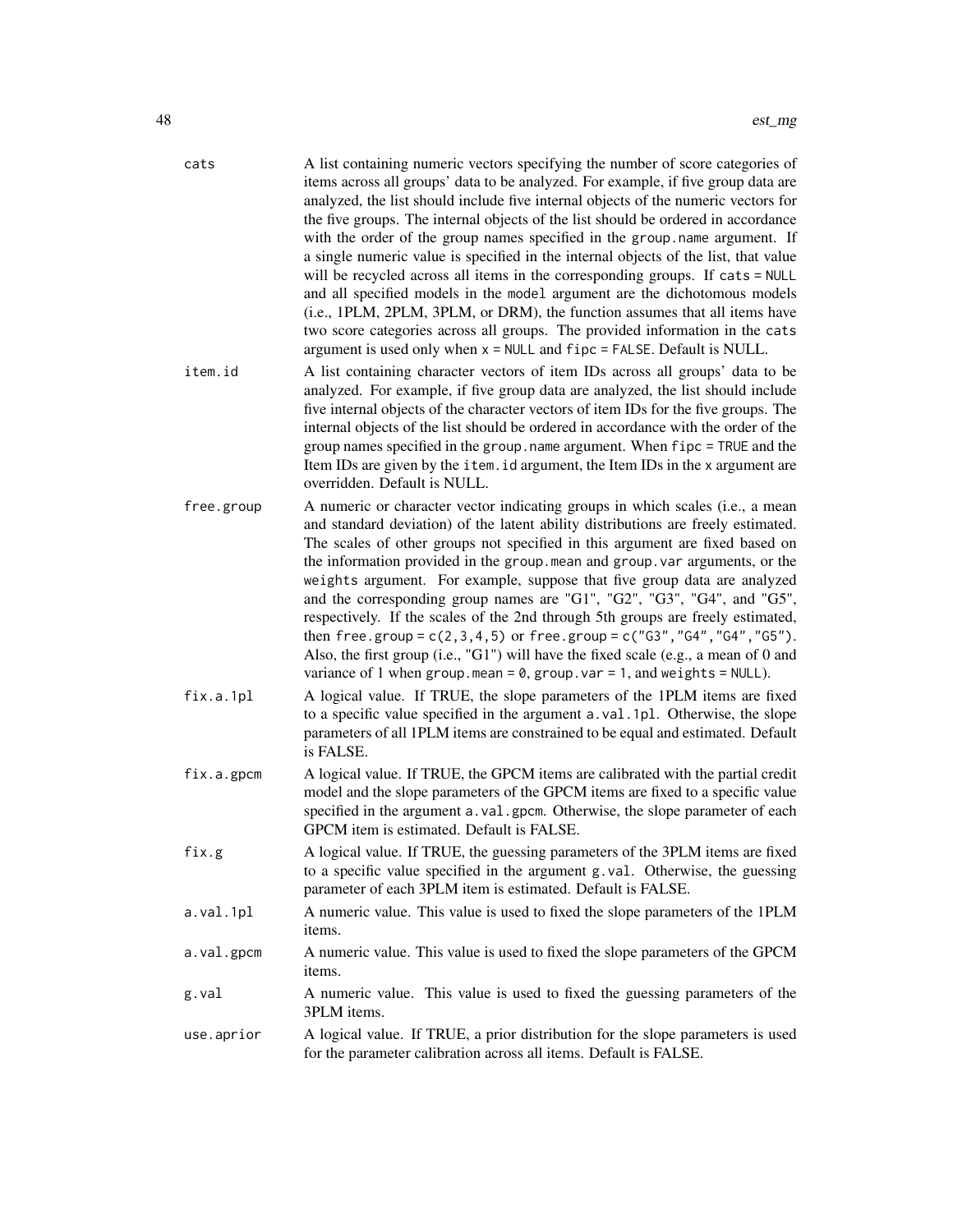- use.bprior A logical value. If TRUE, a prior distribution for the difficulty (or threshold) parameters is used for the parameter calibration across all items. Default is FALSE.
- use.gprior A logical value. If TRUE, a prior distribution for the guessing parameters is used for the parameter calibration across all 3PLM items. Default is TRUE.
- aprior A list containing the information of the prior distribution for item slope parameters. Three probability distributions of Beta, Log-normal, and Normal distributions are available. In the list, a character string of the distribution name must be specified in the first internal argument and a vector of two numeric values for the two parameters of the distribution must be specified in the second internal argument. Specifically, when Beta distribution is used, "beta" should be specified in the first argument. When Log-normal distribution is used, "lnorm" should be specified in the first argument. When Normal distribution is used, "norm" should be specified in the first argument. In terms of the two parameters of the three distributions, see dbeta(), dlnorm(), and dnorm() in the stats package for more details.
- bprior A list containing the information of the prior distribution for item difficulty (or threshold) parameters. Three probability distributions of Beta, Log-normal, and Normal distributions are available. In the list, a character string of the distribution name must be specified in the first internal argument and a vector of two numeric values for the two parameters of the distribution must be specified in the second internal argument. Specifically, when Beta distribution is used, "beta" should be specified in the first argument. When Log-normal distribution is used, "lnorm" should be specified in the first argument. When Normal distribution is used, "norm" should be specified in the first argument. In terms of the two parameters of the three distributions, see dbeta(), dlnorm(), and dnorm() in the stats package for more details.
- gprior A list containing the information of the prior distribution for item guessing parameters. Three probability distributions of Beta, Log-normal, and Normal distributions are available. In the list, a character string of the distribution name must be specified in the first internal argument and a vector of two numeric values for the two parameters of the distribution must be specified in the second internal argument. Specifically, when Beta distribution is used, "beta" should be specified in the first argument. When Log-normal distribution is used, "lnorm" should be specified in the first argument. When Normal distribution is used, "norm" should be specified in the first argument. In terms of the two parameters of the three distributions, see dbeta(), dlnorm(), and dnorm() in the stats package for more details.
- missing A value indicating missing values in the response data set. Default is NA.
- Quadrature A numeric vector of two components specifying the number of quadrature points (in the first component) and the symmetric minimum and maximum values of these points (in the second component). For example, a vector of  $c(49, 6)$  indicates 49 rectangular quadrature points over -6 and 6. The quadrature points are used in the E step of the EM algorithm. Default is  $c(49, 6)$ .
- weights A two-column matrix or data frame containing the quadrature points (in the first column) and the corresponding weights (in the second column) of the latent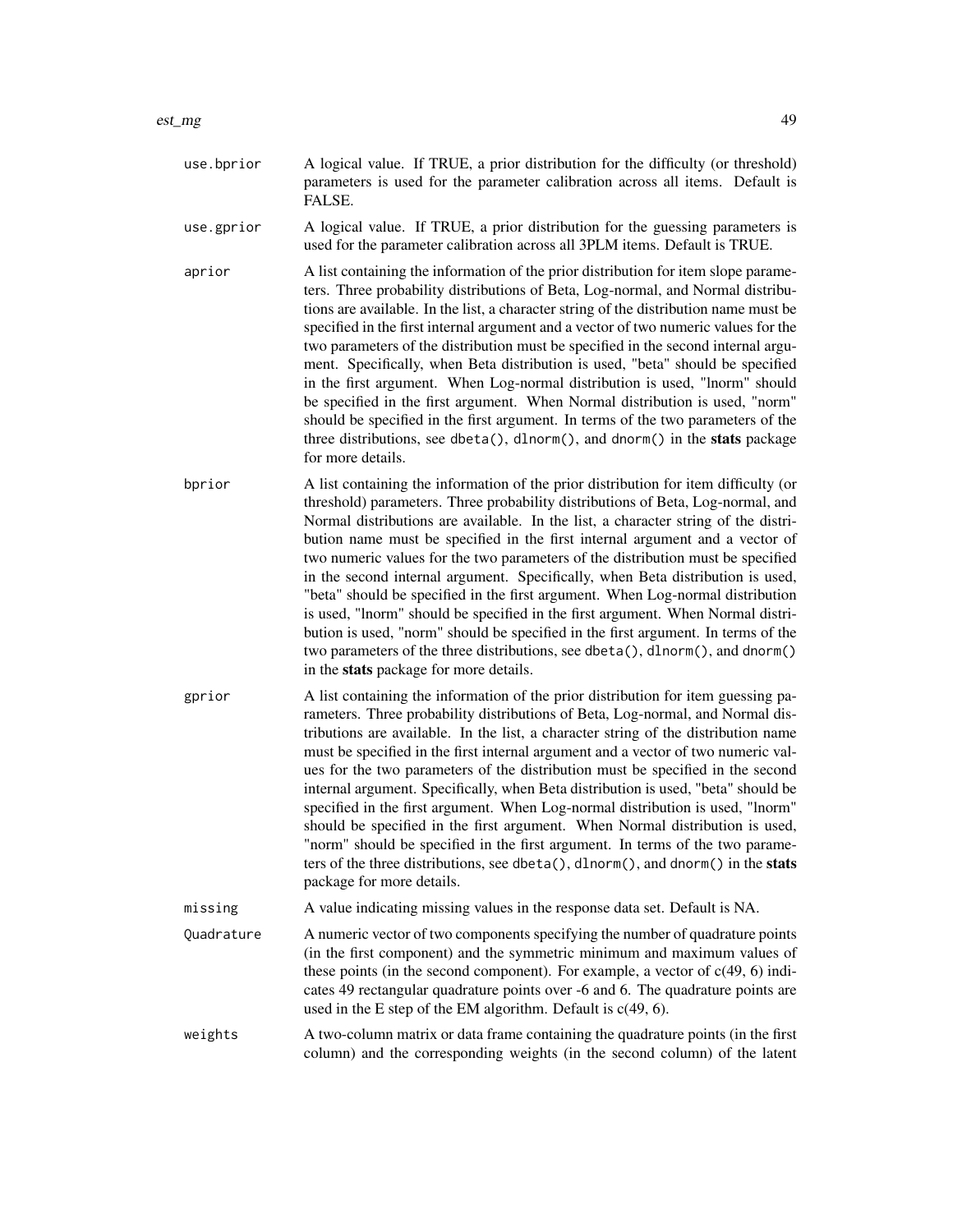|              | variable prior distribution. If not NULL, the scale of the latent ability distribu-<br>tions of the groups that are not freely estimated (i.e., the groups not specified<br>in the free group argument) are fixed to the scale of the provided quadrature<br>points and weights. The weights and quadrature points can be easily obtained<br>using the function gen. weight. If NULL, a normal prior density is used based<br>on the information provided in the arguments of Quadrature, group.mean, and<br>group. var). Default is NULL. |
|--------------|--------------------------------------------------------------------------------------------------------------------------------------------------------------------------------------------------------------------------------------------------------------------------------------------------------------------------------------------------------------------------------------------------------------------------------------------------------------------------------------------------------------------------------------------|
| group.mean   | A numeric value to set the mean of latent variable prior distribution when weights<br>$=$ NULL. Default is 0. The means of the distributions of the groups that are not<br>specified in the free group are fixed to the value provided in this argument to<br>remove the indeterminancy of item parameter scales.                                                                                                                                                                                                                          |
| group.var    | A positive numeric value to set the variance of latent variable prior distribution<br>when weights $=$ NULL. Default is 1. The variances of the distributions of the<br>groups that are not specified in the free.group are fixed to the value provided<br>in this argument to remove the indeterminancy of item parameter scales.                                                                                                                                                                                                         |
| EmpHist      | A logical value. If TRUE, the empirical histograms of the latent variable prior<br>distributions across all groups are simultaneously estimated with the item pa-<br>rameters using Woods's (2007) approach. The items are calibrated against the<br>estimated empirical prior distributions.                                                                                                                                                                                                                                              |
| use.startval | A logical value. If TRUE, the item parameters provided in the item metadata<br>(i.e., the argument x) are used as the starting values for the item parameter esti-<br>mation. Otherwise, internal starting values of this function are used. Default is<br>FALSE.                                                                                                                                                                                                                                                                          |
| Etol         | A positive numeric value. This value sets the convergence criterion for E steps<br>of the EM algorithm. Default is 1e-4.                                                                                                                                                                                                                                                                                                                                                                                                                   |
| MaxE         | A positive integer value. This value determines the maximum number of the E<br>steps in the EM algorithm. Default is 500.                                                                                                                                                                                                                                                                                                                                                                                                                  |
| control      | A list of control parameters to be passed to the optimization function of nlminb()<br>in the stats package. The control parameters set the conditions of M steps of the<br>EM algorithm. For example, the maximum number of iterations in each of the<br>iterative M steps can be set by control = list(iter.max=200). Default max-<br>imum number of iterations in each M step is 200. See nlminb() in the stats<br>package for other control parameters.                                                                                 |
| fipc         | A logical value. If TRUE, the MG-FIPC is implemented for item parameter<br>estimation. When fipc = TRUE, the information of which items are fixed needs<br>to be provided via either of fix. loc or fix. id. See below for details.                                                                                                                                                                                                                                                                                                        |
| fipc.method  | A character string specifying the FIPC method. Available methods include<br>"OEM" for "No Prior Weights Updating and One EM Cycle (NWU-OEM; Wainer<br>& Mislevy, 1990)" and "MEM" for "Multiple Prior Weights Updating and Mul-<br>tiple EM Cycles (MWU-MEM; Kim, 2006)." When fipc.method = "OEM", the<br>maximum number of the E steps of the EM algorithm is set to 1 no matter what<br>number is specified in the argument MaxE.                                                                                                       |
| fix.loc      | A list of positive integer vectors. Each internal integer vector indicates the lo-<br>cations of the items to be fixed in the item metadata (i.e., x) for each group<br>when the MG-FIPC is implemented (i.e., fipc = TRUE). The internal objects of                                                                                                                                                                                                                                                                                       |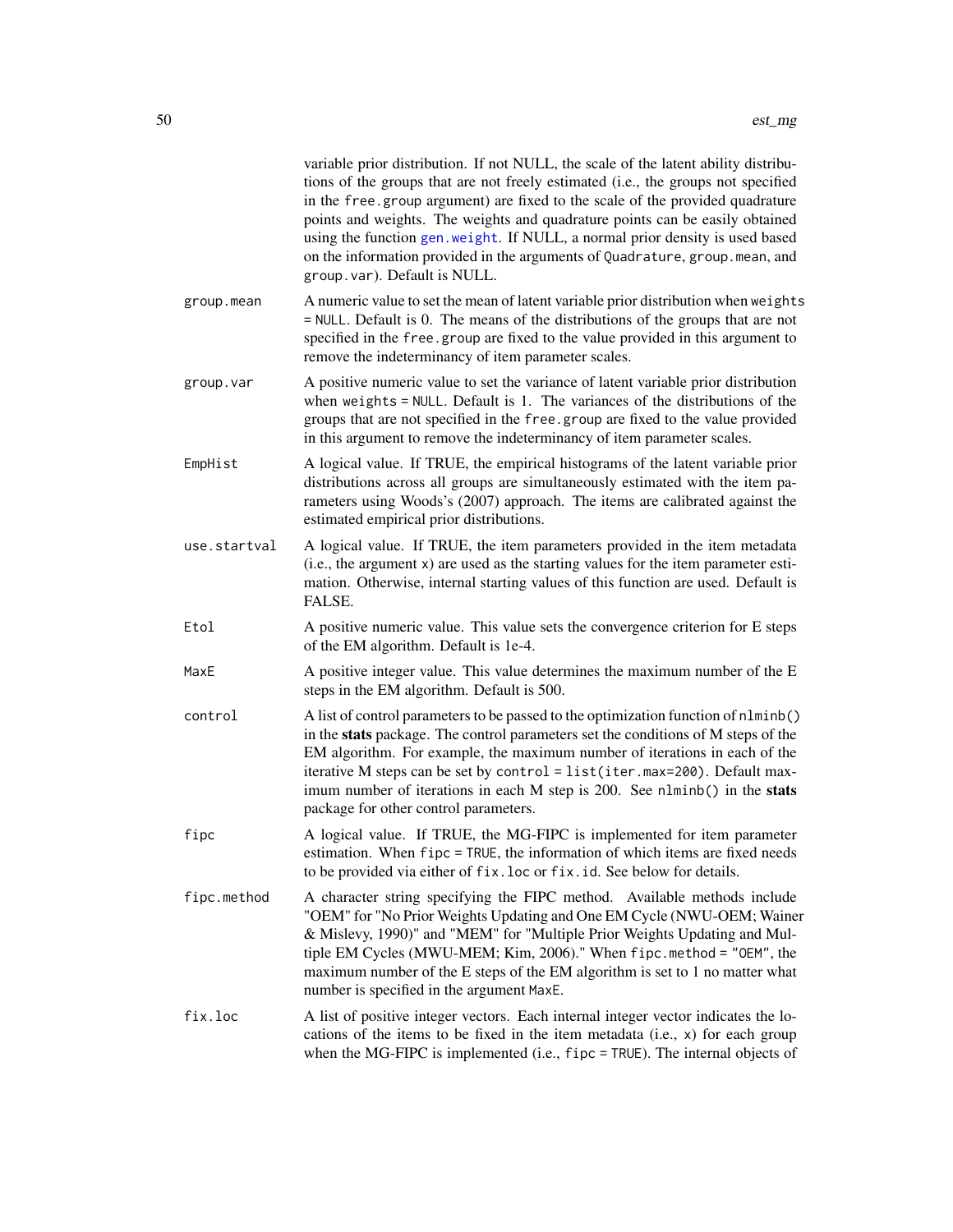|         | the list should be ordered in accordance with the order of group names speci-<br>fied in the group. name argument. For example, suppose that three group data<br>are analyzed. For the first group data, the 1st, 3rd, and 5th items are fixed,<br>for the second group data, the 2nd, 3rd, 4th, and 7th items are fixed, and for<br>the third group data, the 1st, 2nd, and 6th items are fixed. Then $fix.$ loc =<br>$list(c(1, 3, 5), c(2, 3, 4, 7), c(1, 2, 6))$ . Note that when the fix.id argu-<br>ment is not NULL, the information provided into the fix. loc argument is ig-<br>nored. See below for details.                                                                                                                                                                                                                                                                                                                                                                                         |
|---------|-----------------------------------------------------------------------------------------------------------------------------------------------------------------------------------------------------------------------------------------------------------------------------------------------------------------------------------------------------------------------------------------------------------------------------------------------------------------------------------------------------------------------------------------------------------------------------------------------------------------------------------------------------------------------------------------------------------------------------------------------------------------------------------------------------------------------------------------------------------------------------------------------------------------------------------------------------------------------------------------------------------------|
| fix.id  | A vector of character strings specifying IDs of the items to be fixed when the<br>MG-FIPC is implemented (i.e., fipc = TRUE). For example, suppose that three<br>group data are analyzed. For the first group data, three items in which IDs are<br>G1I1, C1I1, are C1I2 are fixed. For the second group data, four items in which<br>IDs are C1I1, C1I2, C2I1, and C2I2 are fixed. For the third group data, three<br>items in which IDs are C2I1, C2I2, and G3I1 are fixed. Then there are six unique<br>items to be fixed across the three groups (i.e., G1I1, C1I1, C1I2, C2I1, C2I2, and<br>G3I1) because C1I1 and C1I2 are common items between the first and the sec-<br>ond groups, and C2I1 and C2I2 are common items between the second and the<br>third groups. Thus, fix.id = c("G1I1", "C1I1", "C1I2", "C2I1", "C2I2", "G3I1")<br>should be specified. Note that when the fix.id argument is not NULL, the in-<br>formation provided into the fix. loc argument is ignored. See below for details. |
| se      | A logical value. If FALSE, the standard errors of the item parameter estimates<br>are not computed. Default is TRUE.                                                                                                                                                                                                                                                                                                                                                                                                                                                                                                                                                                                                                                                                                                                                                                                                                                                                                            |
| verbose | A logical value. If FALSE, all progress messages including the process infor-<br>mation on the EM algorithm are suppressed. Default is TRUE.                                                                                                                                                                                                                                                                                                                                                                                                                                                                                                                                                                                                                                                                                                                                                                                                                                                                    |

## Details

The multiple-group (MG) item calibration (Bock & Zimowski, 1996) provides a unified approach to the testing situations or problems involving multiple groups such as nonequivalent groups equating, vertical scaling, and identification of differential item functioning (DIF). In such contexts, typically there exist test takers from different groups responding to the same test form or to the common items shared between different test forms.

The goal of the MG item calibration is to estimate the item parameters and the latent ability distributions of the multiple groups simultaneously (Bock & Zimowski, 1996). In the **irtplay** package, the [est\\_mg](#page-45-0) function supports the MG item calibration using the marginal maximum likelihood estimation via the expectation-maximization (MMLE-EM) algorithm (Bock & Aitkin, 1981). In addition, The function also supports the MG fixed item parameter calibration (MG-FIPC; e.g., Kim & Kolen, 2016) if the parameters of certain items need to be fixed across multiple test forms,

In MG IRT analyses, it is commonly seen that the test forms of multiple groups share some common (or anchor) items between the groups. By default the common items that have the same item IDs between different groups are automatically constrained so that they can have the same item parameter estimates across the groups in the cod[eest\\_mg](#page-45-0) function.

Most of the features of the [est\\_mg](#page-45-0) function are similar with those of the [est\\_irt](#page-26-0) function. The main difference is that several arguments in the [est\\_mg](#page-45-0) functions take an object of a list format which contains several internal objects corresponding to the groups to be analyzed. Those arguments include x, data, model, cats, item.id, and fix.loc.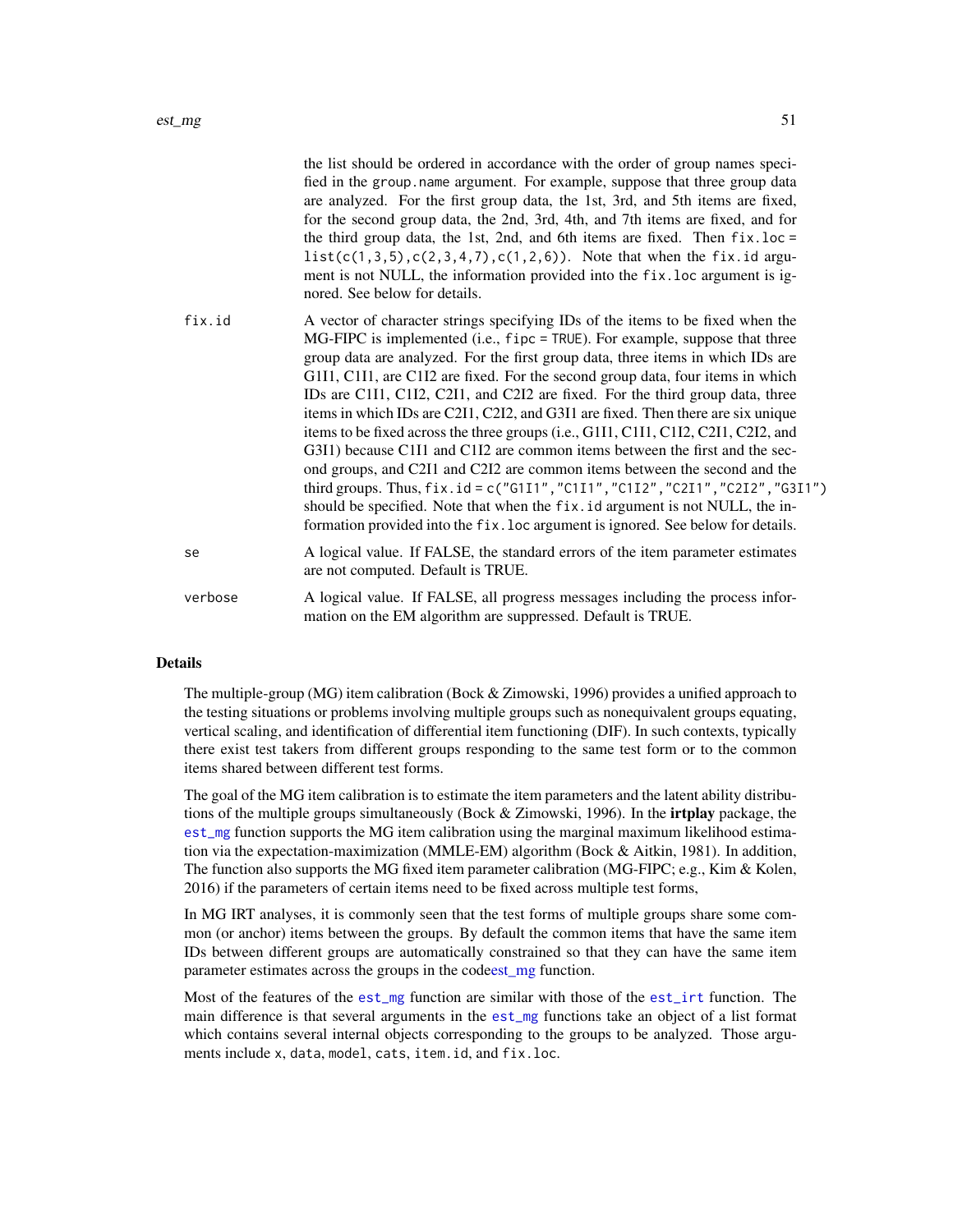Also, the [est\\_mg](#page-45-0) has two new arguments, the group.name and free.group. The group.name is required to assign a unique group name to each group. The order of internal objects in the lists provided in the x, data, model, cats, item.id, and fix.loc arguments must match that of the group names supplied to the group.name argument.

The free, group argument is necessary to indicate the freed groups in which scales (i.e., a mean and standard deviation) of the latent ability distributions are estimated. When no item parameters are fixed (i.e., fipc = FALSE), at least one group should have a fixed scale (e.g., a mean of 0 and variance of 1) of the latent ability distribution among the multiple groups that shares common items in order to solve the scale indeterminancy in IRT estimation. By providing which are the freed groups into the free.group argument, the scales of the groups specified in the free.group argument are freely estimated while the scales of all other groups not specified in the argument are fixed based on the information provided in the group.mean and group.var arguments or the weights argument.

The situations where the implementation of MG-FIPC is necessary arise when the new latent ability scales from MG test data are linked to the established scale (e.g., the scale of an item bank). In a single run of MG-FIPC method, all the parameters of freed items across multiple test forms and the density of the latent ability distributions for multiple groups can be estimated on the scale of the fixed items (Kim & Kolen, 2016). Suppose that three different test forms, Form 1, Form 2, and Form 3, are administered to three nonequivalent groups, Group1, Group2, and Group3. Form 1 and Form 2 share 12 common items, C1I1 to C1I12, and Form 2 and Form 3 share 10 common items, C2I1 to C2I10, while there is no common item between Form 1 and Form 3. Also, suppose that all unique items of Form 1 came from an item bank, which were already calibrated on the scale of the item bank. In this case, the goal of the MG-FIPC is to estimate the parameters of all the items across the three test forms, except the unique items in Form 1, and the latent ability distributions of the three groups on the same scale of the item bank. To accomplish this task, the unique items in Form 1 need to be fixed during the MG-FIPC to link the current MG test data and the item bank.

The [est\\_mg](#page-45-0) function can implement the MG-FIPC by setting fipc = TRUE. Then, the information of which items are fixed needs to be supplied via either of fix.loc or fix.id. When utilizing the fix.loc argument, a list of the locations of the items that are fixed in each group test form should be prepared. For example, suppose that three group data are analyzed. For the first group test form, the 1st, 3rd, and 5th items are fixed, for the second group test form, the 2nd, 3rd, 4th, and 7th items are fixed, and for the third group test form, the 1st, 2nd, and 6th items are fixed. Then fix.loc  $=$  list(c(1,3,5),c(2,3,4,7),c(1,2,6)). Instead of using the fix.loc, the fix.id argument can be used by providing a vector of the IDs of the items to be fixed. Again suppose that the three group data are analyzed. For the first group test form, the three items in which IDs are G1I1, C1I1, are C1I2 are fixed. For the second group test form, the four items in which IDs are C1I1, C1I2, C2I1, and C2I2 are fixed. For the third group test form, the three items in which IDs are C2I1, C2I2, and G3I1 are fixed. Then there are six unique items to be fixed across the three groups (i.e., G1I1, C1I1, C1I2, C2I1, C2I2, and G3I1) because C1I1 and C1I2 are common items between the first and the second groups, and C2I1 and C2I2 are common items between the second and the third groups. Thus, fix.id = c("G1I1","C1I1","C1I2","C2I1","C2I2","G3I1") should be set. Note that when the information of item IDs supplied in the fix.id argument overrides the information provided into the fix.loc argument.

### Value

This function returns an object of class [est\\_mg](#page-45-0). Within this object, several internal objects are contained such as: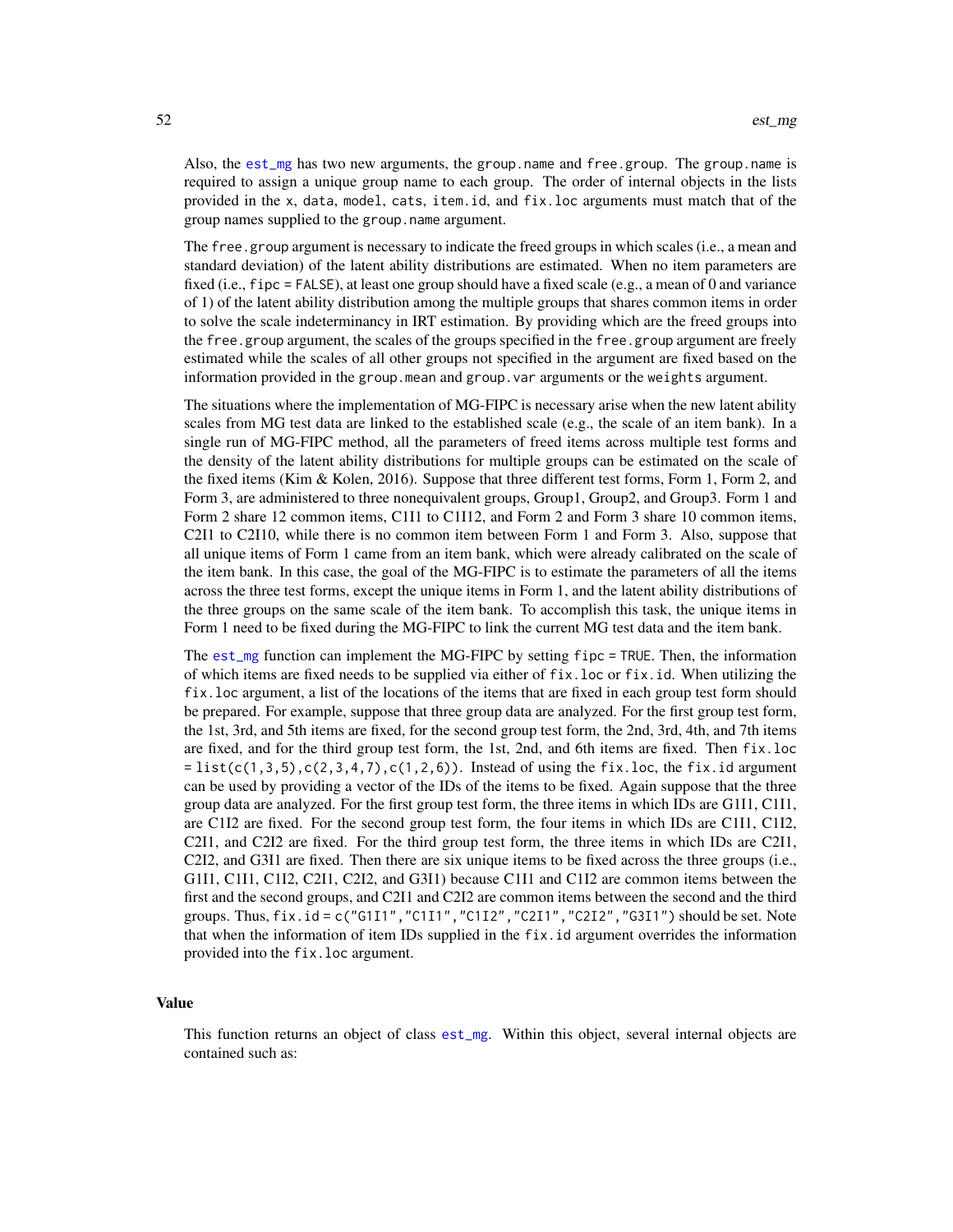#### est\_mg 53

| estimates     | A list containing two internal objects (i.e., overall and group) of the item param-<br>eter estimates and the corresponding standard errors of estimates. The first inter-<br>nal object (overall) is a data frame of the item parameter and standard error es-<br>timates for the combined data set across all groups. Accordingly, the data frame<br>includes unique items across all groups. The second internal object (group) is a<br>list of group specific data frames containing item parameter and standard error<br>estimates |
|---------------|-----------------------------------------------------------------------------------------------------------------------------------------------------------------------------------------------------------------------------------------------------------------------------------------------------------------------------------------------------------------------------------------------------------------------------------------------------------------------------------------------------------------------------------------|
| par.est       | A list containing two internal objects (i.e., overall and group) of the item pa-<br>rameter estimates. The format of the list is the same with the internal object of<br>'estimates'                                                                                                                                                                                                                                                                                                                                                    |
| se.est        | A list containing two internal objects (i.e., overall and group) of the standard<br>errors of item parameter estimates. The format of the list is the same with the<br>internal object of 'estimates'. Note that the standard errors are estimated using<br>the cross-production approximation method (Meilijson, 1989).                                                                                                                                                                                                                |
| pos.par       | A data frame containing the position number of each item parameter being es-<br>timated. This item position data frame was created based on the combined data<br>sets across all groups (see the first internal object of 'estimates'). The position<br>information is useful when interpreting the variance-covariance matrix of item<br>parameter estimates.                                                                                                                                                                          |
| covariance    | A matrix of variance-covariance matrix of item parameter estimates. This matrix<br>was created based on the combined data sets across all groups (see the first<br>internal object of 'estimates')                                                                                                                                                                                                                                                                                                                                      |
| loglikelihood | A list containing two internal objects (i.e., overall and group) of the log-likelihood<br>values of observed data set (marginal log-likelihood). The format of the list is<br>the same with the internal object of 'estimates'. Specifically, the first internal<br>object (overall) contains a sum of the log-likelihood values of the observed data<br>set across all unique items of all groups. The second internal object (group)<br>shows the group specific log-likelihood values.                                               |
| aic           | A model fit statistic of Akaike information criterion based on the loglikelihood<br>of all unique items                                                                                                                                                                                                                                                                                                                                                                                                                                 |
| bic           | A model fit statistic of Bayesian information criterion based on the loglikelihood<br>of all unique items.                                                                                                                                                                                                                                                                                                                                                                                                                              |
| group.par     | A list containing the summary statistics (i.e., a mean, variance, and standard<br>deviation) of latent variable prior distributions across all groups.                                                                                                                                                                                                                                                                                                                                                                                  |
| weights       | a list of the two-column data frames containing the quadrature points (in the first<br>column) and the corresponding weights (in the second column) of the (updated)<br>latent variable prior distributions for all groups.                                                                                                                                                                                                                                                                                                             |
|               | posterior. dist A matrix of normalized posterior densities for all the response patterns at each of<br>the quadrature points. The row and column indicate each individual's response<br>pattern and the quadrature point, respectively.                                                                                                                                                                                                                                                                                                 |
| data          | A list containing two internal objects (i.e., overall and group) of the examinees'<br>response data sets. The format of the list is the same with the internal object of<br>'estimates'.                                                                                                                                                                                                                                                                                                                                                |
| scale.D       | A scaling factor in IRT models.                                                                                                                                                                                                                                                                                                                                                                                                                                                                                                         |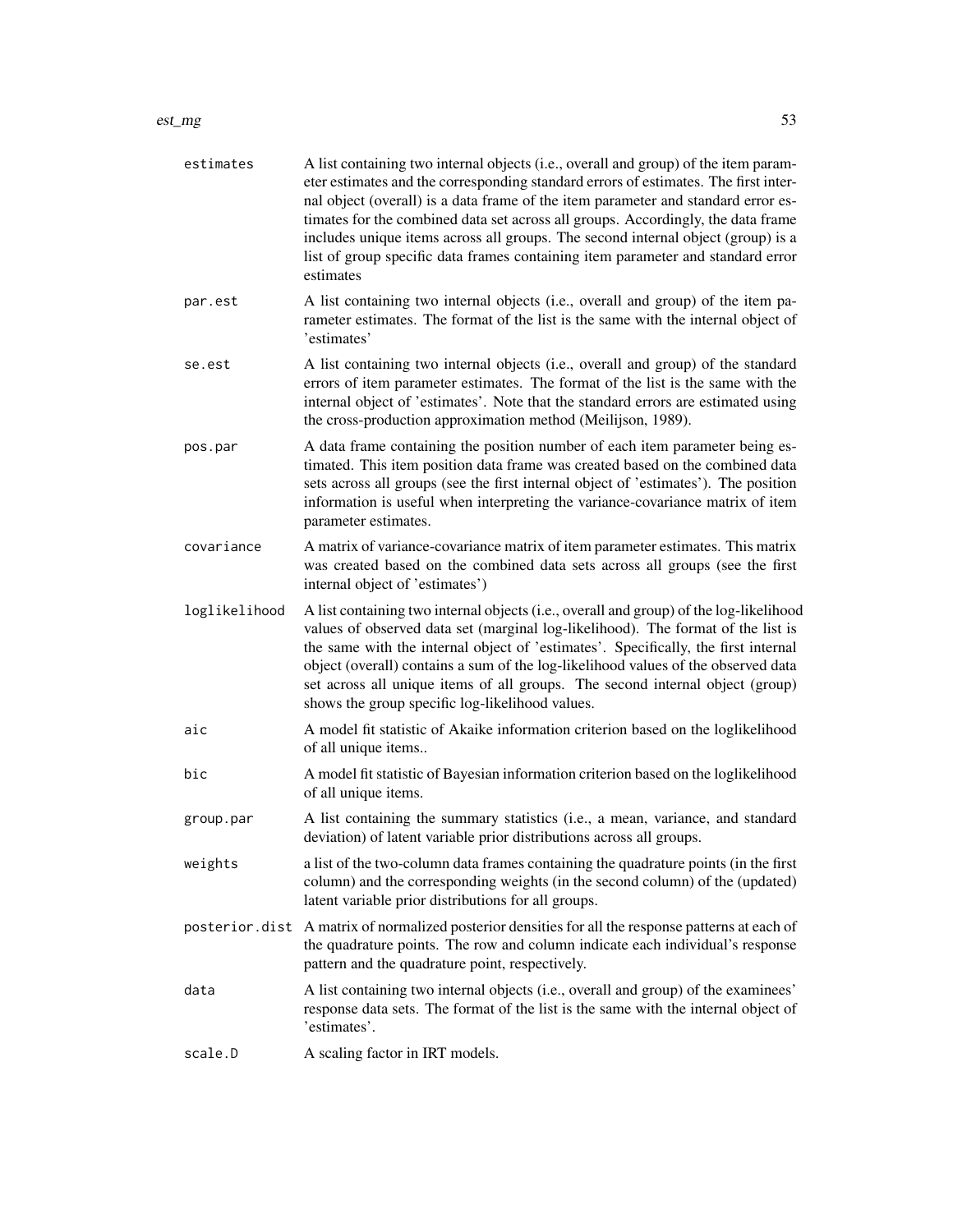| ncase       | A list containing two internal objects (i.e., overall and group) with the total<br>number of response patterns. The format of the list is the same with the internal<br>object of 'estimates'.                          |
|-------------|-------------------------------------------------------------------------------------------------------------------------------------------------------------------------------------------------------------------------|
| nitem       | A list containing two internal objects (i.e., overall and group) with the total<br>number of items included in the response data set. The format of the list is the<br>same with the internal object of 'estimates'.    |
| Etol        | A convergence criteria for E steps of the EM algorithm.                                                                                                                                                                 |
| MaxE        | The maximum number of E steps in the EM algorithm.                                                                                                                                                                      |
| aprior      | A list containing the information of the prior distribution for item slope param-<br>eters.                                                                                                                             |
| gprior      | A list containing the information of the prior distribution for item guessing pa-<br>rameters.                                                                                                                          |
| npar.est    | A total number of the estimated parameters across all unique items.                                                                                                                                                     |
| niter       | The number of EM cycles completed.                                                                                                                                                                                      |
| maxpar.diff | A maximum item parameter change when the EM cycles were completed.                                                                                                                                                      |
| EMtime      | Time (in seconds) spent for the EM cycles.                                                                                                                                                                              |
| SEtime      | Time (in seconds) spent for computing the standard errors of the item parameter<br>estimates.                                                                                                                           |
| TotalTime   | Time (in seconds) spent for total compuatation.                                                                                                                                                                         |
| test.1      | Status of the first-order test to report if the gradients has vanished sufficiently<br>for the solution to be stable.                                                                                                   |
| test.2      | Status of the second-order test to report if the information matrix is positive<br>definite, which is a prerequisite for the solution to be a possible maximum.                                                         |
| var.note    | A note to report if the variance-covariance matrix of item parameter estimates is<br>obtainable from the information matrix.                                                                                            |
| fipc        | A logical value to indicate if FIPC was used.                                                                                                                                                                           |
| fipc.method | A method used for the FIPC.                                                                                                                                                                                             |
| fix.loc     | A list containing two internal objects (i.e., overall and group) with the locations<br>of the fixed items when the FIPC was implemented. The format of the list is the<br>same with the internal object of 'estimates'. |

The internal objects can be easily extracted using the function [getirt](#page-65-0).

## Author(s)

Hwanggyu Lim <hglim83@gmail.com>

## References

Bock, R. D., & Aitkin, M. (1981). Marginal maximum likelihood estimation of item parameters: Application of an EM algorithm. *Psychometrika, 46*, 443-459.

Bock, R. D., & Zimowski, M. F. (1997). Multiple group IRT. In W. J. van der Linden & R. K. Hambleton (Eds.), *Handbook of modern item response theory* (pp. 433-448). New York: Springer.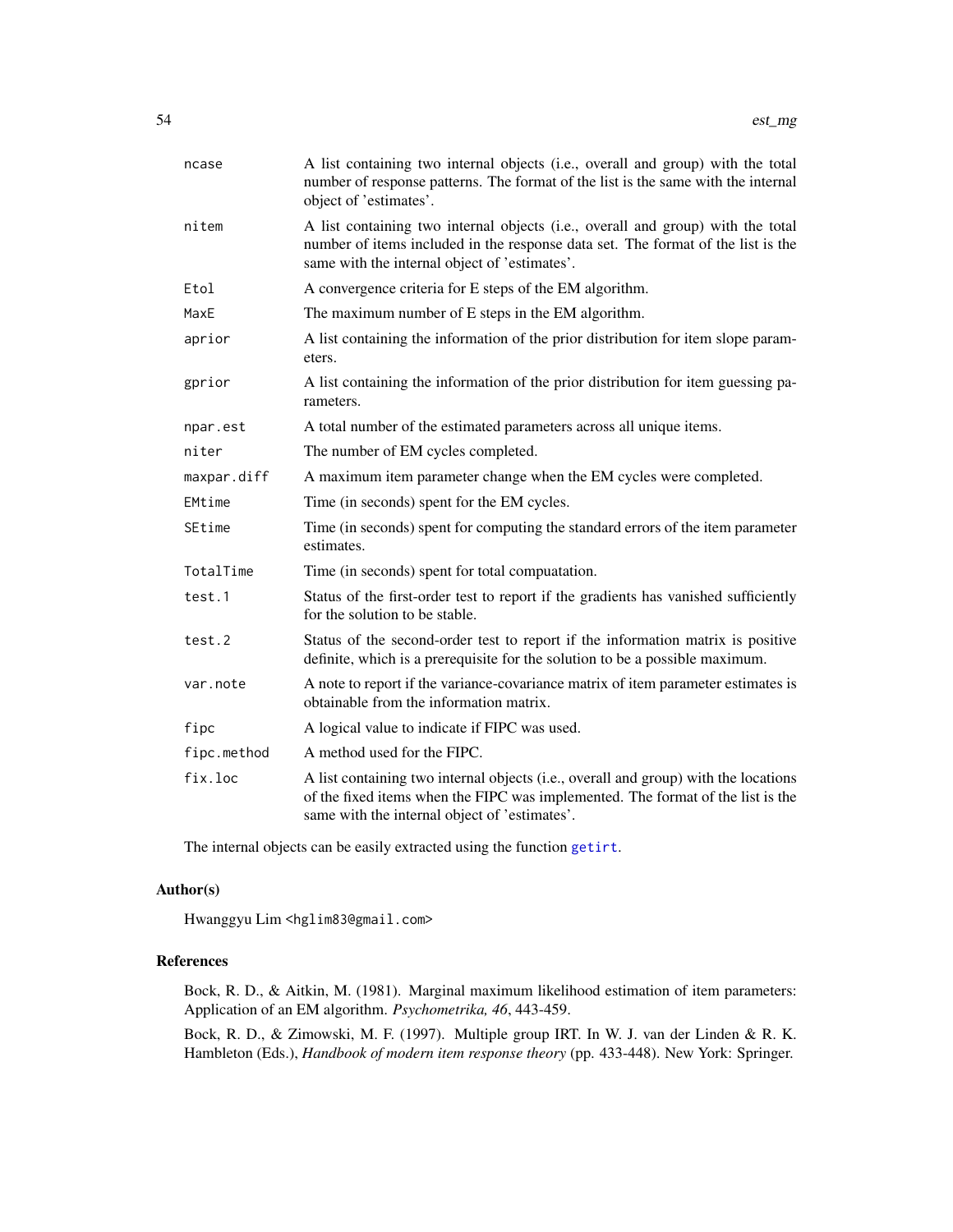#### est\_mg 55

Kim, S. (2006). A comparative study of IRT fixed parameter calibration methods. *Journal of Educational Measurement, 43*(4), 355-381.

Kim, S., & Kolen, M. J. (2016). Multiple group IRT fixed-parameter estimation for maintaining an extablished ability scale. *Center for Advanced Studies in Measurement and Assessment Report, 49.*

Meilijson, I. (1989). A fast improvement to the EM algorithm on its own terms. *Journal of the Royal Statistical Society: Series B (Methodological), 51*, 127-138.

Woods, C. M. (2007). Empirical histograms in item response theory with ordinal data. *Educational and Psychological Measurement, 67*(1), 73-87.

## See Also

[est\\_irt](#page-26-0), [shape\\_df](#page-103-0), [getirt](#page-65-0)

## Examples

```
##------------------------------------------------------------------------------
# 1. MG-calibration using simMG data
# - Details :
# (a) constrain the common items between the groups to have
# the same item parameters (i.e., items C1I1 - C1I12 between
# Groups 1 and 2, and items C2I1 - C2I10 between Groups 2 and 3)
# (b) freely estimate the means and variances of ability
# distributions except the reference group in which mean
# and variance are fixed to 0 and 1, respectively.
##------------------------------------------------------------------------------
# 1-(1). freely estimates the means and variances of groups 2 and 3
# import the true item metadata of the three groups
x <- simMG$item.prm
# extract model, score category, and item ID information from
# the item metadata for the three groups
model <- list(x$Group1$model, x$Group2$model, x$Group3$model)
cats <- list(x$Group1$cats, x$Group2$cats, x$Group3$cats)
item.id <- list(x$Group1$id, x$Group2$id, x$Group3$id)
# import the simulated response data sets of the three groups
data <- simMG$res.dat
# import the group names of the three groups
group.name <- simMG$group.name
# set the groups 2 and 3 as the free groups in which scale
# of the ability distributions will be freely estimated.
# then, the group 1 will be a reference group in which the scale
# of the ability distribution will be fixed to the values specified
# in the 'group.mean' and 'group.var' arguments
free.group \leq c(2, 3) # or use 'free.group \leq group.name[2:3]'
# estimate the IRT parameters:
```
# as long as the common items between any groups have the same item IDs,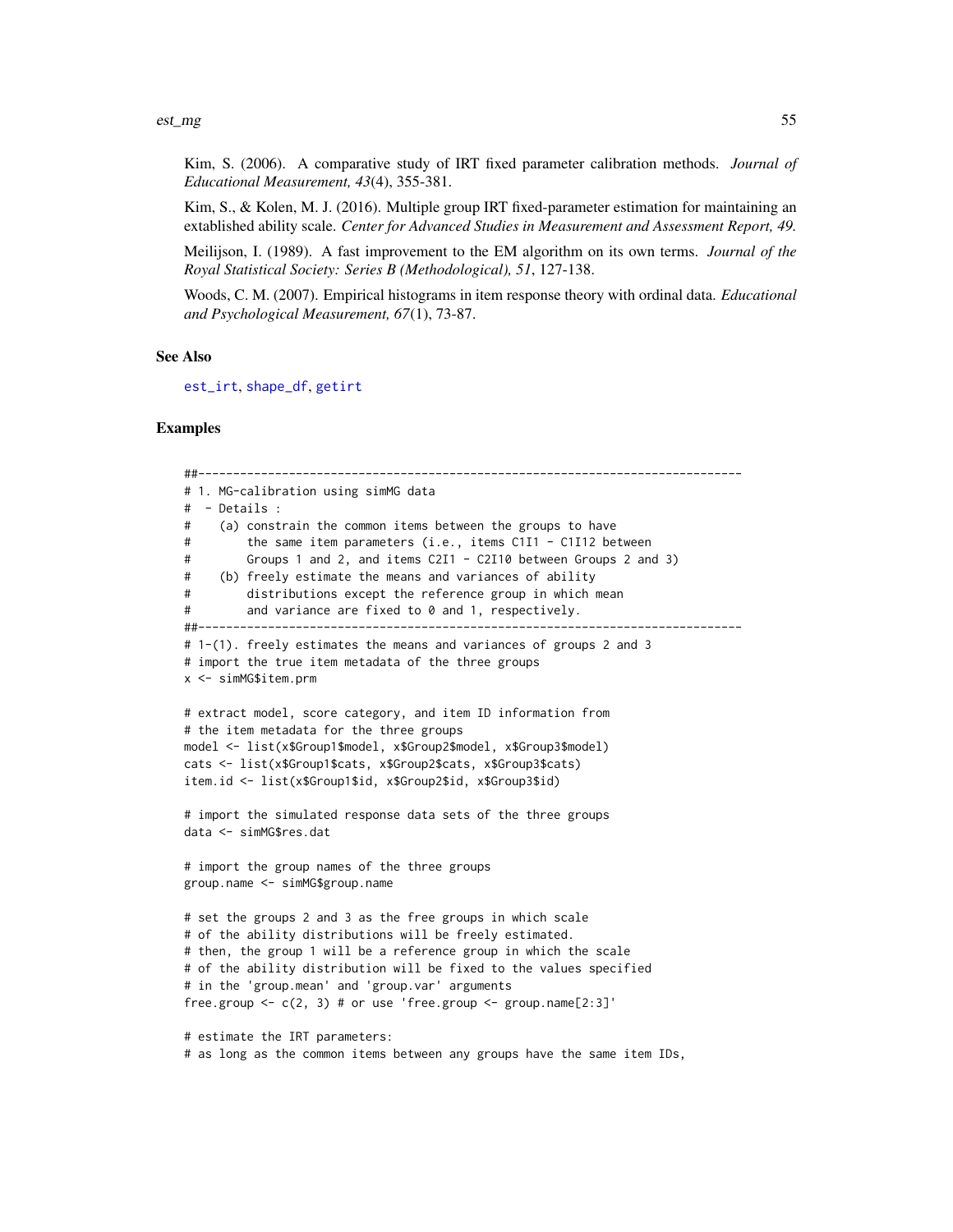```
# their item parameters will be constrained to be the same between
# the groups unless the FIPC is not implemented
fit.1 \leftarrowest_mg(data=data, group.name=group.name, model=model,
cats=cats, item.id=item.id, D=1, free.group=free.group,
use.gprior=TRUE, gprior=list(dist="beta", params=c(5, 16)),
 group.mean=0, group.var=1, EmpHist=TRUE, Etol=0.001, MaxE=500)
# summary of the estimation
summary(fit.1)
# extract the item parameter estimates
getirt(fit.1, what="par.est")
# extract the standard error estimates
getirt(fit.1, what="se.est")
# extract the group parameter estimates (i.e., scale parameters)
getirt(fit.1, what="group.par")
# extract the posterior latent ability distributions of the groups
getirt(fit.1, what="weights")
# 1-(2). or the same parameter estimation can be implemented by
# inserting a list of item metadata for the groups into the 'x'
# argument. if the item metadata contains the item parameters
# which you want to use as starting values for the estimation,
# you can set 'use.startval = TRUE'.
# also set the groups in which scales of ability distributions
# will be freely estimated using the group names
free.group <- group.name[2:3]
fit 2 < -est_mg(x=x, data=data, group.name=group.name, D=1,
 free.group=free.group, use.gprior=TRUE,
 gprior=list(dist="beta", params=c(5, 16)),
group.mean=0, group.var=1, EmpHist=TRUE, use.startval=TRUE,
Etol=0.001, MaxE=500)
# summary of the estimation
summary(fit.2)
##------------------------------------------------------------------------------
# 2. MG-calibration with the FIPC using simMG data
# - Details :
# (a) fix the parameters of the common items between the groups
# (i.e., items C1I1 - C1I12 between Groups 1 and 2, and
# items C2I1 - C2I10 between Groups 2 and 3)
# (b) freely estimate the means and variances of ability
# distributions of all three groups
##------------------------------------------------------------------------------
# 2-(1). freely estimates the means and variances of all three groups
# set all three groups as the free groups in which scale
```

```
# of the ability distributions will be freely estimated.
```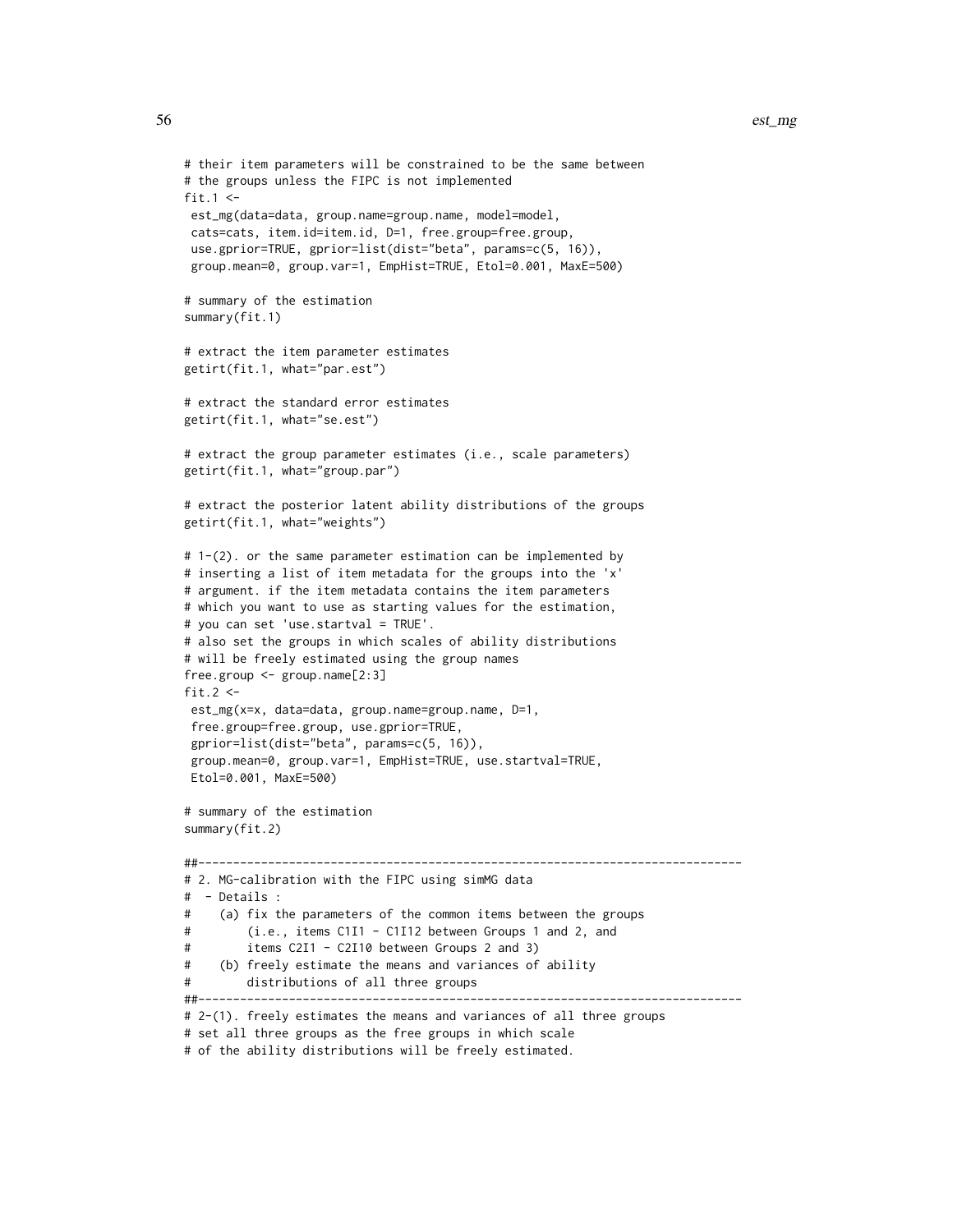#### est\_mg 57

```
free.group <- 1:3 # or use 'free.group <- group.name'
# specify the locations of items to be fixed in each group data
# note that for the first group, the common items C1I1 - C1I12 are located
# in the 1st - 10th and 11th to 12th rows of the first group's item metadata
# for the second group, the common items C1I1 - C1I12 are located
# in the 1st - 12th rows of the second group's item metadata
# also, for the second group, the common items C2I1 - C2I10 are located
# in the 41st - 50th rows of the second group's item metadata
# for the third group, the common items C2I1 - C2I10 are located
# in the 1st - 10th rows of the third group's item metadata
fix.loc <- list(c(1:10, 49:50),
                c(1:12, 41:50),
                c(1:10))
# estimate the IRT parameters using FIPC:
# when the FIPC is implemented, a list of the item metadata for all
# groups must be provided into the 'x' argument.
# for the fixed items, their item parameters must be specified
# in the item metadata
# for other non-fixed items, any parameter values can be provided
# in the item metadata
# also, set fipc = TRUE and fipc.method = "MEM"
fit.3 \leftarrowest_mg(x=x, data=data, group.name=group.name, D=1,
 free.group=free.group, use.gprior=TRUE,
 gprior=list(dist="beta", params=c(5, 16)),
EmpHist=TRUE, Etol=0.001, MaxE=500, fipc=TRUE,
fipc.method="MEM", fix.loc=fix.loc)
# summary of the estimation
summary(fit.3)
# extract the item parameter estimates
getirt(fit.3, what="par.est")
# extract the standard error estimates
getirt(fit.3, what="se.est")
# extract the group parameter estimates (i.e., scale parameters)
getirt(fit.3, what="group.par")
# extract the posterior latent ability distributions of the groups
getirt(fit.3, what="weights")
# 2-(2). or the FIPC can be implemented by providing which items
# will be fixed in a different way using the 'fix.id' argument.
# a vector of the fixed item IDs needs to be provided into the
# 'fix.id' argument as such.
fix.id <- c(paste0("C1I", 1:12), paste0("C2I", 1:10))
fit.4 <-est_mg(x=x, data=data, group.name=group.name, D=1,
 free.group=free.group, use.gprior=TRUE,
```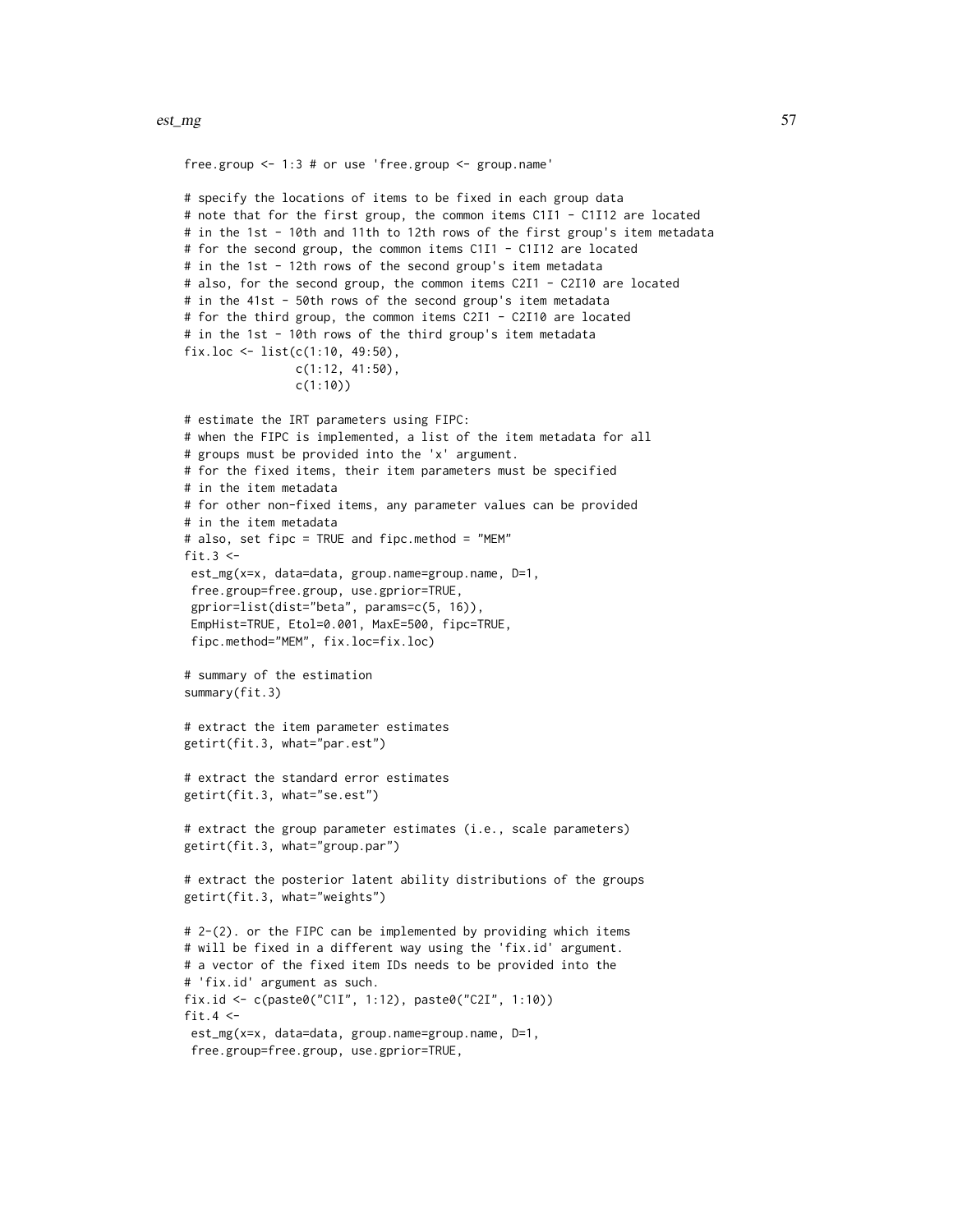```
gprior=list(dist="beta", params=c(5, 16)),
EmpHist=TRUE, Etol=0.001, MaxE=500, fipc=TRUE,
fipc.method="MEM", fix.id=fix.id)
# summary of the estimation
summary(fit.4)
##------------------------------------------------------------------------------
# 3. MG-calibration with the FIPC using simMG data
# (estimate the group parameters only)
# - Details :
# (a) fix all item parameters across all three groups
# (b) freely estimate the means and variances of ability
# distributions of all three groups
##------------------------------------------------------------------------------
# 3-(1). freely estimates the means and variances of all three groups
# set all three groups as the free groups in which scale
# of the ability distributions will be freely estimated.
free.group <- 1:3 # or use 'free.group <- group.name'
# specify the locations of all item parameters to be fixed
# in each item metadata
fix.loc <- list(1:50, 1:50, 1:38)
# estimate the group parameters only using FIPC:
fit.5 \leftarrowest_mg(x=x, data=data, group.name=group.name, D=1,
free.group=free.group, use.gprior=TRUE,
gprior=list(dist="beta", params=c(5, 16)),
EmpHist=TRUE, Etol=0.001, MaxE=500, fipc=TRUE,
fipc.method="MEM", fix.loc=fix.loc)
# summary of the estimation
summary(fit.5)
# extract the group parameter estimates (i.e., scale parameters)
getirt(fit.5, what="group.par")
##------------------------------------------------------------------------------
# 4. MG-calibration with the FIPC using simMG data
# (fix the unique items of the group 1 only)
# - Details :
# (a) fix item parameters of unique items in the group 1 only
# (b) constrain the common items between the groups to have
# the same item parameters (i.e., items C1I1 - C1I12 between
# Groups 1 and 2, and items C2I1 - C2I10 between Groups 2 and 3)
# (c) freely estimate the means and variances of ability
# distributions of all three groups
##------------------------------------------------------------------------------
# 4-(1). freely estimates the means and variances of all three groups
# set all three groups as the free groups in which scale
# of the ability distributions will be freely estimated.
```

```
free.group <- group.name # or use 'free.group <- 1:3'
```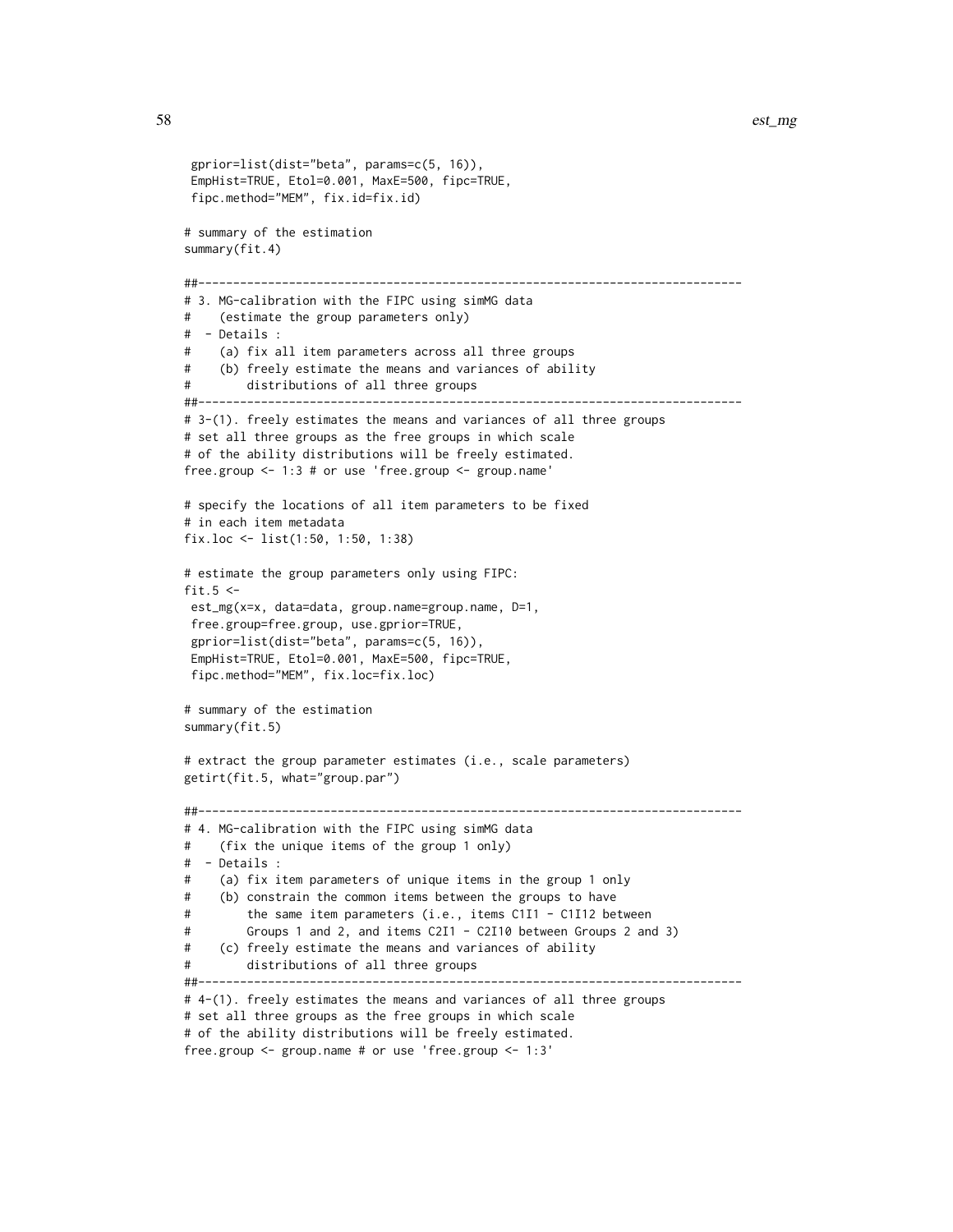#### est\_score 59

```
# specify the item IDs of the unique items in the group 1 to be fixed
# in each item metadata using the 'fix.id' argument or
# you can use the 'fix.loc' argument by setting
# 'fix.loc = list(11:48, NULL, NULL)'
fix.id <- paste0("G1I", 1:38)
# estimate the IRT parameters using FIPC:
fit.6 \leftarrowest_mg(x=x, data=data, group.name=group.name, D=1,
free.group=free.group, use.gprior=TRUE,
 gprior=list(dist="beta", params=c(5, 16)),
 EmpHist=TRUE, Etol=0.001, MaxE=500, fipc=TRUE,
 fipc.method="MEM", fix.loc=NULL, fix.id=fix.id)
# summary of the estimation
summary(fit.6)
# extract the group parameter estimates (i.e., scale parameters)
getirt(fit.6, what="group.par")
```
<span id="page-58-0"></span>

## Description

This function estimates examinees' latent ability parameters. Available scoring methods are maximum likelihood estimation (MLE), maximum likelihood estimation with fences (MLEF; Han, 2016), maximum a posteriori estimation (MAP; Hambleton et al., 1991), expected a posteriori estimation (EAP; Bock & Mislevy, 1982), EAP summed scoring (Thissen et al., 1995; Thissen & Orlando, 2001), and inverse test characteristic curve (TCC) scoring (e.g., Kolen & Brennan, 2004; Kolen & Tong, 2010; Stocking, 1996).

#### Usage

```
est_score(x, ...)
## Default S3 method:
est_score(
  x,
  data,
  D = 1.
  method = "MLE",range = c(-4, 4),
  norm.prior = c(\emptyset, 1),
  nquad = 41,
```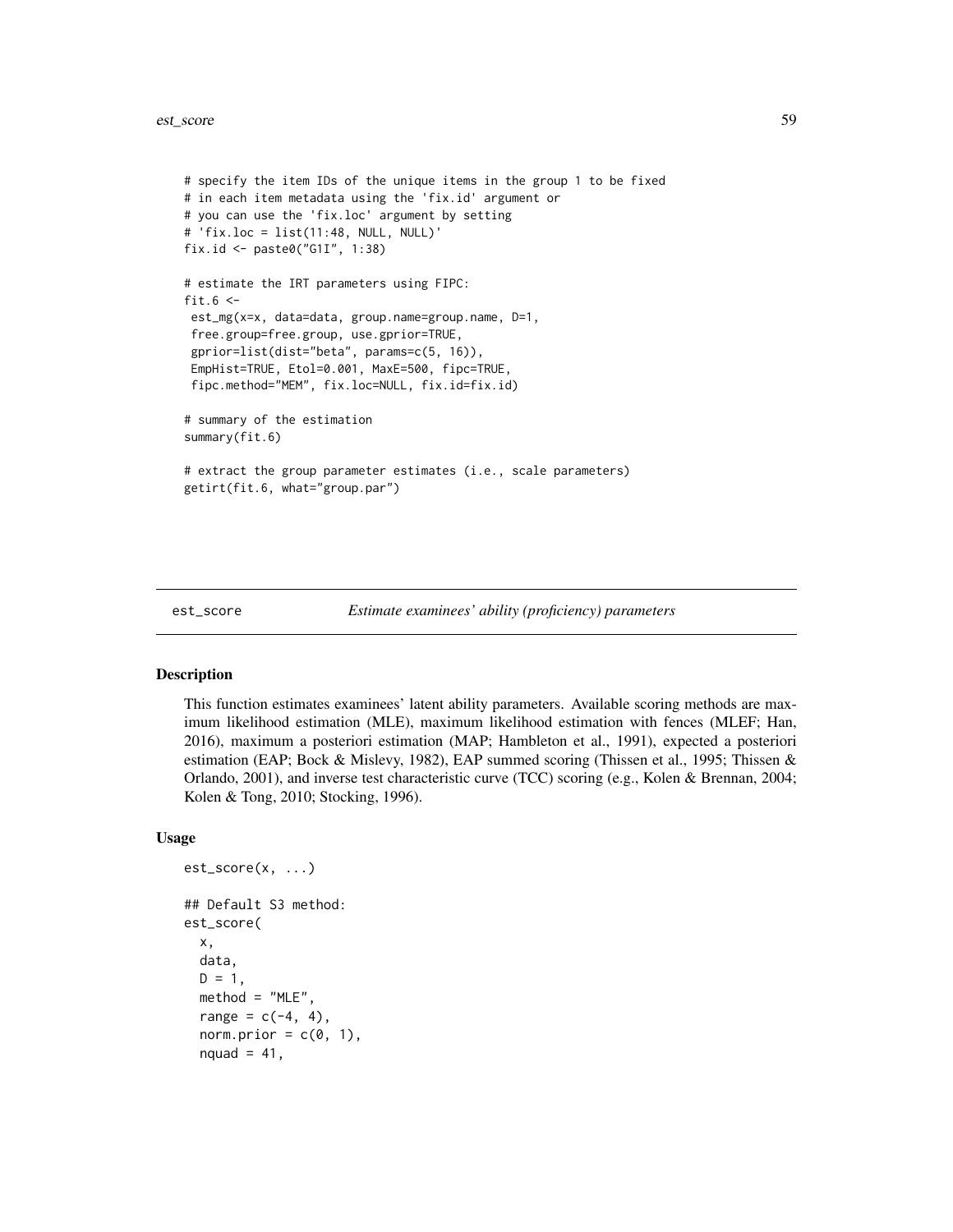60 est\_score

```
weights = NULL,fence.a = 3,
  fence.b = NULL,se = TRUE,obs.info = TRUE,constant = 0.1,
 constraint = FALSE,
 range.tcc = c(-7, 7),
 missing = NA,
 ncore = 1,
  ...
\mathcal{L}## S3 method for class 'est_irt'
est_score(
 x,
 method = "MLE",range = c(-4, 4),
 norm.prior = c(\emptyset, 1),
 nquad = 41,
 weights = NULL,
 fence.a = 3,
  fence.b = NULL,
  se = TRUE,obs.info = TRUE,
 constant = 0.1,
  constraint = FALSE,
 range.tcc = c(-7, 7),
 missing = NA,
 ncore = 1,
  ...
)
```
## Arguments

| $\mathsf{x}$ | A data frame containing the item metadata (e.g., item parameters, number of<br>categories, models ) or an object of class est_irt obtained from the function<br>est_irt. See irtfit, test.info, or simdat for more details about the item<br>metadata. This data frame can be easily obtained using the function shape_df. |
|--------------|----------------------------------------------------------------------------------------------------------------------------------------------------------------------------------------------------------------------------------------------------------------------------------------------------------------------------|
| $\cdot$      | additional arguments to pass to parallel: : makeCluster.                                                                                                                                                                                                                                                                   |
| data         | A matrix or vector containing examinees' response data for the items in the ar-<br>gument x. When a matrix is used, a row and column indicate the examinees and<br>items, respectively. When a vector is used, it should contains the item response<br>data for an examinee.                                               |
| D            | A scaling factor in IRT models to make the logistic function as close as possible<br>to the normal ogive function (if set to $1.7$ ). Default is $1.$                                                                                                                                                                      |
| method       | A character string indicating a scoring method. Available methods are "MLE"<br>for the maximum likelihood estimation, "MLEF" for the maximum likelihood                                                                                                                                                                    |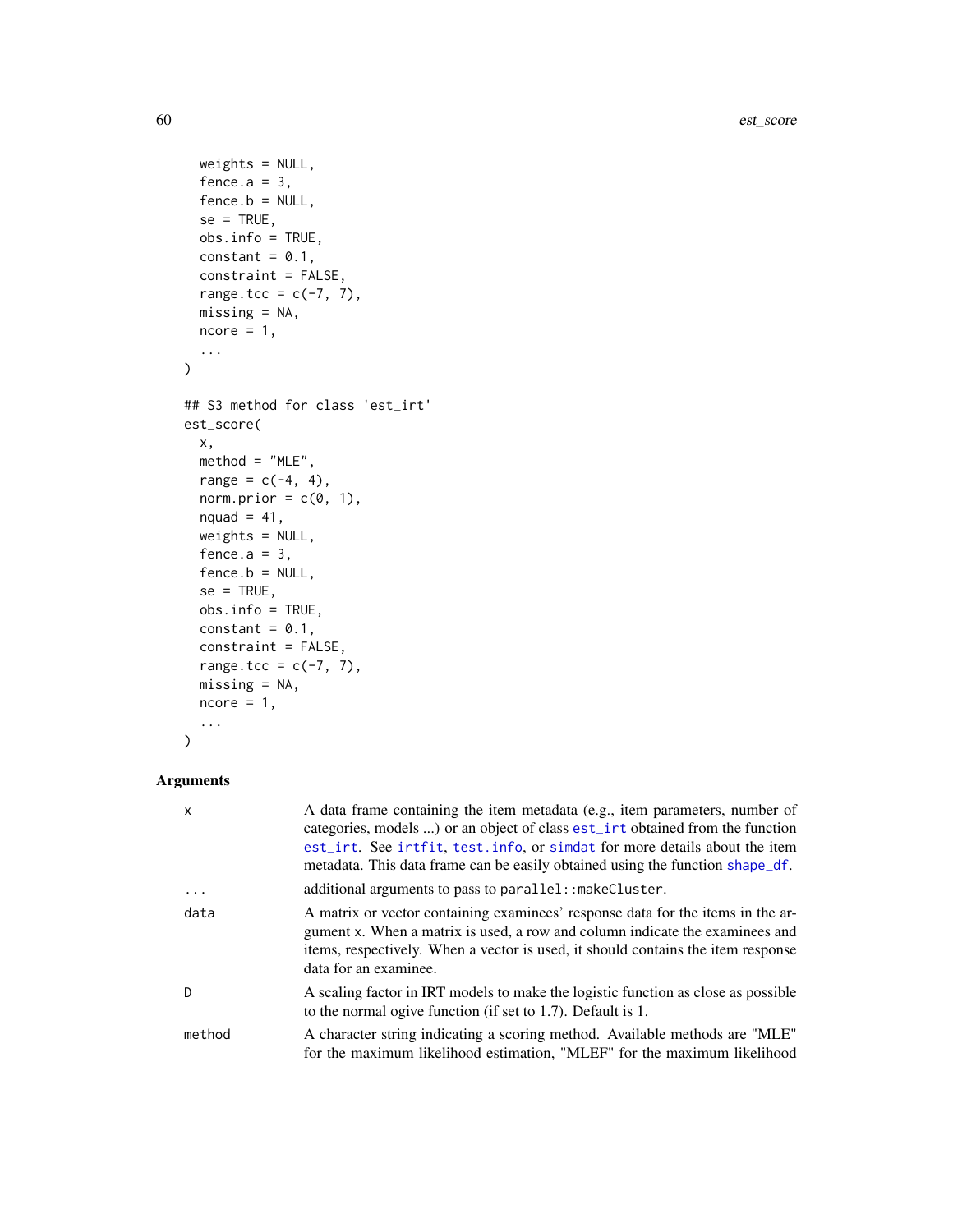|            | estimation with fences, "MAP" for the maximum a posteriori estimation, "EAP"<br>for the expected a posteriori estimation, "EAP.SUM" for the expected a pos-<br>teriori summed scoring, and "INV.TCC" for the inverse TCC scoring. Default<br>method is "MLE".                                                                                                                                                                                                                                                                                                                                                                      |
|------------|------------------------------------------------------------------------------------------------------------------------------------------------------------------------------------------------------------------------------------------------------------------------------------------------------------------------------------------------------------------------------------------------------------------------------------------------------------------------------------------------------------------------------------------------------------------------------------------------------------------------------------|
| range      | A numeric vector of two components to restrict the range of ability scale for the<br>MLE. Default is $c(-4, 4)$ .                                                                                                                                                                                                                                                                                                                                                                                                                                                                                                                  |
| norm.prior | A numeric vector of two components specifying a mean and standard devia-<br>tion of the normal prior distribution. These two parameters are used to obtain<br>the gaussian quadrature points and the corresponding weights from the nor-<br>mal distribution. Default is $c(0,1)$ . Ignored if method is "MLE", "MLEF", or<br>"INV.TCC".                                                                                                                                                                                                                                                                                           |
| nquad      | An integer value specifying the number of gaussian quadrature points from the<br>normal prior distribution. Default is 41. Ignored if method is "MLE", "MLEF",<br>"MAP", or "INV.TCC".                                                                                                                                                                                                                                                                                                                                                                                                                                             |
| weights    | A two-column matrix or data frame containing the quadrature points (in the first<br>column) and the corresponding weights (in the second column) of the latent<br>variable prior distribution. The weights and quadrature points can be easily<br>obtained using the function gen.weight. If NULL and method is "EAP" or<br>"EAP.SUM", default values are used (see the arguments of norm.prior and<br>nquad). Ignored if method is "MLE", "MLEF", "MAP", or "INV.TCC".                                                                                                                                                            |
| fence.a    | A numeric value specifying the item slope parameter (i.e., $a$ -parameter) for the<br>two imaginary items in MLEF. See below for details. Default is 3.0.                                                                                                                                                                                                                                                                                                                                                                                                                                                                          |
| fence.b    | A numeric vector of two components specifying the lower and upper fences<br>of item difficulty parameters (i.e., b-parameters) for the two imaginary items,<br>respectively, in MLEF. When fence b = NULL, the lower and upper fences of<br>item difficulty parameters were automatically set. See below for details. Default<br>is NULL.                                                                                                                                                                                                                                                                                          |
| se         | A logical value. If TRUE, the standard errors of ability estimates are computed.<br>However, if method is "EAP.SUM" or "INV.TCC", the standard errors are al-<br>ways returned. Default is TRUE.                                                                                                                                                                                                                                                                                                                                                                                                                                   |
| obs.info   | A logical value. If TRUE, the observed item information functions are used<br>to compute the standard errors of ability estimates when "MLE", "MLEF", or<br>"MAP" is specified in method. If FALSE, the expected item information (a.k.a.<br>Fisher information) functions are used to compute the standard errors. Note<br>that under the 1PL and 2PL models, the observed item information function is<br>exactly equal to the expected item information function. Default is TRUE.                                                                                                                                              |
| constant   | A numeric value used to adjust zero and perfect raw sum scores, or the raw<br>sum score equal to the sum of item guessing parameters, if necessary, to find<br>estimable solutions for those raw sum scores when method = "INV.TCC". The<br>zero raw score is forced to become the score of "zero raw score + constant"<br>and the perfect raw score is forced to become the score of "perfect raw score<br>- constant". If the 3PLM items are included in the item metadata, the raw sum<br>score equal to the sum of item guessing parameters is forced to become the score<br>of "the raw sum score + constant". Default is .1. |
| constraint | A logical value indicating whether the ability estimates will be restricted within<br>a specific ability range specified in the argument range. tcc when method =                                                                                                                                                                                                                                                                                                                                                                                                                                                                  |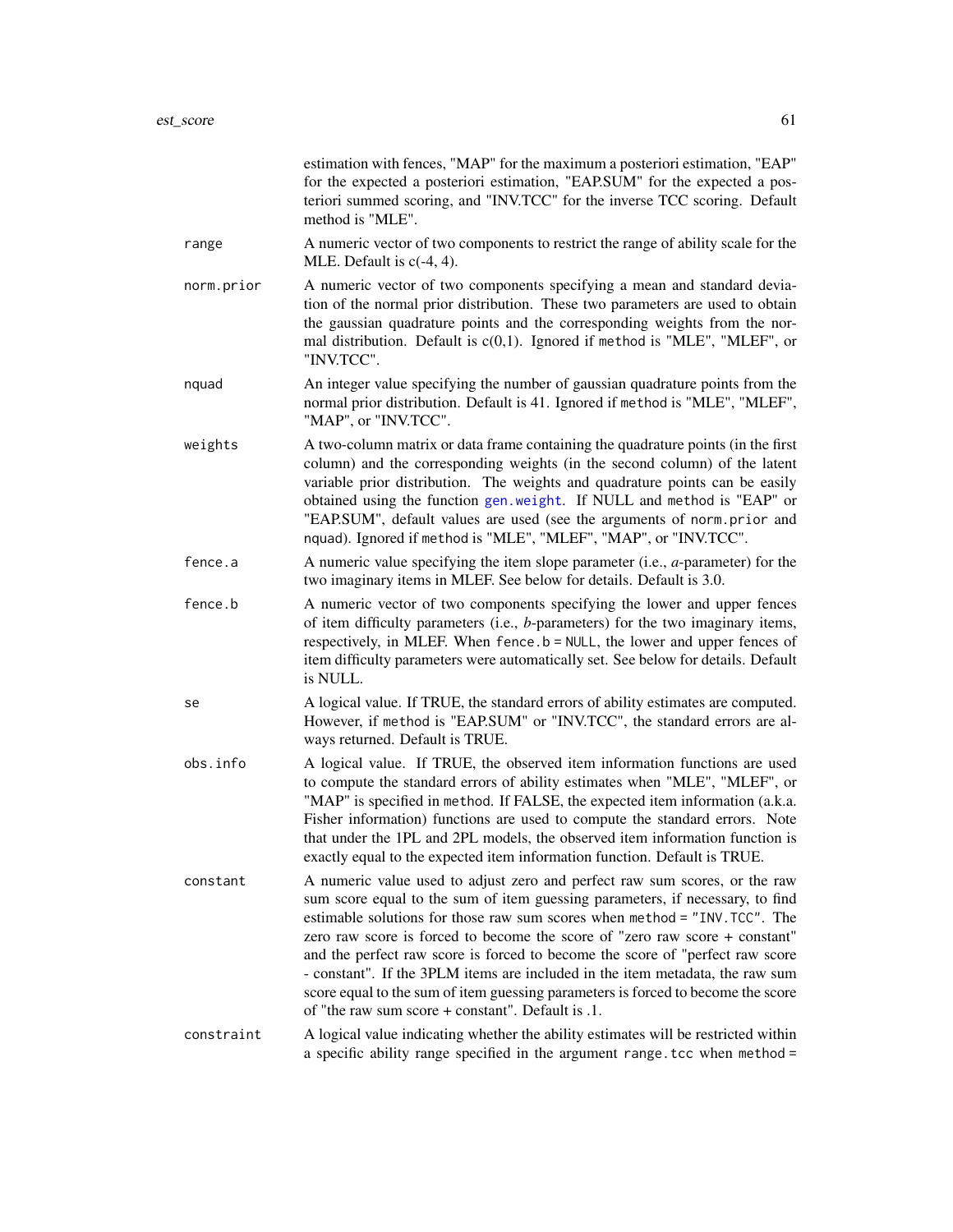|           | "INV. TCC". If constraint = TRUE, all ability estimates less than the first value   |
|-----------|-------------------------------------------------------------------------------------|
|           | in the vector specified in the argument range, tcc are transformed to the first     |
|           | value and all ability estimates greater than the second value in the vector spec-   |
|           | ified in the argument range tcc are transformed to the second value. Also,          |
|           | when constraint = TRUE and the 3PLM items are contained in the item meta-           |
|           | data, linear interpolation method is used to find the ability estimates for the raw |
|           | sum scores less than the sum of item guessing parameters. When constraint =         |
|           | FALSE and the 3PLM items are contained in the item metadata, linear extrapola-      |
|           | tion method is used to find the ability estimates for the raw sum scores less than  |
|           | the sum of item guessing parameters. See below for details. Default is FALSE.       |
| range.tcc | A numeric vector of two components to be used as the lower and upper bounds         |
|           | of ability estimates when method = "INV. TCC" and constraint = TRUE. Default        |
|           | is $c(-7, 7)$ .                                                                     |
| missing   | A value indicating missing values in the response data set. Default is NA. See      |
|           | below for details.                                                                  |
| ncore     | The number of logical CPU cores to use. Default is 1. See below for details.        |
|           |                                                                                     |

#### Details

For MAP scoring method, only the normal prior distribution is available for the population distribution.

When there are missing data in the response data set, the missing value must be specified in missing. The missing data are taken into account when either of MLE, MLEF, MAP, and EAP is used. However, there must be no missing data in the response data set when "EAP.SUM" or "INV.TCC" is used. One of possible ways to use "EAP.SUM" or "INV.TCC" method when missing values exist is to remove rows with any missing values.

In the maximum likelihood estimation with fences (MLEF; Han, 2016), two 2PLM imaginary items are necessary. The first imaginary item serves as the lower fence and its difficulty parameter (i.e., *b*-parameters) should be lower than any difficulty parameter values in the test form. Likewise, the second imaginary item serves as the upper fence and its difficulty parameter should be greater than any difficulty parameter values in the test form. Also, the two imaginary items should have a very high item slope parameter (i.e., *a*-parameter) value. See Han (2016) for more details.

When fence.b = NULL in MLEF, the function automatically sets the lower and upper fences of item difficulty parameters using two steps. More specifically, in the first step, the lower fence of the item difficulty parameter is set to the greatest integer value less than the minimum of item difficulty parameters in the item metadata and the upper fence of the item difficulty parameter is set to the smallest integer value greater than the maximum of item difficulty parameters in the item metadata. Then, in the second step, if the lower fence set in the first step is greater than -3.5, the lower fence is constrained to -3.5 and if the upper fence set in the first step is less than 3.5, the upper fence is constrained to 3.5. Otherwise, the fence values of item difficulty parameters set in the first step are used.

When "INV.TCC" method is used employing the IRT 3-parameter logistic model (3PLM) in a test, ability estimates for the raw sum scores less than the sum of item guessing parameters are not attainable. In this case, either of linear interpolation and linear extrapolation can be applied. Note that if constraint = TRUE, linear interpolation method is used. Otherwise, linear extrapolation method is used. Let  $\theta_{min}$  and  $\theta_{max}$  be the minimum and maximum ability estimates and  $\theta_X$  be the ability estimate for the smallest raw score, X, greater than or equal to the sum of item guessing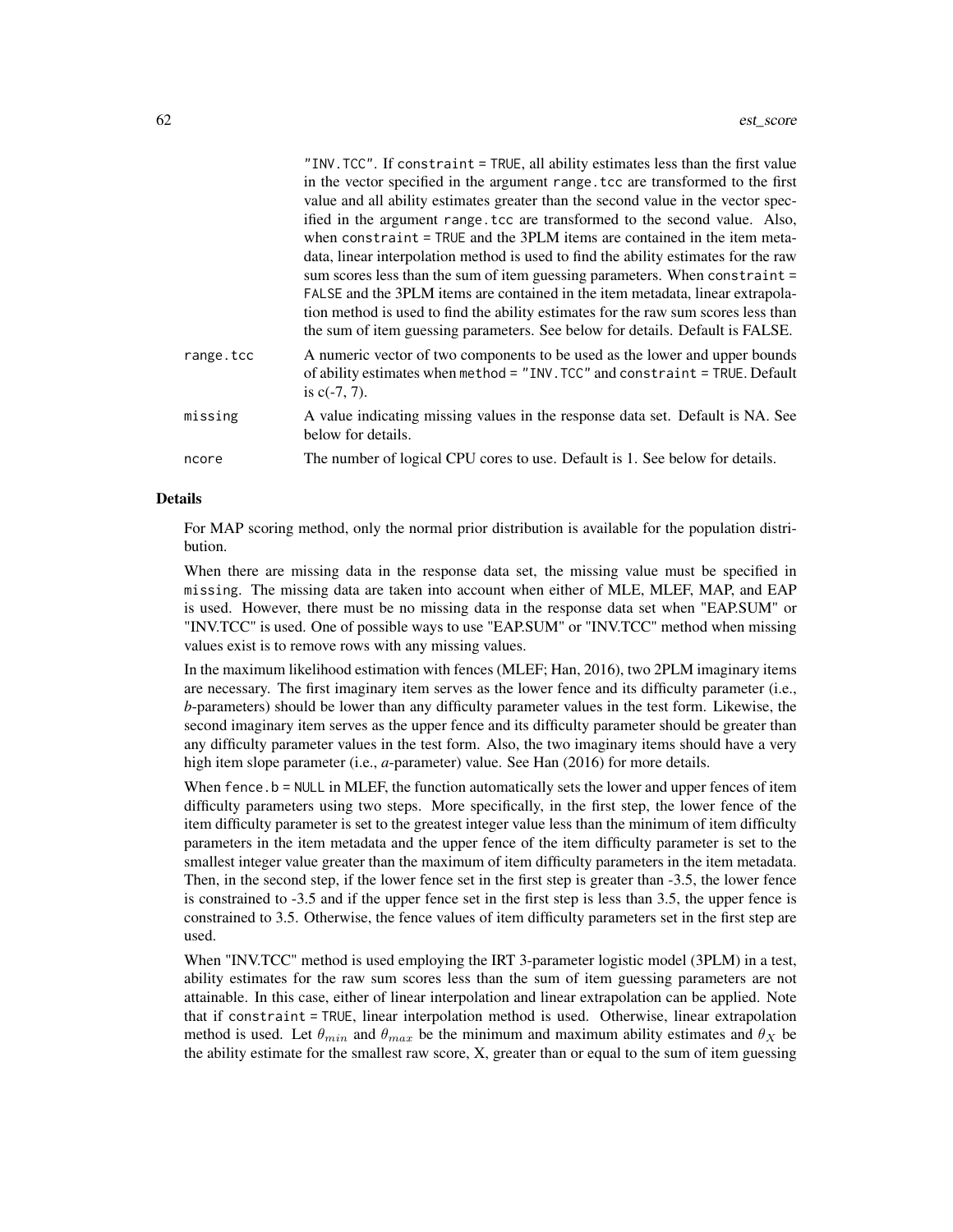#### est\_score 63

parameters. When linear interpolation method is used, a linear line is constructed between two points of  $(x=\theta_{min}, y=0)$  and  $(x=\theta_X, y=X)$ . Because constraint = TRUE,  $\theta_{min}$  is the first value in the argument range.tcc. When linear extrapolation method is used, a linear line is constructed using two points of  $(x=\theta_X, y=X)$  and  $(x=\theta_{max}, y=\theta_X)$  rangimum raw score). Then, ability estimates for the raw sum scores between zero and the smallest raw score greater than or equal to the sum of item guessing parameters are found using the constructed linear line. When it comes to the scoring method of "INV.TCC", the standard errors of ability estimates are computed using an approach suggested by Lim, Davey, and Wells (2020).

To speed up the ability estimation for MLE, MLEF, MAP, and EAP methods, this function applies a parallel process using multiple logical CPU cores. You can set the number of logical CPU cores by specifying a positive integer value in the argument ncore. Default value is 1.

Note that the standard errors of ability estimates are computed using observed information functions for MLE, MLEF, and MAP methods.

#### Value

A list including a vector of the ability estimates and a vector of the standard errors of ability estimates. When method is "EAP.SUM" or "INV.TCC", raw sum scores of examinees and a table with the possible raw sum scores and corresponding ability estimates are returned as well.

#### Methods (by class)

- default: Default method to estimate examinees' latent ability parameters using a data frame x containing the item metadata.
- est\_irt: An object created by the function [est\\_irt](#page-26-0).

#### Author(s)

Hwanggyu Lim <hglim83@gmail.com>

#### References

Bock, R. D., & Mislevy, R. J. (1982). Adaptive EAP estimation of ability in a microcomputer environment. *Psychometrika, 35*, 179-198.

Hambleton, R. K., Swaminathan, H., & Rogers, H. J. (1991).*Fundamentals of item response theory*. Newbury Park, CA: Sage.

Han, K. T. (2016). Maximum likelihood score estimation method with fences for short-length tests and computerized adaptive tests. *Applied psychological measurement, 40*(4), 289-301.

Kolen, M. J. & Brennan, R. L. (2004). *Test Equating, Scaling, and Linking* (2nd ed.). New York: Springer

Kolen, M. J. & Tong, Y. (2010). Psychometric properties of IRT proficiency estimates. *Educational Measurement: Issues and Practice, 29*(3), 8-14.

Lim, H., Davey, T., & Wells, C. S. (2020). A recursion-based analytical approach to evaluate the performance of MST. *Journal of Educational Measurement*. DOI: 10.1111/jedm.12276.

Stocking, M. L. (1996). An alternative method for scoring adaptive tests. *Journal of Educational and Behavioral Statistics, 21*(4), 365-389.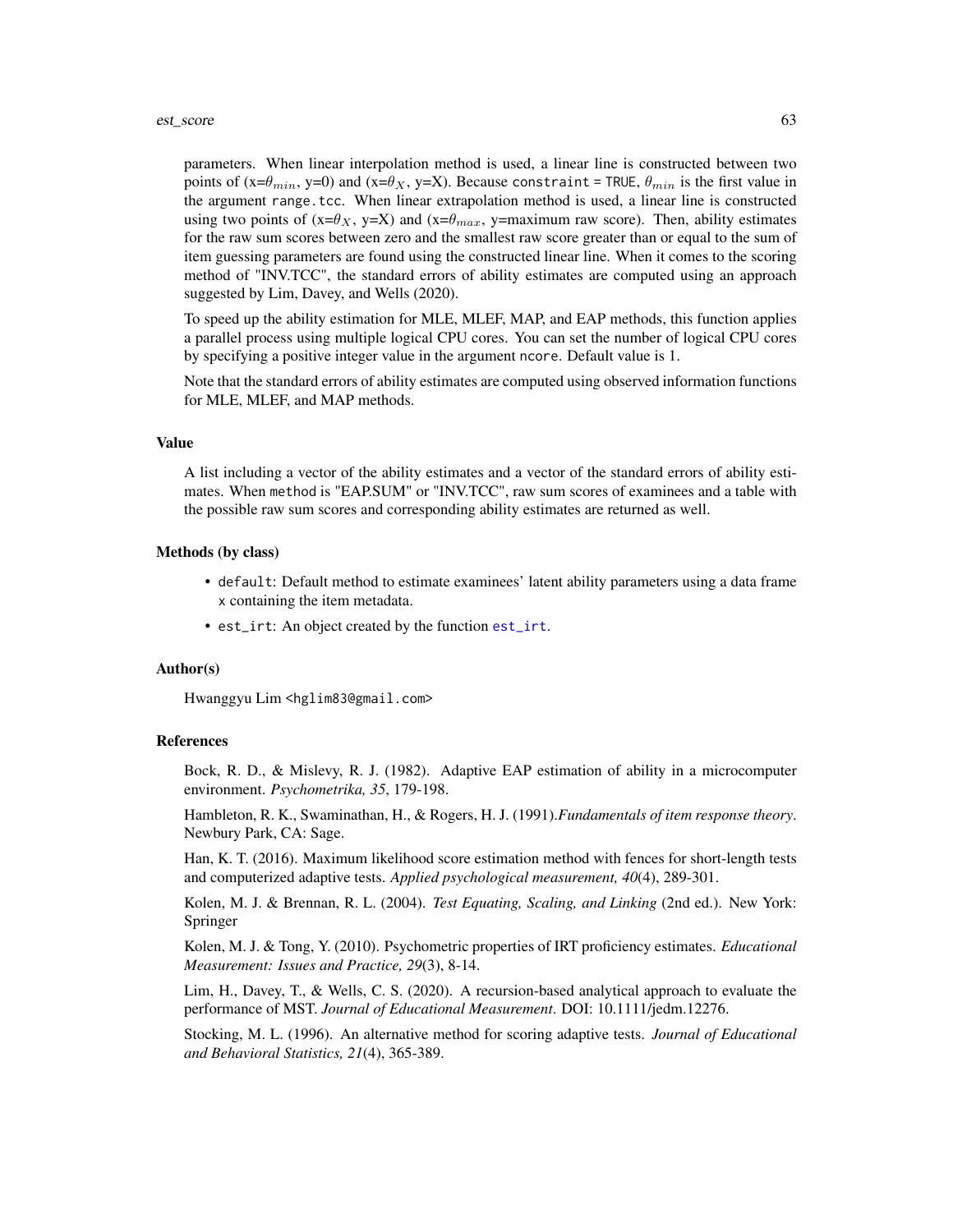Thissen, D. & Orlando, M. (2001). Item response theory for items scored in two categories. In D. Thissen & H. Wainer (Eds.), *Test scoring* (pp.73-140). Mahwah, NJ: Lawrence Erlbaum.

Thissen, D., Pommerich, M., Billeaud, K., & Williams, V. S. (1995). Item Response Theory for Scores on Tests Including Polytomous Items with Ordered Responses. *Applied Psychological Measurement, 19*(1), 39-49.

#### See Also

[irtfit](#page-70-0), [test.info](#page-115-0), [simdat](#page-107-0), [shape\\_df](#page-103-0), [gen.weight](#page-64-0)

#### Examples

```
## the use of a "-prm.txt" file obtained from a flexMIRT
flex_prm <- system.file("extdata", "flexmirt_sample-prm.txt", package = "irtplay")
# read item parameters and transform them to item metadata
x <- bring.flexmirt(file=flex_prm, "par")$Group1$full_df
# generate examinees abilities
set.seed(12)
theta \leq rnorm(10)
# simulate the item response data
data \leq simdat(x, theta, D=1)
# estimate the abilities using MLE
est_score(x, data, D=1, method="MLE", range=c(-4, 4), se=TRUE, ncore=2)
# estimate the abilities using MLEF with default fences of item difficulty parameters
est_score(x, data, D=1, method="MLEF", fence.a=3.0, fence.b=NULL, se=TRUE, ncore=2)
# estimate the abilities using MLEF with different fences of item difficulty parameters
est_score(x, data, D=1, method="MLEF", fence.a=3.0, fence.b=c(-5, 5), se=TRUE, ncore=2)
# estimate the abilities using MAP
est_score(x, data, D=1, method="MAP", norm.prior=c(0, 1), nquad=30, se=TRUE, ncore=2)
# estimate the abilities using EAP
est_score(x, data, D=1, method="EAP", norm.prior=c(0, 1), nquad=30, se=TRUE, ncore=2)
# estimate the abilities using EAP summed scoring
est_score(x, data, D=1, method="EAP.SUM", norm.prior=c(0, 1), nquad=30)
# estimate the abilities using inverse TCC scoring
est_score(x, data, D=1, method="INV.TCC", constant=0.1, constraint=TRUE, range.tcc=c(-7, 7))
```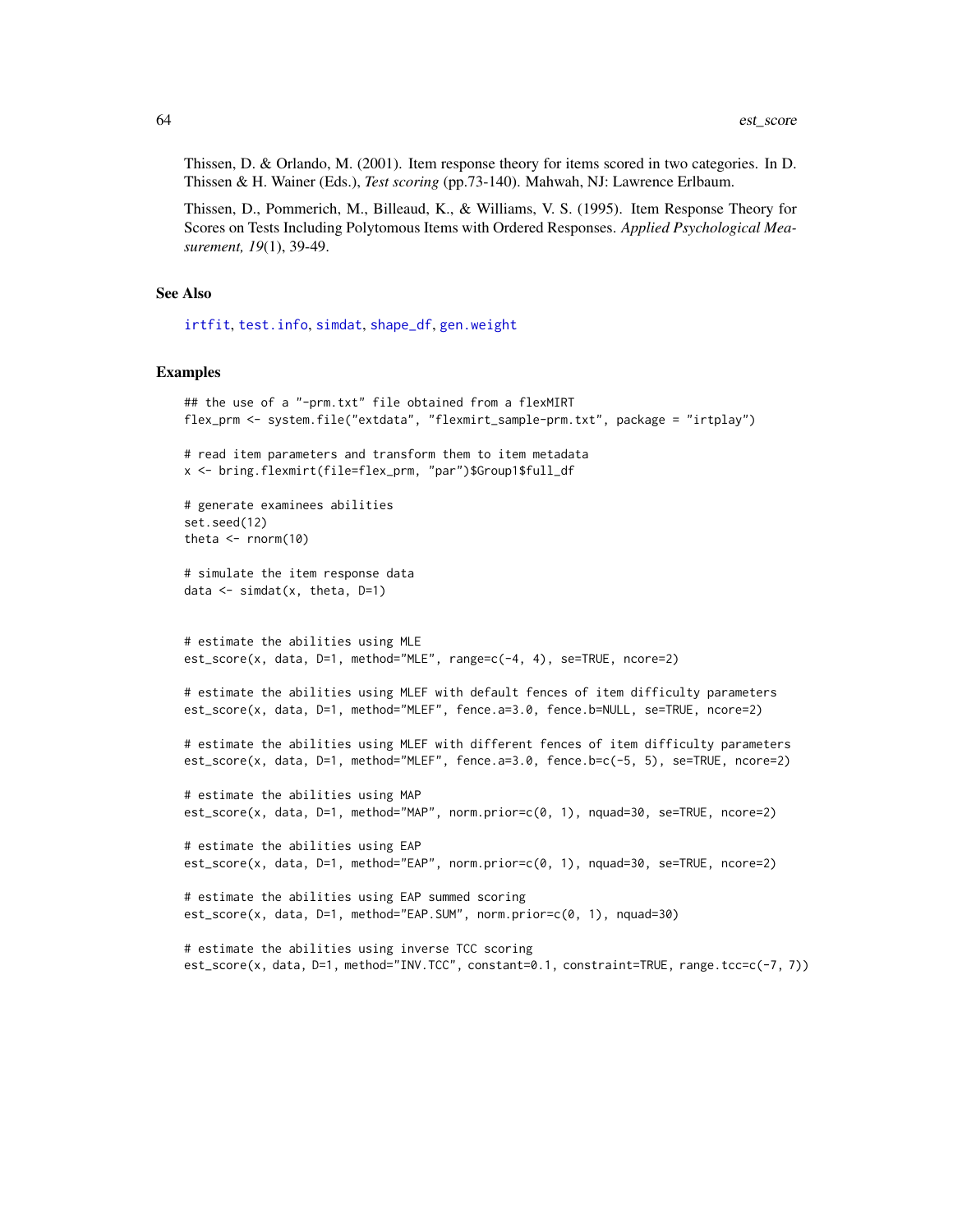<span id="page-64-0"></span>

### Description

This function generates a set of weights based on a set of theta values to be used in the functions [est\\_score](#page-58-0) and [sx2\\_fit](#page-112-0).

## Usage

gen.weight(n = 41, dist = "norm", mu = 0, sigma = 1,  $l = -4$ , u = 4, theta)

#### Arguments

| n.        | An integer identifying the number of theta (or node) values for which weights<br>are generated. Default is 41.                                                                                                                                                                                                                                                                                          |
|-----------|---------------------------------------------------------------------------------------------------------------------------------------------------------------------------------------------------------------------------------------------------------------------------------------------------------------------------------------------------------------------------------------------------------|
| dist      | A character string specifying a probability distribution from which the weights<br>are generated. Available distributions are "norm" for a normal distribution,<br>"unif" for a uniform distribution, and "emp" for an empirical distribution. When<br>$dist = "norm", either n or theta can be specified, when dist = "unif", only n$<br>can be used, and when $dist = "emp", only theta can be used.$ |
| mu, sigma | A mean and standard deviation of a normal distribution.                                                                                                                                                                                                                                                                                                                                                 |
| 1, u      | Lower and upper limits of a uniform distribution.                                                                                                                                                                                                                                                                                                                                                       |
| theta     | A vector of empirical theta (or node) values for which weights are generated.                                                                                                                                                                                                                                                                                                                           |

## Details

When the argument theta is missing, *n* weights can be generated from either the normal distribution or the uniform distribution. Note that if dist = "norm", gaussian quadrature points and weights from the normal distribution are generated. See gauss.quad.prob() in the **statmod** package for more details.

When the argument theta is not missing, the weights corresponding to the provided theta values are generated. Specifically, if dist = "norm", normalized weights from the normal distribution are returned. If dist = "emp", every specified theta value has the equal values of normalized weights.

#### Value

This function returns a data frame with two columns, where the first column has theta values (nodes) and the second column provides weights.

## Author(s)

Hwanggyu Lim <hglim83@gmail.com>

## See Also

[est\\_score](#page-58-0), [sx2\\_fit](#page-112-0)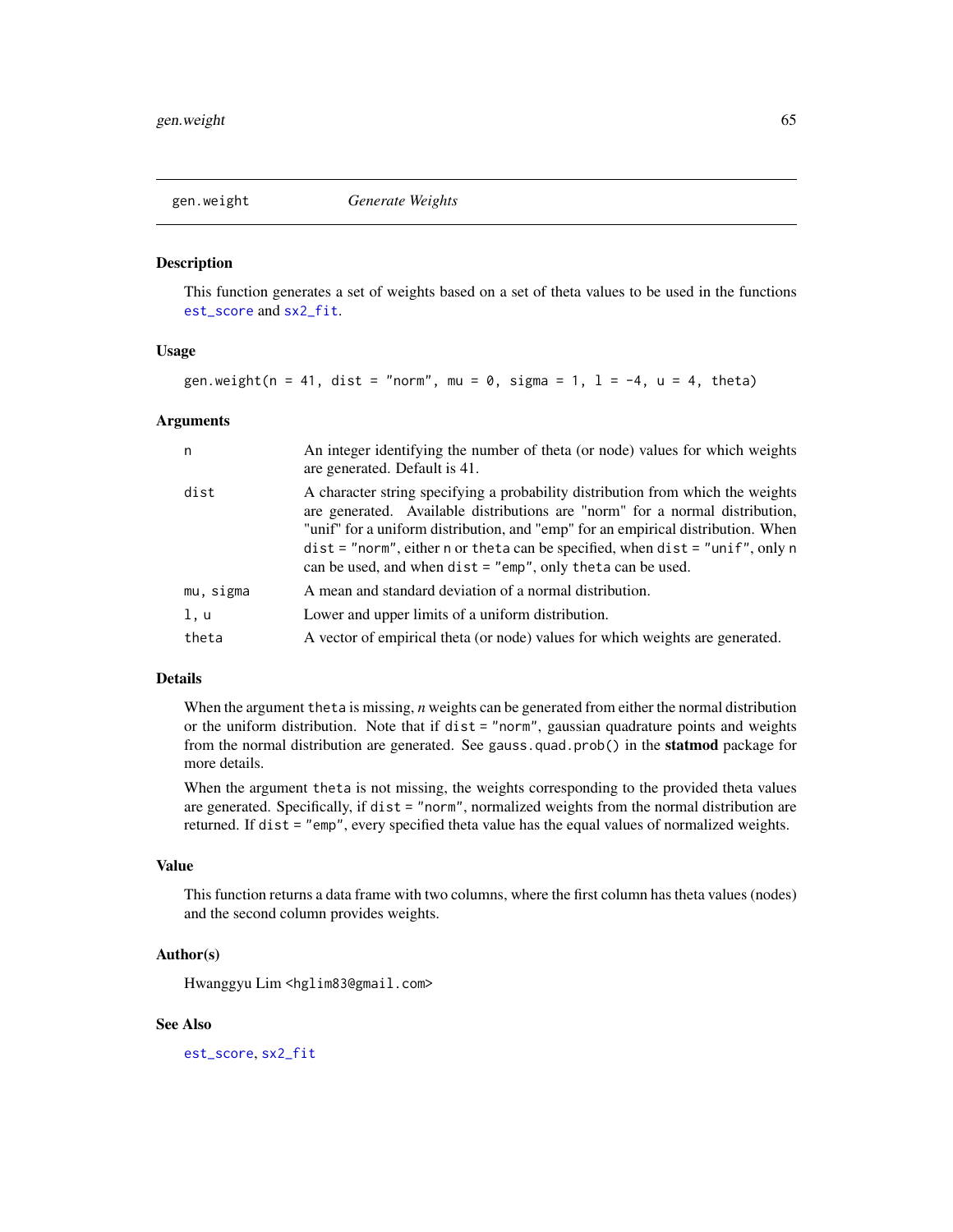#### Examples

```
## example 1
## generate 41 gaussian quadrature points and weights of normal distribution
gen.weight(n=41, dist = "norm", mu = 0, sigma = 1)
## example 2
## generate 41 theta values and weights from the uniform normal distribution,
## given the mininum value of -4 and the maximum value of 4
gen.weight(n=41, dist = "unif", l = -4, u = 4)
## example 3
## generate the normalized weights from the standardized normal distribution,
## given a set of theta values
theta \leq seq(-4, 4, by=0.1)
gen.weight(dist = "norm", mu = 0, sigma = 1, theta = theta)
## example 4
## generate the same values of normalized weights for the theta values that are
## randomly sampled from the standardized normal distribution
theta <- rnorm(100)
gen.weight(dist = "emp", theta = theta)
```
<span id="page-65-0"></span>getirt *Extract various elements from 'est\_irt' or 'est\_item' objects*

## **Description**

.

This function extracts various internal objects from an object of class [est\\_irt](#page-26-0), [est\\_mg](#page-45-0), or [est\\_item](#page-39-0)

#### Usage

```
getirt(x, \ldots)## S3 method for class 'est_irt'
getirt(x, what, ...)## S3 method for class 'est_mg'
getirt(x, what, ...)## S3 method for class 'est_item'
getirt(x, what, ...)
```
#### Arguments

| x                       | An object of class est_irt. est_mg, or est_item.   |
|-------------------------|----------------------------------------------------|
| $\cdot$ $\cdot$ $\cdot$ | Further arguments passed to or from other methods. |
| what                    | A character string indicating what to extract.     |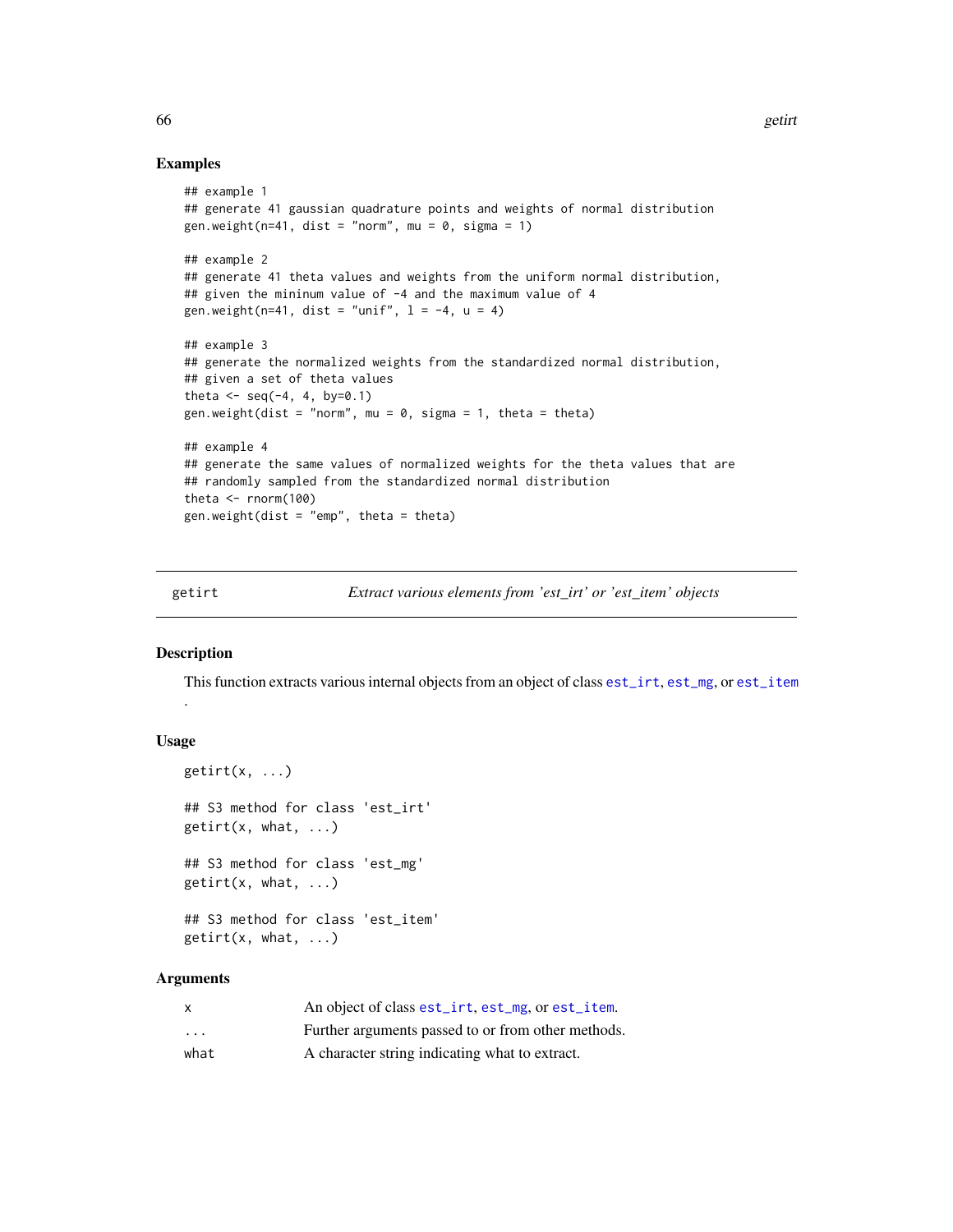getirt 67

## Details

Objects which can be extracted from the object of class [est\\_irt](#page-26-0) include:

- estimates A data frame containing both the item parameter estimates and the corresponding standard errors of estimates.
- par.est A data frame containing the item parameter estimates.
- se.est A data frame containing the standard errors of the item parameter estimates. Note that the standard errors are estimated using the cross-production approximation method (Meilijson, 1989).
- pos.par A data frame containing the position number of each item parameter being estimated. The position information is useful when interpreting the variance-covariance matrix of item parameter estimates.
- covariance A matrix of variance-covariance matrix of item parameter estimates.
- **loglikelihood** A sum of the log-likelihood values of the observed data set (marginal log-likelihood) across all items in the data set.
- aic A model fit statistic of Akaike information criterion based on the loglikelihood.
- bic A model fit statistic of Bayesian information criterion based on the loglikelihood.
- group.par A data frame containing the mean, variance, and standard deviation of latent variable prior distribution.
- weights A two-column data frame containing the quadrature points (in the first column) and the corresponding weights (in the second column) of the (updated) latent variable prior distribution.
- posterior.dist A matrix of normalized posterior densities for all the response patterns at each of the quadrature points. The row and column indicate each individual's response pattern and the quadrature point, respectively.
- data A data frame of the examinees' response data set.
- scale.D A scaling factor in IRT models.
- ncase A total number of response patterns.
- nitem A total number of items included in the response data.
- Etol A convergence criteria for E steps of the EM algorithm.
- MaxE The maximum number of E steps in the EM algorithm.
- **aprior** A list containing the information of the prior distribution for item slope parameters.
- bprior A list containing the information of the prior distribution for item difficulty (or threshold) parameters.
- **gprior** A list containing the information of the prior distribution for item guessing parameters.

npar.est A total number of the estimated parameters.

niter The number of EM cycles completed.

**maxpar.diff** A maximum item parameter change when the EM cycles were completed.

EMtime Time (in seconds) spent for the EM cycles.

**SEtime** Time (in seconds) spent for computing the standard errors of the item parameter estimates.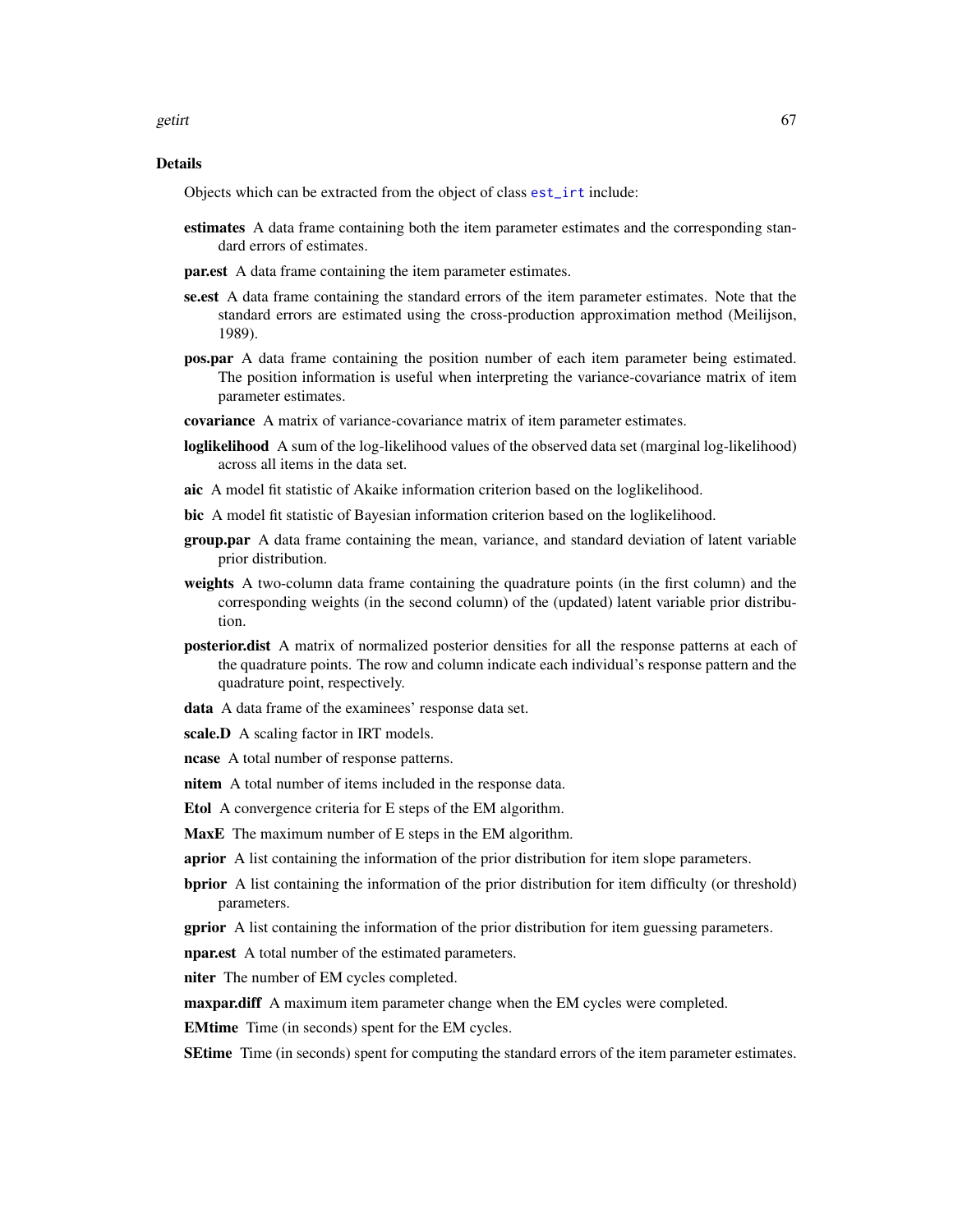TotalTime Time (in seconds) spent for total compuatation.

- test.1 Status of the first-order test to report if the gradients has vanished sufficiently for the solution to be stable.
- test.2 Status of the second-order test to report if the information matrix is positive definite, which is a prerequisite for the solution to be a possible maximum.
- **var.note** A note to report if the variance-covariance matrix of item parameter estimates is obtainable from the information matrix.
- fipc A logical value to indicate if FIPC was used.
- fipc.method A method used for the FIPC.
- fix.loc A vector of integer values specifying the locations of the fixed items when the FIPC was implemented.
- Objects which can be extracted from the object of class [est\\_mg](#page-45-0) include:
- estimates A list containing two internal objects (i.e., overall and group) of the item parameter estimates and the corresponding standard errors of estimates. The first internal object (overall) is a data frame of the item parameter and standard error estimates for the combined data set across all groups. Accordingly, the data frame includes unique items across all groups. The second internal object (group) is a list of group specific data frames containing item parameter and standard error estimates
- par.est A list containing two internal objects (i.e., overall and group) of the item parameter estimates. The format of the list is the same with the internal object of 'estimates'
- se.est A list containing two internal objects (i.e., overall and group) of the standard errors of item parameter estimates. The format of the list is the same with the internal object of 'estimates'. Note that the standard errors are estimated using the cross-production approximation method (Meilijson, 1989).
- pos.par A data frame containing the position number of each item parameter being estimated. This item position data frame was created based on the combined data sets across all groups (see the first internal object of 'estimates'). The position information is useful when interpreting the variance-covariance matrix of item parameter estimates.
- covariance A matrix of variance-covariance matrix of item parameter estimates. This matrix was created based on the combined data sets across all groups (see the first internal object of 'estimates')
- loglikelihood A list containing two internal objects (i.e., overall and group) of the log-likelihood values of observed data set (marginal log-likelihood). The format of the list is the same with the internal object of 'estimates'. Specifically, the first internal object (overall) contains a sum of the log-likelihood values of the observed data set across all unique items of all groups. The second internal object (group) shows the group specific log-likelihood values.
- aic A model fit statistic of Akaike information criterion based on the loglikelihood of all unique items..
- bic A model fit statistic of Bayesian information criterion based on the loglikelihood of all unique items.
- **group.par** A list containing the summary statistics (i.e., a mean, variance, and standard deviation) of latent variable prior distributions across all groups.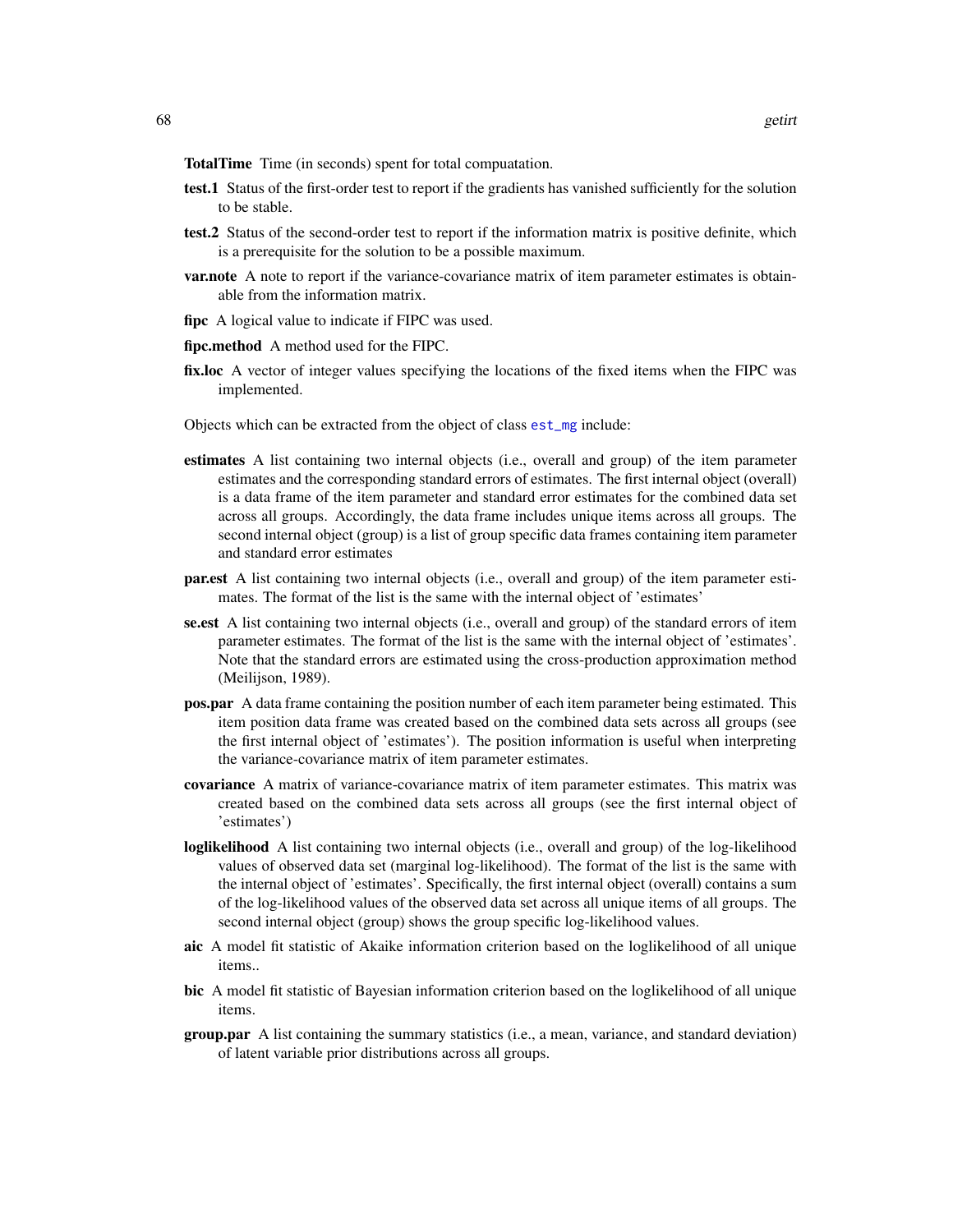- weights a list of the two-column data frames containing the quadrature points (in the first column) and the corresponding weights (in the second column) of the (updated) latent variable prior distributions for all groups.
- posterior.dist A matrix of normalized posterior densities for all the response patterns at each of the quadrature points. The row and column indicate each individual's response pattern and the quadrature point, respectively.
- data A list containing two internal objects (i.e., overall and group) of the examinees' response data sets. The format of the list is the same with the internal object of 'estimates'.
- scale.D A scaling factor in IRT models.
- ncase A list containing two internal objects (i.e., overall and group) with the total number of response patterns. The format of the list is the same with the internal object of 'estimates'.
- nitem A list containing two internal objects (i.e., overall and group) with the total number of items included in the response data set. The format of the list is the same with the internal object of 'estimates'.
- Etol A convergence criteria for E steps of the EM algorithm.

MaxE The maximum number of E steps in the EM algorithm.

**aprior** A list containing the information of the prior distribution for item slope parameters.

**gprior** A list containing the information of the prior distribution for item guessing parameters.

npar.est A total number of the estimated parameters across all unique items.

niter The number of EM cycles completed.

**maxpar.diff** A maximum item parameter change when the EM cycles were completed.

EMtime Time (in seconds) spent for the EM cycles.

**SEtime** Time (in seconds) spent for computing the standard errors of the item parameter estimates.

TotalTime Time (in seconds) spent for total compuatation.

- test.1 Status of the first-order test to report if the gradients has vanished sufficiently for the solution to be stable.
- test.2 Status of the second-order test to report if the information matrix is positive definite, which is a prerequisite for the solution to be a possible maximum.
- **var.note** A note to report if the variance-covariance matrix of item parameter estimates is obtainable from the information matrix.
- fipc A logical value to indicate if FIPC was used.
- fipc.method A method used for the FIPC.
- fix.loc A list containing two internal objects (i.e., overall and group) with the locations of the fixed items when the FIPC was implemented. The format of the list is the same with the internal object of 'estimates'.

Objects which can be extracted from the object of class [est\\_item](#page-39-0) include:

estimates A data frame containing both the item parameter estimates and the corresponding standard errors of estimates.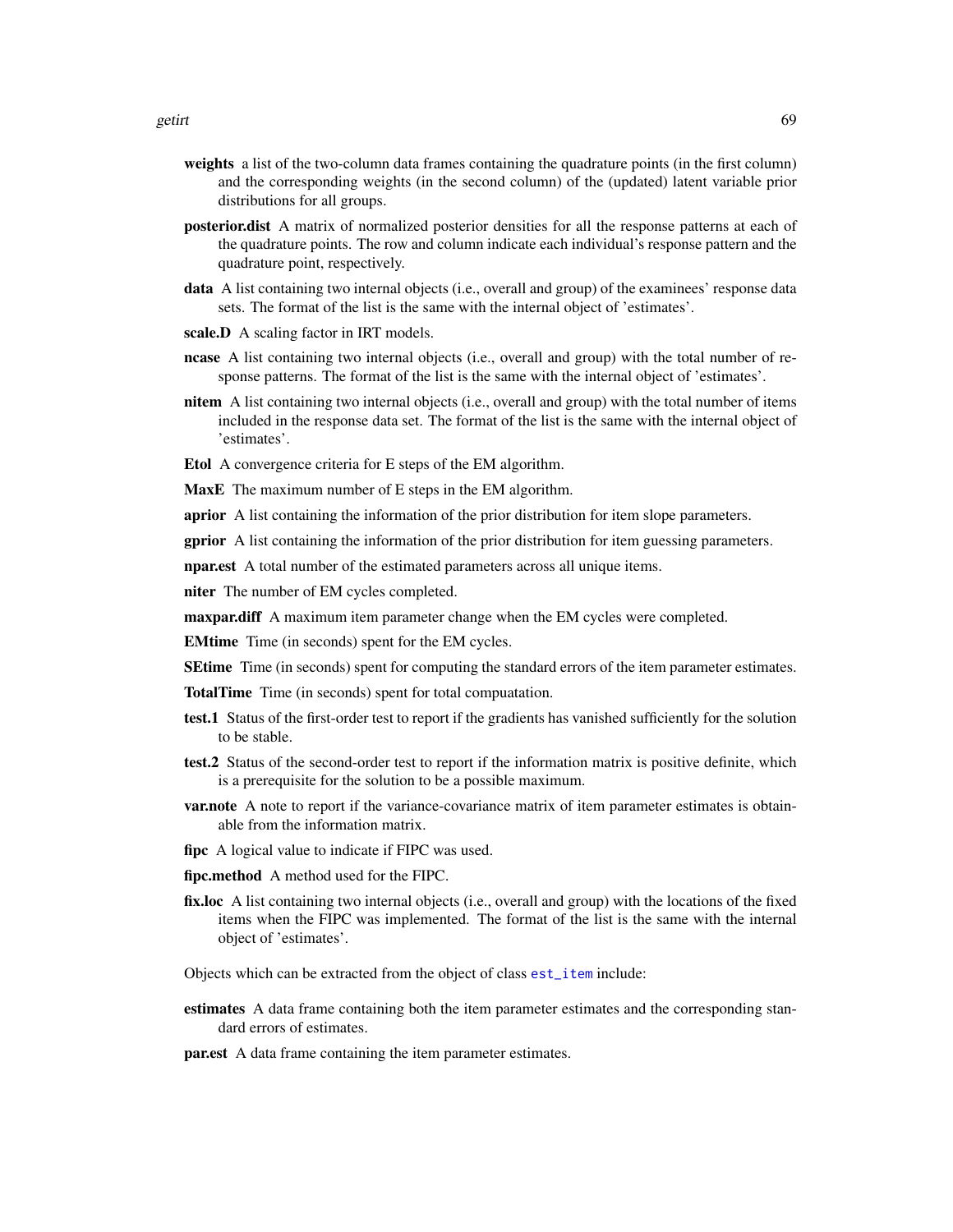- se.est A data frame containing the standard errors of the item parameter estimates. Note that the standard errors are estimated using observed information functions.
- pos.par A data frame containing the position number of each item parameter being estimated. The position information is useful when interpreting the variance-covariance matrix of item parameter estimates.
- covariance A matrix of variance-covariance matrix of item parameter estimates.
- loglikelihood A sum of the log-likelihood values of the complete data set across all estimated items.
- data A data frame of the examinees' response data set.
- score A vector of the examinees' ability values used as the fixed effects.
- scale.D A scaling factor in IRT models.
- convergence A string indicating the convergence status of the item parameter estimation.
- nitem A total number of items included in the response data.
- deleted.item The items which have no item response data. Those items are excluded from the item parameter estimation.
- npar.est A total number of the estimated parameters.
- **n.response** An integer vector indicating the number of item responses for each item used to estimate the item parameters.

TotalTime Time (in seconds) spent for total compuatation.

See [est\\_irt](#page-26-0), [est\\_mg](#page-45-0), and [est\\_item](#page-39-0) for more details.

#### Methods (by class)

- est\_irt: An object created by the function [est\\_irt](#page-26-0).
- est\_mg: An object created by the function [est\\_mg](#page-45-0).
- est\_item: An object created by the function [est\\_item](#page-39-0).

#### Author(s)

Hwanggyu Lim <hglim83@gmail.com>

#### See Also

[est\\_irt](#page-26-0), [est\\_item](#page-39-0)

### Examples

```
# fit the 2PL model to LSAT6 data
mod.2pl <- est_irt(data=LSAT6, D=1, model="2PLM", cats=2)
# extract the item parameter estimates
(est.par <- getirt(mod.2pl, what="par.est"))
# extract the standard error estimates
```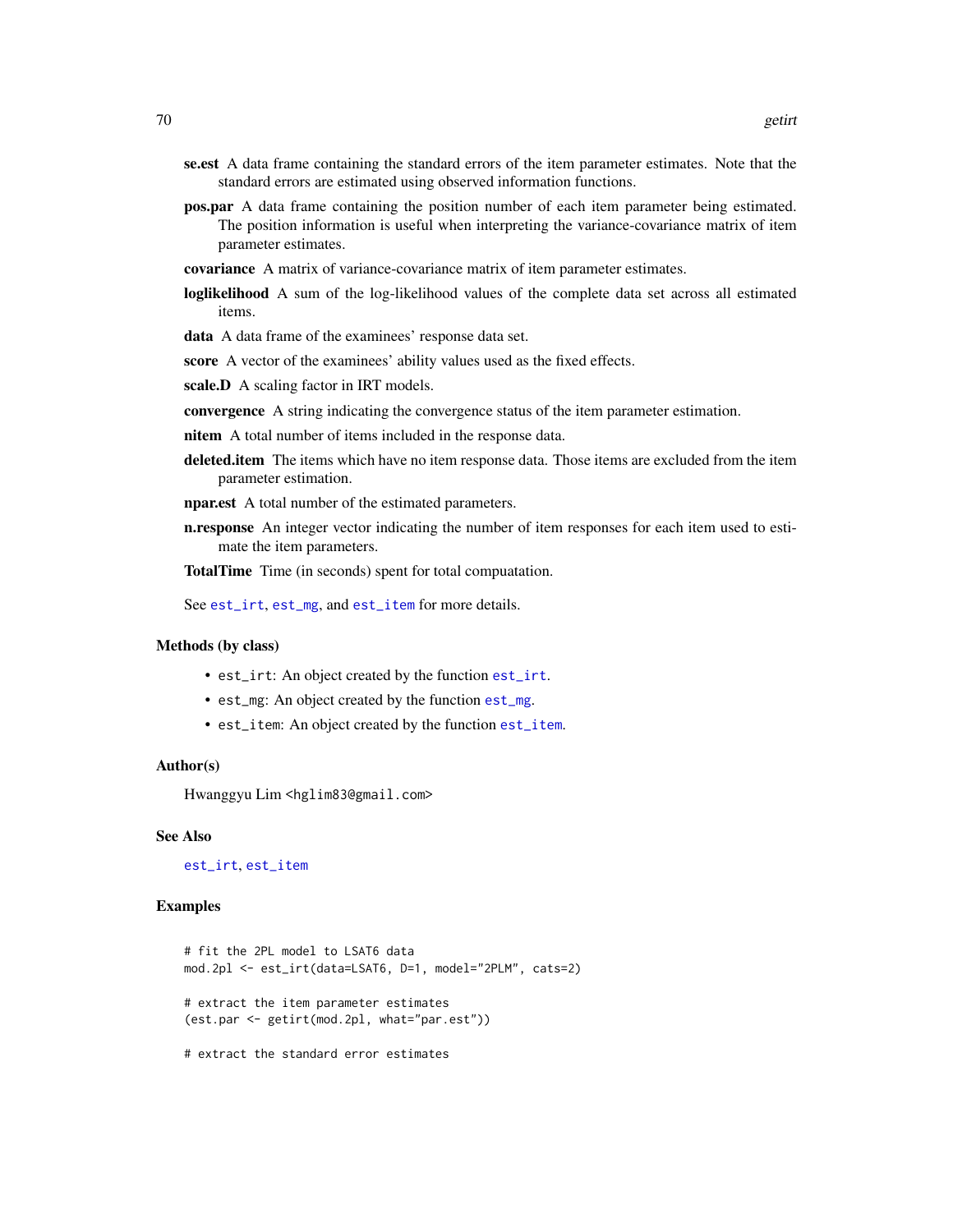```
(est.se <- getirt(mod.2pl, what="se.est"))
# extract the variance-covariance matrix of item parameter estimates
(cov.mat <- getirt(mod.2pl, what="covariance"))
```
# <span id="page-70-0"></span>irtfit *Traditional IRT item fit statistics*

## Description

This function computes traditional IRT item fit statistics (i.e.,  $\chi^2$  fit statistic (e.g., Bock, 1960; Yen, 1981), loglikelihood ratio  $\chi^2$  fit statistic ( $G^2$ ; McKinley & Mills, 1985), and infit and outfit statistics (Ames et al., 2015)) and returns contingency tables to compute the  $\chi^2$  and  $G^2$  fit statistics. Note that caution is needed in interpreting the infit and outfit statistics for non-Rasch models. The saved object of this function, especially the object of contingency tables, is used in the function of [plot.irtfit](#page-84-0) to draw a raw and standardized residual plots (Hambleton et al., 1991).

#### Usage

```
irtfit(x, \ldots)## Default S3 method:
irtfit(
  x,
  score,
  data,
  group . method = c("equal .width", "equal .freq]),n.width = 10,loc.theta = "average",
  range.score = NULL,
 D = 1,
  alpha = 0.05,
 missing = NA,
 overSR = 2,
 min.collapse = 1,
  ...
)
## S3 method for class 'est_item'
irtfit(
  x,
  group.method = c("equal.width", "equal.freq"),
 n.width = 10,loc.theta = "average",
  range.score = NULL,
```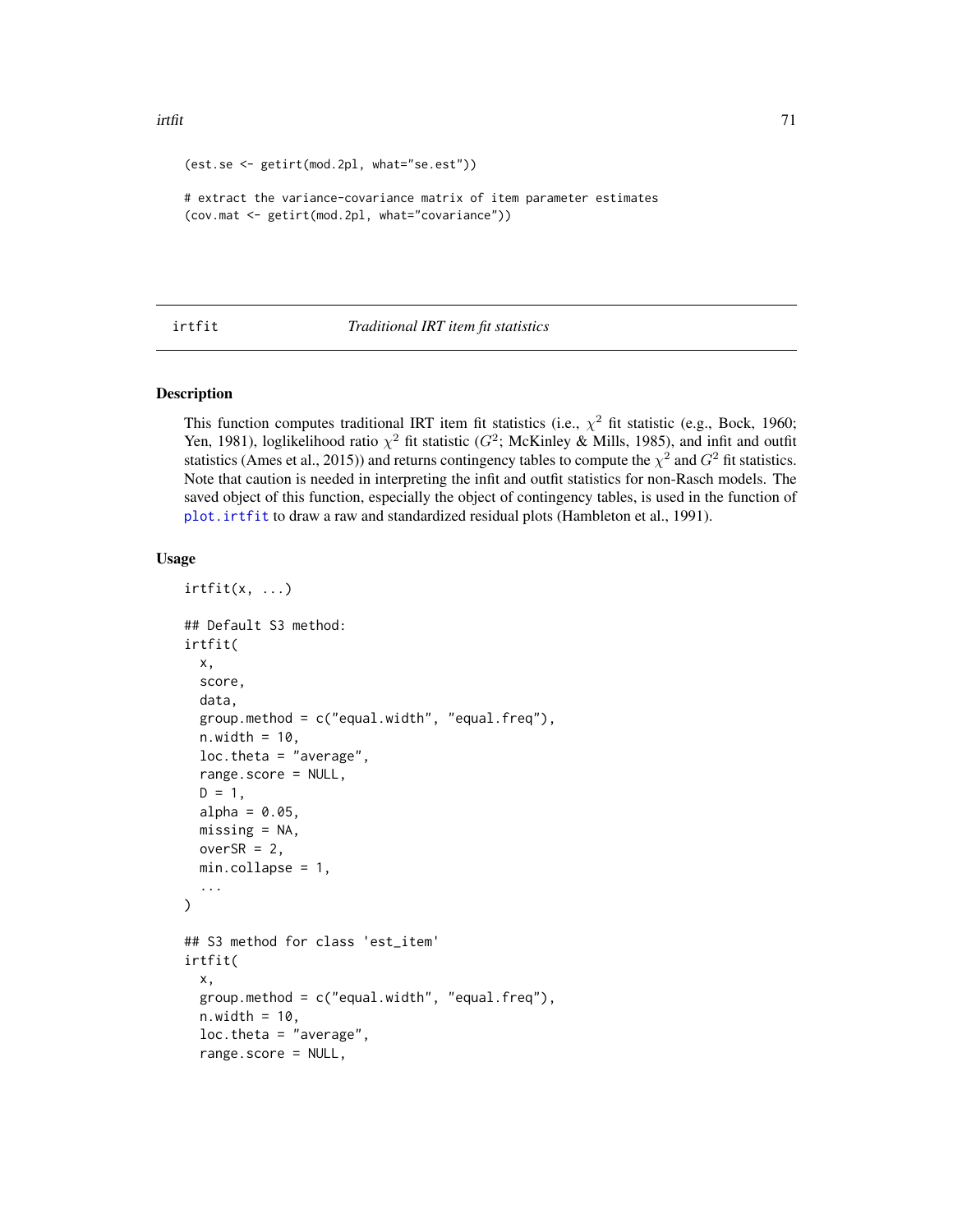```
alpha = 0.05,
 missing = NA,
 overSR = 2,
 min.collapse = 1,
  ...
\mathcal{L}## S3 method for class 'est_irt'
irtfit(
 x,
 score,
 group.method = c("equal.width", "equal.freq"),
 n.width = 10,loc.theta = "average",
 range.score = NULL,
 alpha = 0.05,
 missing = NA,
 overSR = 2,
 min.collapse = 1,
 ...
\mathcal{L}
```
# Arguments

| X            | A data frame containing the item metadata (e.g., item parameters, number of<br>categories, models ), an object of class est_item obtained from the function<br>est_item, or an object of class est_irt obtained from the function est_irt.<br>The data frame of item metadata can be easily obtained using the function<br>shape_df. See below for more detail.                                                                                                                                                                                                                                                                                                                                                                                |
|--------------|------------------------------------------------------------------------------------------------------------------------------------------------------------------------------------------------------------------------------------------------------------------------------------------------------------------------------------------------------------------------------------------------------------------------------------------------------------------------------------------------------------------------------------------------------------------------------------------------------------------------------------------------------------------------------------------------------------------------------------------------|
| .            | Further arguments passed to or from other methods.                                                                                                                                                                                                                                                                                                                                                                                                                                                                                                                                                                                                                                                                                             |
| score        | A vector of examinees' ability estimates.                                                                                                                                                                                                                                                                                                                                                                                                                                                                                                                                                                                                                                                                                                      |
| data         | A matrix containing examinees' response data for the items in the argument x.<br>A row and column indicate the examinees and items, respectively.                                                                                                                                                                                                                                                                                                                                                                                                                                                                                                                                                                                              |
| group.method | A character string indicating how to group examinees along the ability scale for<br>computing the $\chi^2$ and $G^2$ fit statistics. Available methods are "equal.width" for<br>grouping examinees by dividing the ability scale into intervals of equal width<br>and "equal.freq" for grouping examinees by dividing the ability scale into inter-<br>vals with equal frequencies of examinees. However, "equal.freq" does not al-<br>ways guarantee exactly the same frequency of examinees for all groups. Default<br>is "equal.width". To divide the ability scale, the range of ability scale and the<br>number of divided groups must be specified in the arguments of range.score<br>and n. width, respectively. See below for details. |
| n.width      | An integer value to specify the number of divided groups along the ability scale.<br>Default is 10. See below for more detail.                                                                                                                                                                                                                                                                                                                                                                                                                                                                                                                                                                                                                 |
| loc.theta    | A character string to indicate the location of ability point at each group (or in-<br>terval) where the expected probabilities of score categories are calculated using<br>the IRT models. Available locations are "average" for computing the expected                                                                                                                                                                                                                                                                                                                                                                                                                                                                                        |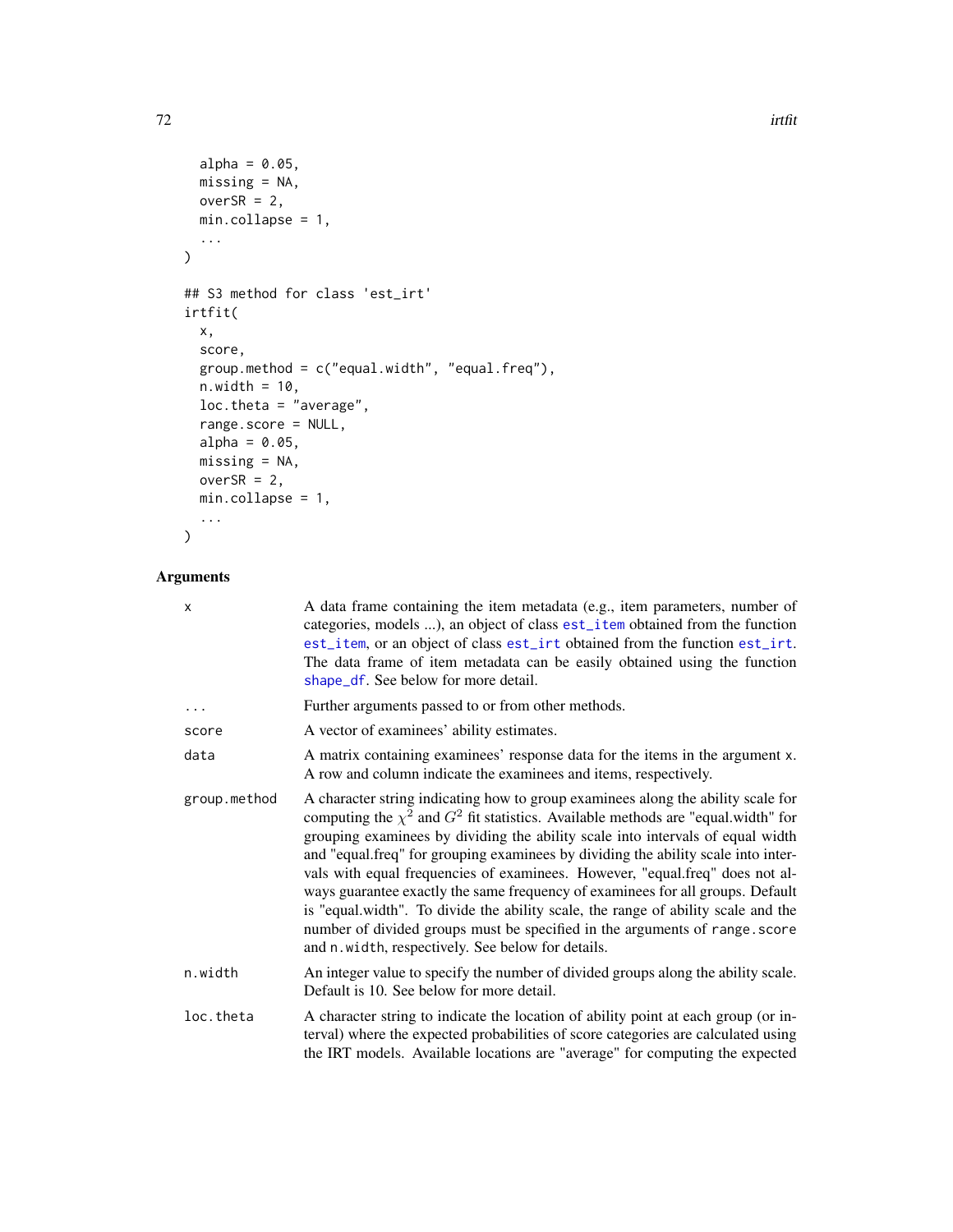|             | probability at the average point of examinees' ability estimates in each group<br>and "middle" for computing the expected probability at the midpoint of each<br>group. Default is "average".                                                                                                                                                                                                                                                                                                                                                  |
|-------------|------------------------------------------------------------------------------------------------------------------------------------------------------------------------------------------------------------------------------------------------------------------------------------------------------------------------------------------------------------------------------------------------------------------------------------------------------------------------------------------------------------------------------------------------|
| range.score | A vector of two numeric values to restrict the range of ability scale. All ability<br>estimates less than the first value are transformed to the first value. All abil-<br>ity estimates greater than the second value are transformed to the second value.<br>If NULL, the minimum and maximum values of ability estimates in the argu-<br>ment score is used as the range of ability scale. Note that selection of grouping<br>method in the argument group, method has nothing to do with the range of abil-<br>ity scale. Default is NULL. |

- D A scaling factor in IRT models to make the logistic function as close as possible to the normal ogive function (if set to 1.7). Default is 1. alpha A numeric value to specify significance  $\alpha$ -level of the hypothesis test for the  $\chi^2$ and  $G<sup>2</sup>$  fit statistics. Default is .05.
- missing A value indicating missing values in the response data set. Default is NA.
- overSR A numeric value to specify a criterion to find ability groups (or intervals) which have standardized residuals greater than the specified value. Default is 2.
- min.collapse An integer value to indicate the minimum frequency of cells to be collapsed when computing the  $\chi^2$  and  $G^2$  fit statistics. Neighboring interval groups will be collapsed to avoid expected interval frequencies less than the specified minimum cell frequency. Default is 1.

### Details

A specific form of a data frame should be used for the argument x. The first column should have item IDs, the second column should contain unique score category numbers of the items, and the third column should include IRT models being fit to the items. The available IRT models are "1PLM", "2PLM", "3PLM", and "DRM" for dichotomous item data, and "GRM" and "GPCM" for polytomous item data. Note that "DRM" covers all dichotomous IRT models (i.e, "1PLM", "2PLM", and "3PLM") and "GRM" and "GPCM" represent the graded response model and (generalized) partial credit model, respectively. The next columns should include the item parameters of the fitted IRT models. For dichotomous items, the fourth, fifth, and sixth columns represent the item discrimination (or slope), item difficulty, and item guessing parameters, respectively. When "1PLM" and "2PLM" are specified in the third column, NAs should be inserted in the sixth column for the item guessing parameters. For polytomous items, the item discrimination (or slope) parameters should be included in the fourth column and the item difficulty (or threshold) parameters of category boundaries should be contained from the fifth to the last columns. When the number of unique score categories differs between items, the empty cells of item parameters should be filled with NAs. In the **irtplay** package, the item difficulty (or threshold) parameters of category boundaries for GPCM are expressed as the item location (or overall difficulty) parameter subtracted by the threshold parameter for unique score categories of the item. Note that when an GPCM item has *K* unique score categories, *K-1* item difficulty parameters are necessary because the item difficulty parameter for the first category boundary is always 0. For example, if an GPCM item has five score categories, four item difficulty parameters should be specified. An example of a data frame with a single-format test is as follows:

ITEM1 2 1PLM 1.000 1.461 NA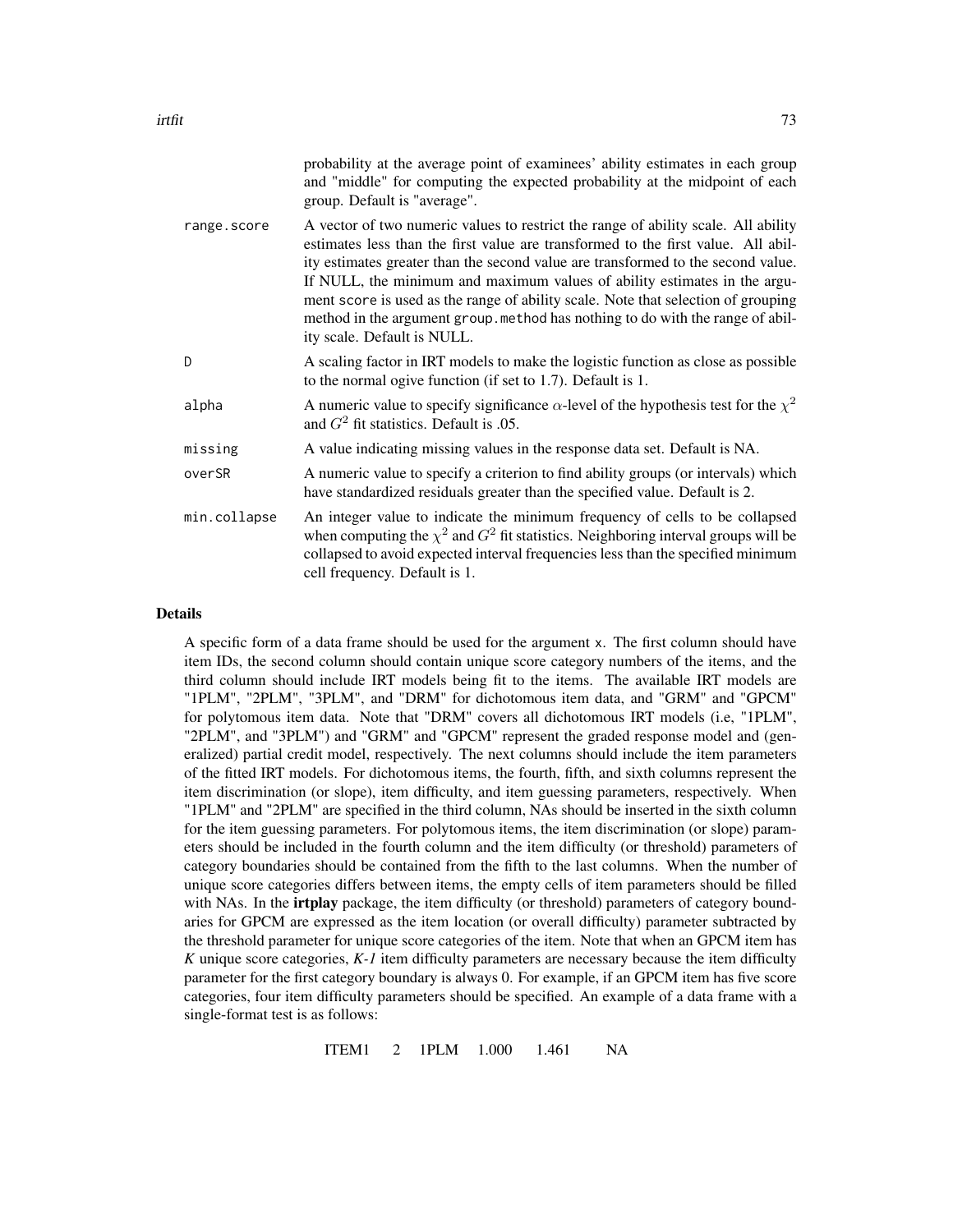| ITEM2 2 2PLM 1.921 -1.049 |  |                                 | <b>NA</b> |
|---------------------------|--|---------------------------------|-----------|
|                           |  | ITEM3 2 3PLM 1.736 1.501 0.203  |           |
|                           |  | ITEM4 2 3PLM 0.835 -1.049 0.182 |           |
|                           |  | ITEM5 2 DRM 0.926 0.394 0.099   |           |

And an example of a data frame for a mixed-format test is as follows:

| ITEM1        |                 | $2$ 1PLM       | 1.000 | 1.461           | <b>NA</b> | <b>NA</b> | NA.       |
|--------------|-----------------|----------------|-------|-----------------|-----------|-----------|-----------|
| ITEM2        |                 | $2$ 2PLM       | 1.921 | $-1.049$        | NA.       | NA.       | <b>NA</b> |
| ITEM3        |                 | $2 \quad 3PLM$ | 0.926 | 0.394           | 0.099     | <b>NA</b> | <b>NA</b> |
| ITEM4        |                 | 2 DRM          | 1.052 | $-0.407$        | 0.201     | <b>NA</b> | <b>NA</b> |
| ITEM5        | $\overline{4}$  | <b>GRM</b>     | 1.913 | $-1.869$        | $-1.238$  | $-0.714$  | <b>NA</b> |
| ITEM6        | $5\overline{)}$ | <b>GRM</b>     | 1.278 | $-0.724$        | $-0.068$  | 0.568     | 1.072     |
| <b>ITEM7</b> | $\overline{4}$  | <b>GPCM</b>    | 1.137 | $-0.374$        | 0.215     | 0.848     | <b>NA</b> |
| ITEM8        | 5 <sup>7</sup>  | <b>GPCM</b>    |       | $1.233 - 2.078$ | $-1.347$  | $-0.705$  | $-0.116$  |
|              |                 |                |       |                 |           |           |           |

See IRT Models section in the page of [irtplay-package](#page-2-0) for more detail about the IRT models used in the **irtplay** package. An easier way to create a data frame for the argument x is by using the function [shape\\_df](#page-103-0).

To calculate the  $\chi^2$  and  $G^2$  fit statistics, two methods are used in the argument group. method to divide the ability scale into several groups. If group.method = "equal.width", the examinees are grouped based on equal length of intervals. If group.method = "equal.freq", the examinees are grouped so that all groups have equal frequencies. However, the grouping method of "equal.freq" does guarantee that every group has the exactly same frequency of examinees. This is because the examinees are divided by the same size of quantile.

When dividing the ability scale into intervals to compute the  $\chi^2$  and  $G^2$  fit statistics, the intervals should be wide enough not to include too small number of examinees. On the other hand, the interval should be narrow enough to include homogeneous examinees in terms of ability (Hambleton et al, 1991). Thus, if you want to divide the ability scale into other than ten groups, you need to specify the number of groups in the argument n.width. Yen (1981) fixed the number of groups to 10, whereas Bock (1960) allowed for any number of groups.

Regarding degrees of freedom  $(df)$ , the  $\chi^2$  is assumed to be distributed approximately as a chisquare with *df* equal to the number of groups less the number of the IRT model parameters (Ames et al., 2015) whereas the  $G^2$  is assumed to be distributed approximately as a chi-square with  $df$ equal to the number of groups (Ames et al., 2015; Muraki & Bock, 2003)

Note that if "DRM" is specified for an item in the item metadata set, the item is considered as "3PLM" to compute degrees of freedom of the  $\chi^2$  fit statistic.

### Value

This function returns an object of class [irtfit](#page-70-0). Within this object, several internal objects are contained such as:

fit\_stat A data frame containing the results of three IRT fit statistics (i.e.,  $\chi^2$  and  $G^2$ , infit, outfit statistics) across all evaluated items. In the data frame, the columns indicate item's ID,  $\chi^2$  fit statistic,  $G^2$  fit statistic, degrees of freedom for the  $\chi^2$ , degrees of freedom for the  $G^2$ , critical value for the  $\chi^2$ , critical value for the  $G^2$ ,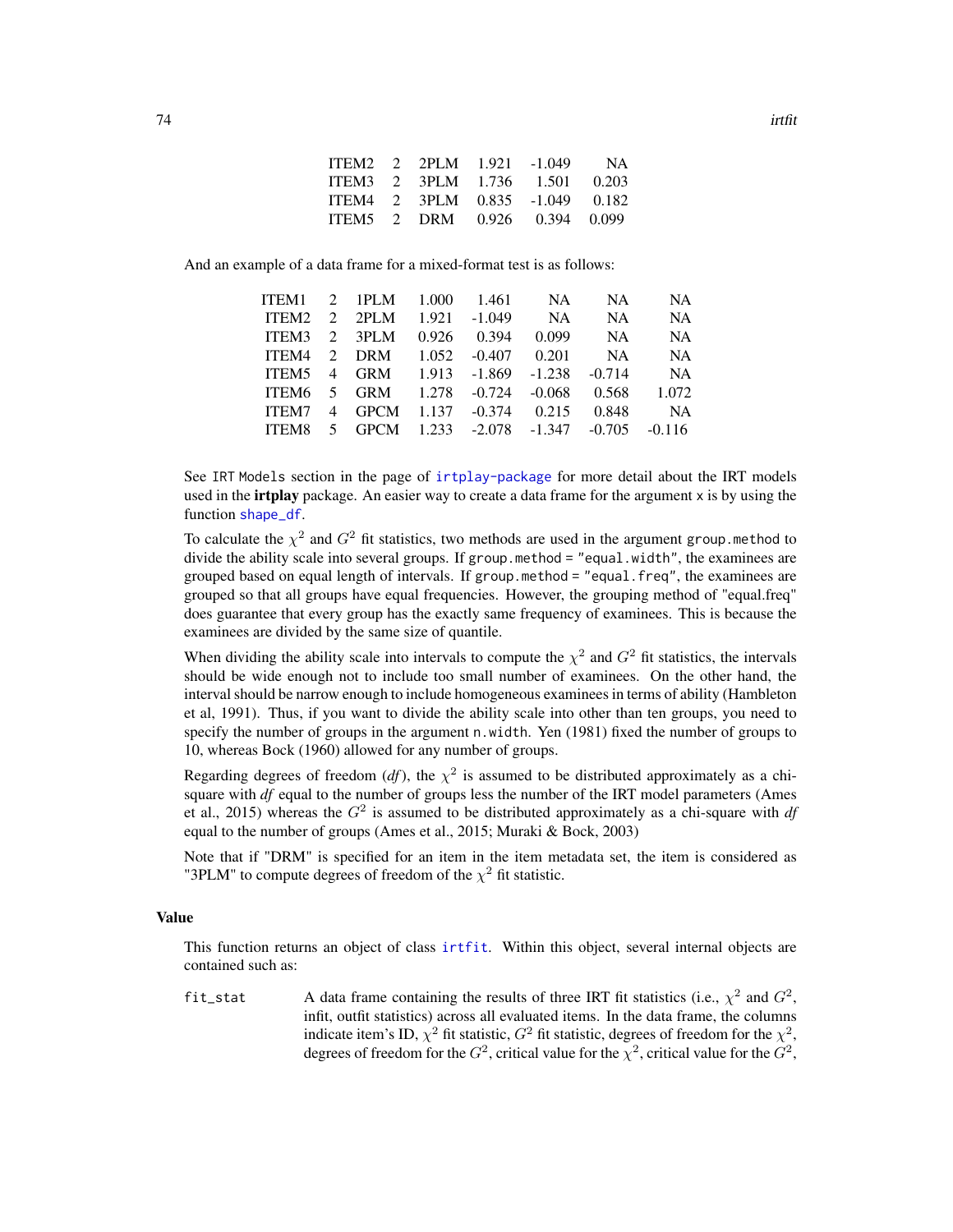| A list of contingency tables used to compute the $\chi^2$ and $G^2$ fit statistics for all<br>items. Note that the collapsing cell strategy is implemented to these contingency |
|---------------------------------------------------------------------------------------------------------------------------------------------------------------------------------|
|                                                                                                                                                                                 |
| A list of contingency tables used to draw a raw and standardized residual plots<br>(Hambleton et al., 1991) in the function of plot. interest in Note that the collaps-         |
|                                                                                                                                                                                 |
| A list of data frames including individual residual and variance values. Those                                                                                                  |
|                                                                                                                                                                                 |
|                                                                                                                                                                                 |
|                                                                                                                                                                                 |
|                                                                                                                                                                                 |

#### Methods (by class)

- default: Default method to compute the traditional IRT item fit statistics for a data frame x containing the item metadata.
- est\_item: An object created by the function [est\\_item](#page-39-0).
- est\_irt: An object created by the function [est\\_irt](#page-26-0).

### Author(s)

Hwanggyu Lim <hglim83@gmail.com>

### References

Ames, A. J., & Penfield, R. D. (2015). An NCME Instructional Module on Item-Fit Statistics for Item Response Theory Models. *Educational Measurement: Issues and Practice, 34*(3), 39-48.

Bock, R.D. (1960), *Methods and applications of optimal scaling*. Chapel Hill, NC: L.L. Thurstone Psychometric Laboratory.

Hambleton, R. K., Swaminathan, H., & Rogers, H. J. (1991).*Fundamentals of item response theory*. Newbury Park, CA: Sage.

McKinley, R., & Mills, C. (1985). A comparison of several goodness-of-fit statistics. *Applied Psychological Measurement, 9*, 49-57.

Muraki, E. & Bock, R. D. (2003). PARSCALE 4: IRT item analysis and test scoring for rating scale data [Computer Program]. Chicago, IL: Scientific Software International. URL http://www.ssicentral.com

Wells, C. S., & Bolt, D. M. (2008). Investigation of a nonparametric procedure for assessing goodness-of-fit in item response theory. *Applied Measurement in Education, 21*(1), 22-40.

Yen, W. M. (1981). Using simulation results to choose a latent trait model. *Applied Psychological Measurement, 5*, 245-262.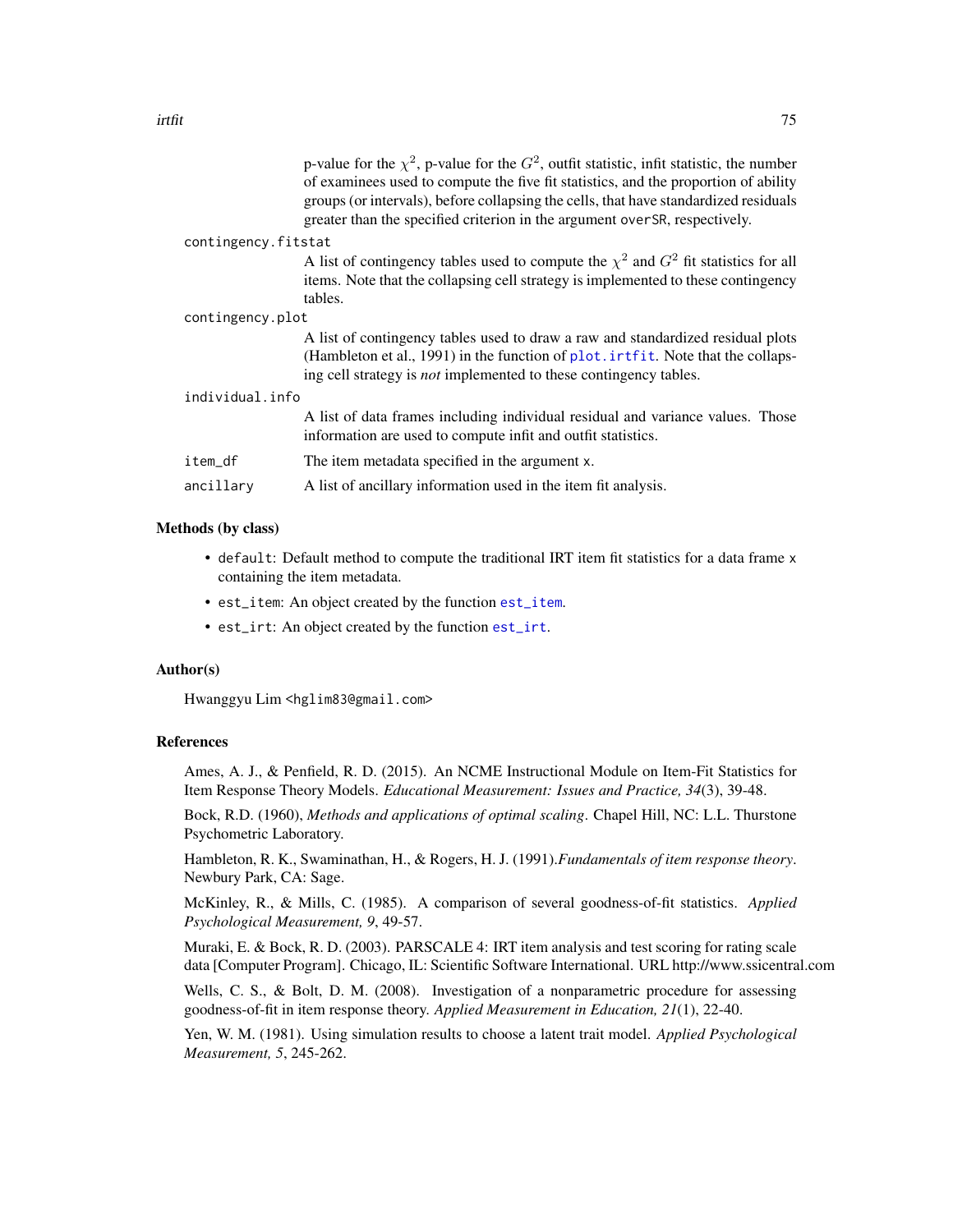### See Also

[plot.irtfit](#page-84-0), [shape\\_df](#page-103-0), [est\\_item](#page-39-0)

### Examples

```
## example 1
## use the simulated CAT data
# find the location of items that have more than 10,000 responses
over10000 <- which(colSums(simCAT_MX$res.dat, na.rm=TRUE) > 10000)
# select the items that have more than 10,000 responses
x <- simCAT_MX$item.prm[over10000, ]
# select the response data for the items
data <- simCAT_MX$res.dat[, over10000]
# select the examinees' abilities
score <- simCAT_MX$score
# compute fit statistics
fit1 <- irtfit(x=x, score=score, data=data, group.method="equal.width",
               n.width=10, loc.theta="average", range.score=NULL, D=1, alpha=0.05,
               missing=NA, overSR=2)
# fit statistics
fit1$fit_stat
# contingency tables
fit1$contingency.fitstat
## example 2
## import the "-prm.txt" output file from flexMIRT
flex_sam <- system.file("extdata", "flexmirt_sample-prm.txt", package = "irtplay")
# select the first two dichotomous items and last polytomous item
x <- bring.flexmirt(file=flex_sam, "par")$Group1$full_df[c(1:2, 55), ]
# generate examinees' abilities from N(0, 1)
set.seed(10)
score <- rnorm(1000, mean=0, sd=1)
# simulate the response data
data \leq simdat(x=x, theta=score, D=1)
# compute fit statistics
fit2 <- irtfit(x=x, score=score, data=data, group.method="equal.freq",
               n.width=11, loc.theta="average", range.score=c(-4, 4), D=1, alpha=0.05)
# fit statistics
fit2$fit_stat
```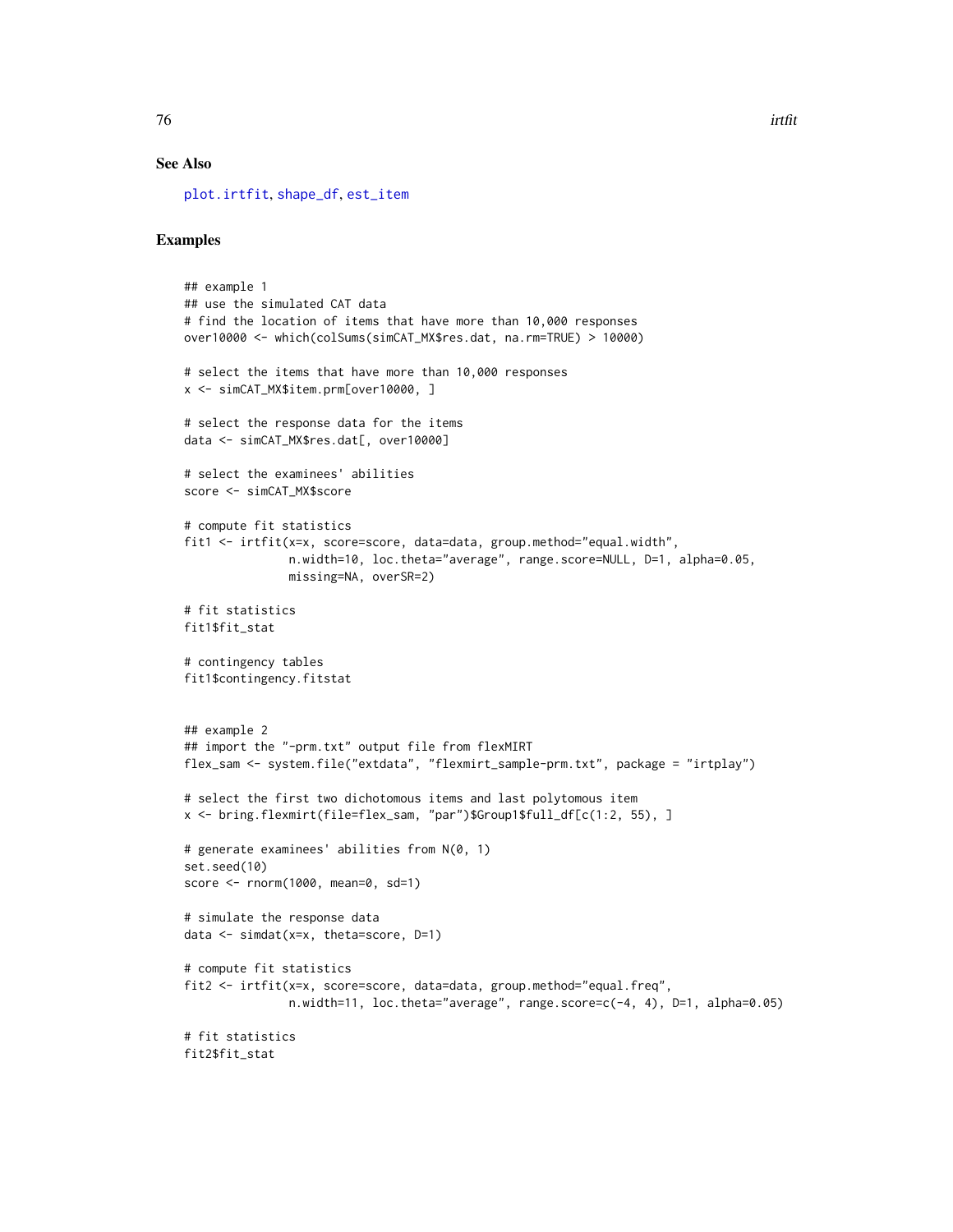### llike\_item 77

```
# contingency tables
fit2$contingency.fitstat
# residual plots for the first item (dichotomous item)
plot(x=fit2, item.loc=1, type = "both", ci.method = "wald", show.table=TRUE, ylim.sr.adjust=TRUE)
# residual plots for the third item (polytomous item)
plot(x=fit2, item.loc=3, type = "both", ci.method = "wald", show.table=FALSE, ylim.sr.adjust=TRUE)
```
llike\_item *Loglikelihood of Items*

# Description

This function computes the loglikelihoods of individual items given the item parameters, ability values, and response data.

# Usage

```
llike_item(
  x,
  data,
  score,
 D = 1,use.aprior = FALSE,
  use.bprior = FALSE,
  use.gprior = FALSE,
  aprior = list(dist = "Inorm", params = c(0, 0.5)),bprior = list(dist = "norm", params = c(\emptyset, 1)),
  gprior = list(dist = "beta", params = c(5, 17)),missing = NA
)
```
# Arguments

| x     | A data frame containing the item metadata (e.g., item parameters, number of cat-<br>egories, models ). See irtfit, test. info or simdat for more details about<br>the item metadata. This data frame can be easily obtained using the function<br>shape_df. If prob = NULL, this data frame is used in the recursion formula. See<br>below for details. |
|-------|---------------------------------------------------------------------------------------------------------------------------------------------------------------------------------------------------------------------------------------------------------------------------------------------------------------------------------------------------------|
| data  | A matrix containing examinees' response data for the items in the argument x.<br>A row and column indicate the examinees and items, respectively.                                                                                                                                                                                                       |
| score | A vector of examinees' ability estimates. Length of the vector must be the same<br>as the number of rows in the response data set.                                                                                                                                                                                                                      |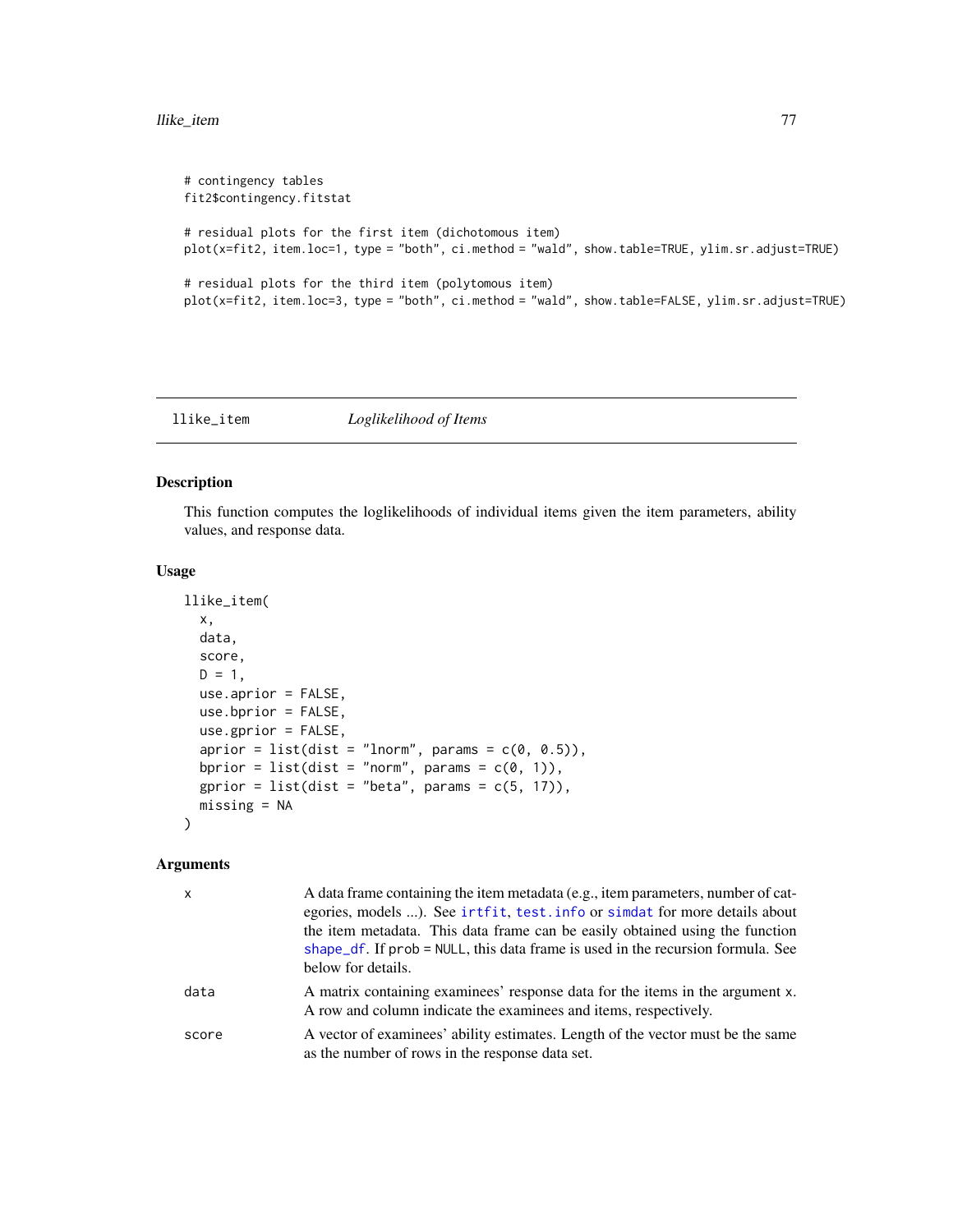| D          | A scaling factor in IRT models to make the logistic function as close as possible<br>to the normal ogive function (if set to 1.7). Default is 1.                                                                                                                                                                                                                                                                                                                                                                                                                                                                                                                                                                                                                                                                                                                                                       |
|------------|--------------------------------------------------------------------------------------------------------------------------------------------------------------------------------------------------------------------------------------------------------------------------------------------------------------------------------------------------------------------------------------------------------------------------------------------------------------------------------------------------------------------------------------------------------------------------------------------------------------------------------------------------------------------------------------------------------------------------------------------------------------------------------------------------------------------------------------------------------------------------------------------------------|
| use.aprior | A logical value. If TRUE, a prior distribution for the slope parameters is used<br>when computing the loglikelihood values across all items. Default is FALSE.                                                                                                                                                                                                                                                                                                                                                                                                                                                                                                                                                                                                                                                                                                                                         |
| use.bprior | A logical value. If TRUE, a prior distribution for the difficulty (or threshold)<br>parameters is used when computing the loglikelihood values across all items.<br>Default is FALSE.                                                                                                                                                                                                                                                                                                                                                                                                                                                                                                                                                                                                                                                                                                                  |
| use.gprior | A logical value. If TRUE, a prior distribution for the guessing parameters is<br>used when computing the loglikelihood values across all 3PLM items. Default<br>is TRUE.                                                                                                                                                                                                                                                                                                                                                                                                                                                                                                                                                                                                                                                                                                                               |
| aprior     | A list containing the information of the prior distribution for item slope parame-<br>ters. Three probability distributions of Beta, Log-normal, and Normal distribu-<br>tions are available. In the list, a character string of the distribution name must be<br>specified in the first internal argument and a vector of two numeric values for the<br>two parameters of the distribution must be specified in the second internal argu-<br>ment. Specifically, when Beta distribution is used, "beta" should be specified<br>in the first argument. When Log-normal distribution is used, "lnorm" should<br>be specified in the first argument. When Normal distribution is used, "norm"<br>should be specified in the first argument. In terms of the two parameters of the<br>three distributions, see dbeta(), dlnorm(), and dnorm() in the stats package<br>for more details.                   |
| bprior     | A list containing the information of the prior distribution for item difficulty (or<br>threshold) parameters. Three probability distributions of Beta, Log-normal, and<br>Normal distributions are available. In the list, a character string of the distri-<br>bution name must be specified in the first internal argument and a vector of<br>two numeric values for the two parameters of the distribution must be specified<br>in the second internal argument. Specifically, when Beta distribution is used,<br>"beta" should be specified in the first argument. When Log-normal distribution<br>is used, "lnorm" should be specified in the first argument. When Normal distri-<br>bution is used, "norm" should be specified in the first argument. In terms of the<br>two parameters of the three distributions, see dbeta(), dlnorm(), and dnorm()<br>in the stats package for more details. |
| gprior     | A list containing the information of the prior distribution for item guessing pa-<br>rameters. Three probability distributions of Beta, Log-normal, and Normal dis-<br>tributions are available. In the list, a character string of the distribution name<br>must be specified in the first internal argument and a vector of two numeric val-<br>ues for the two parameters of the distribution must be specified in the second<br>internal argument. Specifically, when Beta distribution is used, "beta" should be<br>specified in the first argument. When Log-normal distribution is used, "lnorm"<br>should be specified in the first argument. When Normal distribution is used,<br>"norm" should be specified in the first argument. In terms of the two parame-<br>ters of the three distributions, see dbeta(), dlnorm(), and dnorm() in the stats                                           |

missing A value indicating missing values in the response data set. Default is NA.

package for more details.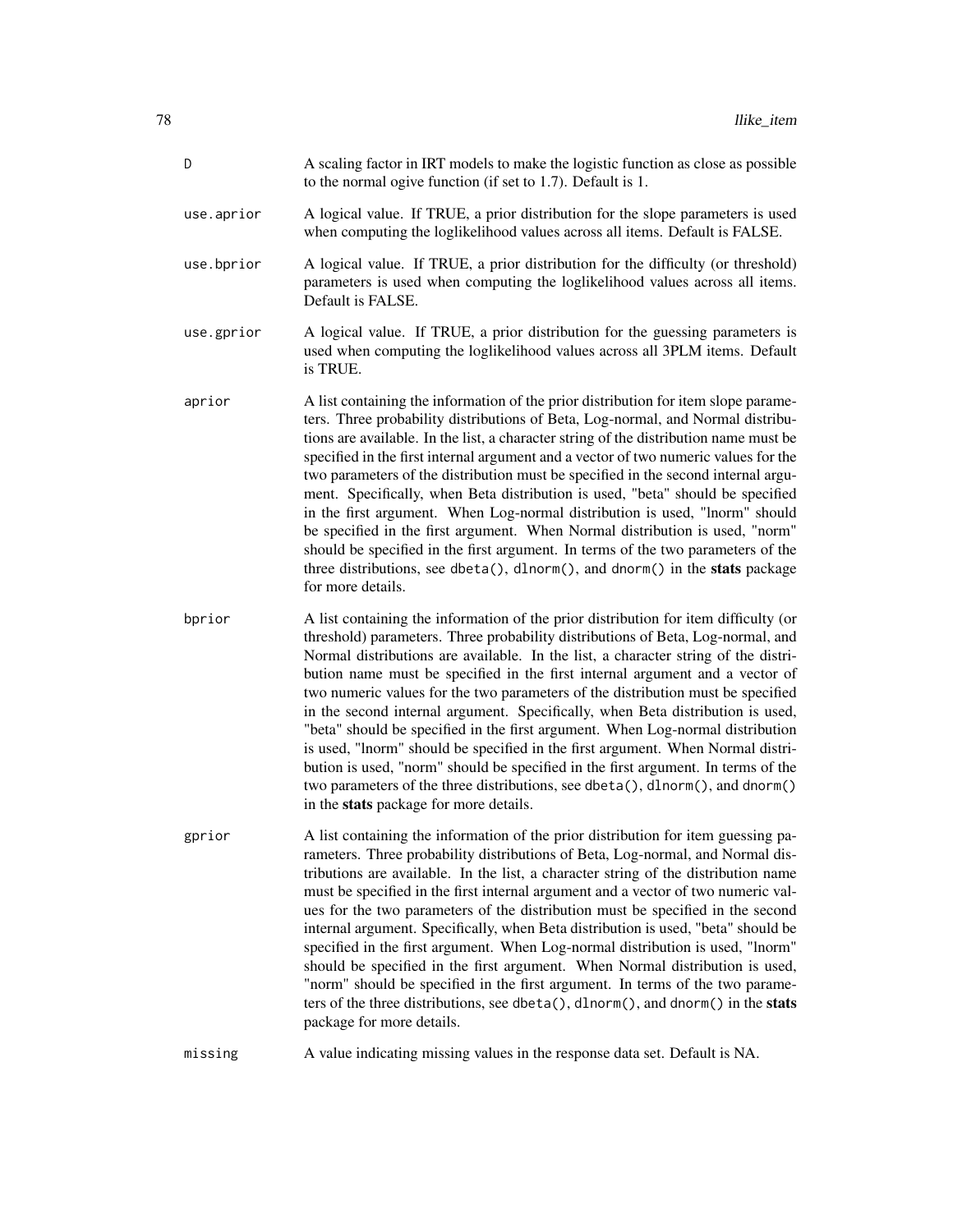# llike\_score 79

# Value

A vector of loglikelihood values. Each element represents a sum of loglikeihoods across all ability values for each item.

# Author(s)

Hwanggyu Lim <hglim83@gmail.com>

### Examples

```
## import the "-prm.txt" output file from flexMIRT
flex_sam <- system.file("extdata", "flexmirt_sample-prm.txt", package = "irtplay")
# select the first two dichotomous items and last polytomous item
x <- bring.flexmirt(file=flex_sam, "par")$Group1$full_df[c(1:2, 55), ]
# generate examinees' abilities from N(0, 1)
set.seed(10)
score <- rnorm(10, mean=0, sd=1)
# simulate the response data
data <- simdat(x=x, theta=score, D=1)
# compute the loglikelihood values (no priors are used)
llike_item(x, data, score, D=1, use.aprior=FALSE, use.gprior=FALSE)
```
llike\_score *Loglikelihood of ability*

### Description

This function computes the loglikelihood of abilities for examinees given the item parameters and response data.

### Usage

```
llike_score(
  x,
  data,
  theta,
  D = 1,
  method = "MLE",norm.prior = c(\emptyset, 1),
  fence.a = 3.
  fence.b = NULL,missing = NA
)
```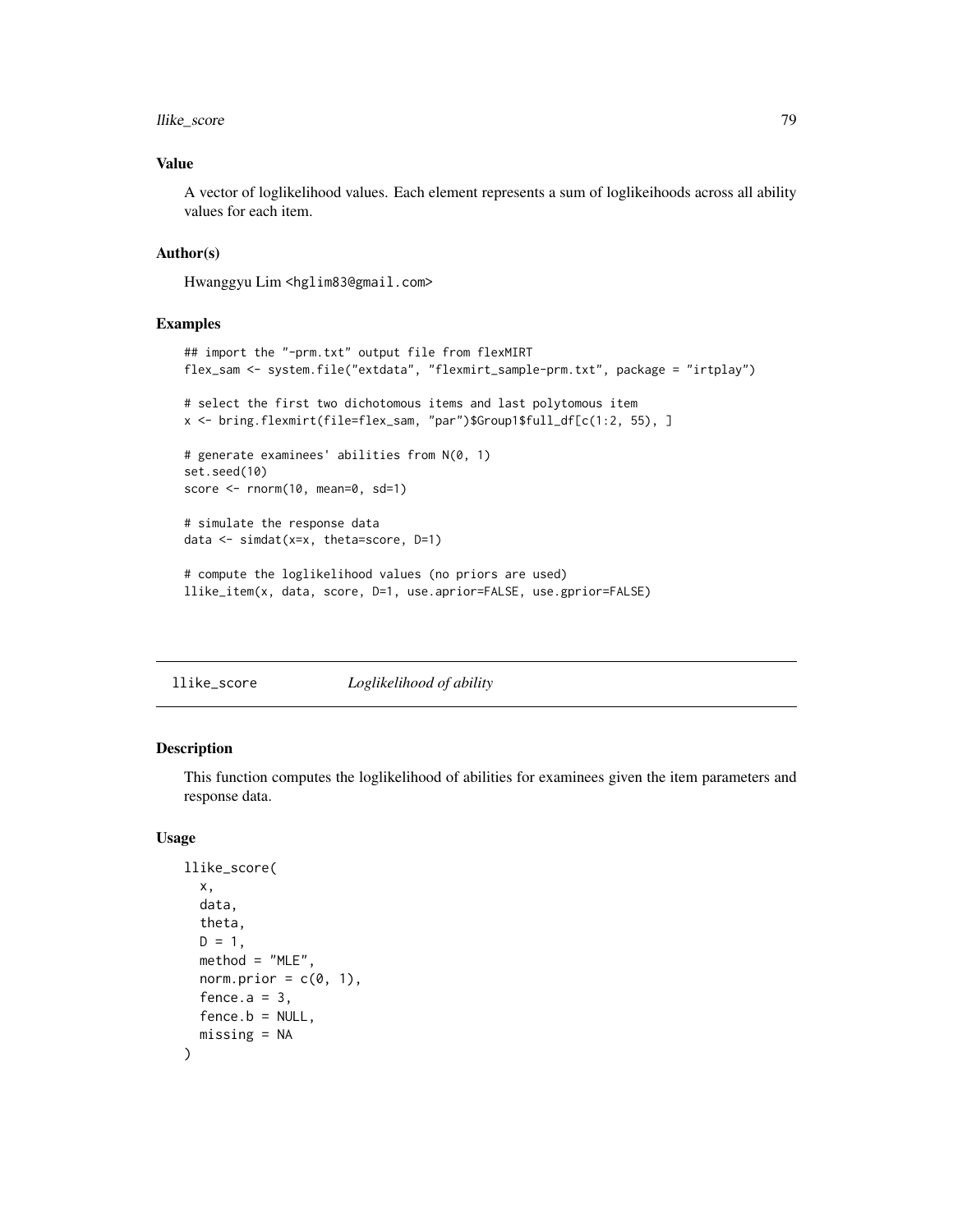### **Arguments**

| X          | A data frame containing the item metadata (e.g., item parameters, number of cat-<br>egories, models ). See irtfit, test. info, or simdat for more details about<br>the item metadata. This data frame can be easily obtained using the function<br>shape_df.                                                                               |
|------------|--------------------------------------------------------------------------------------------------------------------------------------------------------------------------------------------------------------------------------------------------------------------------------------------------------------------------------------------|
| data       | A matrix or vector containing examinees' response data for the items in the ar-<br>gument x. When a matrix is used, a row and column indicate the examinees and<br>items, respectively. When a vector is used, it should contains the item response<br>data for an examinee.                                                               |
| theta      | A numeric vector of abilities of which loglikelihood values are computed.                                                                                                                                                                                                                                                                  |
| D          | A scaling factor in IRT models to make the logistic function as close as possible<br>to the normal ogive function (if set to 1.7). Default is 1.                                                                                                                                                                                           |
| method     | A character string indicating a scoring method. Available methods are "MLE"<br>for the maximum likelihood estimation, "MLEF" for the maximum likelihood<br>estimation with fences, "MAP" for the maximum a posteriori estimation. De-<br>fault method is "MLE".                                                                            |
| norm.prior | A numeric vector of two components specifying a mean and standard devia-<br>tion of the normal prior distribution. These two parameters are used to obtain<br>the gaussian quadrature points and the corresponding weights from the normal<br>distribution. Default is $c(0,1)$ . Ignored if method is "MLE" or "MLEF".                    |
| fence.a    | A numeric value specifying the item slope parameter (i.e., $a$ -parameter) for the<br>two imaginary items in MLEF. See below for details. Default is 3.0.                                                                                                                                                                                  |
| fence.b    | A numeric vector of two components specifying the lower and upper fences<br>of item difficulty parameters (i.e., b-parameters) for the two imaginary items,<br>respectively, in MLEF. When fence .b = NULL, the lower and upper fences of<br>item difficulty parameters were automatically set. See below for details. Default<br>is NULL. |
| missing    | A value indicating missing values in the response data set. Default is NA.                                                                                                                                                                                                                                                                 |

# Details

The loglikelihood function of ability for an examinee can be computed given the item parameters and the examinee's response data for the items. For example, if you want to examine the loglikelihood functions of abilities for two examinees given the same test items specified in the argument x, then you should provide the item response data matrix with two rows in the argument data and a vector of ability points where the loglikelihood values need to be computed in the argument theta. Or if you want to examine the loglikelihood function of ability for an examinee given the test items specified in the argument x, then you should provide the item response data matrix with one row (or a vector of item response data) in the argument data and a vector of ability points where the loglikelihood values need to be computed in the argument theta.

# Value

A data frame of loglikelihood values. A row indicates the ability value where the loglikelihood is computed and a column represents a response pattern, respectively.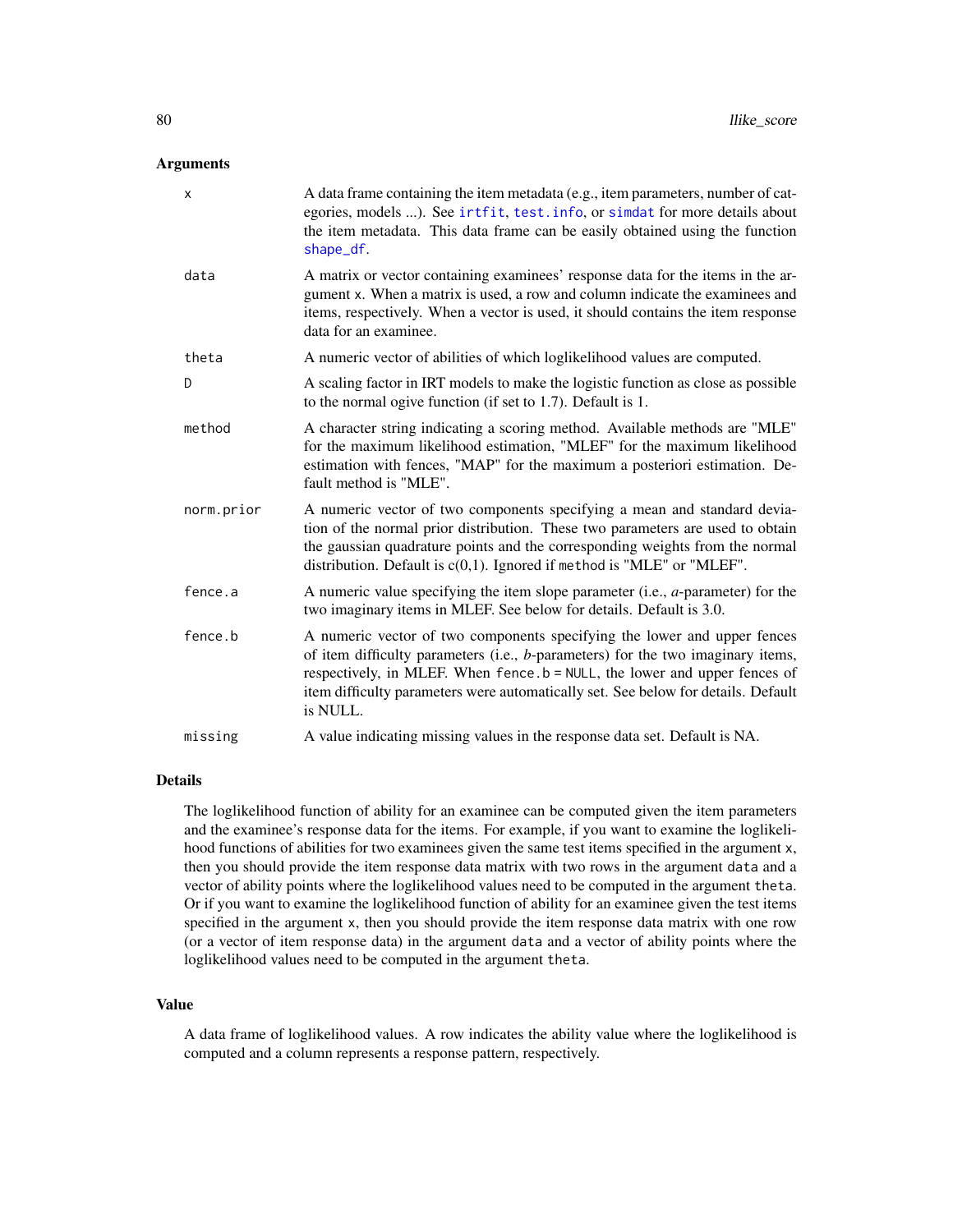### $LSAT6$  81

# Author(s)

Hwanggyu Lim <hglim83@gmail.com>

### Examples

```
## import the "-prm.txt" output file from flexMIRT
flex_sam <- system.file("extdata", "flexmirt_sample-prm.txt", package = "irtplay")
# read item parameters and transform them to item metadata
x <- bring.flexmirt(file=flex_sam, "par")$Group1$full_df
# generate examinees' abilities from N(0, 1)
set.seed(10)
score \leq rnorm(5, mean=0, sd=1)
# simulate the response data
data <- simdat(x=x, theta=score, D=1)
# set the ability values where the loglikelihood values are computed
theta <- seq(-3, 3, 0.5)
# compute the loglikelihood values (When MLE method is used)
llike_score(x=x, data=data, theta=theta, D=1, method="MLE")
```
LSAT6 *LSAT6 data*

### Description

Well-known LSAT6 dichotomous response data set from Thissen (1982).

# Usage

LSAT6

# Format

This data contains 1,000 dichotomous response patterns of five items obtained from the Law School Admissions Test, section 6.

# Author(s)

Hwanggyu Lim <hglim83@gmail.com>

#### References

Thissen, D. (1982). Marginal maximum likelihood estimation for the one-parameter logistic model. *Psychometrika, 47*, 175-186.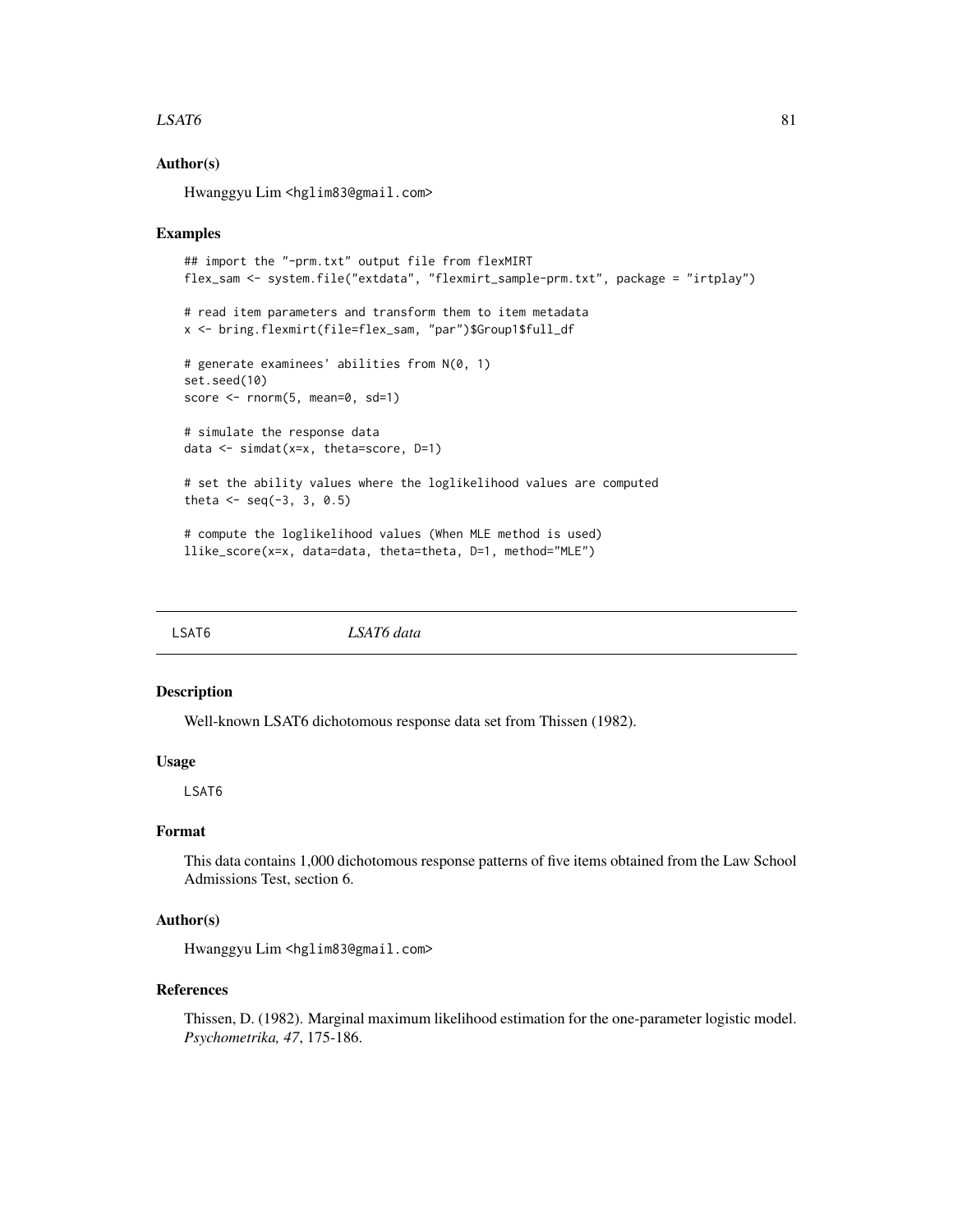#### Description

This function computes the conditional distributions of number-correct (or observed) scores given probabilities of category responses to items or given a set of theta values using Lord and Wingersky recursion formula (1984).

# Usage

 $lwrc(x = NULL, theta, prob = NULL, cats, D = 1)$ 

### Arguments

| $\times$ | A data frame containing the item metadata (e.g., item parameters, number of cat-<br>egories, models ). See irtfit, test. info or simdat for more details about<br>the item metadata. This data frame can be easily obtained using the function<br>shape_df. If prob = NULL, this data frame is used in the recursion formula. See<br>below for details.          |
|----------|------------------------------------------------------------------------------------------------------------------------------------------------------------------------------------------------------------------------------------------------------------------------------------------------------------------------------------------------------------------|
| theta    | A vector of theta values where the conditional distribution of observed scores<br>are computed. The theta values are only required when a data frame is specified<br>in the argument x.                                                                                                                                                                          |
| prob     | A matrix containing the probability of answering each category of an item. Each<br>row indicates an item and each column represents each category of the item.<br>When the number of categories differs between items, the empty cells should be<br>filled with zeros or NA values. If $x = NULL$ , this probability matrix is used in the<br>recursion Formula. |
| cats     | A numeric vector specifying the number of categories for each item. For exam-<br>ple, a dichotomous item has two categories. This information is only required<br>when a probability matrix is specified in the argument prob.                                                                                                                                   |
| D        | A scaling factor in IRT models to make the logistic function as close as possible<br>to the normal ogive function (if set to $1.7$ ). Default is $1.$                                                                                                                                                                                                            |

# Details

The Lord and Wingersky recursive algorithm is an efficient way of calculating the compound probabilities of any number-correct scores on a test based on IRT models. This algorithm is particularly useful when computing the IRT model-based observed score distribution for a test.

To compute the conditional distributions of observed scores, either the item metadata set specified in x or the probability matrix specified in prob can be used.

### Value

When the prob argument is provided, this function returns a vector of the probabilities of obtaining every observed score on a test. When the x argument is specified, the function returns a matrix of conditional probabilities across all possible observed scores and theta values.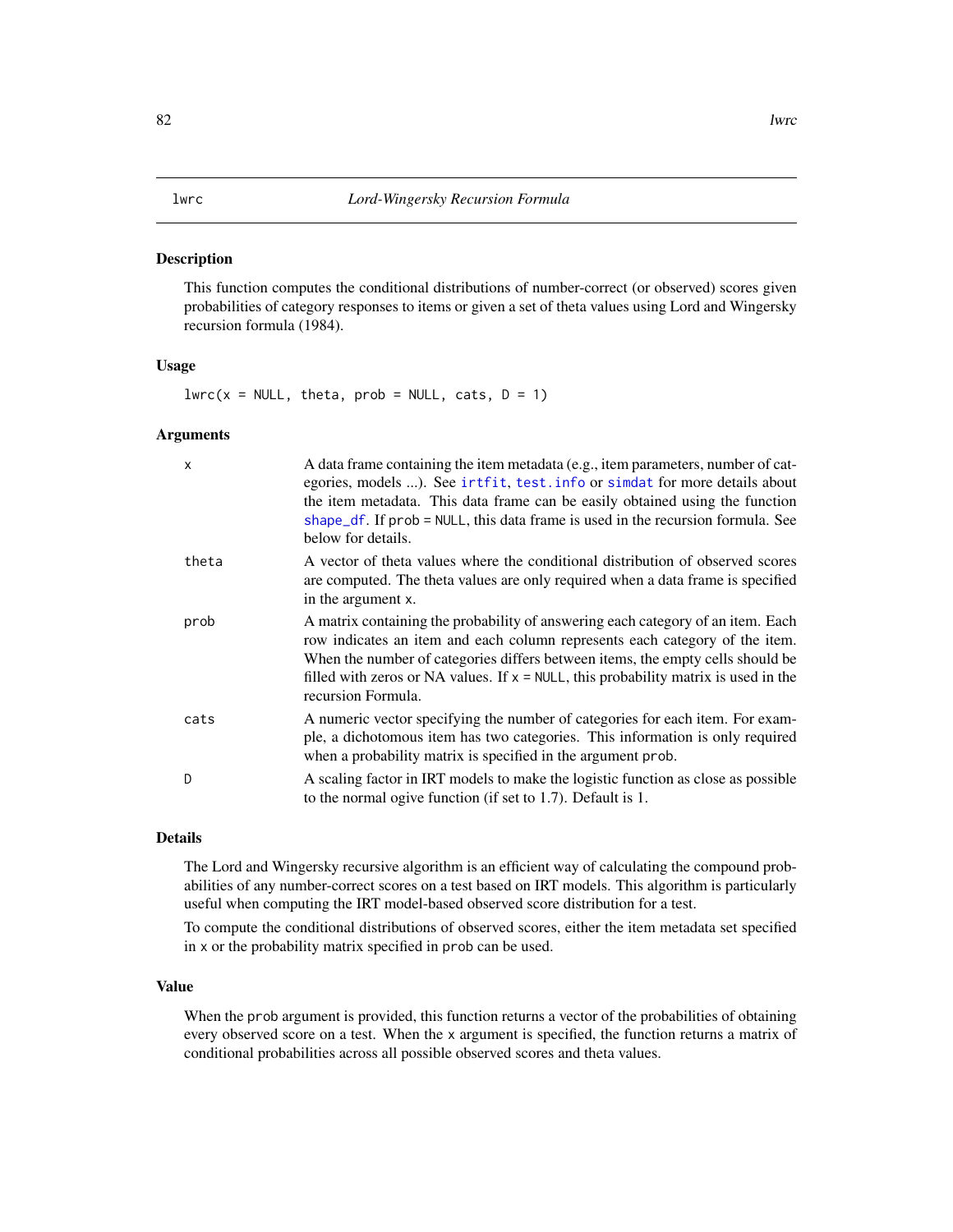```
lwrc 33
```
# Author(s)

Hwanggyu Lim <hglim83@gmail.com>

# References

Kolen, M. J. & Brennan, R. L. (2004) *Test Equating, Scaling, and Linking* (2nd ed.). New York: Springer.

Lord, F. & Wingersky, M. (1984). Comparison of IRT true score and equipercentile observed score equatings. *Applied Psychological Measurement, 8*(4), 453-461.

### Examples

```
## example 1: when a matrix of probabilities is used as a data set
## this is an example from Kolen and Brennan (2004, p. 183)
# create a matrix of probabilities of getting correct and incorrect answers for three items
probs <- matrix(c(.74, .73, .82, .26, .27, .18), nrow=3, ncol=2, byrow = FALSE)
```
# create a vector of score categories for the three items  $\text{cats} < -c(2,2,2)$ 

```
# compute the conditional distributions of observed scores
lwrc(prob=probs, cats=cats)
```

```
## example 2: when a matrix of probabilities is used as a data set
## with a mixed-format test
# category probabilities for a dichotomous item
p1 \leq -c(0.2, 0.8, 0, 0, 0)# category probabilities for a dichotomous item
p2 <- c(0.4, 0.6, NA, NA, NA)
# category probabilities for a polytomous item with five categories
p3 <- c(0.1, 0.2, 0.2, 0.4, 0.1)
# category probabilities for a polytomous item with three categories
p4 <- c(0.5, 0.3, 0.2, NA, NA)
```

```
# rbind the probability vectors
p <- rbind(p1, p2, p3, p4)
```

```
# create a vector of score categories for the four items
\text{cats} \leq c(2, 2, 5, 3)
```
# compute the conditional distributions of observed scores lwrc(prob=p, cats=cats)

```
## example 3: when a data frame for the item metadata is used instead of a probabiliy matrix
## with a mixed-format test
# import the "-prm.txt" output file from flexMIRT
flex_prm <- system.file("extdata", "flexmirt_sample-prm.txt", package = "irtplay")
```
# read item parameters and transform them to item metadata x <- bring.flexmirt(file=flex\_prm, "par")\$Group1\$full\_df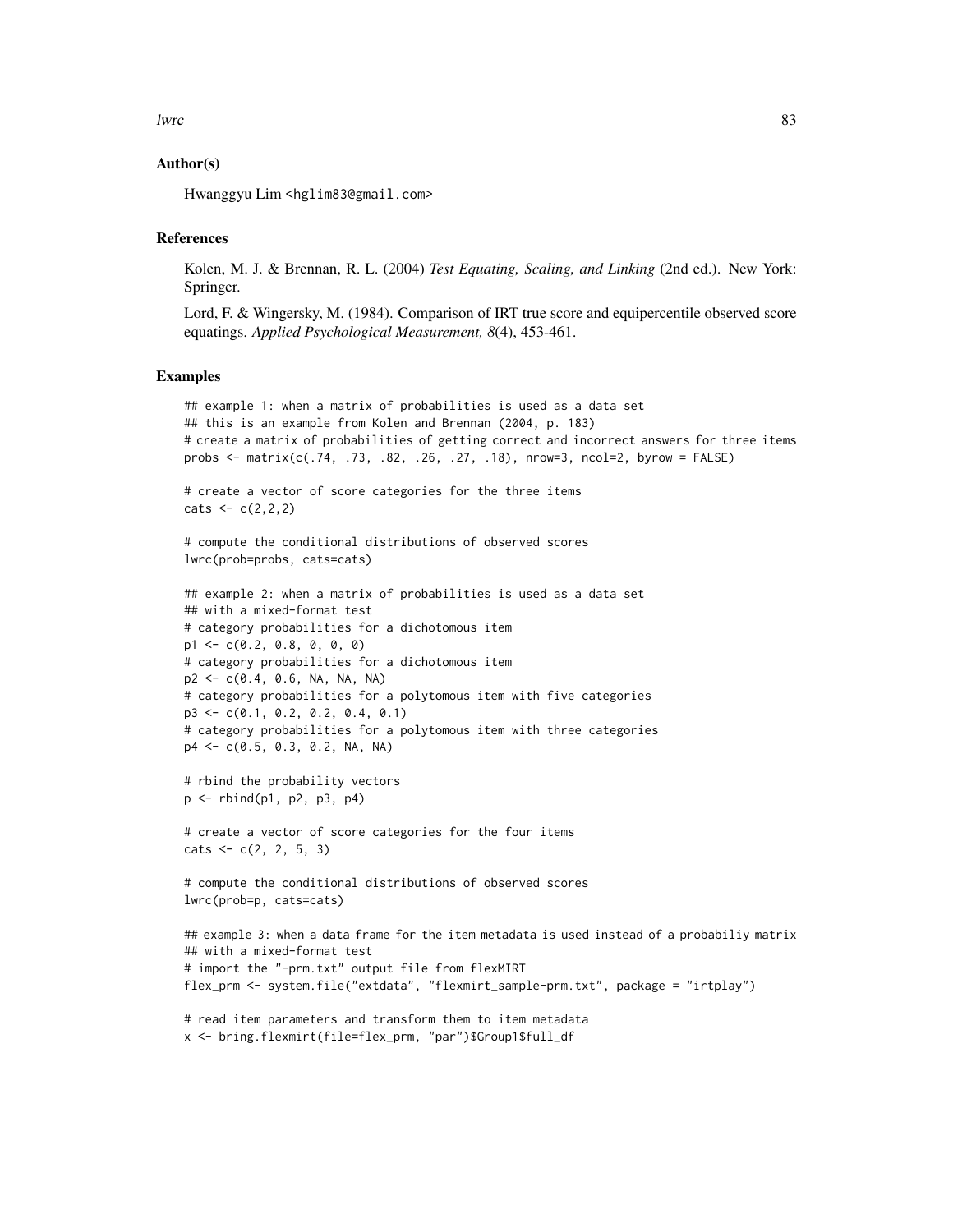```
# compute the conditional distributions of observed scores
lwrc(x=x, theta=seq(-1, 1, 0.1), D=1)
```
### plm *Polytomous Response Model Probabilities (GRM and GPCM)*

# Description

This function computes the probability of selecting a specific category for an item for a given set of theta values using the graded response model, partial credit model, and generalized partial credit model.

### Usage

 $plm(theta, a, d, D = 1, pmodel = c("GRM", "GPCM"))$ 

### Arguments

| theta  | A vector of ability values.                                                                                                                                                                  |
|--------|----------------------------------------------------------------------------------------------------------------------------------------------------------------------------------------------|
| a      | A numeric value of item discrimination (or slope) parameter.                                                                                                                                 |
| d      | A vector of item difficulty (or threshold) parameters.                                                                                                                                       |
| D      | A scaling factor in IRT models to make the logistic function as close as possible<br>to the normal ogive function (if set to 1.7). Default is 1.                                             |
| pmodel | A character string indicating the polytomous model being used. Available mod-<br>els are "GRM" for the the graded response model and "GPCM" for the (gener-<br>alized) partial credit model. |

# Details

When the category probabilities are computed for an item with the partial credit model,  $a = 1$  for that item. When pmodel = "GPCM", d should include the item difficulty (or threshold) parameters. In the irtplay package, the item difficulty (or threshold) parameters of category boundaries for GPCM are expressed as the item location (or overall difficulty) parameter subtracted by the threshold parameter for unique score categories of the item. Note that when an GPCM item has *K* unique score categories, *K-1* item difficulty parameters are necessary because the item difficulty parameter for the first category boundary is always 0. For example, if an GPCM item has five score categories, four item difficulty parameters should be specified. For more details about the parameterization of the (generalized) partial credit model, See IRT Models section in the page of [irtplay-package](#page-2-0).

## Value

This function returns a vector or matrix. When a matrix is returned, rows indicate theta values and columns represent categories of an item.

# Author(s)

Hwanggyu Lim <hglim83@gmail.com>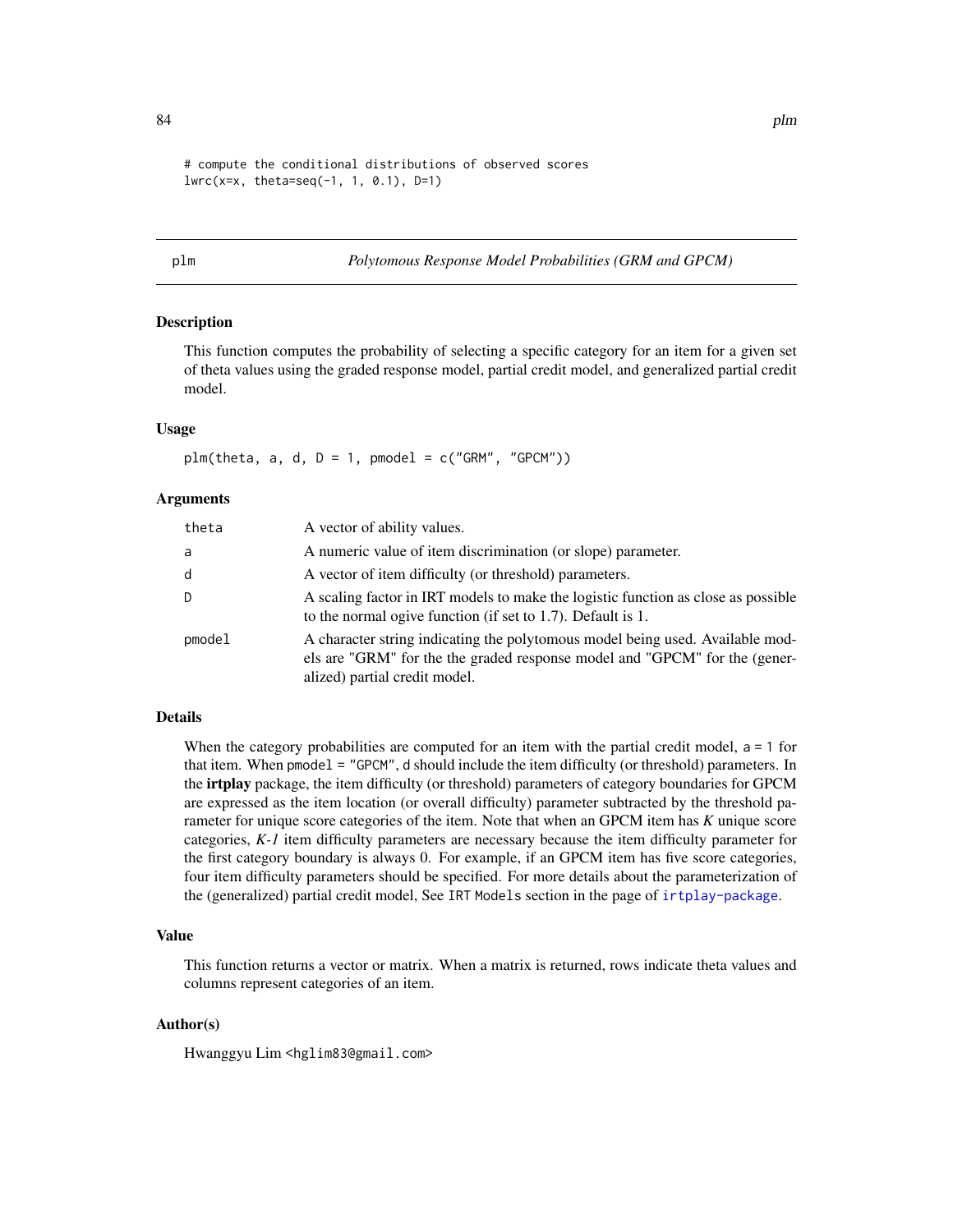### plot.irtfit 85

### See Also

[drm](#page-25-0), [irtfit](#page-70-0)

### Examples

```
## Category probabilities for an item with four categories
## using a generalized partial credit model
plm(theta=c(-0.2, 0, 0.5), a=1.4, d=c(-0.2, 0, 0.5), D=1, pmodel='GPCM')
## Category probabilities for an item with five categories
## using a graded response model
plm(theta=c(-0.2, 0, 0.5), a=1.2, d=c(-0.4, -0.2, 0.4, 1.5), D=1, pmodel='GRM')
```
<span id="page-84-0"></span>plot.irtfit *Draw raw and standardized residual plots*

### **Description**

This function provides graphical displays to look at residuals between the observed data and modelbased predictions (Hambleton, Swaminathan, & Rogers, 1991). This function gives two residual plots for each score category of an item: (a) the raw residual plot and (b) the standardized residual plot. Note that for dichotomous items the residual plots are drawn only for the score category of 1.

# Usage

```
## S3 method for class 'irtfit'
plot(
 x,
  item.loc = NULL,
  type = "both",ci.method = c("wald", "cp", "wilson", "wilson.cr"),
  show.table = TRUE,
  layout.col = 2,
  xlab.text,
 ylab.text,
 main.text,
 lab.size = 15,
 main.size = 15,
  axis.size = 15,
  line.size = 1,
 point.size = 2.5,
  strip.size = 12,
 ylim.icc = c(\emptyset, 1),
 ylim.sr.adjust = FALSE,
 ylim.sr = c(-4, 4),...
)
```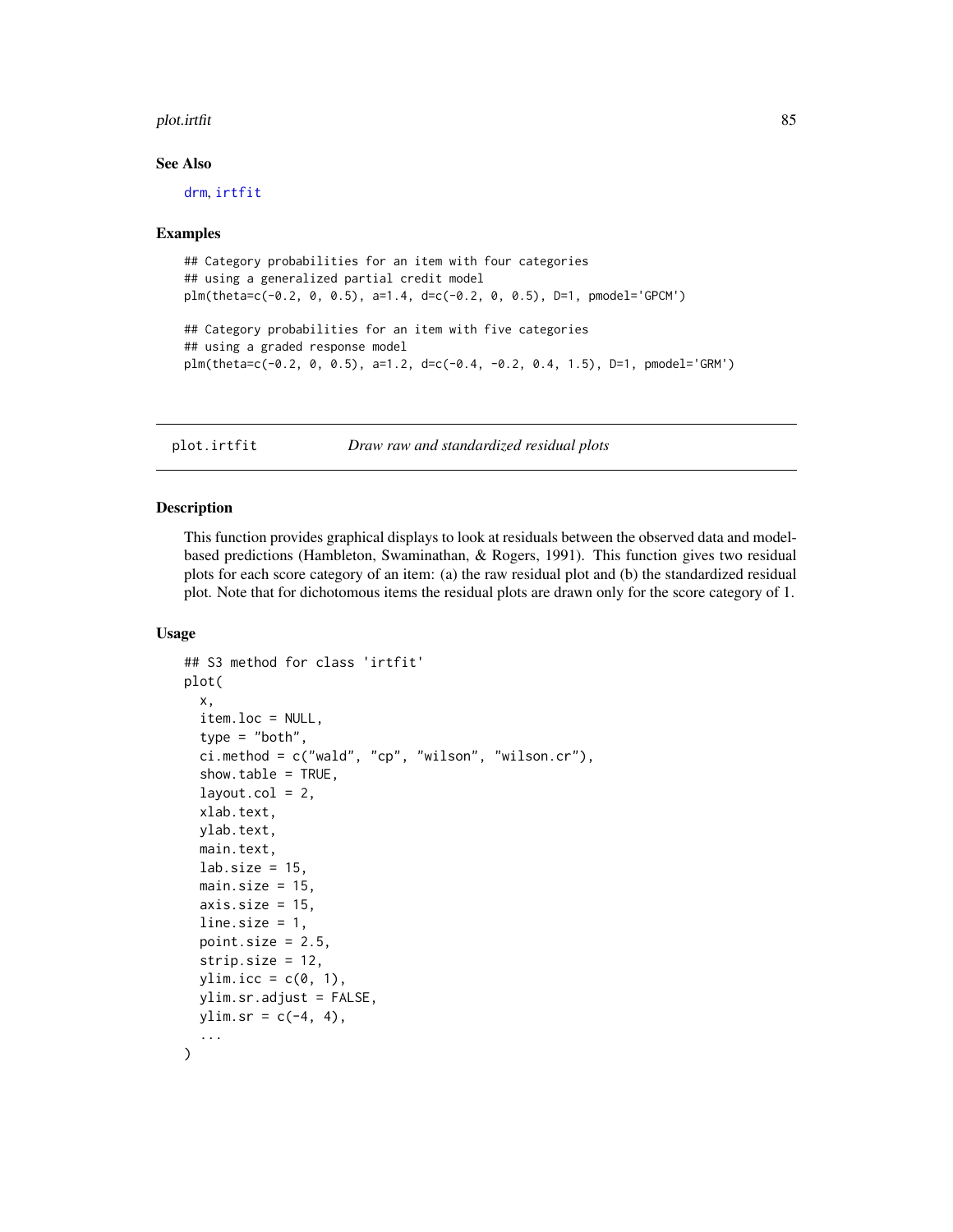# Arguments

| x          | An object of class irtfit.                                                                                                                                                                                                                                                                                                                                            |
|------------|-----------------------------------------------------------------------------------------------------------------------------------------------------------------------------------------------------------------------------------------------------------------------------------------------------------------------------------------------------------------------|
| item.loc   | An integer value indicating that the <i>n</i> th item (or the location of the item) is<br>plotted. See below for details.                                                                                                                                                                                                                                             |
| type       | A character string indicating what type of residual plot is returned. Available<br>options are "icc" for the raw residual plot, "sr" for the standardized residual<br>plot, and "both" for both of them. Default is "both".                                                                                                                                           |
| ci.method  | A character string indicating what method is used to estimate the confidence in-<br>terval for the raw residual plot. Available options are "wald" for Wald method,<br>"cp" for Clopper-Pearson interval, "wilson" for Wilson score interval, and "wil-<br>son.cr" for Wilson score interval with continuity correction. Default is "wald".<br>See below for details. |
| show.table | A logical value. If TRUE, a contingency table containing the information used<br>to draw the residual plots for the studied item is returned. This contingency table<br>is the same as one contained in the internal object of contingency. plot in the<br>object of class irtfit. Default is TRUE.                                                                   |
| layout.col | An integer value indicating the number of columns in the panel when a polyto-<br>mous item is used. Default is 2.                                                                                                                                                                                                                                                     |
| xlab.text  | A title for the x axis. If missing, the default string is used.                                                                                                                                                                                                                                                                                                       |
| ylab.text  | A title for the y axis. If type = "both", two character strings can be specified<br>for the raw residual and standardized residual plots, respectively. If missing, the<br>default strings are used.                                                                                                                                                                  |
| main.text  | An overall title for the plot. If type = "both", two character strings can be<br>specified for the raw residual and standardized residual plots, respectively. If<br>missing, the default strings are used.                                                                                                                                                           |
| lab.size   | The size of xlab and ylab. Default is 15.                                                                                                                                                                                                                                                                                                                             |
| main.size  | The size of main. text. Default is 15.                                                                                                                                                                                                                                                                                                                                |
| axis.size  | The size of labels along the x and y axes. Default is 15.                                                                                                                                                                                                                                                                                                             |
| line.size  | The size of lines. Default is 1.                                                                                                                                                                                                                                                                                                                                      |
| point.size | The size of points. Default is 2.5.                                                                                                                                                                                                                                                                                                                                   |
| strip.size | The size of facet labels. Default is 12.                                                                                                                                                                                                                                                                                                                              |
| ylim.icc   | A vector of two numeric values specifying the range of y axis for the raw residual<br>plot. Default is $c(0, 1)$ .                                                                                                                                                                                                                                                    |
|            | ylim.sr.adjust A logical value. If TRUE, the range of y axis for the standardized residual plot<br>is adjusted for each item. If FALSE, the range of y axis for the standardized<br>residual plot is fixed to the values specified in the argument ylim.sr.                                                                                                           |
| ylim.sr    | A vector of two numeric values specifying the range of y axis for the standard-<br>ized residual plot. Default is $c(-4, 4)$ .                                                                                                                                                                                                                                        |
|            | Further arguments passed from the function ggplot() in the ggplot2 package.                                                                                                                                                                                                                                                                                           |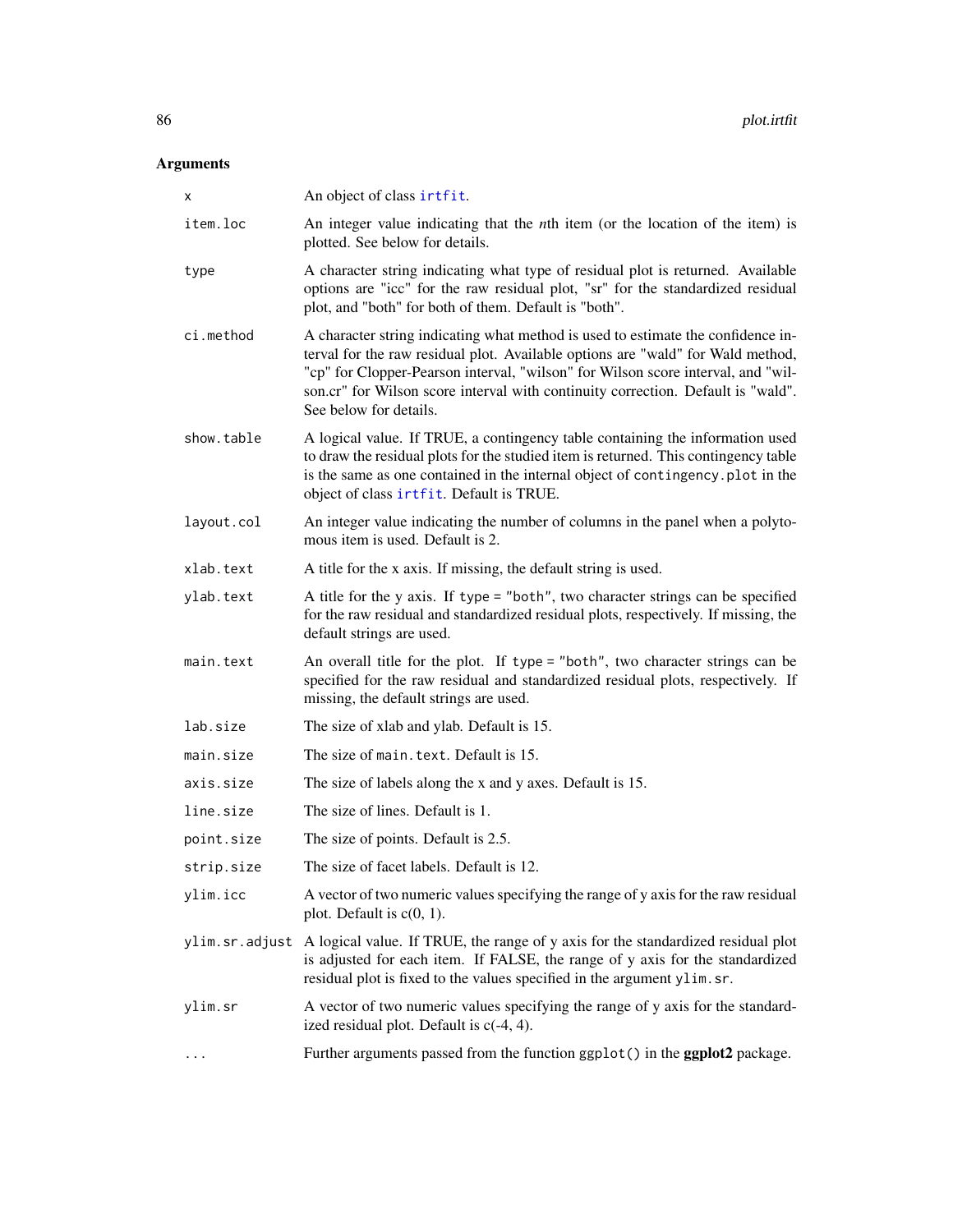### plot.irtfit 87 and 87 and 87 and 87 and 87 and 87 and 87 and 87 and 87 and 87 and 87 and 87 and 87 and 87 and 8

### Details

All of the plots are drawn using the ggplot2 package.

Once the results of the IRT model fit analysis are obtained from the function [irtfit](#page-70-0), an object of class [irtfit](#page-70-0) can be used to draw the IRT raw residual and standardized residual plots. Especially, the information contained in an internal object of contingency.plot are mainly used to draw the residual plots.

Because the residual plots are drawn for an item at a time, you have to indicate which item will be evaluated. For this, you should specify an integer value, which is the location of the studied item, in the argument item.loc. For example, if you want to draw the residual plots for the third item, then item.loc = 3.

In terms of the raw residual plot, the argument ci.method is used to select a method to estimate the confidence intervals among four methods. Those methods are "wald" for the Wald interval, which is based on the normal approximation (Laplace, 1812), "cp" for Clopper-Pearson interval (Clopper & Pearson, 1934), "wilson" for Wilson score interval (Wilson, 1927), and "wilson.cr" for Wilson score interval with continuity correction (Newcombe, 1998). See [https://en.wikipedia.org/](https://en.wikipedia.org/wiki/Binomial_proportion_confidence_interval) [wiki/Binomial\\_proportion\\_confidence\\_interval](https://en.wikipedia.org/wiki/Binomial_proportion_confidence_interval) for more details about the binomial proportion confidence intervals. Note that the width of confidence interval is determined by the  $\alpha$ -level specified in the argument alpha of the function [irtfit](#page-70-0).

Regarding the standardized residual plot, any standardized residuals greater than the specified criterion value in the argument overSR of the function [irtfit](#page-70-0) are displayed as triangles. Otherwise, they are displayed as circles.

# Author(s)

Hwanggyu Lim <hglim83@gmail.com>

### References

Clopper, C. J., & Pearson, E. S. (1934). The use of confidence or fiducial limits illustrated in the case of the binomial. *Biometrika, 26*(4), 404-413.

Hambleton, R. K., Swaminathan, H., & Rogers, H. J. (1991).*Fundamentals of item response theory*. Newbury Park, CA: Sage.

Laplace, P. S. (1820).*Theorie analytique des probabilites* (in French). Courcier.

Newcombe, R. G. (1998). Two-sided confidence intervals for the single proportion: comparison of seven methods. *Statistics in medicine, 17*(8), 857-872.

Wilson, E. B. (1927). Probable inference, the law of succession, and statistical inference. *Journal of the American Statistical Association, 22*(158), 209-212.

### See Also

[irtfit](#page-70-0)

### Examples

```
## import the "-prm.txt" output file from flexMIRT
flex_sam <- system.file("extdata", "flexmirt_sample-prm.txt", package = "irtplay")
```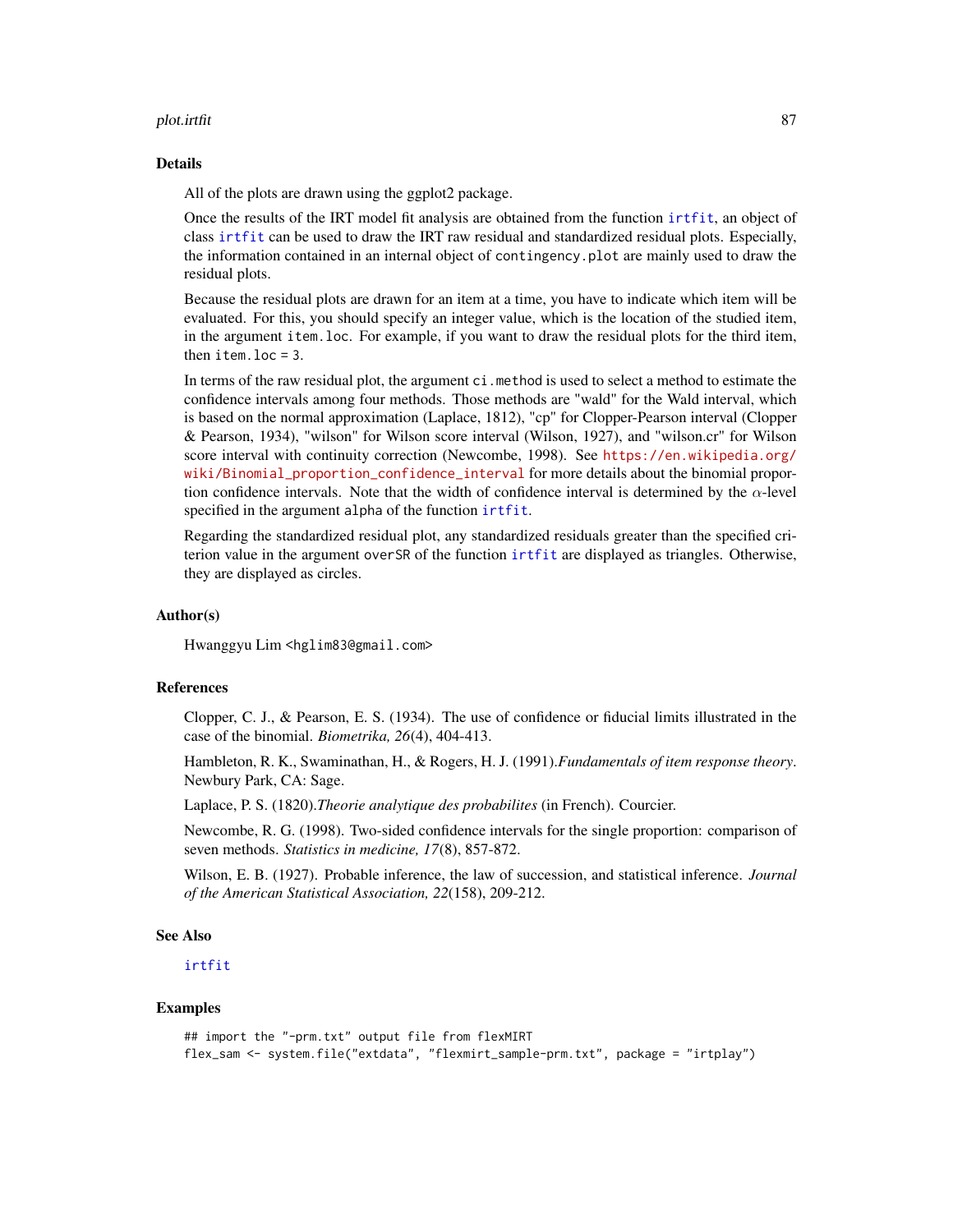```
# select the first two dichotomous items and last polytomous item
x <- bring.flexmirt(file=flex_sam, "par")$Group1$full_df[c(1:2, 55), ]
# generate examinees' abilities from N(0, 1)
set.seed(23)
score <- rnorm(1000, mean=0, sd=1)
# simulate the response data
data <- simdat(x=x, theta=score, D=1)
# compute fit statistics
fit <- irtfit(x=x, score=score, data=data, group.method="equal.freq",
          n.width=11, loc.theta="average", range.score=c(-4, 4), D=1, alpha=0.05, overSR=1.5)
# residual plots for the first item (dichotomous item)
plot(x=fit, item.loc=1, type = "both", ci.method = "wald", show.table=TRUE, ylim.sr.adjust=TRUE)
# residual plots for the third item (polytomous item)
plot(x=fit, item.loc=3, type = "both", ci.method = "wald", show.table=FALSE, ylim.sr.adjust=TRUE)
# raw residual plot for the third item (polytomous item)
plot(x=fit, item.loc=3, type = "icc", ci.method = "wald", show.table=TRUE, ylim.sr.adjust=TRUE)
# standardized residual plot for the third item (polytomous item)
plot(x=fit, item.loc=3, type = "sr", ci.method = "wald", show.table=TRUE, ylim.sr.adjust=TRUE)
```
plot.test.info *Plot Item and Test Information Functions*

### Description

This function plots item or test information function given a specified theta values. In addition, this function displays conditional standard errors at a test level.

### Usage

```
## S3 method for class 'test.info'
plot(
  x,
  item.loc = NULL,
  overlap = FALSE,
  csee = FALSE,
  xlab.text,
  ylab.text,
  main.text,
```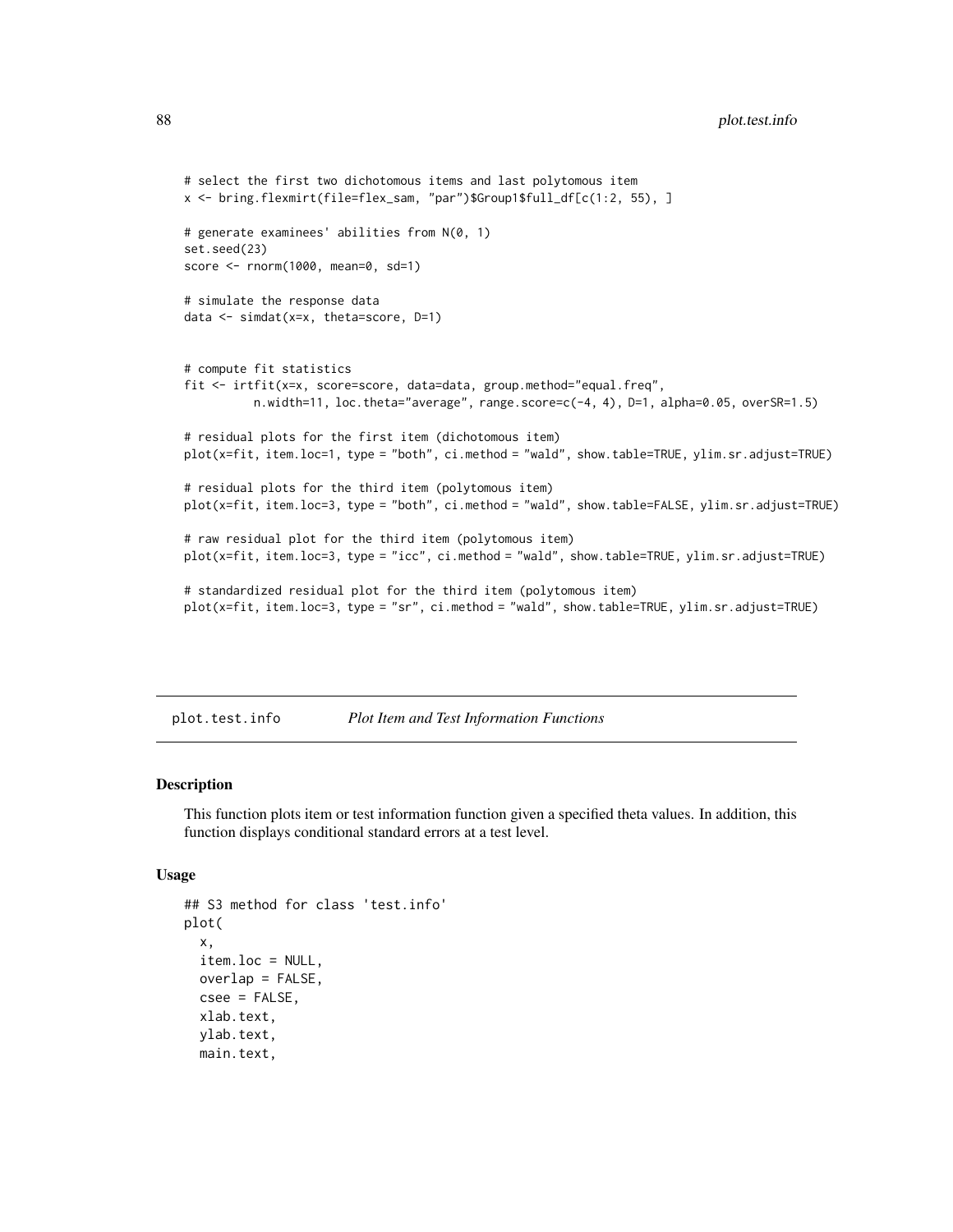# plot.test.info 89

```
lab.size = 15,
 main.size = 15,
 axis.size = 15,
 line.color,
 line.size = 1,
 layout.col = 4,
 strip.size = 12,
  ...
)
```
# Arguments

| X                    | x An object of class test. info.                                                                                                                                                                                                                    |
|----------------------|-----------------------------------------------------------------------------------------------------------------------------------------------------------------------------------------------------------------------------------------------------|
| item.loc             | A vector of numeric values indicating that the item information functions of the<br>nth items (or the location of items in a test form) are plotted. If NULL, the test<br>information function for the total test form is drawn. Default is NULL.   |
| overlap              | Logical value indicating whether multiple item information functions are plotted<br>in one panel. If FALSE, multiple item information functions are displayed in<br>multiple panels, one for each.                                                  |
| csee                 | Logical value indicating whether the function displays the conditional standard<br>error of estimation (CSEE) at a test level. If FALSE, item/test information func-<br>tion is plotted. Note that the CSEE plot is displayed only at a test level. |
| xlab.text, ylab.text |                                                                                                                                                                                                                                                     |
|                      | A title for the x and y axes.                                                                                                                                                                                                                       |
| main.text            | An overall title for the plot.                                                                                                                                                                                                                      |
| lab.size             | The size of xlab and ylab. Default is 15.                                                                                                                                                                                                           |
| main.size            | The size of main. text. Default is 15.                                                                                                                                                                                                              |
| axis.size            | The size of labels along the x and y axes. Default is 15.                                                                                                                                                                                           |
| line.color           | A character string specifying a color for the line. See http://www.cookbook-r.<br>com/Graphs/Colors_(ggplot2)/ for more details about colors used in gg-<br>plot <sub>2</sub> .                                                                     |
| line.size            | The size of lines. Default is 1.                                                                                                                                                                                                                    |
| layout.col           | An integer value indicating the number of columns in the panel when displaying<br>the item information functions of the multiple items. Default is 4.                                                                                               |
| strip.size           | The size of facet labels when the item information functions of the multiple<br>items are drawn.                                                                                                                                                    |
| $\ddots$             | Further arguments passed from the function geom_line() in the <b>ggplot2</b> pack-<br>age.                                                                                                                                                          |

# Details

All of the plots are drawn using the ggplot2 package. The object of class test. info can be obtained from the function [test.info](#page-115-0).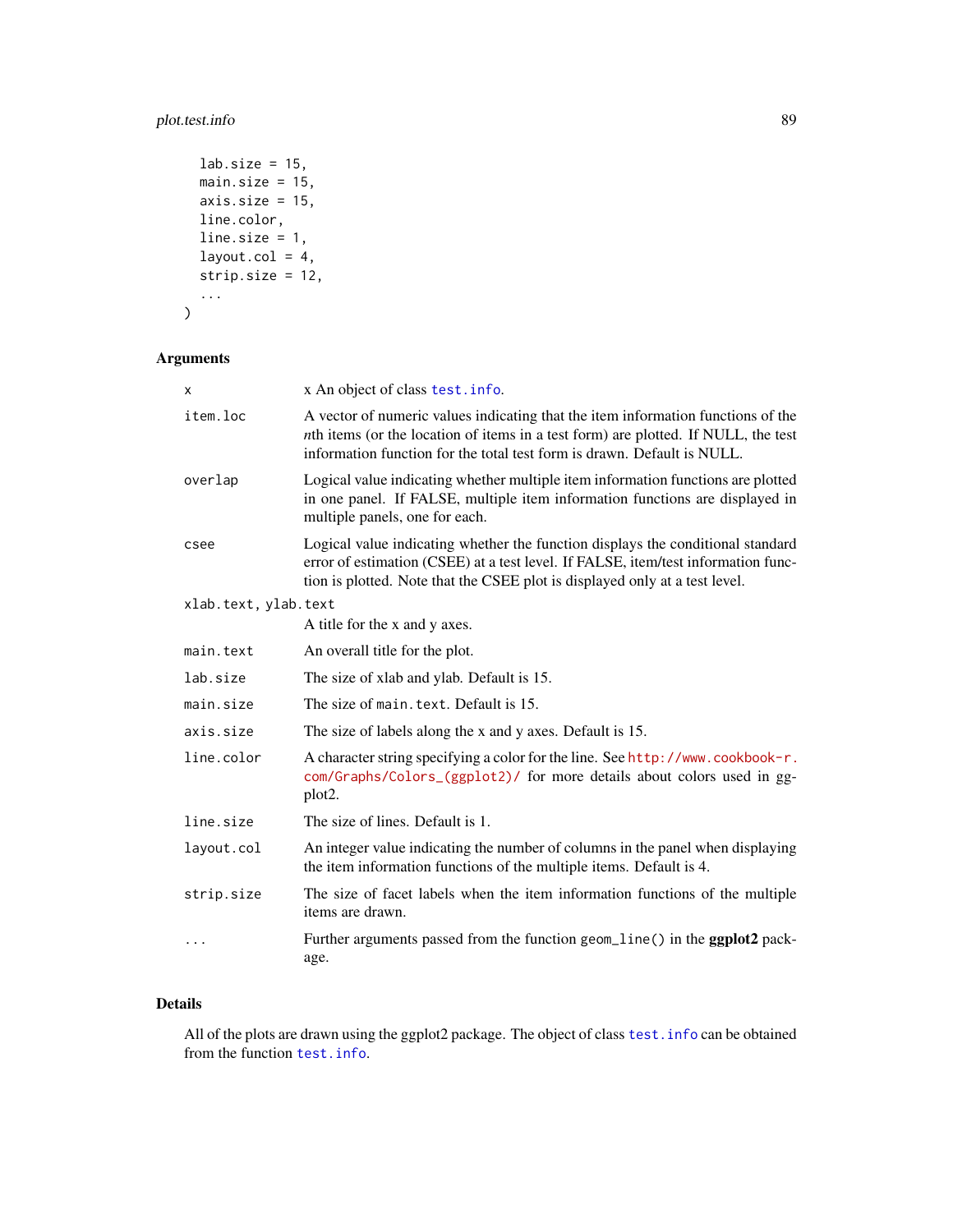### Author(s)

Hwanggyu Lim <hglim83@gmail.com>

# See Also

[test.info](#page-115-0)

### Examples

```
## the use of a "-prm.txt" file obtained from a flexMIRT
# import the "-prm.txt" output file from flexMIRT
flex_prm <- system.file("extdata", "flexmirt_sample-prm.txt", package = "irtplay")
# read item parameters and transform them to item metadata
test_flex <- bring.flexmirt(file=flex_prm, "par")$Group1$full_df
# set theta values
theta \leq seq(-4, 4, 0.1)
# compute item and test information values given the theta values
x <- test.info(x=test_flex, theta=theta, D=1)
# draw a plot of the test information function
plot(x)
# draw a plot of the item information function for the second item
plot(x, item.loc=2)
# draw a plot of multiple item information functions across the multiple panels
plot(x, item.loc=1:8, overlap=FALSE)
# draw a plot of multiple item information functions across in one panel
plot(x, item.loc=1:8, overlap=TRUE)
# draw a plot of conditional standard error at a test level
plot(x, csee=TRUE)
```
plot.traceline *Plot ICC and TCC*

### **Description**

This function plots item or test characteristic curve using the ggplot2 package. The item characteristic (or category) curve (ICC) or item score curve is drawn for an individual item. The test characteristic curve (TCC) is drawn based on a total test form.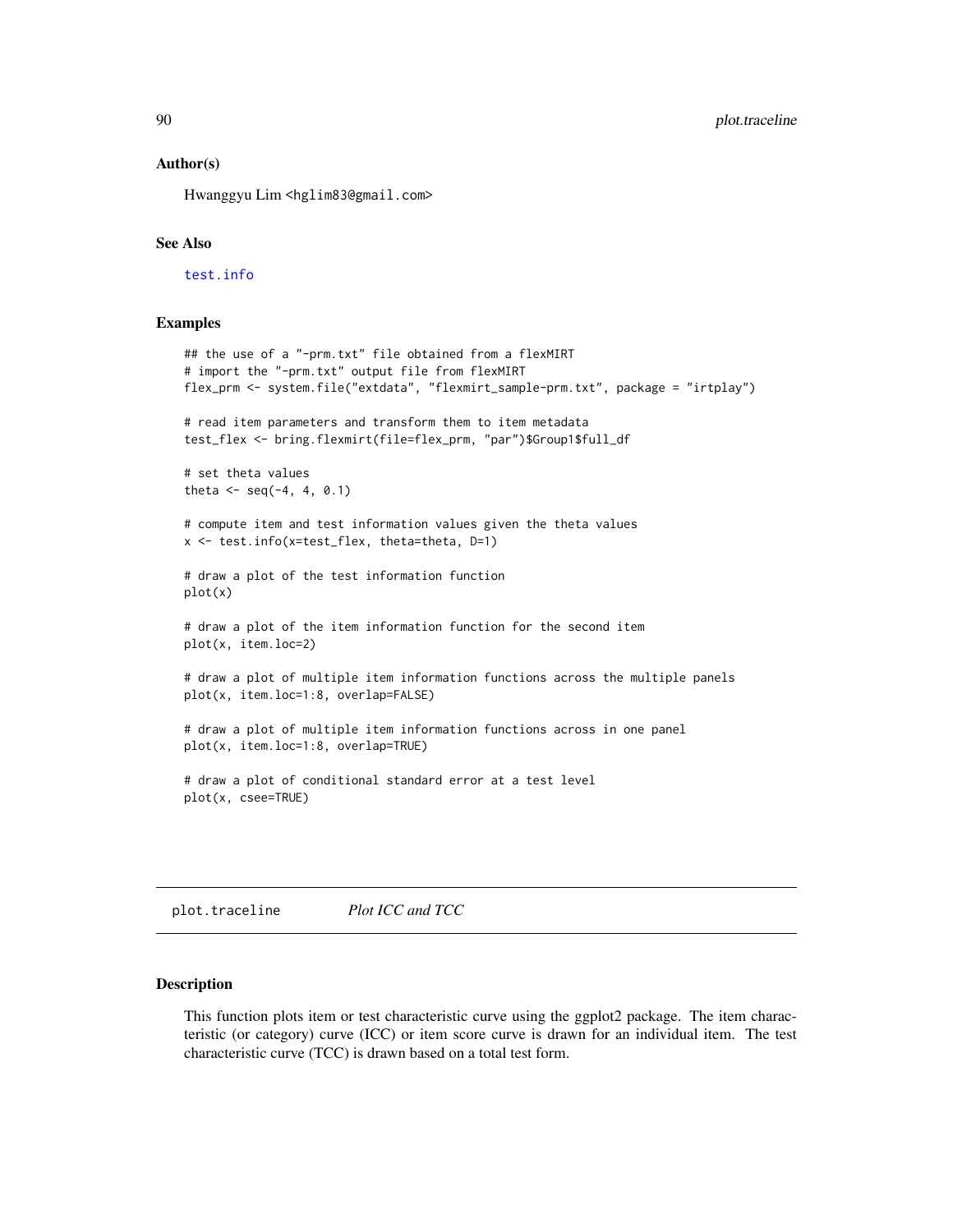# plot.traceline 91

# Usage

```
## S3 method for class 'traceline'
plot(
  x,
  item.loc = NULL,
  score.curve = FALSE,
  overlap = FALSE,
  layout.col = 2,
  xlab.text,
  ylab.text,
  main.text,
  lab.size = 15,
  main.size = 15,
  axis.size = 15,
  line.color,
  line.size = 1,
  strip.size = 12,
  ...
\mathcal{L}
```

```
Arguments
```

| X                    | An object of class traceline.                                                                                                                                                                                                                                                                                                                                             |
|----------------------|---------------------------------------------------------------------------------------------------------------------------------------------------------------------------------------------------------------------------------------------------------------------------------------------------------------------------------------------------------------------------|
| item.loc             | A numeric value indicating that the <i>n</i> th item (or the location of item) is plotted.<br>If NULL, the TCC based on a total test form is drawn. Default is NULL.                                                                                                                                                                                                      |
| score.curve          | Logical value. If TRUE, item score curve (i.e., a weighted sum of item category<br>probabilities over the item scores) is plotted in a panel. Otherwise, ICCs for all<br>score categories are plotted in separate panels. For a dichotomous item, the item<br>score curve is the same as the ICC of score category 1. Ignored when item. loc<br>= NULL. Default is FALSE. |
| overlap              | Logical value indicating whether multiple item score curves are plotted in one<br>panel. If FALSE, the multiple item score curves are displayed with multiple<br>panels, one for each.                                                                                                                                                                                    |
| layout.col           | An integer value indicating the number of columns in the panel when displaying<br>ICCs for an item or when displaying multiple item scores with multiple panels.                                                                                                                                                                                                          |
| xlab.text, ylab.text |                                                                                                                                                                                                                                                                                                                                                                           |
|                      | A title for the x and y axes.                                                                                                                                                                                                                                                                                                                                             |
| main.text            | An overall title for the plot.                                                                                                                                                                                                                                                                                                                                            |
| lab.size             | The size of xlab and ylab. Default is 15.                                                                                                                                                                                                                                                                                                                                 |
| main.size            | The size of main. text. Default is 15.                                                                                                                                                                                                                                                                                                                                    |
| axis.size            | The size of labels along the x and y axes. Default is 15.                                                                                                                                                                                                                                                                                                                 |
| line.color           | A character string specifying the color for a line. See http://www.cookbook-r.<br>com/Graphs/Colors_(ggplot2)/ for more details about colors used in gg-<br>plot <sub>2</sub> .                                                                                                                                                                                           |
| line.size            | The size of lines. Default is 1.                                                                                                                                                                                                                                                                                                                                          |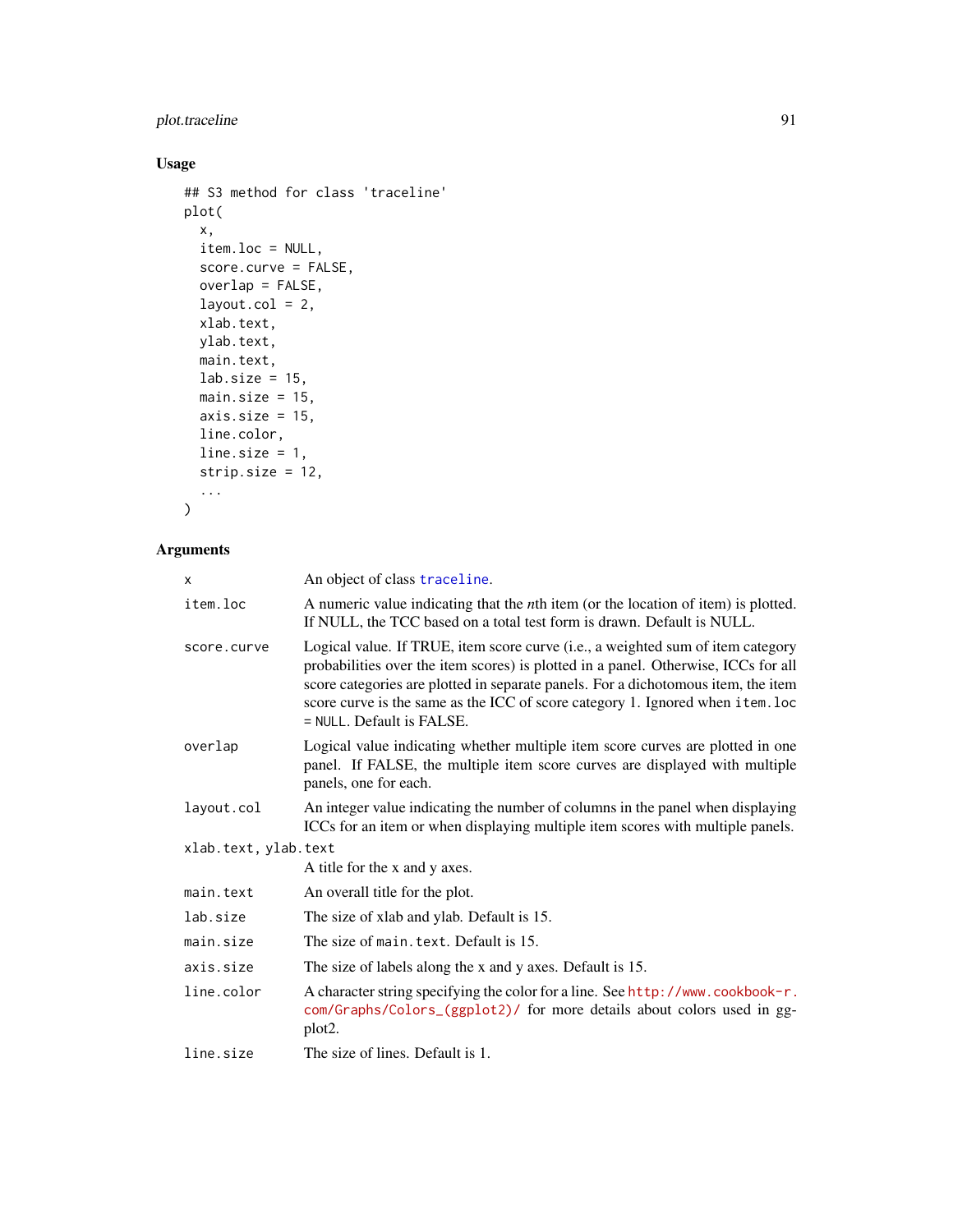92 plot.traceline

| strip.size              | The size of facet labels when ICCs for an item are plotted.                        |
|-------------------------|------------------------------------------------------------------------------------|
| $\cdot$ $\cdot$ $\cdot$ | Further arguments passed from the function geom_line() in the <b>ggplot2</b> pack- |
|                         | age.                                                                               |

# Details

All of the plots are drawn using the ggplot2 package. If item.loc = NULL, the TCC based on the total test form is plotted. In the argument item.loc, a vector of positive integer values should be specified to indicate the *n*th items among the total test form. For example, if there are ten items in the test form and the score curves of the 1st, 2nd, and 3rd items should be plotted, then item.loc = 1:3.

### Author(s)

Hwanggyu Lim <hglim83@gmail.com>

### See Also

### [traceline](#page-118-0)

### Examples

```
## example
## using a "-prm.txt" file obtained from a flexMIRT
# import the "-prm.txt" output file from flexMIRT
flex_prm <- system.file("extdata", "flexmirt_sample-prm.txt", package = "irtplay")
# read item parameters and transform them to item metadata
test_flex <- bring.flexmirt(file=flex_prm, "par")$Group1$full_df
# set theta values
theta \leq seq(-3, 3, 0.1)
# compute the item category probabilities and item/test
# characteristic functions given the theta values
x <- traceline(x=test_flex, theta, D=1)
# plot TCC based on the total test form
plot(x, item.loc=NULL)
# plot ICCs for the first item (dichotomous item)
plot(x, item.loc=1, score.curve=FALSE, layout.col=2)
# plot item score curve for the first item (dichotomous item)
plot(x, item.loc=1, score.curve=TRUE)
# plot item score curves for the first six dichotomous items
# with multiple panels
plot(x, item.loc=1:6, score.curve=TRUE, overlap=FALSE)
# plot item score curve for the first six dichotomous items
# in one panel
```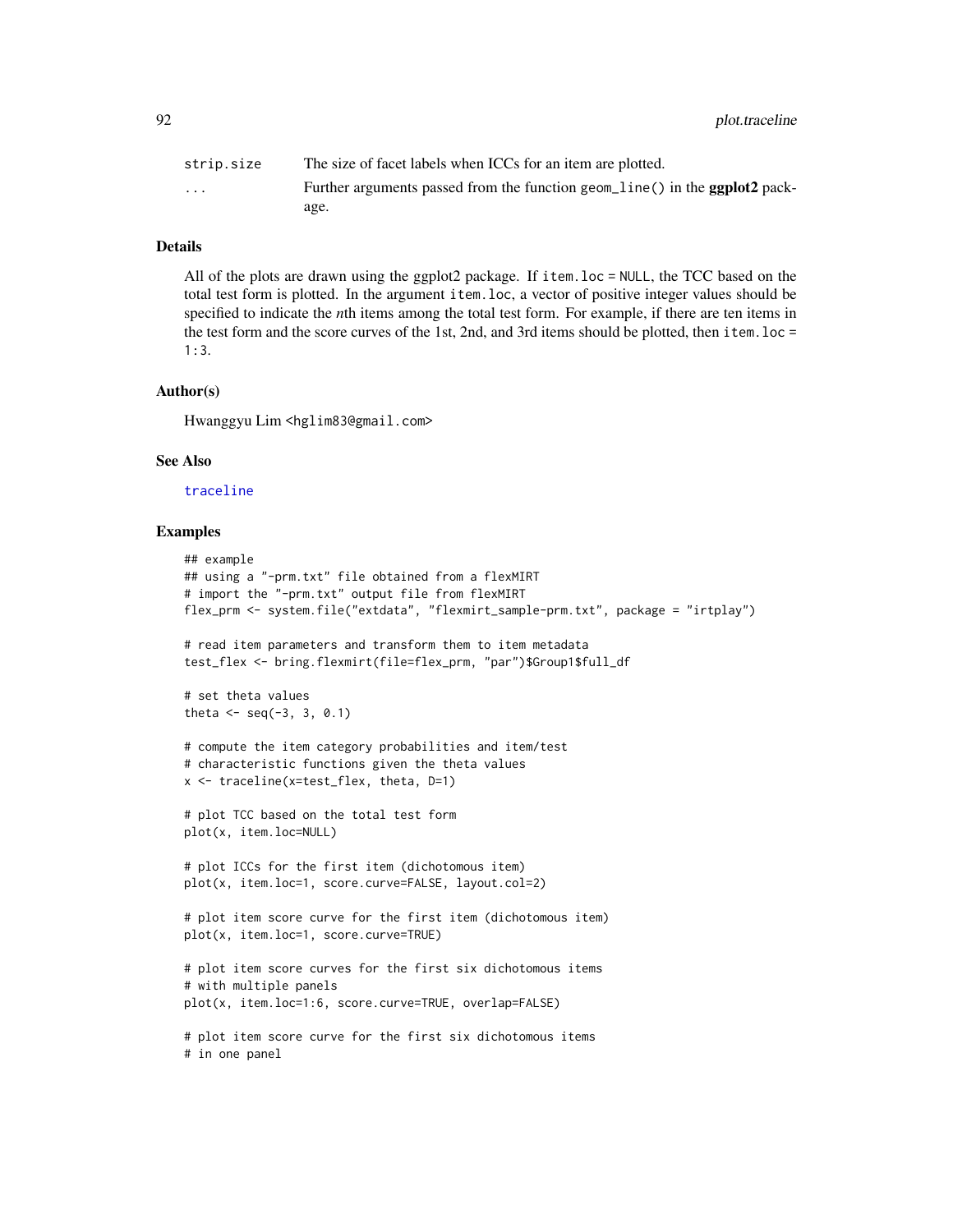### post\_den 93

```
plot(x, item.loc=1:6, score.curve=TRUE, overlap=TRUE)
# plot ICCs for the last item (polytomous item)
plot(x, item.loc=55, score.curve=FALSE, layout.col=2)
# plot item score curve for the last item (polytomous item)
plot(x, item.loc=55, score.curve=TRUE)
# plot item score curves for the last three polytomous items
# with multiple panels
plot(x, item.loc=53:55, score.curve=TRUE, overlap=FALSE)
# plot item score curves for the last three poltyomous items
# in one panel
plot(x, item.loc=53:55, score.curve=TRUE, overlap=TRUE)
```
post\_den *Updated prior (a.k.a. posterior) latent ability distribution*

# Description

This function computes updated prior (a.k.a. posterior) densities of the latent ability distribution given a prior ability distribution, item parameters, and item response data.

### Usage

```
post_den(
  x,
  data,
  D = 1,
  Quadrature = c(49, 6),
 weights = NULL,
  group.mean = 0,
  group.var = 1,
  missing = NA
```
)

### Arguments

| $\mathsf{x}$ | A data frame containing the item metadata (e.g., item parameters, number of cat-<br>egories, models ). See irtfit, test. info, or simidat for more details about<br>the item metadata. This data frame can be easily obtained using the function<br>shape_df. |
|--------------|---------------------------------------------------------------------------------------------------------------------------------------------------------------------------------------------------------------------------------------------------------------|
| data         | A matrix containing examinees' response data for the items in the argument x.<br>A row and column indicate the examinees and items, respectively.                                                                                                             |
| D            | A scaling factor in IRT models to make the logistic function as close as possible<br>to the normal ogive function (if set to 1.7). Default is 1.                                                                                                              |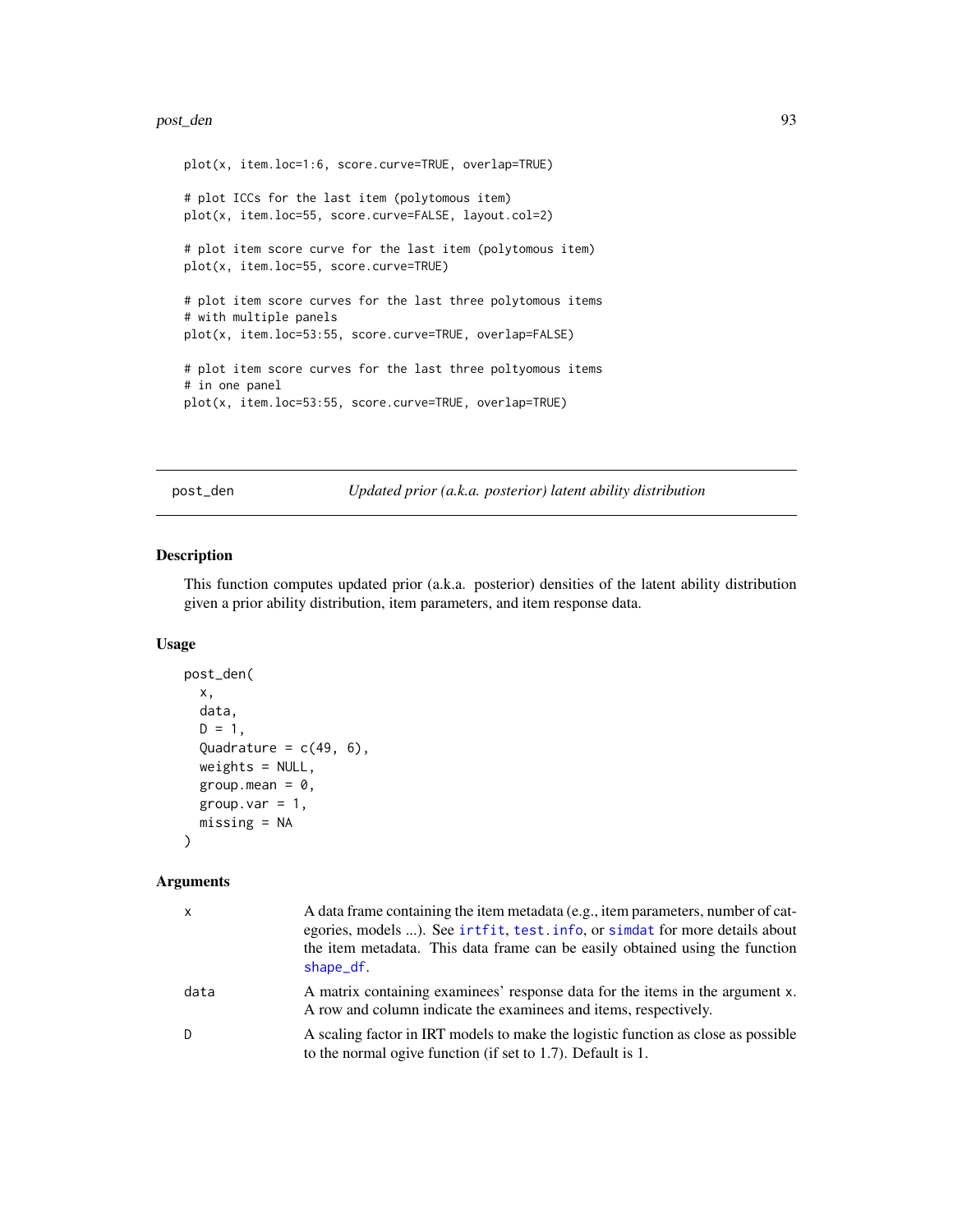| Quadrature | A numeric vector of two components specifying the number of quadrature points<br>(in the first component) and the symmetric minimum and maximum values of<br>these points (in the second component). For example, a vector of $c(49, 6)$ indi-<br>cates 49 rectangular quadrature points over $-6$ and 6. Default is $c(49, 6)$ .                                                                                                                          |
|------------|------------------------------------------------------------------------------------------------------------------------------------------------------------------------------------------------------------------------------------------------------------------------------------------------------------------------------------------------------------------------------------------------------------------------------------------------------------|
| weights    | A two-column matrix or data frame containing the quadrature points (in the first<br>column) and the corresponding weights (in the second column) of the latent vari-<br>able prior distribution. The weights and quadrature points can be easily obtained<br>using the function gen. weight. If NULL, a normal prior density is used based<br>on the information provided in the arguments of Quadrature, group. mean, and<br>group.var). Default is NULL. |
| group.mean | A numeric value to set the mean of latent variable prior distribution. Default is<br>0.                                                                                                                                                                                                                                                                                                                                                                    |
| group.var  | A positive numeric value to set the variance of latent variable prior distribution.<br>Default is 1.                                                                                                                                                                                                                                                                                                                                                       |
| missing    | A value indicating missing values in the response data set. Default is NA.                                                                                                                                                                                                                                                                                                                                                                                 |

### Value

This function returns a list containing two internal objects. The first internal object is a data frame with two columns, where the first column has theta values (nodes) and the second column provides the weights of the posterior latent ability distribution. The second internal object is a data frame containing the mean, variance, and standard deviation of the distribution.

# Author(s)

Hwanggyu Lim <hglim83@gmail.com>

# See Also

[shape\\_df](#page-103-0), [irtfit](#page-70-0), [test.info](#page-115-0), [simdat](#page-107-0)

# Examples

```
# fit the 2PL model to LSAT6 data
(mod.2pl <- est_irt(data=LSAT6, D=1, model="2PLM", cats=2))
# extract the item parameter estimates
(x <- getirt(x=mod.2pl, what="par.est"))
# update the standard normal prior deisnty of the ability distribution
# using the estimated item parameters
(upd_prior <- post_den(x=x, data=LSAT6, D=1, group.mean=0, group.var=1))
```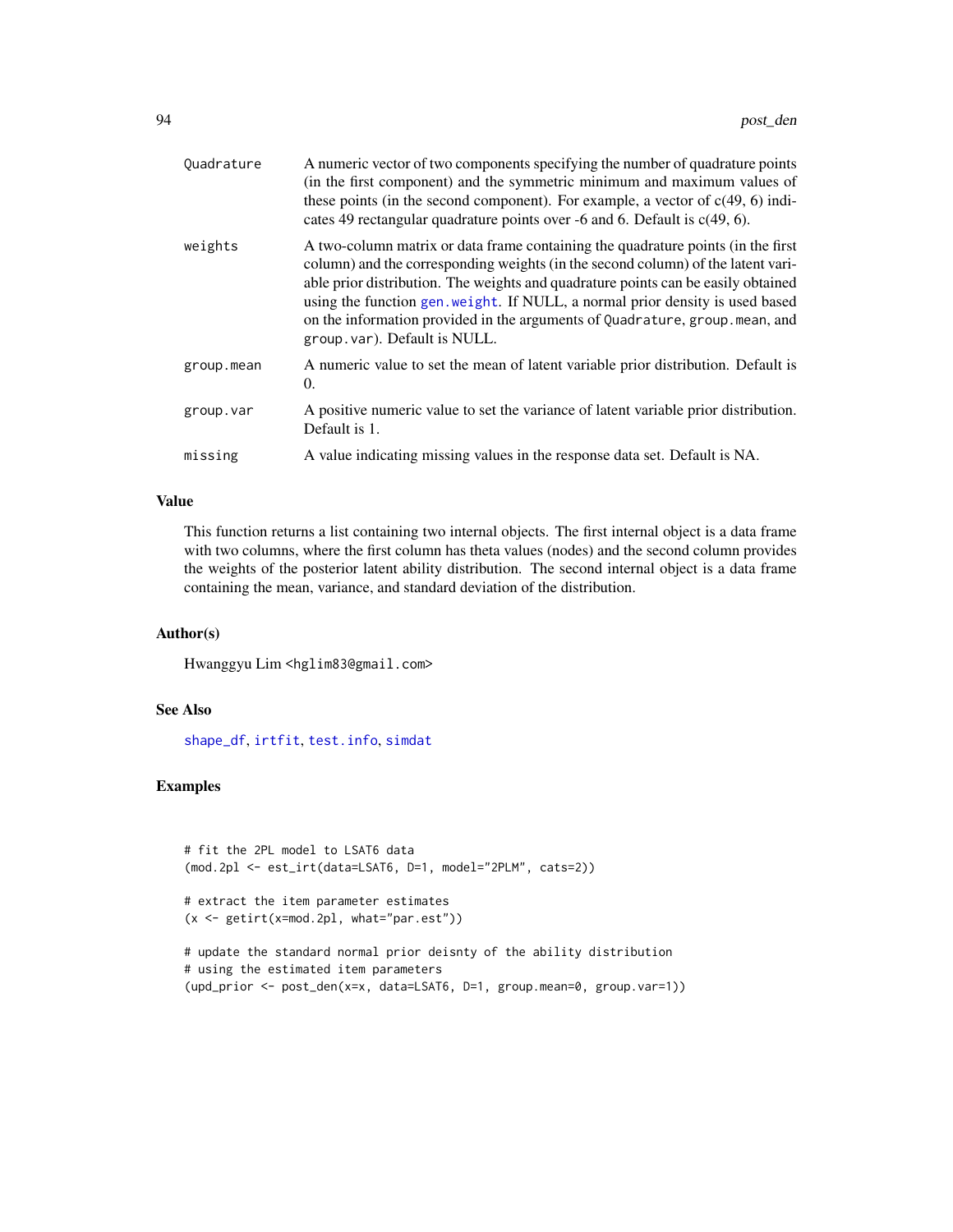### Description

This function computes three RDIF statistics (Lim, Choe, & Han, 2022; Lim, Choe, Han, Lee, & Hong, 2021), which are  $RDIF_R$ ,  $RDIF_S$ , and  $RDIF_{RS}$ , for each item.  $RDIF_R$  primarily captures the typical contrast in raw residual pattern between two groups caused by uniform DIF whereas  $RDIF<sub>S</sub>$  primarily captures the typical contrast in squared residual pattern between two groups caused by nonuniform DIF.  $RDIF_{RS}$  can reasonably capture both types of DIF.

# Usage

```
rdiff(x, \ldots)## Default S3 method:
rdif(
  x,
  data,
  score = NULL,
  group,
  focal.name,
 D = 1,
  alpha = 0.05,
 missing = NA,
 purify = FALSE,
 purify.by = c("rdif_rs", "rdif_r", "rdif_s"),
 max.iter = 10,
 min.resp = NULL,
 method = "MLE",range = c(-4, 4),
  norm.prior = c(\emptyset, 1),
  nquad = 41,
 weights = NULL,ncore = 1,
  verbose = TRUE,
  ...
)
## S3 method for class 'est_irt'
rdif(
  x,
  score = NULL,
 group,
  focal.name,
  alpha = 0.05,
 missing = NA,
```
# <span id="page-94-0"></span>rdif *IRT residual-based DIF (RDIF) detection framework2*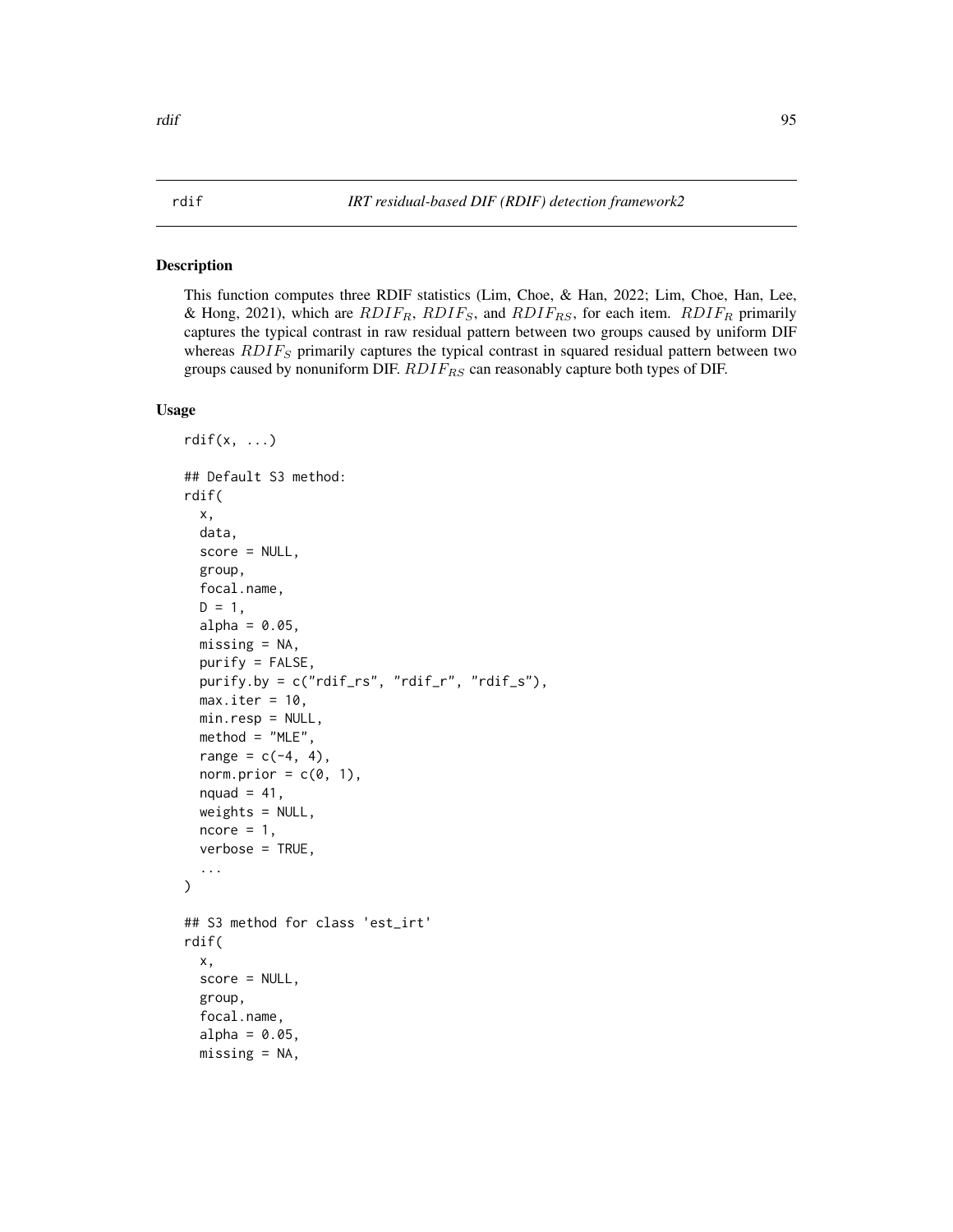```
purity = FALSE,purify.by = c("rdif_rs", "rdif_r", "rdif_s"),
 max.iter = 10,
 min.resp = NULL,
 method = "MLE",range = c(-4, 4),
 norm.prior = c(\emptyset, 1),
 nquad = 41,
 weights = NULL,
 ncore = 1,
 verbose = TRUE,
  ...
\mathcal{L}## S3 method for class 'est_item'
rdif(
 x,
 group,
 focal.name,
 alpha = 0.05,
 missing = NA,
 purity = FALSE,purify.by = c("rdif_rs", "rdif_r", "rdif_s"),
 max.iter = 10,
 min.resp = NULL,
 method = "MLE",range = c(-4, 4),
 norm.prior = c(\emptyset, 1),
 nquad = 41,
 weights = NULL,
 ncore = 1,
 verbose = TRUE,
  ...
\mathcal{L}
```
# Arguments

| $\boldsymbol{\mathsf{x}}$ | A data frame containing the item metadata (e.g., item parameters, number of<br>categories, models ), an object of class est_item obtained from the function<br>est_item, or an object of class est_irt obtained from the function est_irt.<br>The data frame of item metadata can be easily obtained using the function<br>shape_df. See est_irt, irtfit, test. info or simdat for more details about<br>the item metadata. |
|---------------------------|-----------------------------------------------------------------------------------------------------------------------------------------------------------------------------------------------------------------------------------------------------------------------------------------------------------------------------------------------------------------------------------------------------------------------------|
| .                         | additional arguments for further updates.                                                                                                                                                                                                                                                                                                                                                                                   |
| data                      | A matrix containing examinees' response data for the items in the argument x.<br>A row and column indicate the examinees and items, respectively.                                                                                                                                                                                                                                                                           |
| score                     | A vector of examinees' ability estimates. If the abilities are not provided, rdif<br>function estimates the abilities before computing RDIF statistics. See est_score                                                                                                                                                                                                                                                       |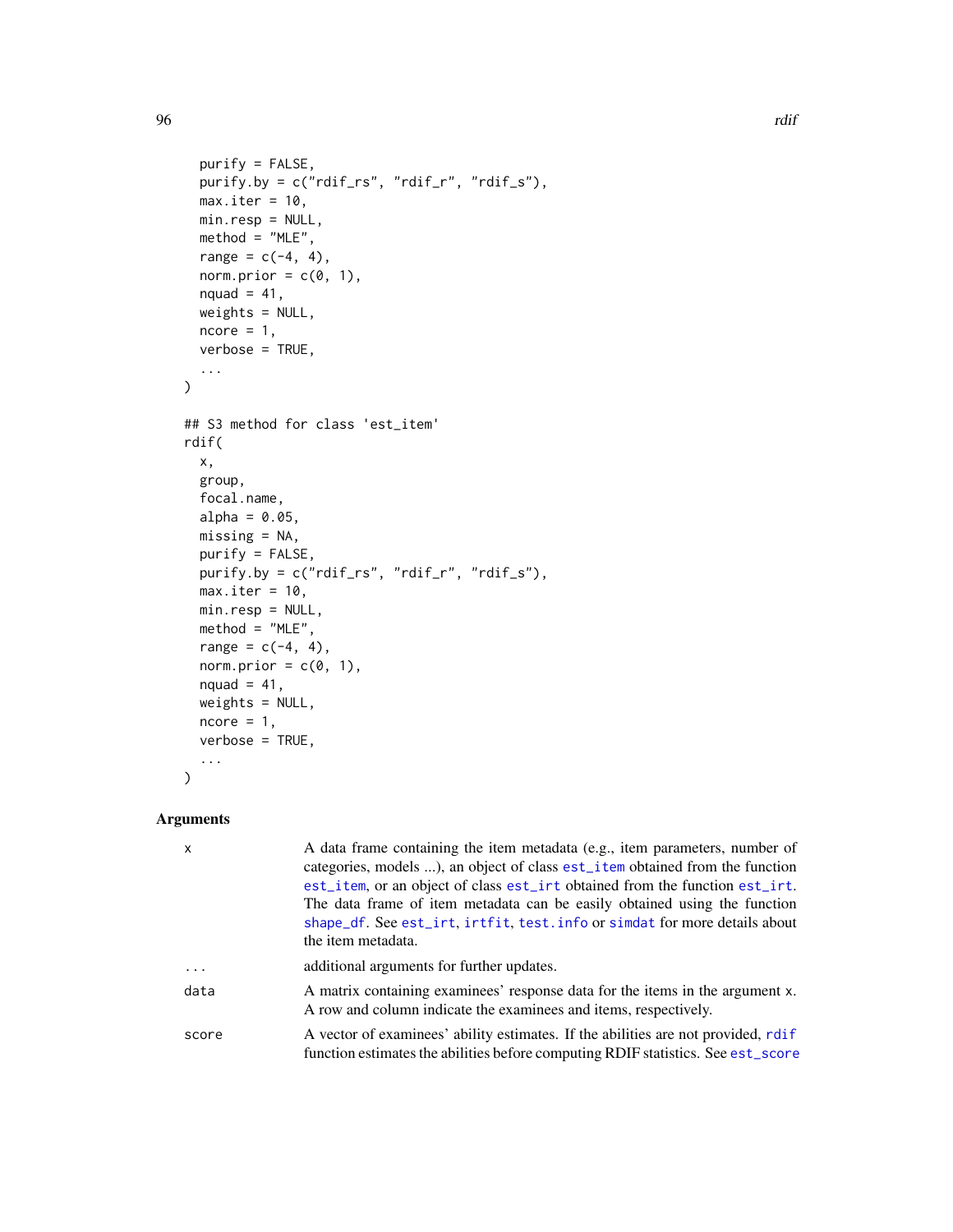|            | for more details about scoring methods. Default is NULL.                                                                                                                                                                                                                                                                                                                                                                                  |
|------------|-------------------------------------------------------------------------------------------------------------------------------------------------------------------------------------------------------------------------------------------------------------------------------------------------------------------------------------------------------------------------------------------------------------------------------------------|
| group      | A numeric or character vector indicating group membership of examinees. The<br>length of vector should the same with the number of rows in the response data<br>matrix.                                                                                                                                                                                                                                                                   |
| focal.name | A single numeric or character indicating the level of group which corresponds<br>to the focal group. For example, if group = $c(0, 1, 0, 1, 1)$ and '1' indicates the<br>focal group, then $focal.name = 1$ .                                                                                                                                                                                                                             |
| D          | A scaling factor in IRT models to make the logistic function as close as possible<br>to the normal ogive function (if set to 1.7). Default is 1.                                                                                                                                                                                                                                                                                          |
| alpha      | A numeric value to specify significance $\alpha$ -level of the hypothesis test using the<br>RDIF fit statistics. Default is .05.                                                                                                                                                                                                                                                                                                          |
| missing    | A value indicating missing values in the response data set. Default is NA.                                                                                                                                                                                                                                                                                                                                                                |
| purify     | A logical value indicating whether a purification process will be implemented<br>or not. Default is FALSE.                                                                                                                                                                                                                                                                                                                                |
| purify.by  | A character string specifying a RDIF statistic with which the purification is im-<br>plemented. Available statistics are "rdif_rs" for $RDIF_{RS}$ , "rdif_r" for $RDIF_R$ ,<br>and "rdif_s" for $RDIF_S$ .                                                                                                                                                                                                                               |
| max.iter   | An positive integer value specifying the maximum number of iterations for the<br>purification process. Default is 10.                                                                                                                                                                                                                                                                                                                     |
| min.resp   | An positive integer value specifying the minimum number of item responses for<br>an examinee when scores are computed. Default is NULL. See details below for<br>more information.                                                                                                                                                                                                                                                        |
| method     | A character string indicating a scoring method. Available methods are "MLE"<br>for the maximum likelihood estimation, "MAP" for the maximum a posteriori<br>estimation, and "EAP" for the expected a posteriori estimation. Default method<br>is "MLE".                                                                                                                                                                                   |
| range      | A numeric vector of two components to restrict the range of ability scale for the<br>MLE. Default is $c(-4, 4)$ .                                                                                                                                                                                                                                                                                                                         |
| norm.prior | A numeric vector of two components specifying a mean and standard devia-<br>tion of the normal prior distribution. These two parameters are used to obtain<br>the gaussian quadrature points and the corresponding weights from the normal<br>distribution. Default is $c(0,1)$ . Ignored if method is "MLE".                                                                                                                             |
| nquad      | An integer value specifying the number of gaussian quadrature points from the<br>normal prior distribution. Default is 41. Ignored if method is "MLE" or "MAP".                                                                                                                                                                                                                                                                           |
| weights    | A two-column matrix or data frame containing the quadrature points (in the first<br>column) and the corresponding weights (in the second column) of the latent vari-<br>able prior distribution. The weights and quadrature points can be easily obtained<br>using the function gen. weight. If NULL and method is "EAP", default values<br>are used (see the arguments of norm.prior and nquad). Ignored if method is<br>"MLE" or "MAP". |
| ncore      | The number of logical CPU cores to use. Default is 1. See est_score for<br>details.                                                                                                                                                                                                                                                                                                                                                       |
| verbose    | A logical value. If TRUE, the progress messages of purification procedure are<br>suppressed. Default is TRUE.                                                                                                                                                                                                                                                                                                                             |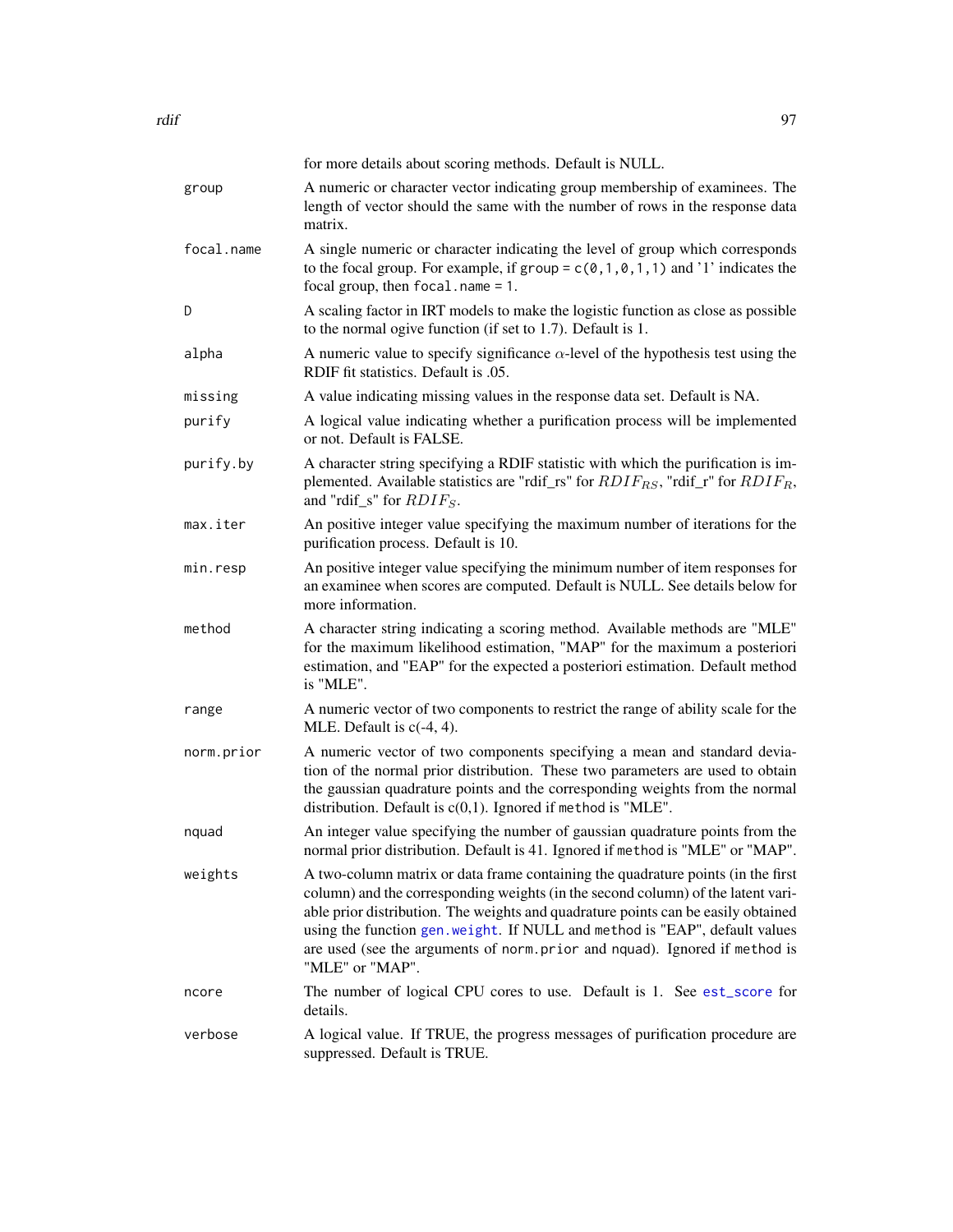### Details

98 rdif

The RDIF framework (Lim et al., 2022; Lim et al., 2021) consists of three IRT residual-based statistics:  $RDIF_R$ ,  $RDIF_S$ , and  $RDIF_{RS}$ . Under the null hypothesis that a test contains no DIF items,  $RDIF_R$  and  $RDIF_S$  follow normal distributions asymptotically.  $RDIF_{RS}$  is a based on a bivariate normal distribution of  $RDIF_R$  and  $RDIF_S$  statistics. Under the null hypothesis of no DIF items, it follows a  $\chi^2$  distribution asymptotically with 2 degrees of freedom. See Lim et al. (2022) for more details about RDIF framework.

The [rdif](#page-94-0) function computes all three RDIF statistics of  $RDIF_R$ ,  $RDIF_S$ , and  $RDIF_{RS}$ . The current version of [rdif](#page-94-0) function only supports dichotomous item response data. To compute the three statistics, the [rdif](#page-94-0) function requires (1) item parameter estimates obtained from aggregate data regardless of group membership, (2) examinees' ability estimates (e.g., MLE), and (3) examinees' item response data. Note that the ability estimates need to be computed using the aggregate data-based item parameter estimates. The item parameter estimates should be provided in the x argument, the ability estimates should be provided in the score argument, and the response data should be provided in the data argument. When the abilities are not given in the score argument (i.e., score = NULL), the [rdif](#page-94-0) function estimates examinees' abilities automatically using the scoring method specified in the method argument (e.g., method = "MLE").

The group argument accepts a vector of either two distinct numeric or character variables. Between two distinct variable, one is to represent the reference group and another one is to represent the focal group. The length of the vector should be the same with the number of rows in the response data and each value in the vector should indicate each examinee of the response data. Once the gruop is specified, a single numeric or character value needs to be provided in the focal. name argument to define which group variable in the group argument represents the focal group.

As other DIF detection approaches, an iterative purification process can be implemented for the RDIF framework. When purify = TRUE, the purification process is implemented based on one of RDIF statistics specified in the purify.by argument (e.g, purify.by="rdif\_rs"). At each iterative purification, examinees' latent abilities are computed using purified items and scoring method specified in the method argument. The iterative purification process stops when no further DIF items are found or the process reaches a predetermined limit of iteration, which can be specified in the max.iter argument. See Lim et al. (2022) for more details about the purification procedure.

Scoring with a few items entails large standard errors which in turn could compromise DIF detection with RDIF framework. The min.resp argument can be used to avoid using scores with large standard errors when computing the RDIF statistics, especially during the purification process. For example, if min.resp is not NULL (e.g., min.resp=5), item responses of examinees whose tally of item responses are less than the specified minimum number are treated as missing values (i.e., NA). Accordingly, their ability estimates become missing values and are not used for computing the RDIF statistics. If min.resp=NULL, an examinee's score will be computed as long as there exists, at least, 1 item response for the examinee.

### Value

This function returns a list of four internal objects. The four objects are:

- no\_purify A list of several sub-objects containing the results of DIF analysis without a purification procedure. The sub-objects are:
	- dif stat A data frame containing the results of three RDIF statistics across all evaluated items. From the first column, each column indicates item's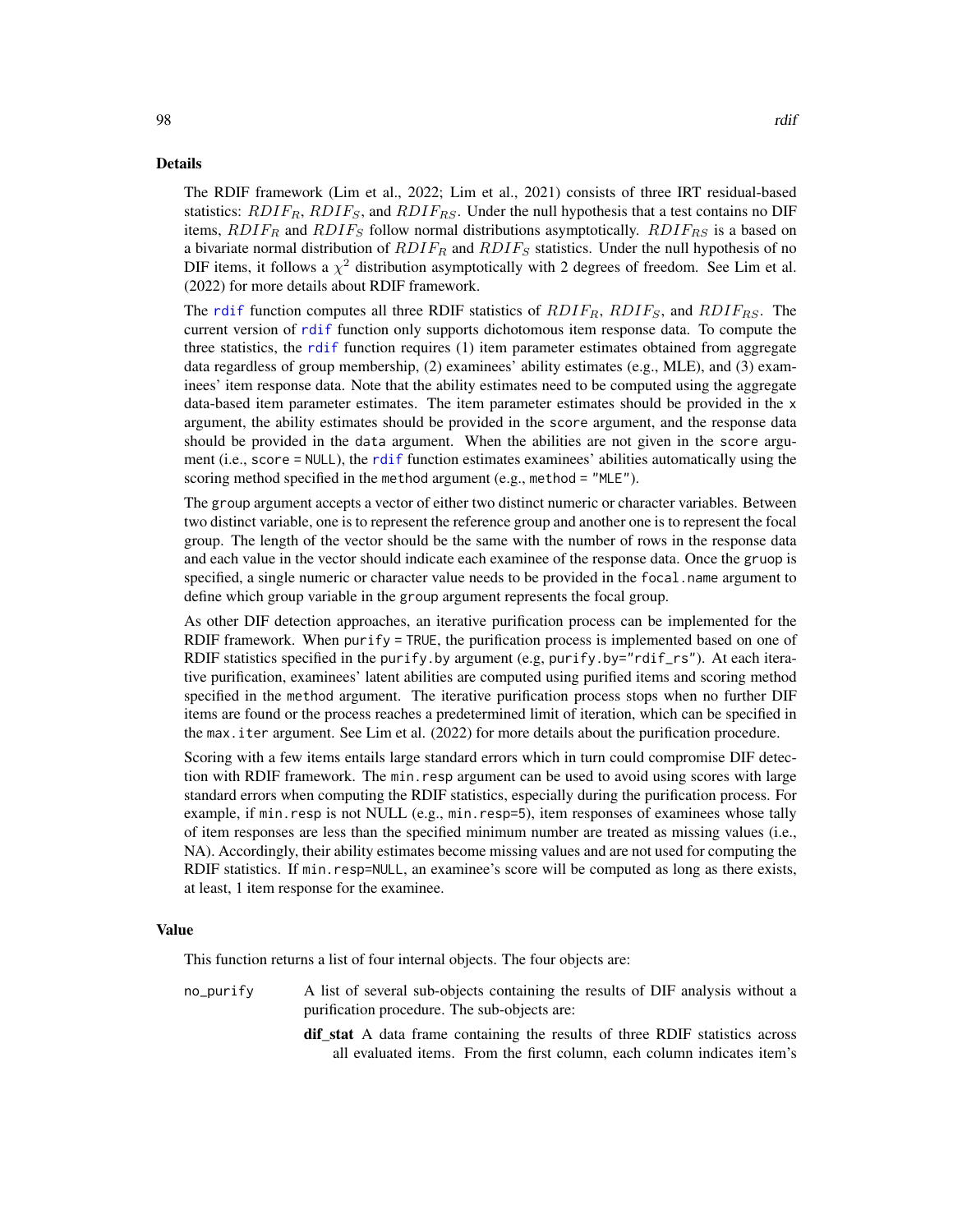|             | ID, $RDIF_R$ statistic, standardized $RDIF_R$ , $RDIF_S$ statistic, standard-<br>ized, $RDIF_S$ , $RDIF_{RS}$ statistic, p-value of the $RDIF_R$ , p-value of the<br>$RDIFS$ , p-value of the $RDIFRS$ , sample size of the reference group, sam-<br>ple size of the focal group, and total sample size, respectively. Note that<br>$RDIF_{RS}$ does not have its standardized value because it is a $\chi^2$ statistic.                                                                                                                             |
|-------------|------------------------------------------------------------------------------------------------------------------------------------------------------------------------------------------------------------------------------------------------------------------------------------------------------------------------------------------------------------------------------------------------------------------------------------------------------------------------------------------------------------------------------------------------------|
|             | moments A data frame containing the moments of three RDIF statistics. From<br>the first column, each column indicates item's ID, mean of $RDIF_R$ , stan-<br>dard deviation of $RDIF_R$ , mean of $RDIF_S$ , standard deviation of $RDIF_S$ ,<br>and covariance of $RDIF_R$ and $RDIF_S$ , respectively.                                                                                                                                                                                                                                             |
|             | <b>dif_item</b> A list of three numeric vectors showing potential DIF items flagged<br>by each of the RDIF statistics. Each of the numeric vector means the items<br>flagged by $RDIF_R$ , $RDIF_S$ , and $RDIF_{RS}$ , respectively.                                                                                                                                                                                                                                                                                                                |
|             | score A vector of ability estimates used to compute the RDIF statistics.                                                                                                                                                                                                                                                                                                                                                                                                                                                                             |
| purify      | A logical value indicating whether the purification process was used.                                                                                                                                                                                                                                                                                                                                                                                                                                                                                |
| with_purify | A list of several sub-objects containing the results of DIF analysis with a purifi-<br>cation procedure. The sub-objects are:                                                                                                                                                                                                                                                                                                                                                                                                                        |
|             | <b>purify.by</b> A character string indicating which RDIF statistic is used for the pu-<br>rification. "rdif_r", "rdif_s", and "rdif_rs" refers to $RDIF_R$ , $RDIF_S$ , and<br>$RDIF_{RS}$ , respectively.                                                                                                                                                                                                                                                                                                                                          |
|             | dif_stat A data frame containing the results of three RDIF statistics across<br>all evaluated items. From the first column, each column indicates item's<br>ID, $RDIF_R$ statistic, standardized $RDIF_R$ , $RDIF_S$ statistic, standard-<br>ized, $RDIF_S$ , $RDIF_{RS}$ statistic, p-value of the $RDIF_R$ , p-value of the<br>$RDIFS$ , p-value of the $RDIFRS$ , sample size of the reference group, sam-<br>ple size of the focal group, total sample size, and <i>n</i> th iteration where the<br>RDIF statistics were computed, respectively. |
|             | moments A data frame containing the moments of three RDIF statistics. From<br>the first column, each column indicates item's ID, mean of $RDIF_R$ , stan-<br>dard deviation of $RDIF_R$ , mean of $RDIF_S$ , standard deviation of $RDIF_S$ ,<br>covariance of $RDIF_R$ and $RDIF_S$ , and nth iteration where the RDIF<br>statistics were computed, respectively.                                                                                                                                                                                   |
|             | <b>dif_item</b> A list of three numeric vectors showing potential DIF items flagged<br>by each of the RDIF statistics. Each of the numeric vector means the items<br>flagged by $RDIF_R$ , $RDIF_S$ , and $RDIF_{RS}$ , respectively.                                                                                                                                                                                                                                                                                                                |
|             | <b>n.iter</b> A total number of iterations implemented for the purification.                                                                                                                                                                                                                                                                                                                                                                                                                                                                         |
|             | score A vector of final purified ability estimates used to compute the RDIF<br>statistics.                                                                                                                                                                                                                                                                                                                                                                                                                                                           |
|             | complete A logical value indicating whether the purification process was com-<br>pleted. If FALSE, it means that the purification process reached the maxi-<br>mum iteration number but it was not complete.                                                                                                                                                                                                                                                                                                                                         |
| alpha       | A significance $\alpha$ -level used to compute the p-values of RDIF statistics.                                                                                                                                                                                                                                                                                                                                                                                                                                                                      |

- Methods (by class)
	- default: Default method to computes three RDIF statistics using a data frame x containing the item metadata.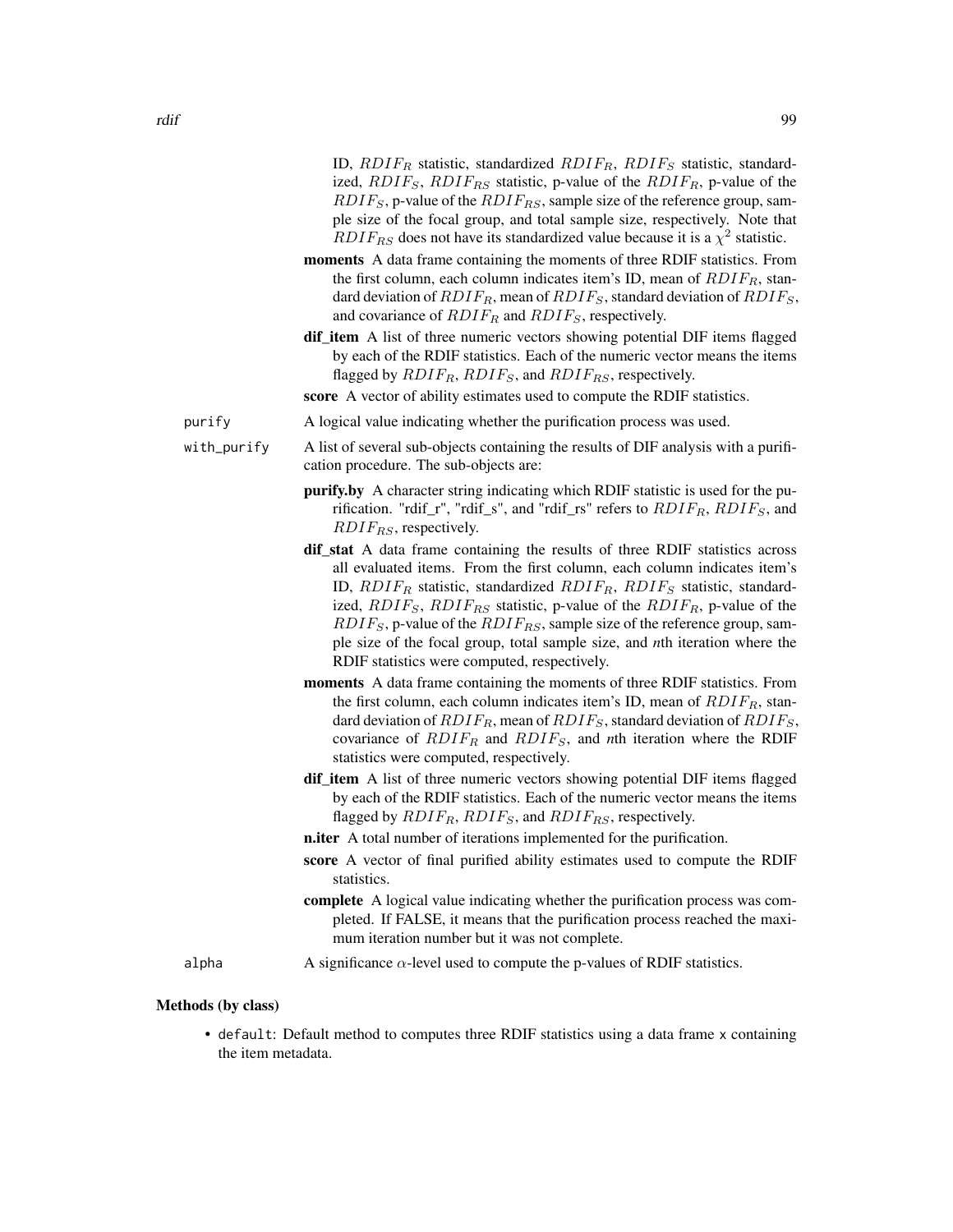- est\_irt: An object created by the function [est\\_irt](#page-26-0).
- est\_item: An object created by the function [est\\_item](#page-39-0).

# Author(s)

Hwanggyu Lim <hglim83@gmail.com>

# References

Lim, H., Choe, E. M., & Han, K. T. (2022). A residual-based differential item functioning detection framework in item response theory. *Journal of Educational Measurement*. https://doi.org/10.1111/jedm.12313.

Lim, H., Choe, E. M., Han, K. T., Lee, S., & Hong, M. (2021, June). *IRT residual approach to detecting DIF.* Paper presented at the Annual Meeting of the National Council on Measurement in Education. Online.

# See Also

[est\\_item](#page-39-0), [test.info](#page-115-0), [simdat](#page-107-0), [shape\\_df](#page-103-0), [gen.weight](#page-64-0), [est\\_score](#page-58-0)

# Examples

```
# call library
library("dplyr")
## Uniform DIF detection
###############################################
# (1) manipulate true uniform DIF data
###############################################
# import the "-prm.txt" output file from flexMIRT
flex_sam <- system.file("extdata", "flexmirt_sample-prm.txt", package = "irtplay")
# select 36 of 3PLM items which are non-DIF items
par_nstd <-
  bring.flexmirt(file=flex_sam, "par")$Group1$full_df %>%
  dplyr::filter(.data$model == "3PLM") %>%
  dplyr::filter(dplyr::row_number() %in% 1:36) %>%
  dplyr::select(1:6)
par_nstd$id <- paste0("nondif", 1:36)
# generate four new items to inject uniform DIF
difpar_ref <-
  shape_df(par.dc=list(a=c(0.8, 1.5, 0.8, 1.5), b=c(0.0, 0.0, -0.5, -0.5), g=0.15),
           item.id=paste0("dif", 1:4), cats=2, model="3PLM")
# manipulate uniform DIF on the four new items by adding constants to b-parameters
# for the focal group
difpar_foc <-
  difpar_ref %>%
  dplyr::mutate_at(.vars="par.2", .funs=function(x) x + rep(0.7, 4))
```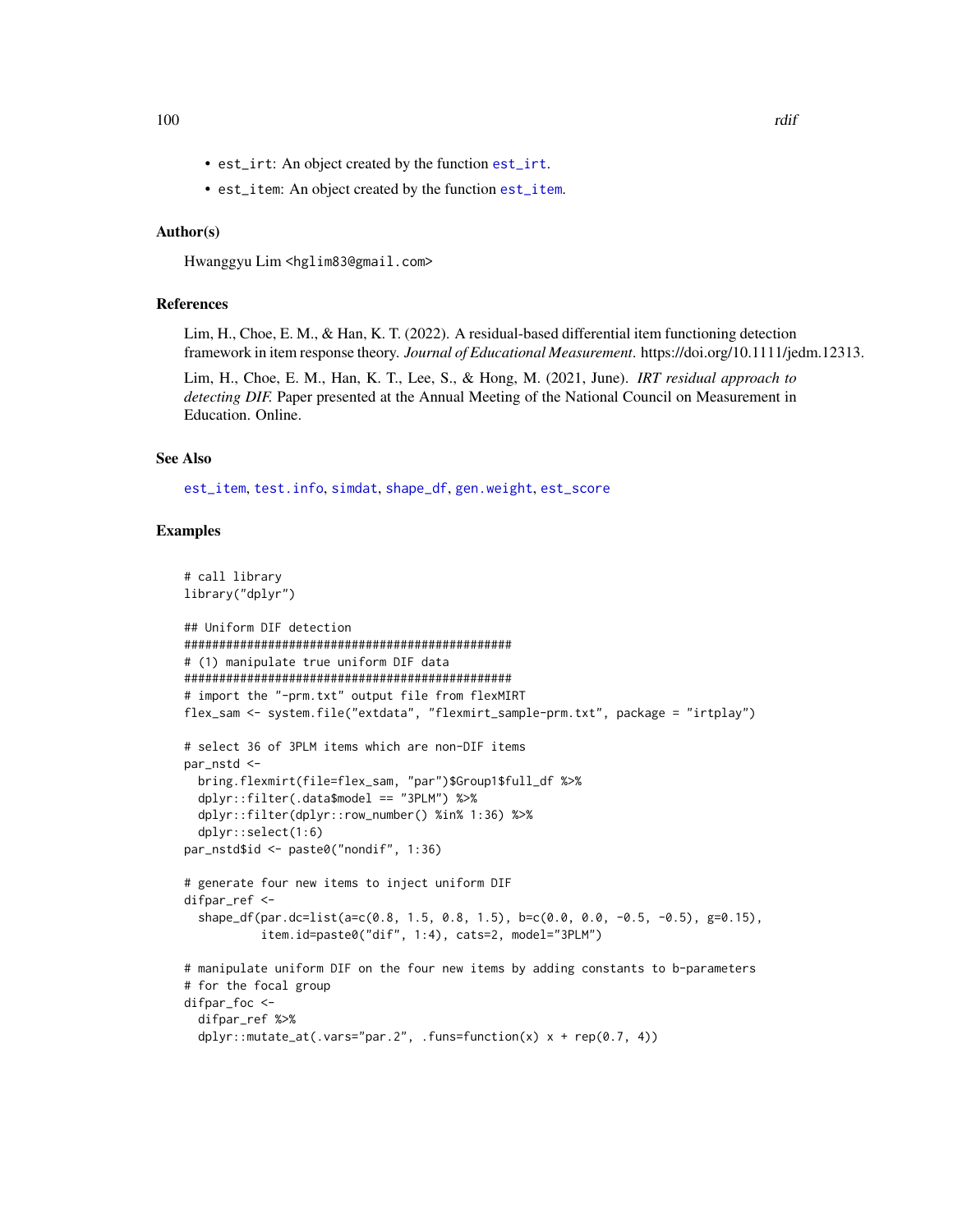```
# combine the 4 DIF and 36 non-DIF items for both reference and focal groups
# thus, the first four items have uniform DIF
par_ref <- rbind(difpar_ref, par_nstd)
par_foc <- rbind(difpar_foc, par_nstd)
# generate the true thetas
set.seed(123)
theta_ref <- rnorm(500, 0.0, 1.0)
theta_foc <- rnorm(500, 0.0, 1.0)
# generate the response data
resp_ref <- simdat(par_ref, theta=theta_ref, D=1)
resp_foc <- simdat(par_foc, theta=theta_foc, D=1)
data <- rbind(resp_ref, resp_foc)
###############################################
# (2) estimate the item and ability parameters
# using the aggregate data
###############################################
# estimate the item parameters
est_mod <- est_irt(data=data, D=1, model="3PLM")
est_par <- est_mod$par.est
# estimate the ability parameters using MLE
score <- est_score(x=est_par, data=data, method="MLE")$est.theta
###############################################
# (3) conduct DIF analysis
###############################################
# create a vector of group membership indicators
# where '1' indicates the focal group
group <- c(rep(0, 500), rep(1, 500))
# (a)-1 compute RDIF statistics by providing scores,
        and without a purification
dif_nopuri_1 <- rdif(x=est_par, data=data, score=score,
                     group=group, focal.name=1, D=1, alpha=0.05)
print(dif_nopuri_1)
# (a)-2 compute RDIF statistics by not providing scores
        and without a purification
dif_nopuri_2 <- rdif(x=est_par, data=data, score=NULL,
                     group=group, focal.name=1, D=1, alpha=0.05,
                     method="MLE")
print(dif_nopuri_2)
# (b)-1 compute RDIF statistics with a purification
# based on \eqn{RDIF_{R}}
dif_puri_r <- rdif(x=est_par, data=data, score=score,
                   group=group, focal.name=1, D=1, alpha=0.05,
                   purify=TRUE, purify.by="rdif_r")
print(dif_puri_r)
```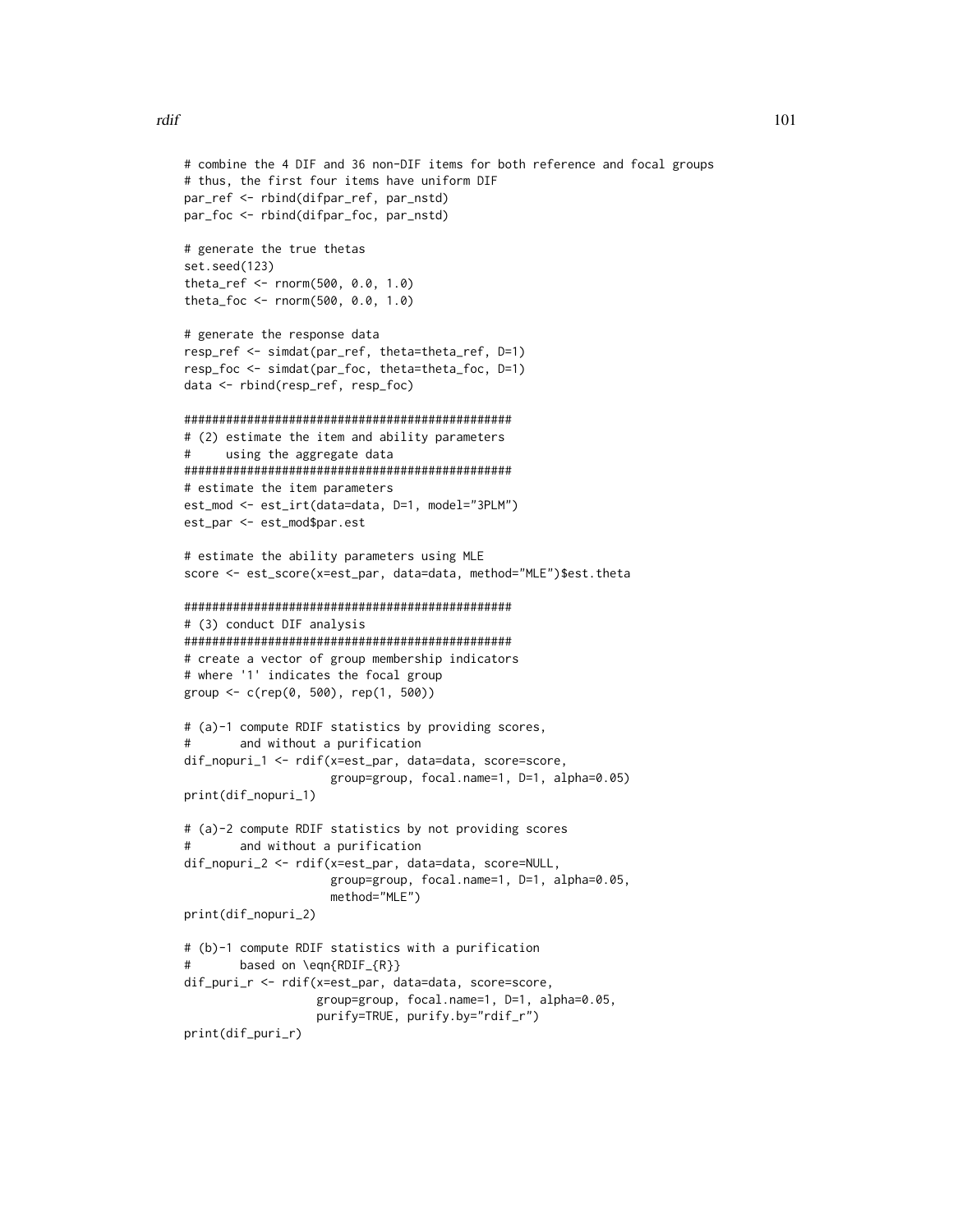```
# (b)-2 compute RDIF statistics with a purification
# based on \eqn{RDIF_{S}}
dif_puri_s <- rdif(x=est_par, data=data, score=score,
                  group=group, focal.name=1, D=1, alpha=0.05,
                  purify=TRUE, purify.by="rdif_s")
print(dif_puri_s)
# (b)-3 compute RDIF statistics with a purification
# based on \eqn{RDIF_{RS}}
dif_puri_rs <- rdif(x=est_par, data=data, score=score,
                    group=group, focal.name=1, D=1, alpha=0.05,
                    purify=TRUE, purify.by="rdif_rs")
print(dif_puri_rs)
```
run\_flexmirt *Run flexMIRT through R*

# Description

This function implements flexMIRT (Cai, 2017) to run a model specified in the syntax file of flexMIRT (i.e., \*.flexmirt) through R. To run this function, flexMIRT software must be installed in advance. This function will be useful especially when conducting a simulation study using flexMIRT.

# Usage

run\_flexmirt(file.syntax, dir.flex = NULL, show.output.on.console = FALSE, ...)

# Arguments

| file.syntax            | A single string or vector containing the file path(s) of a flexmirt syntax file(s) to<br>be run. An example is "C:/Users/Data/irtmodel.flexmirt".                                                                                                                                                                                                  |
|------------------------|----------------------------------------------------------------------------------------------------------------------------------------------------------------------------------------------------------------------------------------------------------------------------------------------------------------------------------------------------|
| dir.flex               | A path of directory where flexMIRT is installed. The path may include a folder<br>name with "flexMIRT" (e.g, flexMIRT3, flexMIRT 3.6). If NULL, a path where<br>flexMIRT is installed will be searched in "C:/Program Files" and it will be used<br>as a default path (e.g., "C:/Program Files/flexMIRT3", "C:/Program Files/flexMIRT<br>$3.6"$ ). |
| show.output.on.console |                                                                                                                                                                                                                                                                                                                                                    |
|                        | A logical value to indicate whether to capture the output of the command and<br>show it on the R console. Default is FALSE. See system.                                                                                                                                                                                                            |
| $\cdot$                | Further arguments passed from the function system.                                                                                                                                                                                                                                                                                                 |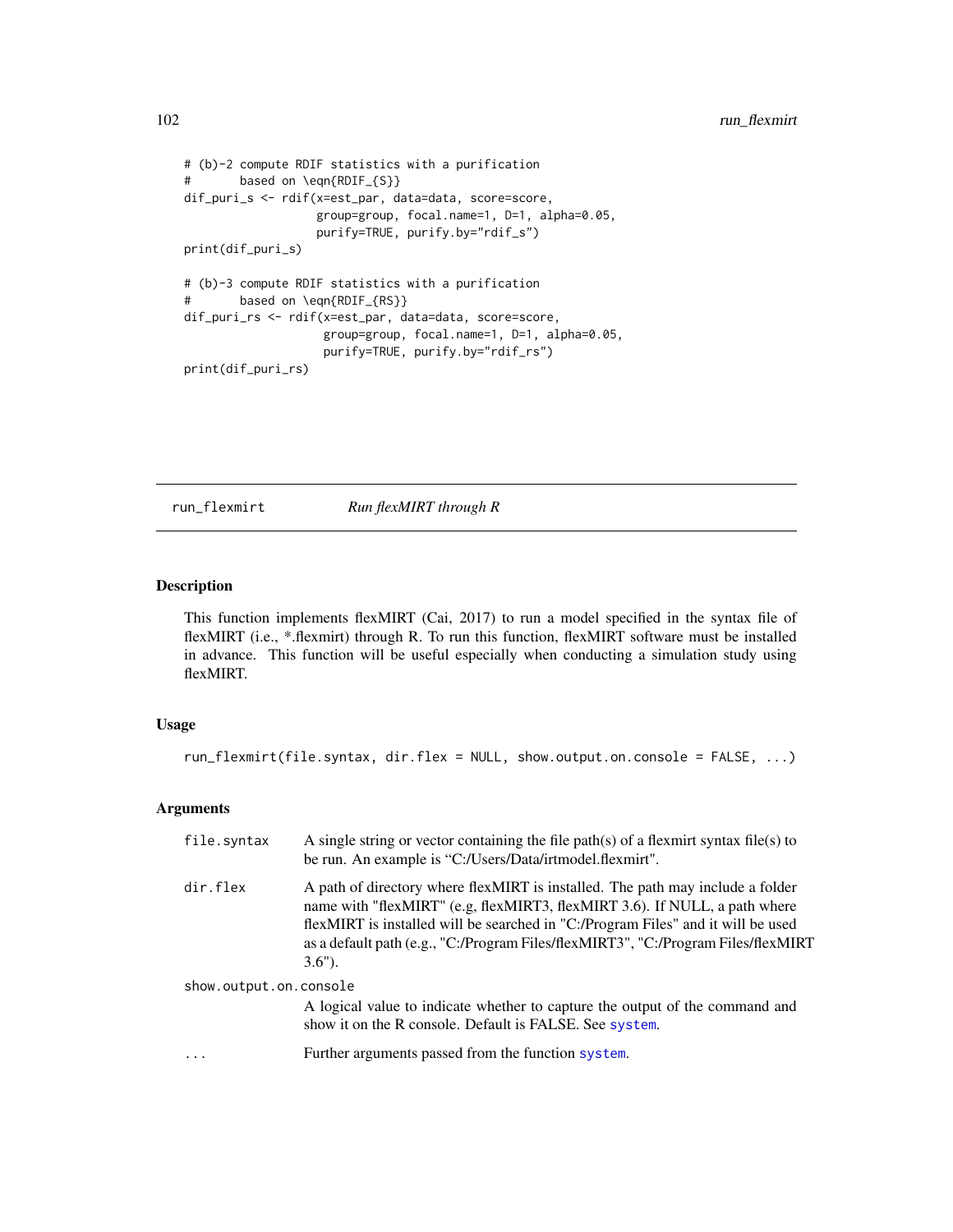# run\_flexmirt 103

# Details

When a path of directory where flexMIRT (with a version  $<$  3.6) is installed is provided in the argument dir.flex, the directory must include following six file of

- WinFlexMIRT.exe
- FlexMIRT x64.exe
- FlexMIRT\_x86.exe
- vpg.dll
- vpg.licensing.client.dll
- vpg.licensing.dll

When a path of directory where flexMIRT (with a version  $\ge$  = 3.6) is installed is provided in the argument dir.flex, the directory must include following six files of

- WinFlexMIRT.exe
- vpg.dll
- vpg.licensing.client.dll
- vpg.licensing.dll
- VPGLicenseClientNet.dll

and an additional directory of "Resources" that contains two files which are

- flexMIRT\_x64\_AVX.exe
- flexMIRT\_x86\_AVX.exe

### Value

output files of flexMIRT

### Author(s)

Hwanggyu Lim <hglim83@gmail.com>

### References

Cai, L. (2017). flexMIRT 3.5 Flexible multilevel multidimensional item analysis and test scoring [Computer software]. Chapel Hill, NC: Vector Psychometric Group.

# Examples

```
# Emxaples below will run when flexMIRT software is installed
# in a default path of "C:/Program Files/flexMIRT3".
# Otherwise provide a path where flexMIRT software is installed
# in the argument 'dir.flex'.
## Not run:
```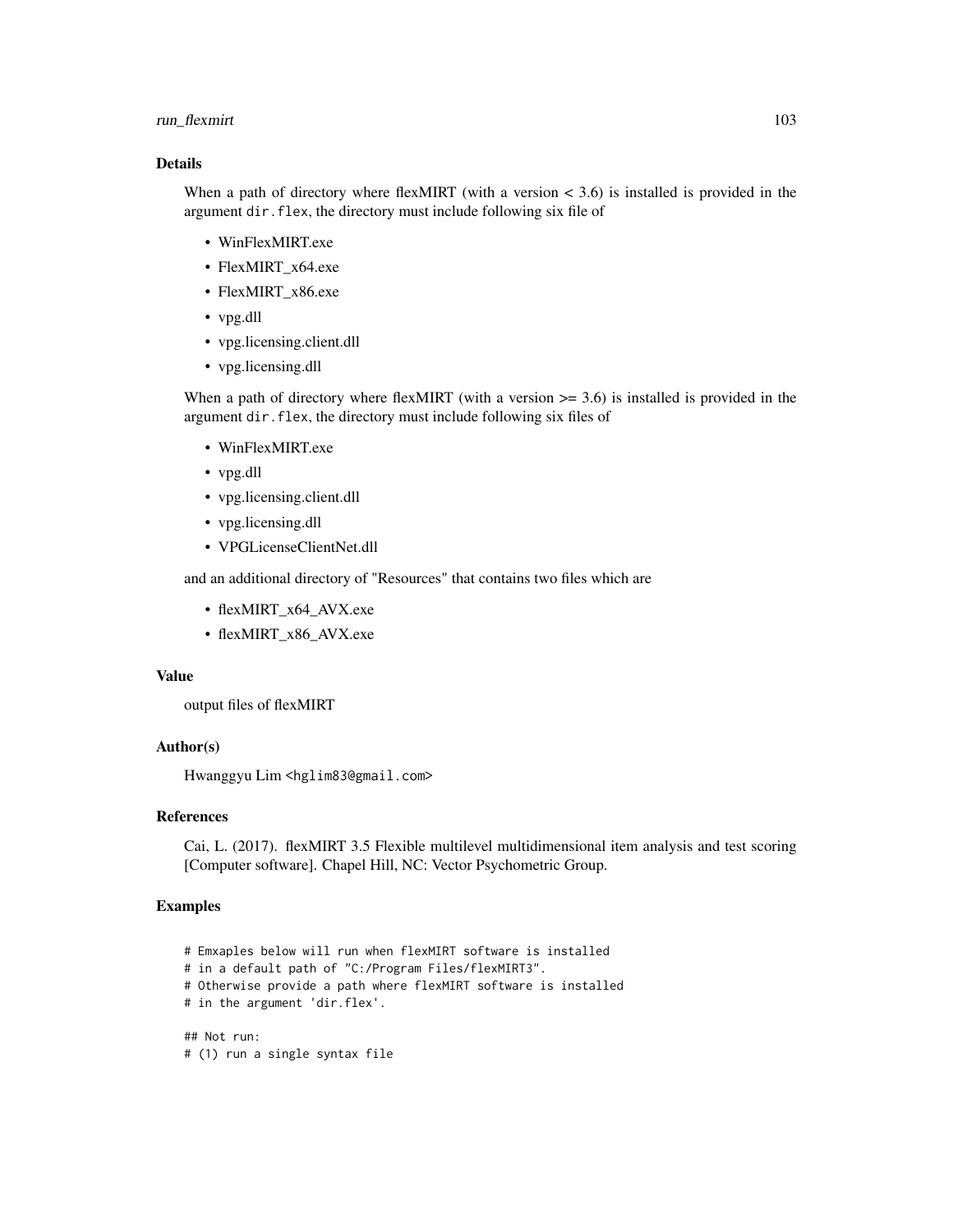```
# import an example of flexMIRT syntax file to run the item parameter estimation of IRT 3PL model
file.syntax <- system.file("extdata", "2PLM_example.flexmirt", package = "irtplay")
# run flexMIRT to estimate the item parameters of IRT 3PL model
run_flexmirt(file.syntax=file.syntax, dir.flex=NULL, show.output=TRUE)
# check the output file
out.file <- system.file("extdata", "2PLM_example-prm.txt", package = "irtplay")
bring.flexmirt(out.file, type="par")
# (2) run multiple syntax files
# import two examples of flexMIRT syntax files
file.syntax1 <- system.file("extdata", "2PLM_example.flexmirt", package = "irtplay")
file.syntax2 <- system.file("extdata", "3PLM_example.flexmirt", package = "irtplay")
# run flexMIRT to estimate the item parameters
run_flexmirt(file.syntax=c(file.syntax1, file.syntax2), dir.flex=NULL, show.output=FALSE)
# check the output file
out.file1 <- system.file("extdata", "2PLM_example-prm.txt", package = "irtplay")
out.file2 <- system.file("extdata", "3PLM_example-prm.txt", package = "irtplay")
bring.flexmirt(out.file1, type="par")
bring.flexmirt(out.file2, type="par")
## End(Not run)
```
<span id="page-103-0"></span>shape\_df *Create a data frame of item metadata*

### Description

This function creates a data frame which includes item meta (e.g., item parameter, categories, models ...) to be used for the IRT model-data fit analysis as well as other analyses.

### Usage

```
shape_df(
 par.dc = list(a = NULL, b = NULL, g = NULL),
 par.py = list(a = NULL, d = NULL),
 item.id = NULL,
 cats,
 model,
  empty.par = FALSE
)
```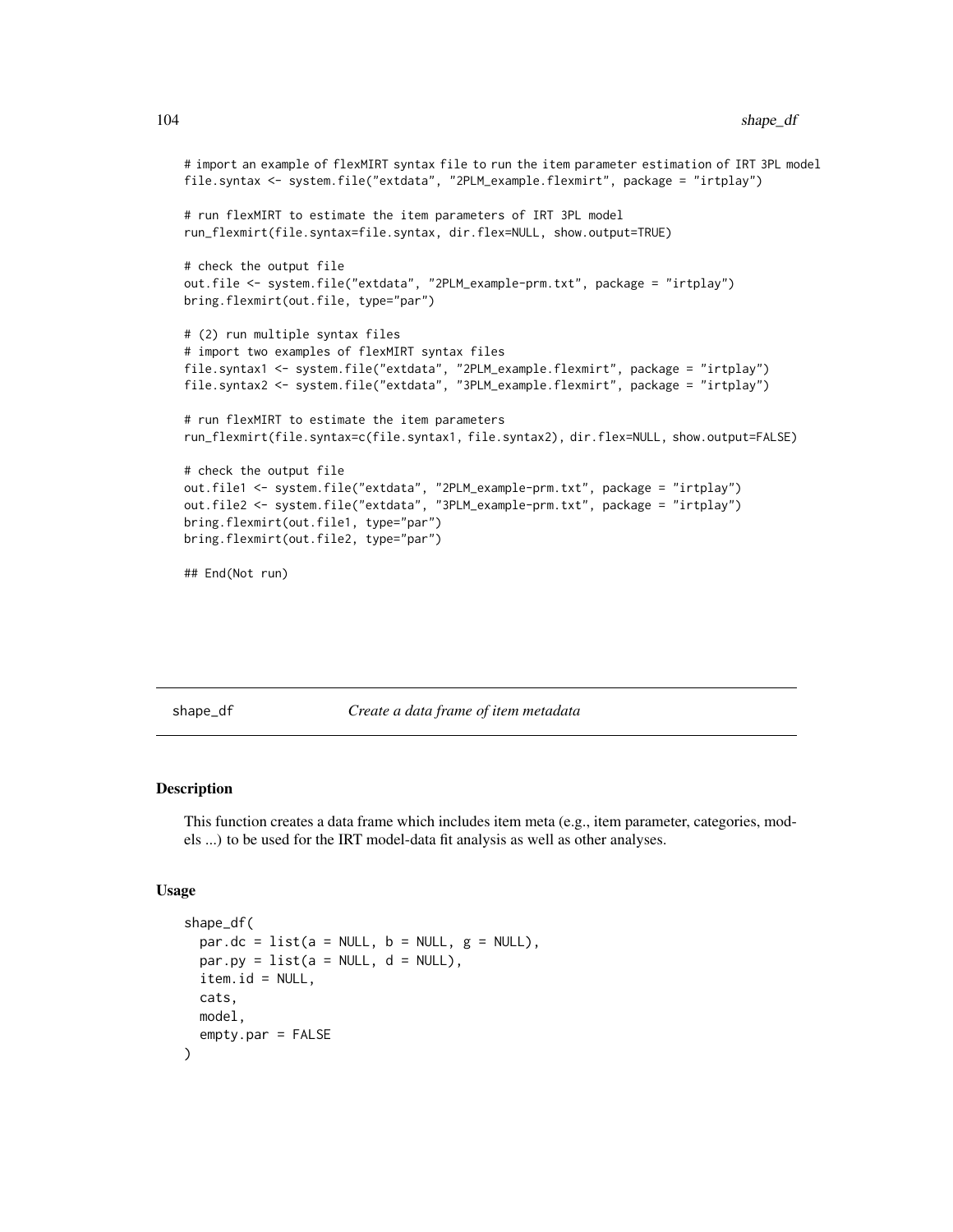### shape\_df 105

### Arguments

| par.dc    | A list containing three vectors of dichotomous item parameters. Namely, the<br>item discrimination (a), item difficulty (b), and item guessing parameters.                                                                                                                                                                                                                                                                         |
|-----------|------------------------------------------------------------------------------------------------------------------------------------------------------------------------------------------------------------------------------------------------------------------------------------------------------------------------------------------------------------------------------------------------------------------------------------|
| par.py    | A list containing a vector of polytomous item discrimination (or slope) parame-<br>ters and a list of polytomous item threshold (or step) parameters. In the list, the<br>argument a should have a vector of slope parameters and the argument d should<br>include a list of threshold (or step) parameters. See below for more details.                                                                                           |
| item.id   | A character vector of item IDs. If NULL, an ID is automatically given to each<br>item.                                                                                                                                                                                                                                                                                                                                             |
| cats      | A vector containing the number of score categories for items.                                                                                                                                                                                                                                                                                                                                                                      |
| model     | A character vector of IRT models corresponding to items. The available IRT<br>models are "1PLM", "2PLM", "3PLM", and "DRM" for dichotomous items,<br>and "GRM" and "GPCM" for polytomous items. Note that "DRM" covers all<br>dichotomous IRT models (i.e, "1PLM", "2PLM", and "3PLM") and "GRM" and<br>"GPCM" represent the graded response model and (generalized) partial credit<br>model, respectively.                        |
| empty.par | A logical value to create an empty item meta. If TRUE, the number of score cat-<br>egories and corresponding IRT models should be specified in the arguments of<br>cats and model, respectively. In the empty item meta, the item slope parameter<br>has a fixed value of 1, the item difficulty (or threshold) parameter has a fixed<br>value of 0, and the item guessing parameter has a fixed value of .2. Default is<br>FALSE. |

# Details

For any item where "1PLM" or "2PLM" is specified in model, the item guessing parameter will be NA. If model is a vector of length  $= 1$ , the specified model is replicated across all items. As in the function [simdat](#page-107-0), it is important to clearly specify cats according to the order of items in the test form when a data frame for a mixed-format test needs to be created. See [simdat](#page-107-0) for more details about how to specify cats.

When specifying item parameters in par.dc and par.dc, keep the order of item parameter types. For example, in the list of par.dc, the order of items parameters should be the slope, the difficulty, and the guessing parameters.

When specifying item parameters in par.dc, note that in the list of the threshold (or step) parameters, each vector should contain the threshold (or step) parameters for each item. When an item follows the (generalized) partial credit model, the item step parameters are the overall item difficulty (or location) parameter subtracted by the difficulty (or threshold) parameter for each category. Thus, the number of step parameters for item with m categories is m-1 because a step parameter for the first category does not affect the category probabilities.

# Value

This function returns a data frame.

### Author(s)

Hwanggyu Lim <hglim83@gmail.com>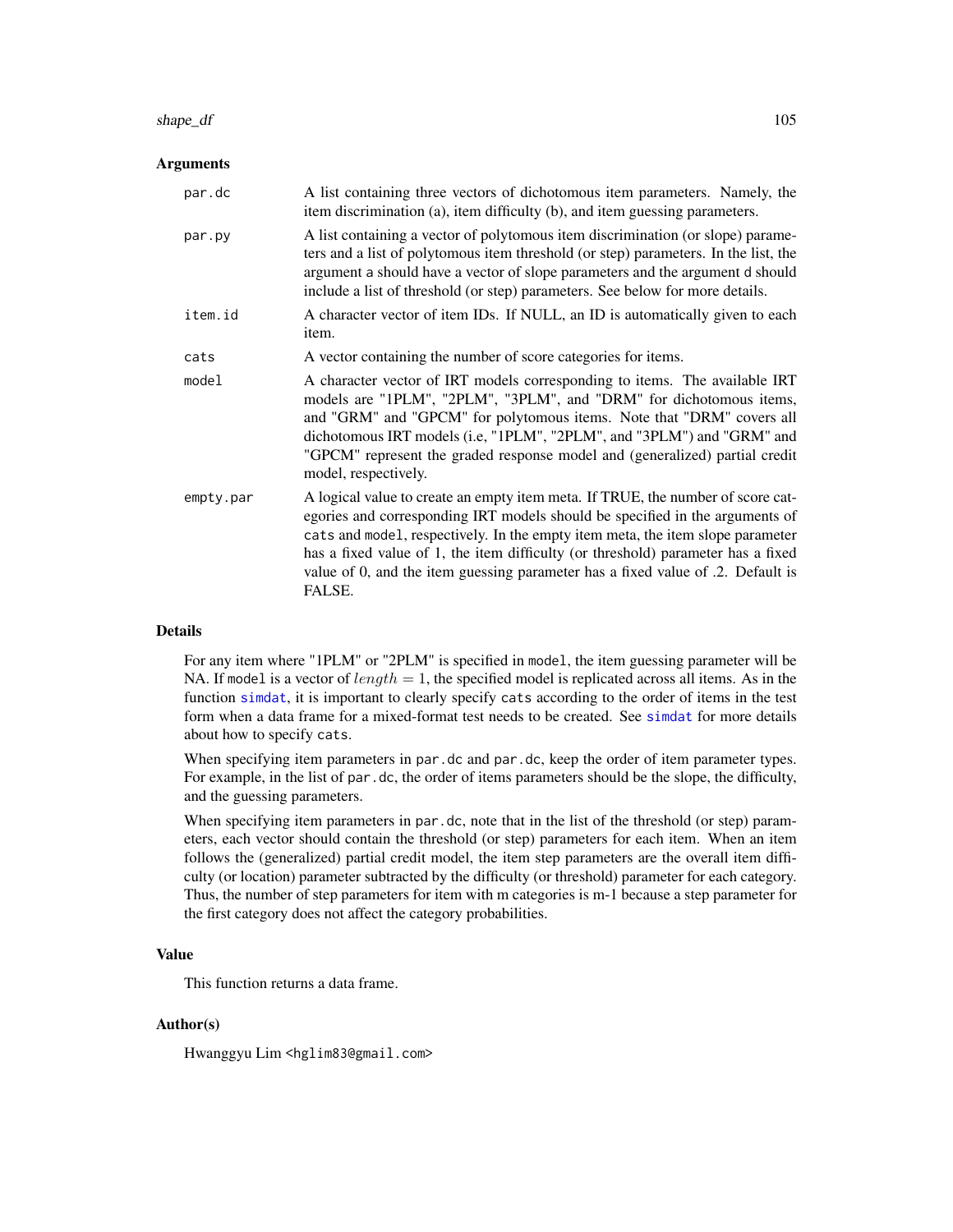### See Also

[test.info](#page-115-0)

### Examples

```
## a mixed-item format test form
## with five dichotomous and two polytomous items
# create a list containing the dichotomous item parameters
par.dc <- list(a=c(1.1, 1.2, 0.9, 1.8, 1.4),
               b=c(0.1, -1.6, -0.2, 1.0, 1.2),
               g=rep(0.2, 5))
# create a list containing the polytomous item parameters
par.py \le list(a=c(1.4, 0.6),
               d=list(c(0.0, -1.9, 1.2), c(0.4, -1.1, 1.5, 0.2)))# create a numeric vector of score categories for the items
\text{cats} \leq c(2, 4, 2, 2, 5, 2, 2)# create a character vector of IRT models for the items
model <- c("DRM", "GRM", "DRM", "DRM", "GPCM", "DRM", "DRM")
# create an item meta set
shape_df(par.dc=par.dc, par.py=par.py, cats=cats, model=model)
## an empty item meta with five dichotomous and two polytomous items
# create a numeric vector of score categories for the items
\text{cats} \leq \text{c}(2, 4, 3, 2, 5, 2, 2)# create a character vector of IRT models for the items
model <- c("1PLM", "GRM", "GRM", "2PLM", "GPCM", "DRM", "3PLM")
# create an empty item meta set
shape_df(cats=cats, model=model, empty.par=TRUE)
## an item meta for a single-item format test form with five dichotomous
shape_df(par.dc=par.dc, cats=rep(2, 5), model="DRM")
```
simCAT\_DC *Simulated single-item format CAT Data*

### Description

This data set contains an item pool information, response data, and examinee's ability estimates.

### Usage

simCAT\_DC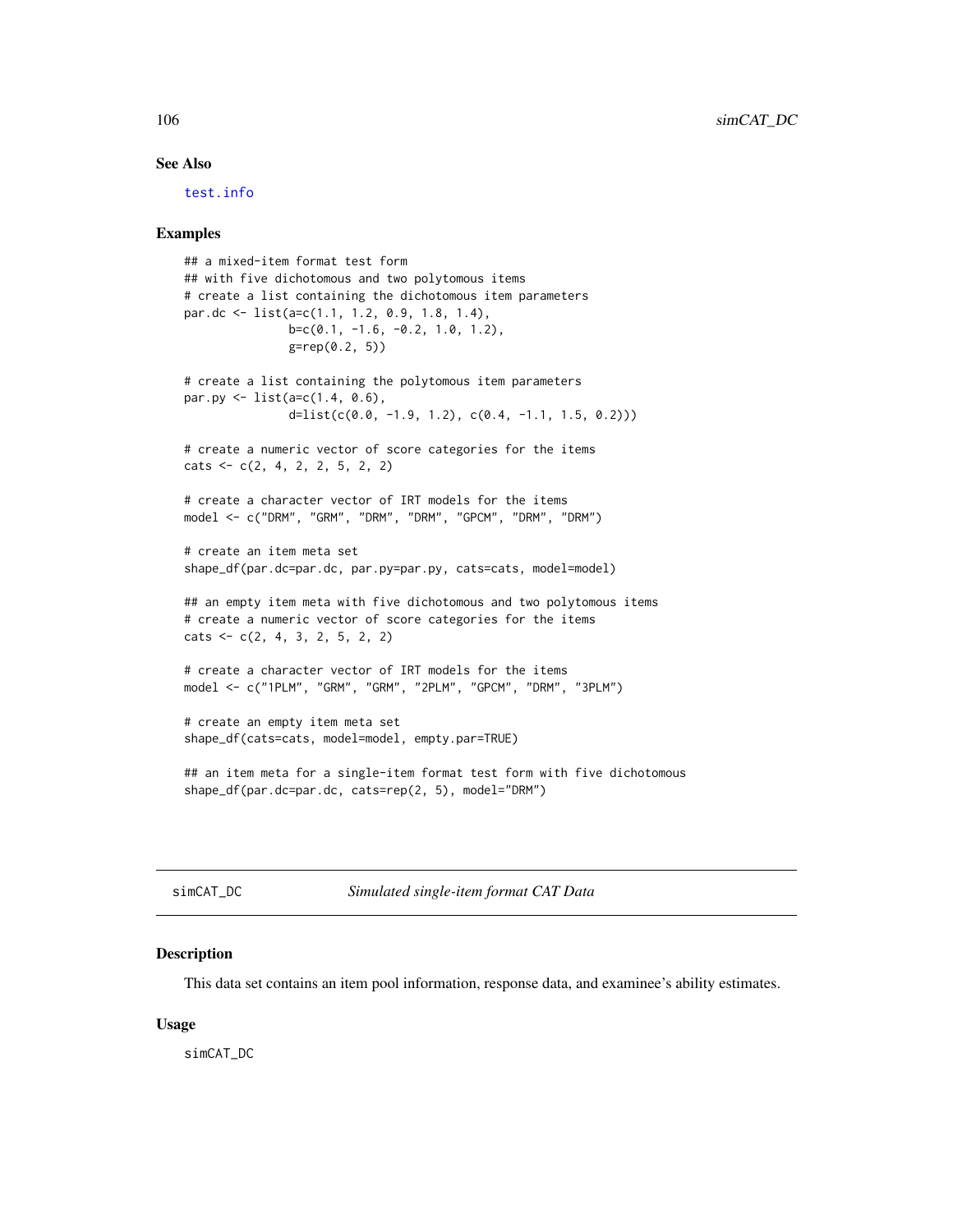# simCAT\_MX 107

### Format

This data includes a list of length three. The first internal object is a data.frame of the item pool consisting of 100 dichotomous items. The item parameters of the first 90 items were generated with the IRT 2PL model and calibrated with the same model. However, the item parameters of the last 10 items were generated with the IRT 3PL model but calibrated with the IRT 2PL model. The second internal object is the response data set including a sparse response data set of 10,000 examinees for the items in the item pool. The third internal object is the examinee's ability estimates for 10,000 examinees.

### Author(s)

Hwanggyu Lim <hglim83@gmail.com>

simCAT\_MX *Simulated mixed-item format CAT Data*

### Description

This data set contains an item pool information, response data, and examinee's ability estimates.

### Usage

simCAT\_MX

# Format

This data includes a list of length three. The first internal object is a data.frame of the item pool consisting of 200 dichotomous items and 30 polytomous items. The dichotomous items were calibrated with the IRT 3PL model and the polytomous items were calibrated with the generalized partial credit model. All polytomous items have three score categories (i.e., 0, 1, 2). The second internal object is the response data set including a sparse response data set of 30,000 examinees for the items in the item pool. The third internal object is the examinee's ability estimates for 30,000 examinees.

# Author(s)

Hwanggyu Lim <hglim83@gmail.com>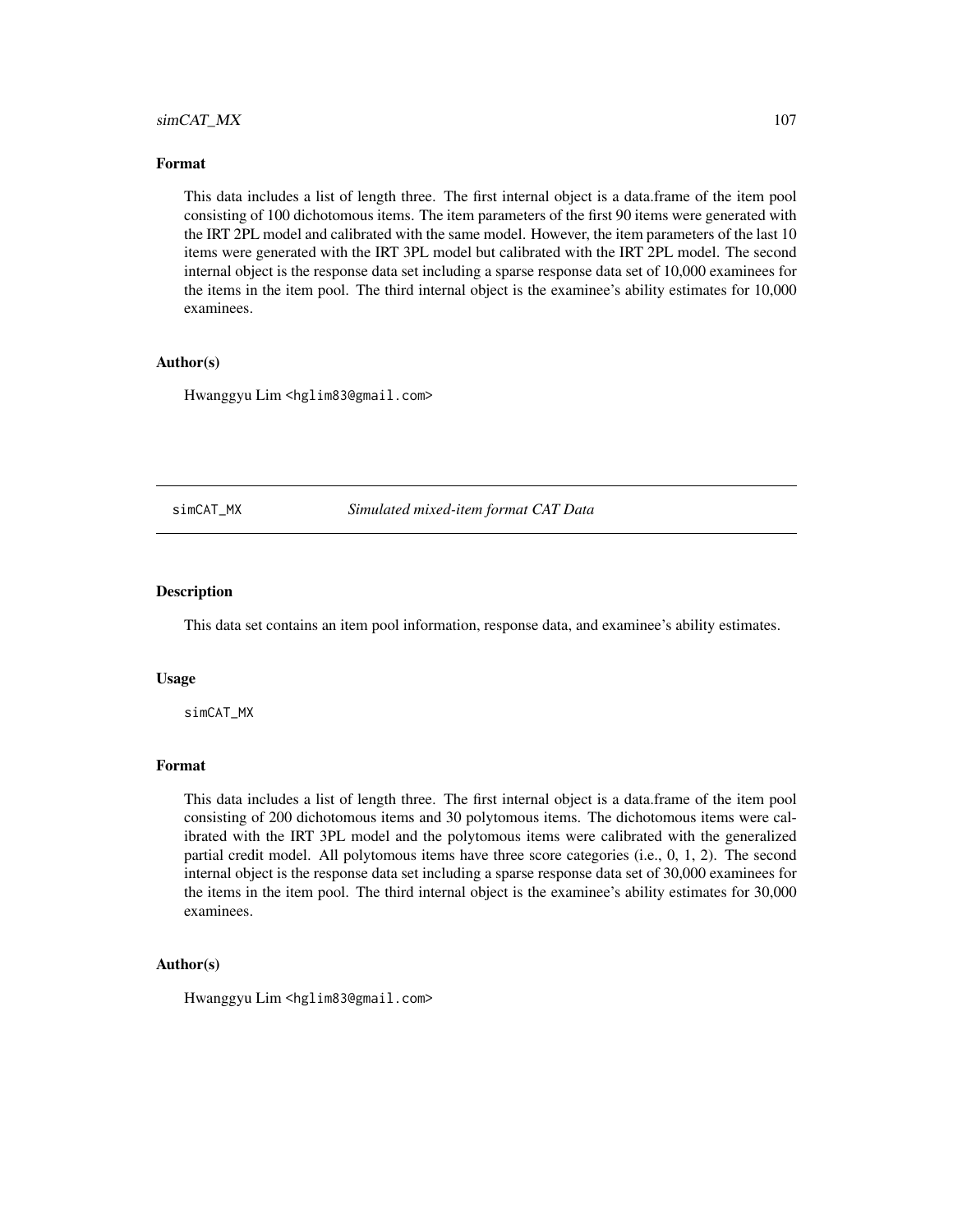# <span id="page-107-0"></span>Description

This function generates a simulated response data for a single- or a mixed-format test forms. For dichotomous item response data, the IRT 1PL, 2PL, and 3PL models are available. For polytomous item response data, the graded response model, the partial credit model, and the generalized partial credit model are available.

# Usage

```
simdat(
  x = NULL,theta,
  a.dc,
 b.dc,
  g.dc = NULL,a.py,
  d.py,
  cats,
 pmodel,
 D = 1)
```
# Arguments

| X      | A data frame containing the item metadata (e.g., item parameters, number of<br>categories, models ). This data frame can be easily obtained using the function<br>shape_df. See below for details.                                                     |
|--------|--------------------------------------------------------------------------------------------------------------------------------------------------------------------------------------------------------------------------------------------------------|
| theta  | A vector of theta values.                                                                                                                                                                                                                              |
| a.dc   | A vector of item discrimination (or slope) parameters for dichotomous IRT mod-<br>els.                                                                                                                                                                 |
| b.dc   | A vector of item difficulty (or threshold) parameters for dichotomous IRT mod-<br>els.                                                                                                                                                                 |
| g.dc   | A vector of item guessing parameters for dichotomous IRT models.                                                                                                                                                                                       |
| a.py   | A vector of item discrimination (or slope) parameters for polytomous IRT mod-<br>els.                                                                                                                                                                  |
| d.py   | A list containing vectors of item threshold (or step) parameters for polytomous<br>IRT models.                                                                                                                                                         |
| cats   | A vector containing the number of score categories for items.                                                                                                                                                                                          |
| pmodel | A vector of character strings specifying the polytomous model with which re-<br>sponse data are simulated. For each polytomous model, "GRM" for the graded<br>response model or "GPCM" for the (generalized) partial credit model can be<br>specified. |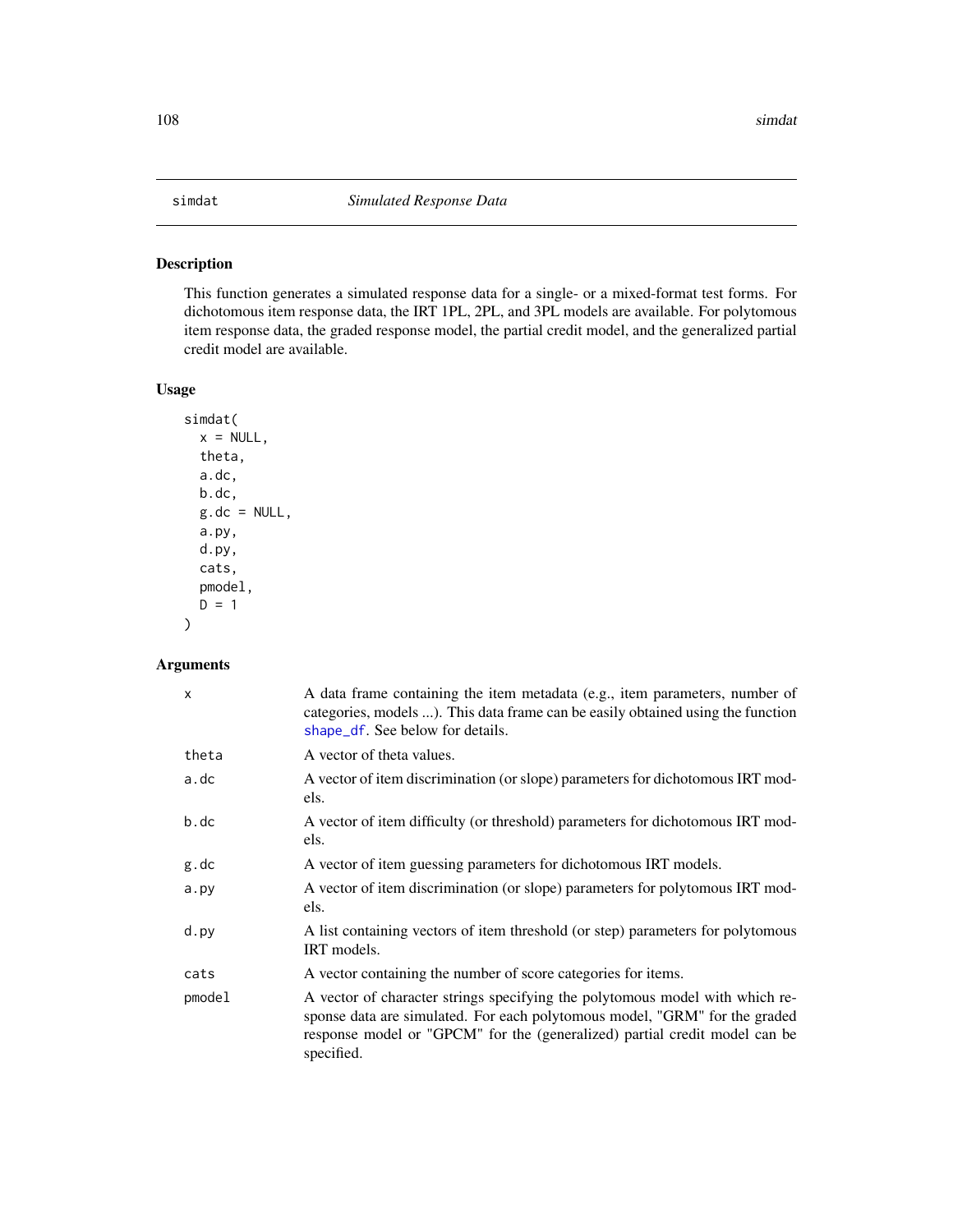#### <span id="page-108-0"></span>simdat the contract of the contract of the contract of the contract of the contract of the contract of the contract of the contract of the contract of the contract of the contract of the contract of the contract of the con

D A scaling factor in IRT models to make the logistic function as close as possible to the normal ogive function (if set to 1.7). Default is 1.

## Details

There are two ways of generating the simulated response data. The first way is by using the argument x to read in a data frame of item metadata. In the data frame, the first column should have item IDs, the second column should contain unique score category numbers of the items, and the third column should include IRT models being fit to the items. The available IRT models are "1PLM", "2PLM", "3PLM", and "DRM" for dichotomous item data, and "GRM" and "GPCM" for polytomous item data. Note that "DRM" covers all dichotomous IRT models (i.e, "1PLM", "2PLM", and "3PLM") and "GRM" and "GPCM" represent the graded response model and (generalized) partial credit model, respectively. The next columns should include the item parameters of the fitted IRT models. For dichotomous items, the fourth, fifth, and sixth columns represent the item discrimination (or slope), item difficulty, and item guessing parameters, respectively. When "1PLM" and "2PLM" are specified in the third column, NAs should be inserted in the sixth column for the item guessing parameters. For polytomous items, the item discrimination (or slope) parameters should be included in the fourth column and the item difficulty (or threshold) parameters of category boundaries should be contained from the fifth to the last columns. When the number of unique score categories differs between items, the empty cells of item parameters should be filled with NAs. In the irtplay package, the item difficulty (or threshold) parameters of category boundaries for GPCM are expressed as the item location (or overall difficulty) parameter subtracted by the threshold parameter for unique score categories of the item. Note that when an GPCM item has *K* unique score categories, *K-1* item difficulty parameters are necessary because the item difficulty parameter for the first category boundary is always 0. For example, if an GPCM item has five score categories, four item difficulty parameters should be specified. An example of a data frame with a single-format test is as follows:

| ITEM1 2 1PLM 1.000 1.461  |  |                                 | <b>NA</b> |
|---------------------------|--|---------------------------------|-----------|
| ITEM2 2 2PLM 1.921 -1.049 |  |                                 | <b>NA</b> |
| ITEM3 2 3PLM 1.736 1.501  |  |                                 | 0.203     |
|                           |  | ITEM4 2 3PLM 0.835 -1.049 0.182 |           |
|                           |  | ITEM5 2 DRM 0.926 0.394 0.099   |           |

And an example of a data frame for a mixed-format test is as follows:

| ITEM1        |                | 2 1PLM 1.000             |       | 1.461                    | NA.      | NA.       | NA.       |
|--------------|----------------|--------------------------|-------|--------------------------|----------|-----------|-----------|
| ITEM2        |                | 2 2PLM                   |       | $1.921 - 1.049$          | NA       | <b>NA</b> | <b>NA</b> |
| ITEM3 2 3PLM |                |                          | 0.926 | 0.394                    | 0.099    | NA        | <b>NA</b> |
| ITEM4        |                | 2 DRM                    | 1.052 | $-0.407$ 0.201           |          | NA.       | <b>NA</b> |
| ITEM5        |                | 4 GRM 1.913 -1.869       |       |                          | $-1.238$ | $-0.714$  | <b>NA</b> |
|              |                | ITEM6 5 GRM 1.278 -0.724 |       |                          | $-0.068$ | 0.568     | 1.072     |
| ITEM7        |                | 4 GPCM                   |       | $1.137 - 0.374$          | 0.215    | 0.848     | <b>NA</b> |
| ITEM8        | 5 <sup>7</sup> |                          |       | GPCM 1.233 -2.078 -1.347 |          | $-0.705$  | $-0.116$  |

See IRT Models section in the page of [irtplay-package](#page-2-0) for more details about the IRT models used in the **irtplay** package. An easier way to create a data frame for the argument x is by using the function [shape\\_df](#page-103-0).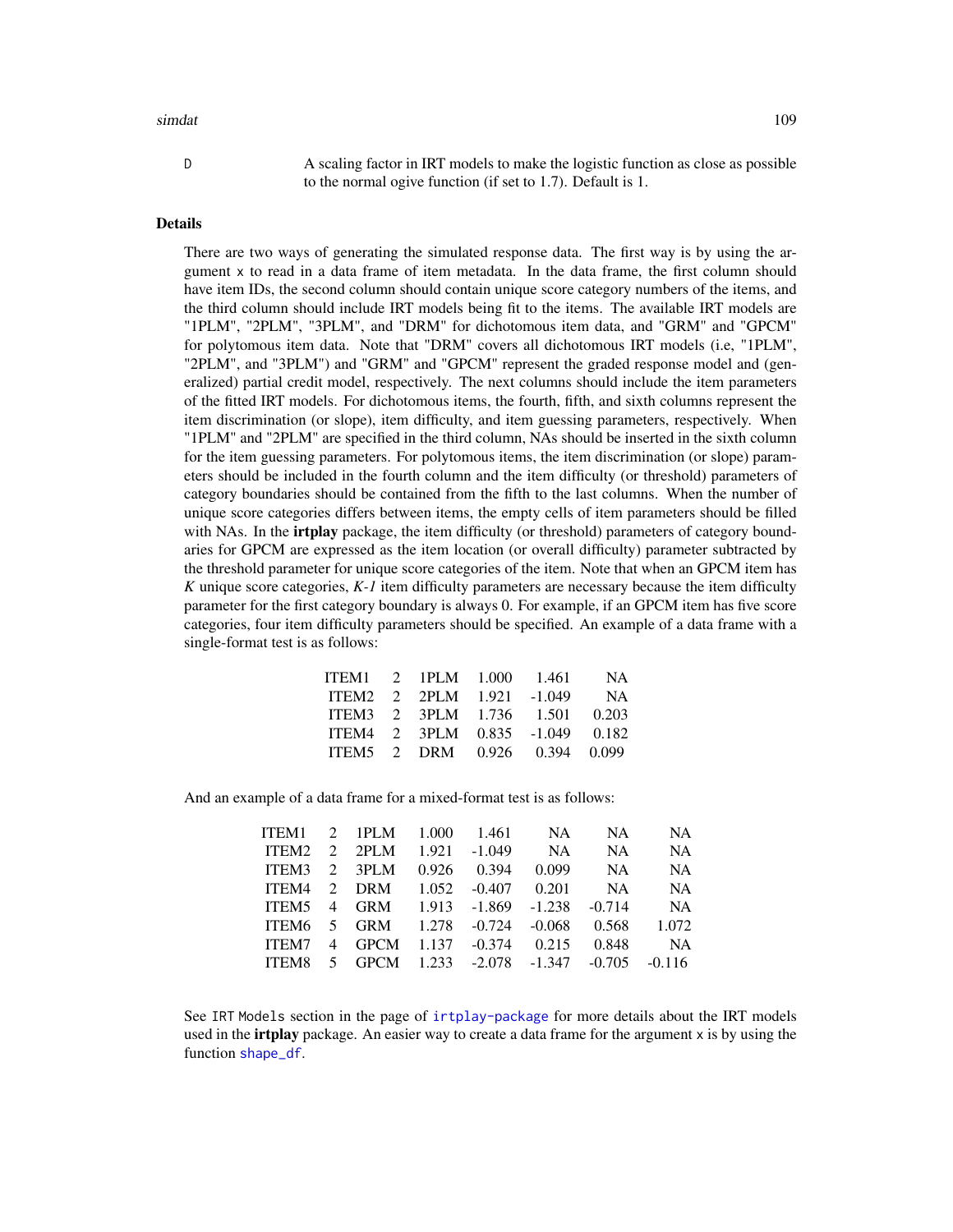<span id="page-109-0"></span>The second way is by directly specifying item parameters for each item for which response data should be simulated (i.e., without using a data frame, as shown in the examples that follow). In addition to item parameters, theta, cats, pmodel, and D should be specified as well. g.dc does not need to be specified when only the 1PL and 2PL models are used for dichotomous item response data. For dichotomous items, 2s should be specified in cats. For polytomous items, the number of unique score categories should be specified in cats. When a response data set is generated with a mixed-format test, it is important to clearly specify cats according to the order of items in the test form. Suppose that the response data of ten examinees are simulated with five items, including three dichotomous items and two polytomous items with three categories. Also, suppose that the second and the forth items are the polytomous items. Then, cats =  $c(2,3,2,3,2)$  should be used. Additionally, among those two polytomous items, if the first and second item response data are simulated from the graded response model and generalized partial credit model, respectively, then  $pmode1 = c('GRM', 'GPCM').$ 

#### Value

This function returns a vector or a matrix. When a matrix is returned, rows indicate theta values and columns represent items.

## Author(s)

Hwanggyu Lim <hglim83@gmail.com>

#### See Also

[drm](#page-25-0), [plm](#page-83-0)

```
## example 1.
## simulates response data with a mixed-format test.
## for the first two polytomous items, the generalized partial credit model is used
## for the last polytomous item, the graded response model is used
# 100 examinees are sampled
theta <- rnorm(100)
# set item parameters for three dichotomous items with the 3PL model
a.dc <- c(1, 1.2, 1.3); b.dc <- c(-1, 0, 1); g.dc <- rep(0.2, 3)# set item parameters for three polytomous item parameters
# note that 4, 4, and 5 categories are used for polytomous items
a.py \leq c(1.3, 1.2, 1.7)d.py <- list(c(-1.2, -0.3, 0.4), c(-0.2, 0.5, 1.6), c(-1.7, 0.2, 1.1, 2.0))
# create a numeric vector of score categoires for both dichotomous and polytomous item data
# this score category vector is used to specify the location of the polytomous items
\text{cats} \leq \text{c}(2, 2, 4, 4, 5, 2)# create a character vector of the IRT model for the polytomous items
pmodel <- c('GPCM', 'GPCM', 'GRM')
```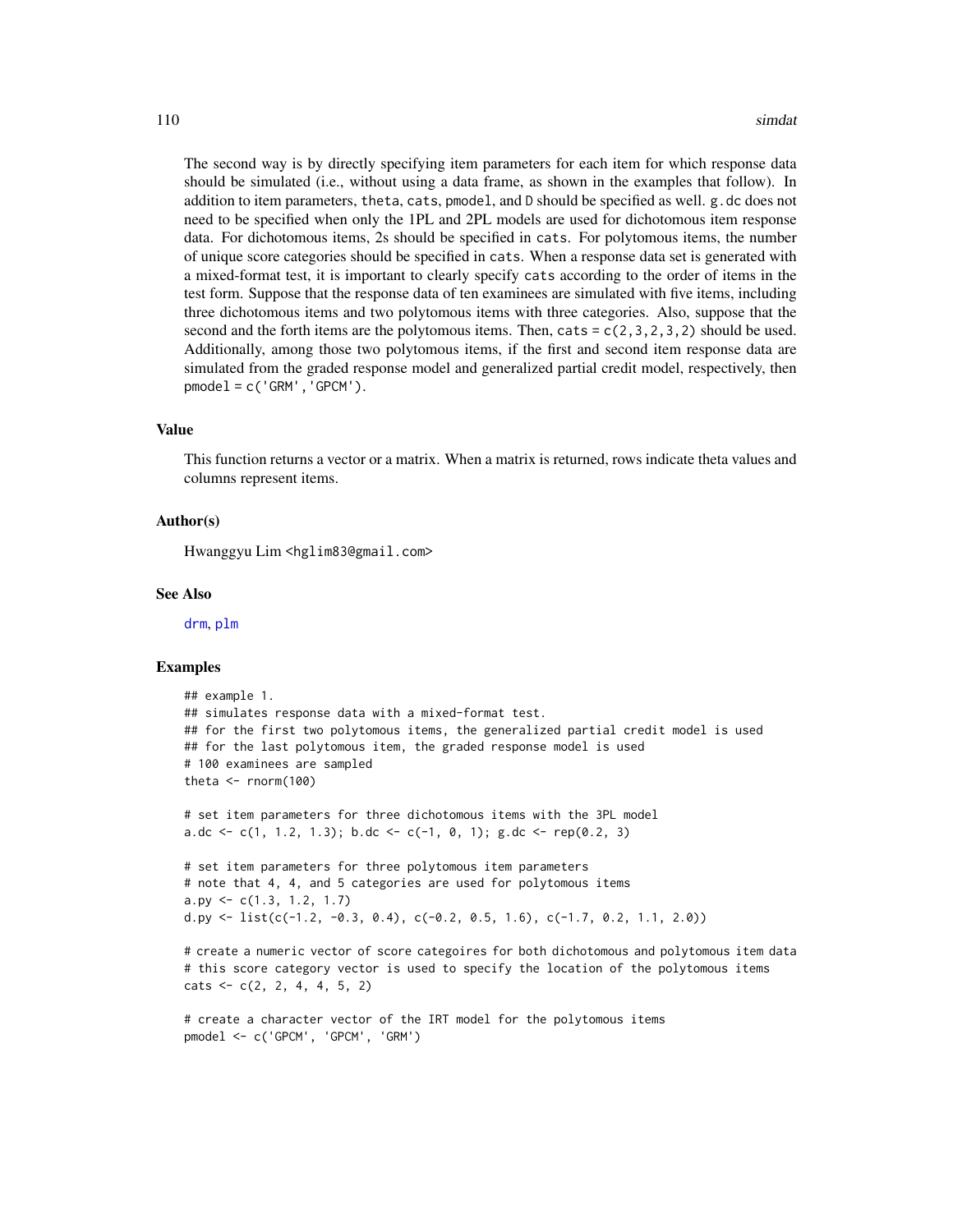#### <span id="page-110-0"></span> $\sin(MG)$  111

```
# simulate the response data
simdat(theta=theta, a.dc=a.dc, b.dc=b.dc, g.dc=NULL,
       a.py=a.py, d.py=d.py, cats=cats, pmodel=pmodel, D=1)
## example 2.
## simulates response data with a sigle-format test with the 2PL model.
# create a numeric vector of score categoires for the three 2PL model items
\text{cats} \leftarrow \text{rep}(2, 3)# simulate the response data
simdat(theta=theta, a.dc=a.dc, b.dc=b.dc, cats=cats, D=1)
## example 3.
## the use of a "-prm.txt" file obtained from a flexMIRT
# import the "-prm.txt" output file from flexMIRT
flex_prm <- system.file("extdata", "flexmirt_sample-prm.txt", package = "irtplay")
# read item parameters and transform them to item metadata
test_flex <- bring.flexmirt(file=flex_prm, "par")$Group1$full_df
# simulate the response data
simdat(x=test_flex, theta=theta, D=1) # use a data.farame of item meta information
```
simMG *Simulated multiple-group data*

#### **Description**

This data set has a list consisting of item metadata, item response data, and group names of three simulated groups.

#### Usage

simMG

## Format

This data set includes a list of three internal objects: (1) a list of item metadata (item.prm) for three groups, (2) a list of item response data (res.dat) for the three groups, and (3) a vector of group names (group.name) for the three groups.

The first internal object (item.prm) contains a list of item metadata of three test forms for the three groups. In terms of test forms, the test forms for the first and second groups have fifty items consisting of forty seven 3PLM items and three GRM items. The test form for the third group has thirty eight items consisting of thirty seven 3PLM items and one GRM item. Among the three forms, the first and second test forms share twelve common items (C1I1 through C1I12) and the second and third test forms share ten common items (C2I1 through c2I10). There is no common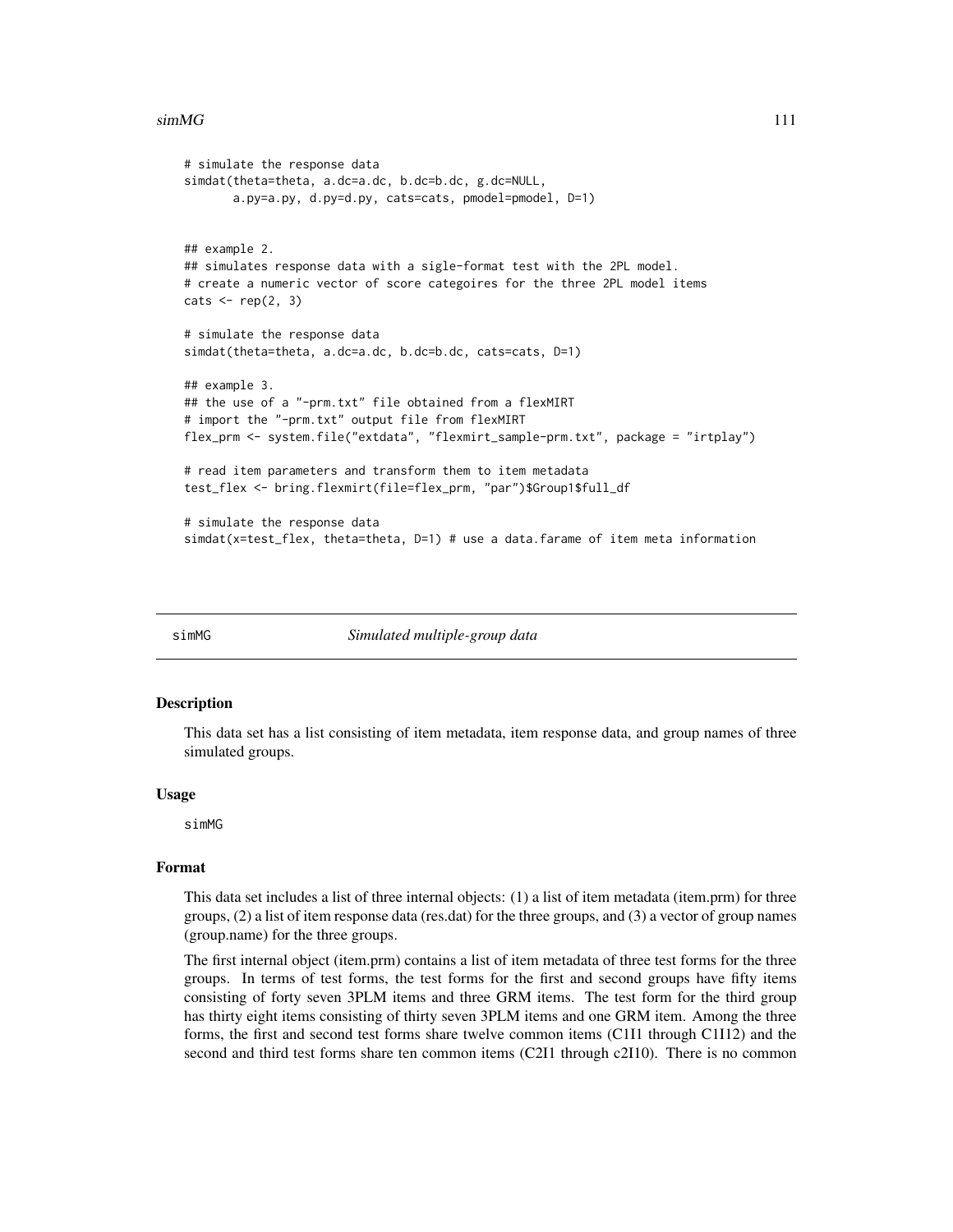<span id="page-111-0"></span>item between the first and third forms. The item parameters in the item metadata were used to simulate the item response data sets for the three groups (see the second object of the list).

Regrading the second internal object, all three response data sets were simulated with 2,000 latent abilities randomly sampled from  $N(0, 1)$  (Group 1),  $N(0.5, 0.8^2)$  (Group 2), and  $N(-0.3, 1.3^2)$ (Group 3), respectively, using the true item parameters provided in the item metadata.

The third internal object is a vector of three group names which are "Group1", "Group2", and "Group3".

## Author(s)

Hwanggyu Lim <hglim83@gmail.com>

summary *Summary of item calibration*

#### Description

This function summarizes the IRT calibration results of [est\\_irt](#page-26-0) or [est\\_item](#page-39-0) object.

#### Usage

```
summary(object, ...)
## S3 method for class 'est_irt'
summary(object, ...)
## S3 method for class 'est_mg'
summary(object, ...)
```
## S3 method for class 'est\_item' summary(object, ...)

### Arguments

| object   | An object of class est_irt or est_item.            |
|----------|----------------------------------------------------|
| $\cdots$ | Further arguments passed to or from other methods. |

### Methods (by class)

- est\_irt: An object created by the function [est\\_irt](#page-26-0).
- est\_mg: An object created by the function [est\\_mg](#page-45-0).
- est\_item: An object created by the function [est\\_item](#page-39-0).

## Author(s)

Hwanggyu Lim <hglim83@gmail.com>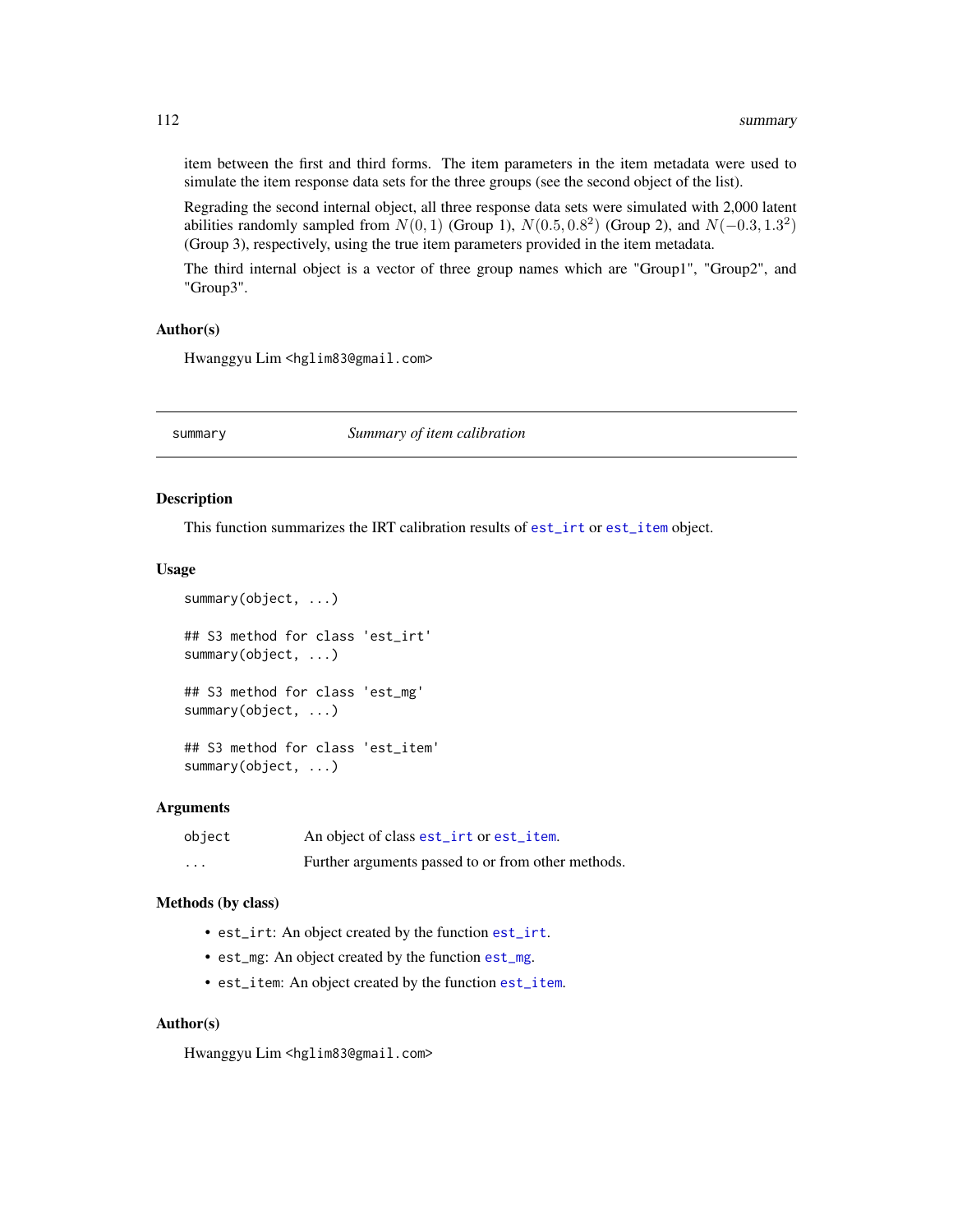<span id="page-112-1"></span> $\frac{\text{sx2}_\text{f}}{113}$ 

# See Also

[est\\_irt](#page-26-0), [est\\_item](#page-39-0)

# Examples

# fit the 1PL model to LSAT6 data and constrain the slope parameters to be equal fit.1pl <- est\_irt(data=LSAT6, D=1, model="1PLM", cats=2, fix.a.1pl=FALSE)

# summary of the estimation summary(fit.1pl)

<span id="page-112-0"></span>sx2\_fit *S-X2 fit statistic*

## Description

This function computes  $S - X^2$  (Orlando & Thissen, 2000, 2003) item fit statistic.

## Usage

```
sx2_fit(x, ...)## Default S3 method:
sx2_fit(
  x,
  data,
  D = 1,alpha = 0.05,
  min.collapse = 1,
  norm.prior = c(\emptyset, 1),
  nquad = 30,
  weights,
  ...
)
## S3 method for class 'est_item'
sx2_fit(
  x,
  alpha = 0.05,
  min.collapse = 1,
  norm.prior = c(\emptyset, 1),
  nquad = 30,
  weights,
  ...
```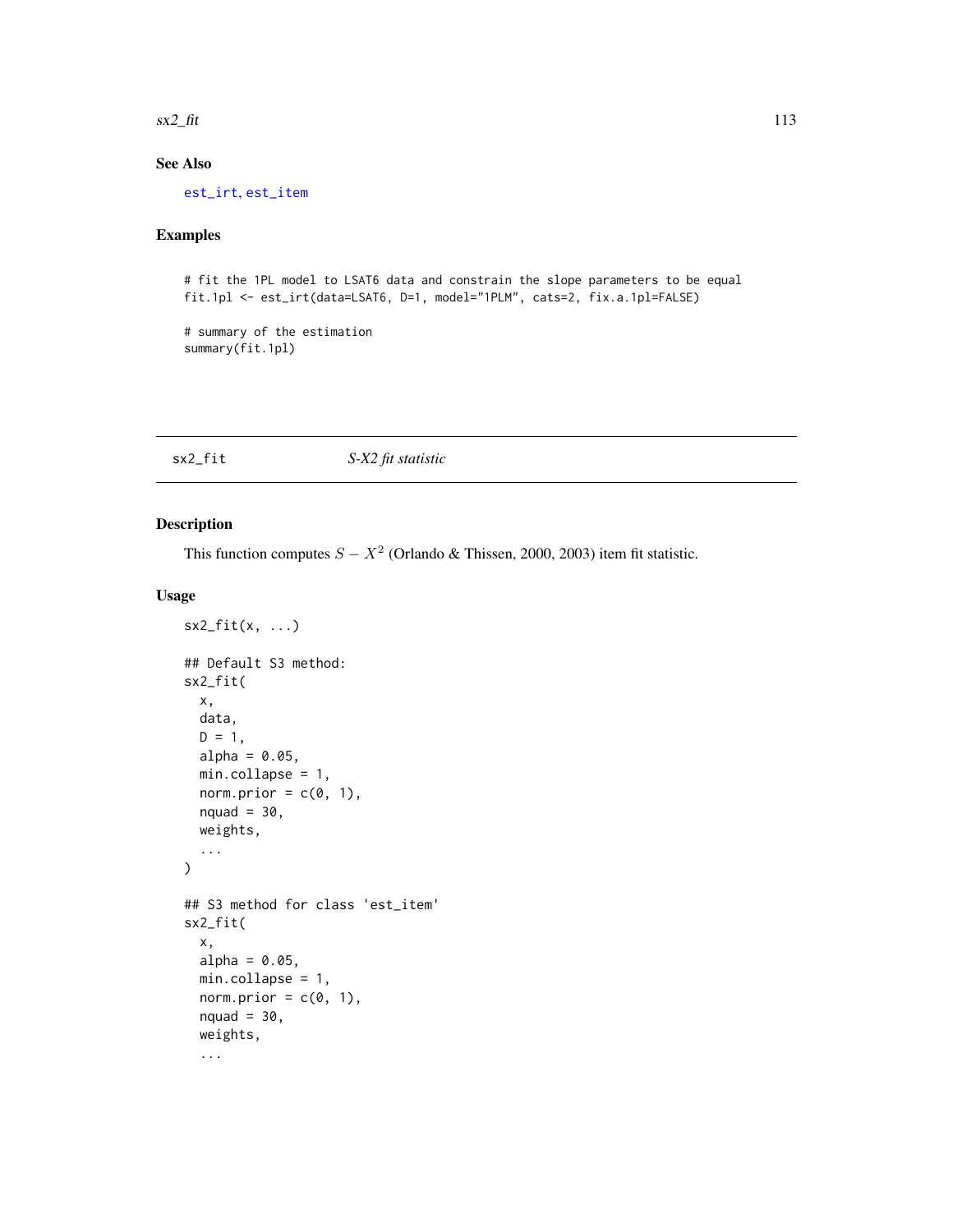```
)
## S3 method for class 'est_irt'
sx2_fit(
 x,
 alpha = 0.05,
 min.collapse = 1,
 norm.prior = c(\emptyset, 1),
 nquad = 30,
 weights,
  ...
)
```
# Arguments

| X            | A data frame containing the item metadata (e.g., item parameters, number of<br>categories, models ), an object of class est_item obtained from the function<br>est_item, or an object of class est_irt obtained from the function est_irt.<br>See irtfit, test. info, or simdat for more details about the item metadata.<br>The data frame of item metadata can be easily obtained using the function<br>shape_df. |
|--------------|---------------------------------------------------------------------------------------------------------------------------------------------------------------------------------------------------------------------------------------------------------------------------------------------------------------------------------------------------------------------------------------------------------------------|
| .            | Further arguments passed to or from other methods.                                                                                                                                                                                                                                                                                                                                                                  |
| data         | A matrix containing examinees' response data for the items in the argument x.<br>A row and column indicate the examinees and items, respectively.                                                                                                                                                                                                                                                                   |
| D            | A scaling factor in IRT models to make the logistic function as close as possible<br>to the normal ogive function (if set to 1.7). Default is 1.                                                                                                                                                                                                                                                                    |
| alpha        | A numeric value to specify significance $\alpha$ -level of the hypothesis test for $S - X^2$<br>fit statistic. Default is .05.                                                                                                                                                                                                                                                                                      |
| min.collapse | An integer value to indicate the minimum frequency of cells to be collapsed.<br>Default is 1. See below for details.                                                                                                                                                                                                                                                                                                |
| norm.prior   | A numeric vector of two components specifying a mean and standard devia-<br>tion of the normal prior distribution. These two parameters are used to obtain<br>the gaussian quadrature points and the corresponding weights from the normal<br>distribution. Default is $c(0,1)$ .                                                                                                                                   |
| nquad        | An integer value specifying the number of gaussian quadrature points from the<br>normal prior distribution. Default is 30.                                                                                                                                                                                                                                                                                          |
| weights      | A two-column matrix or data frame containing the quadrature points (in the first<br>column) and the corresponding weights (in the second column) of the latent<br>variable prior distribution. The weights and quadrature points can be easily<br>obtained using the function gen.weight. If missing, default values are used<br>(see the arguments of norm.prior and nquad).                                       |

## Details

Often, very small expected frequencies in the contingency tables used to compute  $\chi^2$  fit statistics could compromise the accuracy of the  $\chi^2$  approximation for their distribution (Orlando & Thissen,

<span id="page-113-0"></span>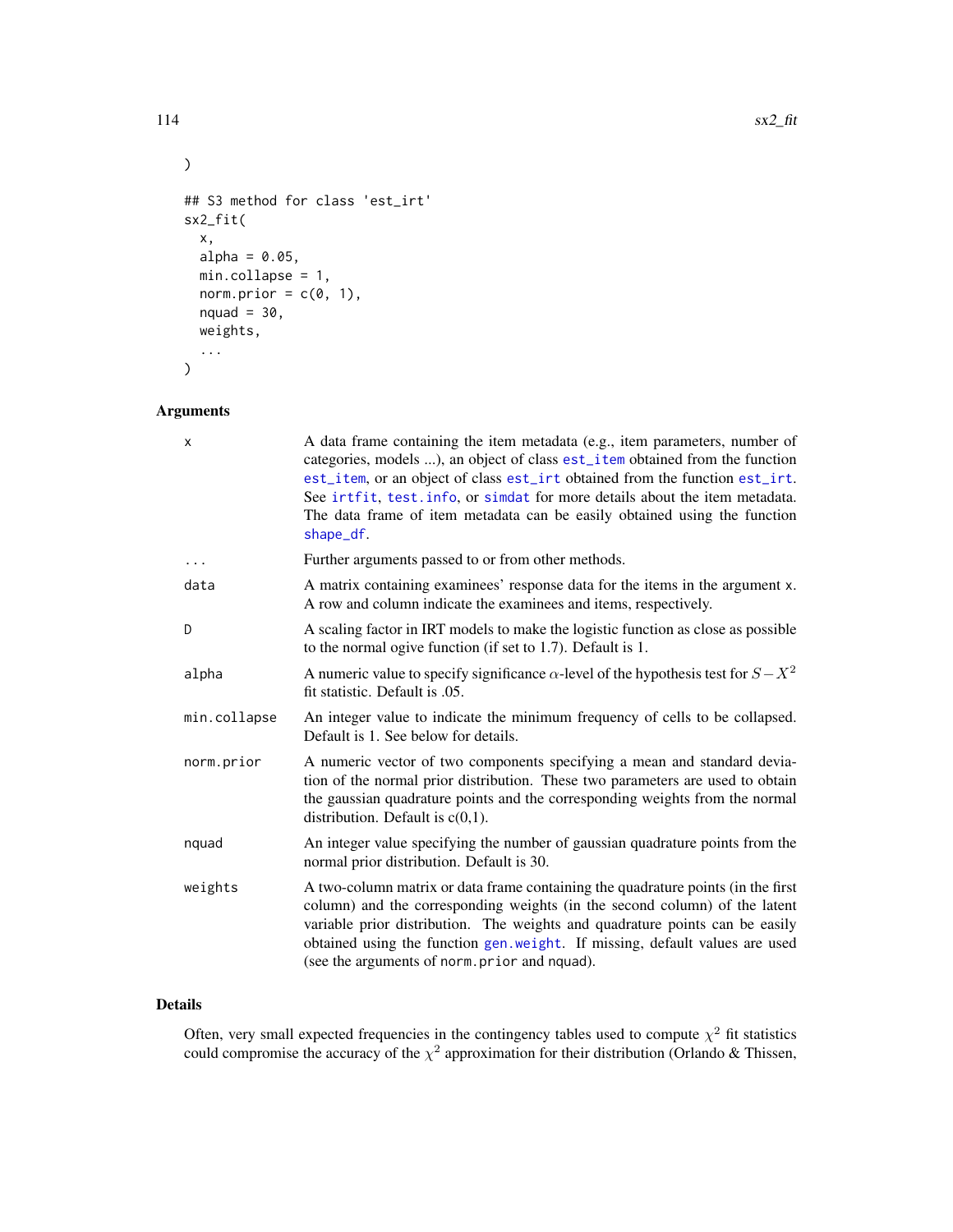<span id="page-114-0"></span>2000). To avoid this problem, Orlando and Thissen (2000) used an algorithm of collapsing adjacent test score groups to maintain a minimum expected category frequency of 1. However, if Orlando and Thissen's cell collapsing approach is applied to polytomous data, too much information would be lost (Kang & Chen, 2008). Thus, Kang and Chen (2008) collapsed adjacent cells of item score categories for a specific score group to ensure a minimum expected category frequency of 1. The same collapsing strategies were applied in the function  $sx2$ \_fit. If a minimum expected category frequency needs to be set to different number, you can specify the minimum value in the argument min.collapse.

Note that if "DRM" is specified for an item in the item metadata set, the item is considered as "3PLM" to compute degree of freedom of the  $S - X^2$  fit statistic.

## Value

This function returns a list. Within a list, several internal objects are contained such as:

| fit_stat | A data frame containing the results of $S - X^2$ fit statistics for all items. |
|----------|--------------------------------------------------------------------------------|
| item_df  | The item metadata specified in the argument x.                                 |
| exp_freq | A list containing the collapsed expected frequency tables for all items.       |
| obs_freq | A list containing the collapsed observed frequency tables for all items.       |
| exp_prob | A list containing the collapsed expected probability tables for all items.     |
| obs_prop | A list containing the collapsed observed proportion tables for all items.      |

#### Methods (by class)

- default: Default method to compute  $S X^2$  fit statistics for a data frame x containing the item metadata.
- est\_item: An object created by the function [est\\_item](#page-39-0).
- est\_irt: An object created by the function [est\\_irt](#page-26-0).

## Author(s)

Hwanggyu Lim <hglim83@gmail.com>

## References

Kang, T., & Chen, T. T. (2008). Performance of the generalized S-X2 item fit index for polytomous IRT models. *Journal of Educational Measurement, 45*(4), 391-406.

Orlando, M., & Thissen, D. (2000). Likelihood-based item-fit indices for dichotomous item response theory models. *Applied Psychological Measurement, 24*(1), 50-64.

Orlando, M., & Thissen, D. (2003). Further investigation of the performance of S-X2: An item fit index for use with dichotomous item response theory models. *Applied Psychological Measurement, 27*(4), 289-298.

## See Also

[irtfit](#page-70-0), [test.info](#page-115-0), [simdat](#page-107-0), [shape\\_df](#page-103-0), [est\\_item](#page-39-0)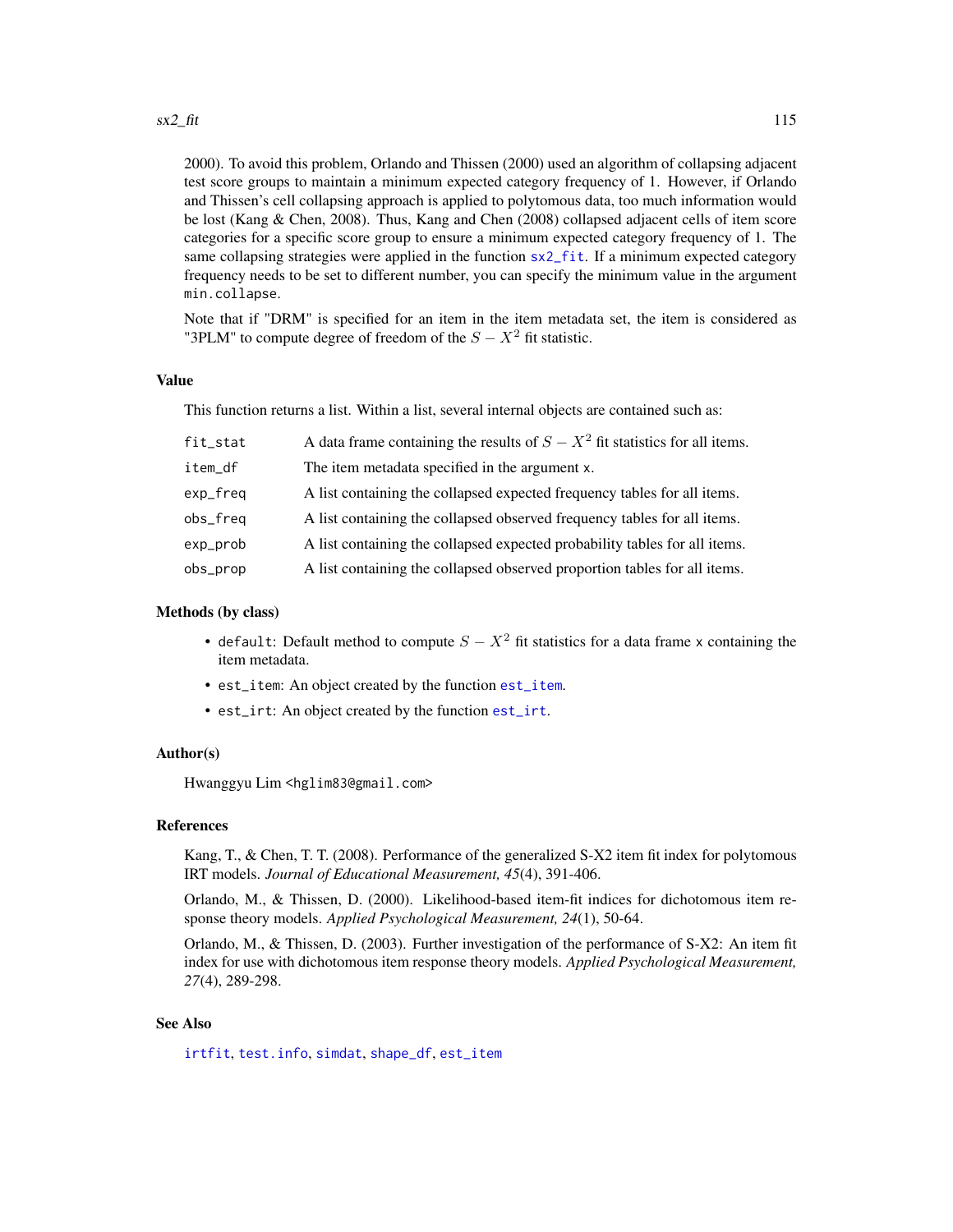## Examples

```
## import the "-prm.txt" output file from flexMIRT
flex_sam <- system.file("extdata", "flexmirt_sample-prm.txt", package = "irtplay")
# select the first twenty dichotomous items and last polytomous item
# assuming that the test consists of twenty-one items
x <- bring.flexmirt(file=flex_sam, "par")$Group1$full_df[c(1:20, 55), ]
# generate examinees' abilities from N(0, 1)
set.seed(23)
score <- rnorm(500, mean=0, sd=1)
# simulate the response data
data <- simdat(x=x, theta=score, D=1)
# compute fit statistics
fit <- sx2_fit(x=x, data=data, nquad=30)
# fit statistics
fit$fit_stat
```
## <span id="page-115-0"></span>test.info *Item and Test Information Function*

#### Description

This function computes both item and test information functions (Hambleton et al., 1991) given a set of theta values.

## Usage

```
test.info(x, ...)
## Default S3 method:
test.info(x, theta, D = 1, ...)
## S3 method for class 'est_item'
test.info(x, theta, ...)
## S3 method for class 'est_irt'
test.info(x, theta, ...)
```
<span id="page-115-1"></span>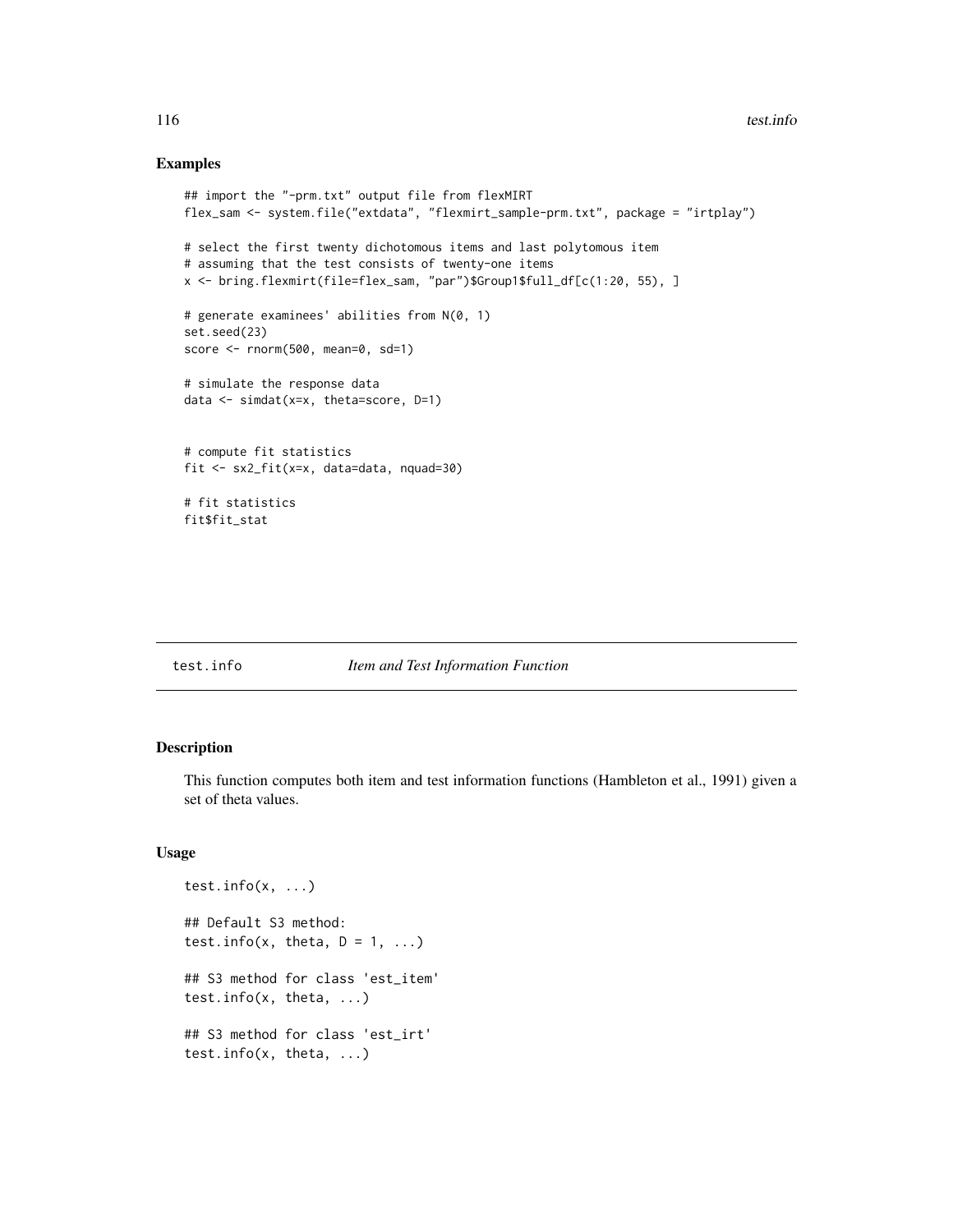#### <span id="page-116-0"></span>test.info 117

#### **Arguments**

| $\mathsf{x}$ | A data frame containing the item metadata (e.g., item parameters, number of<br>categories, models ), an object of class est_item obtained from the function<br>est_item, or an object of class est_irt obtained from the function est_irt.<br>The data frame of item metadata can be easily obtained using the function<br>shape_df. See below for details. |
|--------------|-------------------------------------------------------------------------------------------------------------------------------------------------------------------------------------------------------------------------------------------------------------------------------------------------------------------------------------------------------------|
| .            | Further arguments passed to or from other methods.                                                                                                                                                                                                                                                                                                          |
| theta        | A vector of theta values where item and test information values are computed.                                                                                                                                                                                                                                                                               |
| D            | A scaling factor in IRT models to make the logistic function as close as possible<br>to the normal ogive function (if set to 1.7). Default is 1.                                                                                                                                                                                                            |

#### Details

A specific form of a data frame should be used for the argument x. The first column should have item IDs, the second column should contain unique score category numbers of the items, and the third column should include IRT models being fit to the items. The available IRT models are "1PLM", "2PLM", "3PLM", and "DRM" for dichotomous item data, and "GRM" and "GPCM" for polytomous item data. Note that "DRM" covers all dichotomous IRT models (i.e, "1PLM", "2PLM", and "3PLM") and "GRM" and "GPCM" represent the graded response model and (generalized) partial credit model, respectively. The next columns should include the item parameters of the fitted IRT models. For dichotomous items, the fourth, fifth, and sixth columns represent the item discrimination (or slope), item difficulty, and item guessing parameters, respectively. When "1PLM" and "2PLM" are specified in the third column, NAs should be inserted in the sixth column for the item guessing parameters. For polytomous items, the item discrimination (or slope) parameters should be included in the fourth column and the item difficulty (or threshold) parameters of category boundaries should be contained from the fifth to the last columns. When the number of unique score categories differs between items, the empty cells of item parameters should be filled with NAs. In the **irtplay** package, the item difficulty (or threshold) parameters of category boundaries for GPCM are expressed as the item location (or overall difficulty) parameter subtracted by the threshold parameter for unique score categories of the item. Note that when an GPCM item has *K* unique score categories, *K-1* item difficulty parameters are necessary because the item difficulty parameter for the first category boundary is always 0. For example, if an GPCM item has five score categories, four item difficulty parameters should be specified. An example of a data frame with a single-format test is as follows:

| ITEM1 2 1PLM 1.000 1.461        |  |  | <b>NA</b> |
|---------------------------------|--|--|-----------|
| ITEM2 2 2PLM 1.921 -1.049       |  |  | <b>NA</b> |
| ITEM3 2 3PLM 1.736 1.501        |  |  | 0.203     |
| ITEM4 2 3PLM 0.835 -1.049 0.182 |  |  |           |
| ITEM5 2 DRM 0.926 0.394 0.099   |  |  |           |
|                                 |  |  |           |

And an example of a data frame for a mixed-format test is as follows:

| ITEM1 2 1PLM 1.000 1.461 |  |  | NA 11                             | NA 1 | NA. |
|--------------------------|--|--|-----------------------------------|------|-----|
|                          |  |  | ITEM2 2 2PLM 1.921 -1.049 NA NA   |      | NA. |
|                          |  |  | ITEM3 2 3PLM 0.926 0.394 0.099 NA |      | NA. |
|                          |  |  | ITEM4 2 DRM 1.052 -0.407 0.201 NA |      | NA. |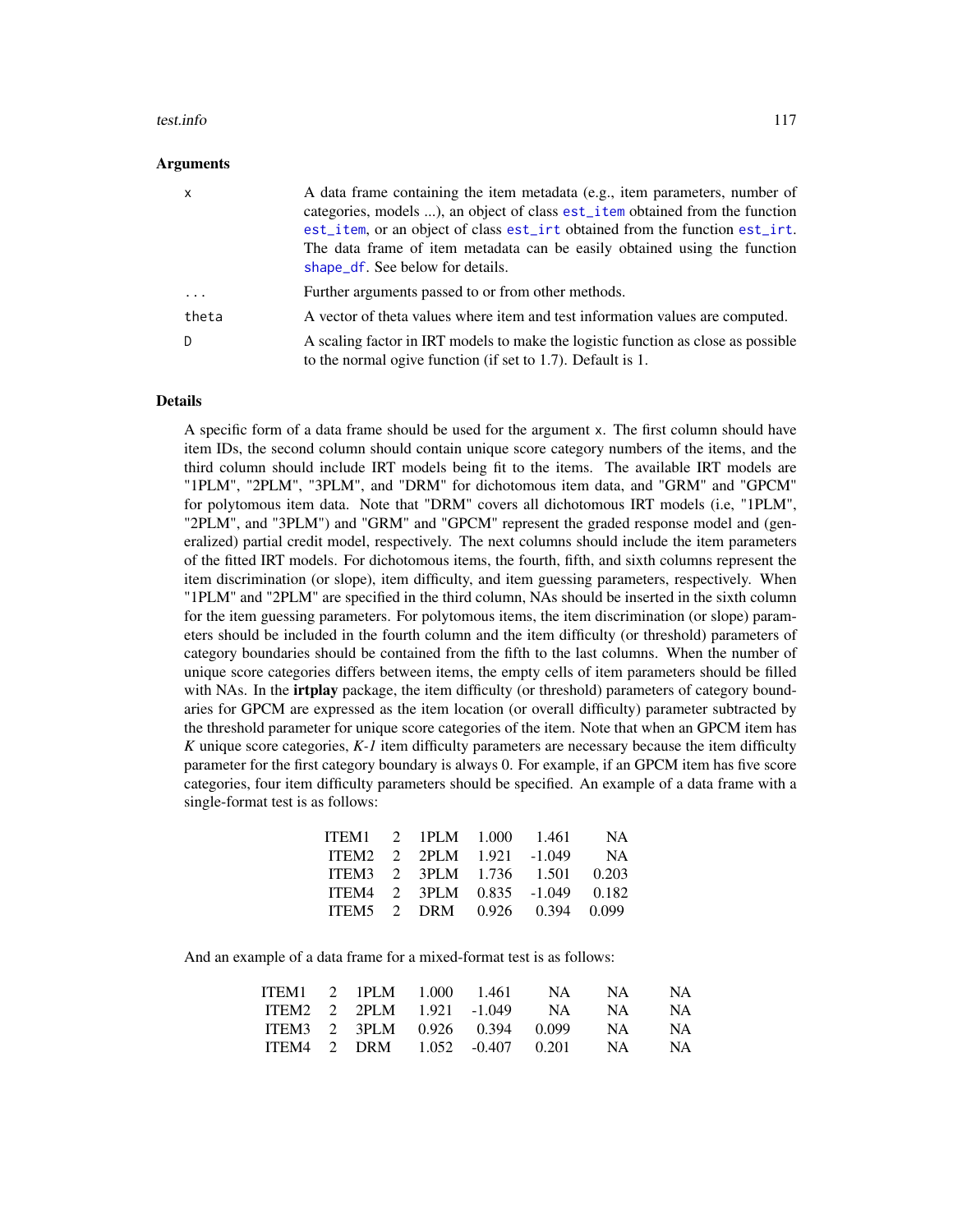<span id="page-117-0"></span>118 test.info

|  | ITEM5 4 GRM 1.913 -1.869 -1.238 -0.714 NA      |  |  |  |
|--|------------------------------------------------|--|--|--|
|  | ITEM6 5 GRM 1.278 -0.724 -0.068 0.568 1.072    |  |  |  |
|  | ITEM7 4 GPCM 1.137 -0.374 0.215 0.848 NA       |  |  |  |
|  | ITEM8 5 GPCM 1.233 -2.078 -1.347 -0.705 -0.116 |  |  |  |

See IRT Models section in the page of [irtplay-package](#page-2-0) for more details about the IRT models used in the **irtplay** package. An easier way to create a data frame for the argument x is by using the function [shape\\_df](#page-103-0).

## Value

This function returns an object of class [test.info](#page-115-0). This object contains item and test information values given the specified theta values.

#### Methods (by class)

- default: Default method to compute item and test information functions for a data frame x containing the item metadata.
- est\_item: An object created by the function [est\\_item](#page-39-0).
- est\_irt: An object created by the function [est\\_irt](#page-26-0).

## Author(s)

Hwanggyu Lim <hglim83@gmail.com>

#### References

Hambleton, R. K., & Swaminathan, H., & Rogers, H. J. (1991) *Fundamentals of item response theory*. Newbury Park, CA: Sage.

## See Also

[plot.test.info](#page-87-0), [shape\\_df](#page-103-0), [est\\_item](#page-39-0)

```
## example 1.
## using the function "shape_df" to create a data frame of test metadata
# create a list containing the dichotomous item parameters
par.dc <- list(a=c(1.1, 1.2, 0.9, 1.8, 1.4),
               b=c(0.1, -1.6, -0.2, 1.0, 1.2),
               g=rep(0.2, 5))
# create a list containing the polytomous item parameters
par.py <- list(a=c(1.4, 0.6),
               d=list(c(0.0, -1.9, 1.2), c(0.4, -1.1, 1.5, 0.2)))
```

```
# create a numeric vector of score categories for the items
\text{cats} \leq c(2, 4, 2, 2, 5, 2, 2)
```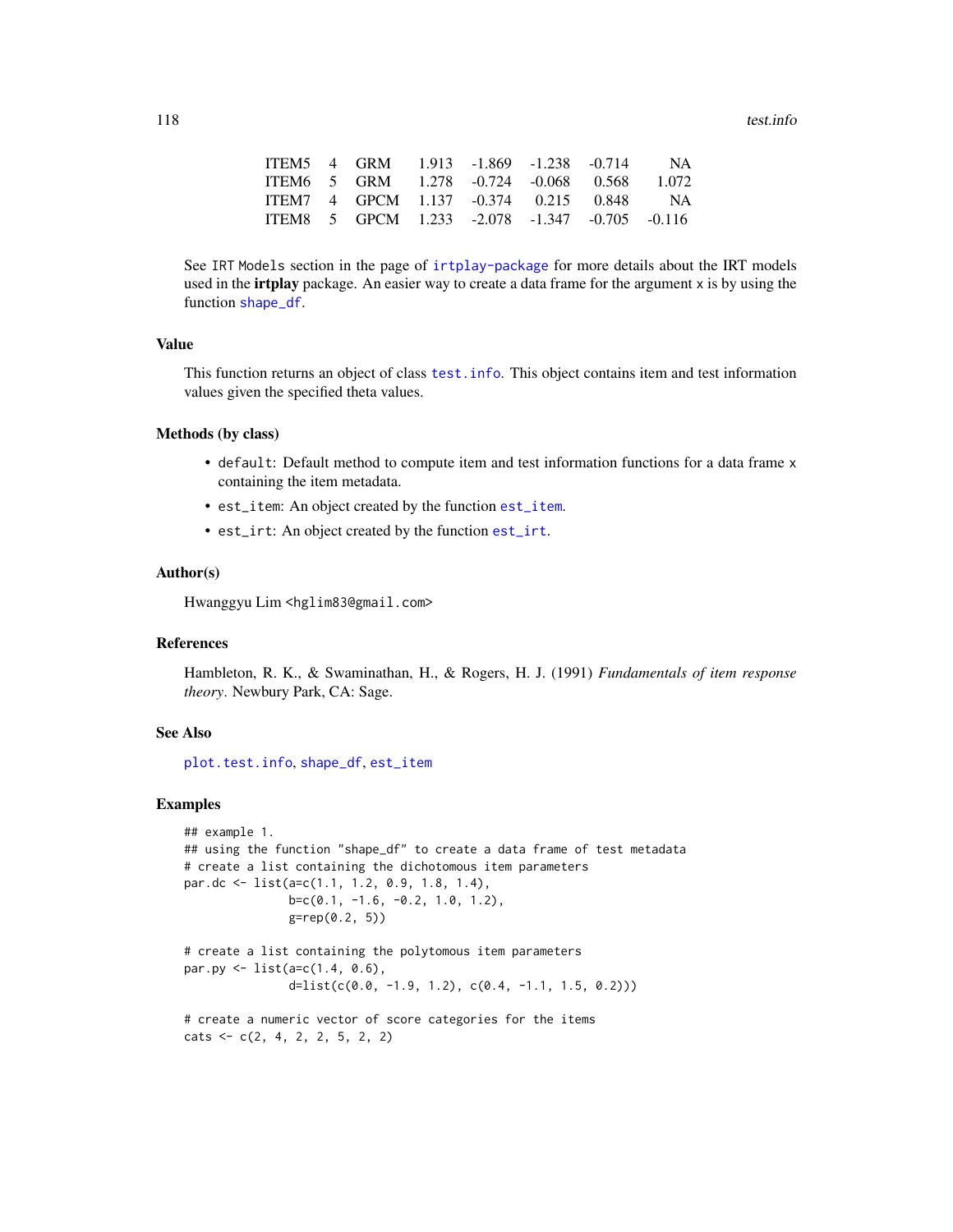#### <span id="page-118-1"></span>traceline 119

```
# create a character vector of IRT models for the items
model <- c("DRM", "GRM", "DRM", "DRM", "GPCM", "DRM", "DRM")
# create an item metadata set
test <- shape_df(par.dc=par.dc, par.py=par.py, cats=cats, model=model) # create a data frame
# set theta values
theta <- seq(-2, 2, 0.1)
# compute item and test information values given the theta values
test.info(x=test, theta=theta, D=1)
## example 2.
## using a "-prm.txt" file obtained from a flexMIRT
# import the "-prm.txt" output file from flexMIRT
flex_prm <- system.file("extdata", "flexmirt_sample-prm.txt", package = "irtplay")
# read item parameters and transform them to item metadata
test_flex <- bring.flexmirt(file=flex_prm, "par")$Group1$full_df
# set theta values
theta <- seq(-2, 2, 0.1)
# compute item and test information values given the theta values
test.info(x=test_flex, theta=theta, D=1)
```
#### <span id="page-118-0"></span>traceline *Compute Item/Test Characteristic Functions*

#### Description

This function computes the item category probabilities, item characteristic function, and test characteristic function given a set of theta values. The returned object of this function can be used to draw the item or test characteristic curve using the function [plot.traceline](#page-89-0).

## Usage

```
traceline(x, ...)
## Default S3 method:
traceline(x, theta, D = 1, ...)
## S3 method for class 'est_item'
traceline(x, theta, ...)
## S3 method for class 'est_irt'
traceline(x, theta, ...)
```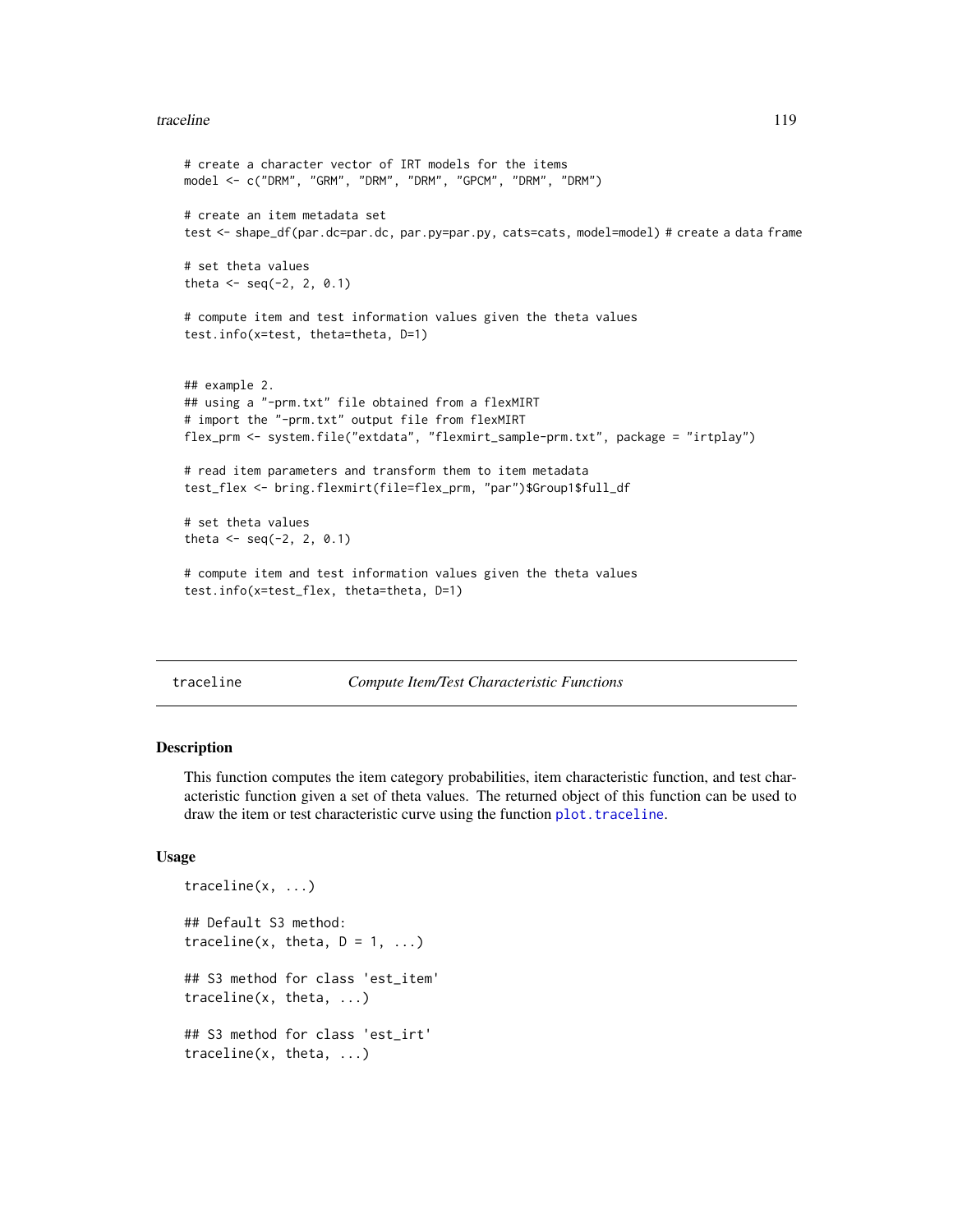### <span id="page-119-0"></span>**Arguments**

| $\mathsf{x}$ | A data frame containing the item metadata (e.g., item parameters, number of<br>categories, models ), an object of class est_item obtained from the function<br>est_item, or an object of class est_irt obtained from the function est_irt.<br>See irtfit, test info, or simetat for more details about the item metadata. |
|--------------|---------------------------------------------------------------------------------------------------------------------------------------------------------------------------------------------------------------------------------------------------------------------------------------------------------------------------|
|              | The data frame of item metadata can be easily obtained using the function<br>shape_df.                                                                                                                                                                                                                                    |
| .            | Further arguments passed to or from other methods.                                                                                                                                                                                                                                                                        |
| theta        | A vector of theta values.                                                                                                                                                                                                                                                                                                 |
| -D           | A scaling factor in IRT models to make the logistic function as close as possible<br>to the normal ogive function (if set to 1.7). Default is 1.                                                                                                                                                                          |

#### Value

This function returns an object of class [traceline](#page-118-0). This object contains a list containing the item category probabilities, item characteristic function, and test characteristic function.

#### Methods (by class)

- default: Default method to compute the item category probabilities, item characteristic function, and test characteristic function for a data frame x containing the item metadata.
- est\_item: An object created by the function [est\\_item](#page-39-0).
- est\_irt: An object created by the function [est\\_irt](#page-26-0).

#### Author(s)

Hwanggyu Lim <hglim83@gmail.com>

## See Also

[plot.traceline](#page-89-0), [est\\_item](#page-39-0)

```
## example
## using a "-prm.txt" file obtained from a flexMIRT
# import the "-prm.txt" output file from flexMIRT
flex_prm <- system.file("extdata", "flexmirt_sample-prm.txt", package = "irtplay")
# read item parameters and transform them to item metadata
test_flex <- bring.flexmirt(file=flex_prm, "par")$Group1$full_df
# set theta values
theta <- seq(-3, 3, 0.5)
# compute the item category probabilities and item/test
# characteristic functions given the theta values
traceline(x=test_flex, theta, D=1)
```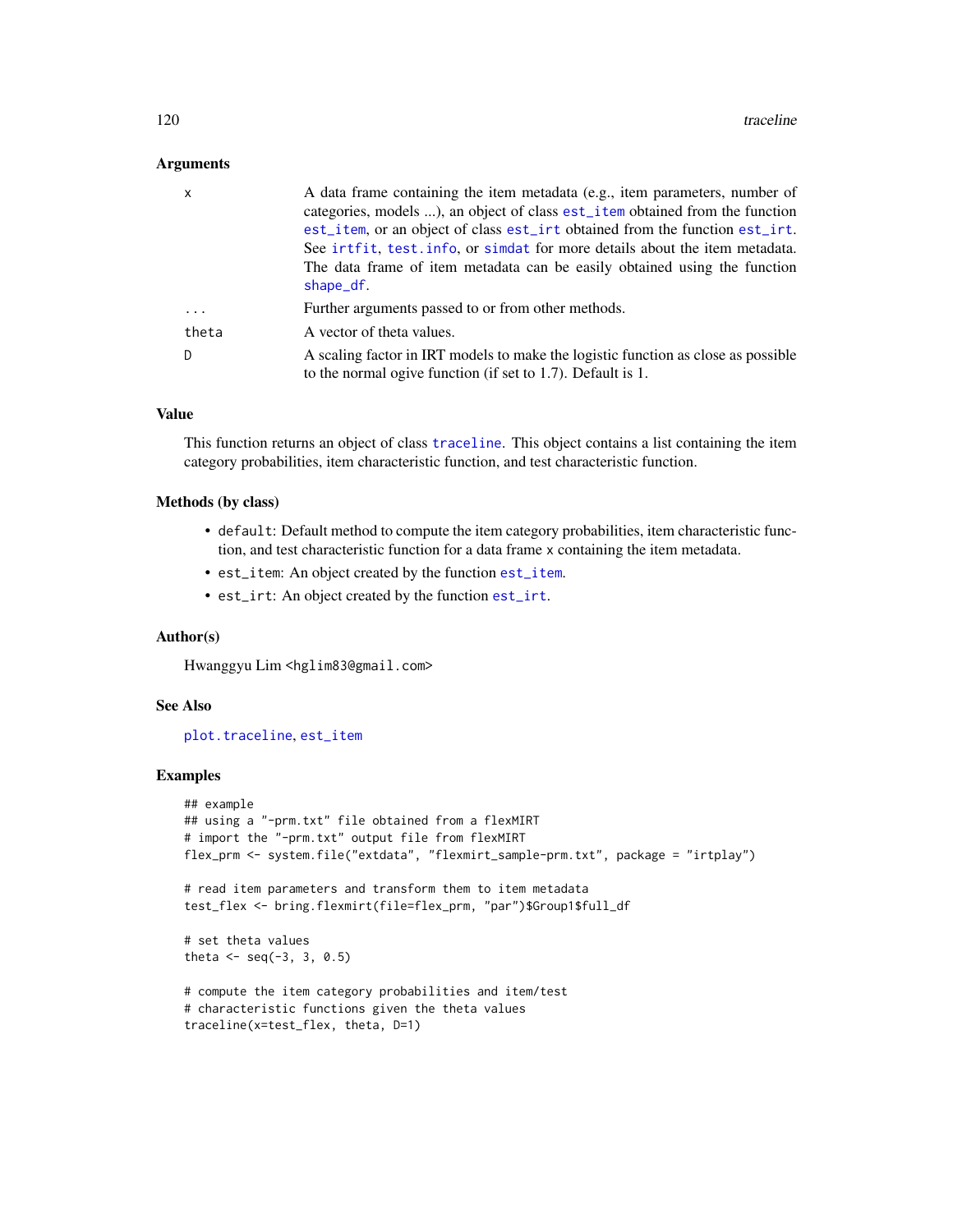# <span id="page-120-0"></span>Description

This function writes an output file of "-prm.txt" for flexMIRT (Cai, 2017). The current version of this function can be used only for the unidimensional IRT models.

## Usage

```
write.flexmirt(
  x,
 file = NULL,
 norm.pop = c(\emptyset, 1),
 refrm = TRUE,mgroup = FALSE,
  group.name = NULL
)
```
# Arguments

| X          | A data frame containing the item metadata (e.g., item parameters, number of<br>categories, models ) for a single group or a list of the item metadata for multi-<br>ple groups. See est_irt, irtfit, test. info, or simdat for more details about<br>the item metadata. The item metadata can be easily created using the function<br>shape_df.                                                                                                                                                                                                                                                                                                                                  |
|------------|----------------------------------------------------------------------------------------------------------------------------------------------------------------------------------------------------------------------------------------------------------------------------------------------------------------------------------------------------------------------------------------------------------------------------------------------------------------------------------------------------------------------------------------------------------------------------------------------------------------------------------------------------------------------------------|
| file       | The destination file name.                                                                                                                                                                                                                                                                                                                                                                                                                                                                                                                                                                                                                                                       |
| norm.pop   | A numeric vector of two components specifying a mean and standard deviation<br>of the normal population ability distribution for a single group or a list of the nu-<br>meric vectors of length two for multiple groups. When a list is provided, each in-<br>ternal numeric vector should contain a mean and standard deviation of the ability<br>distribution of each group (e.g., norm.pop = $list(c(\emptyset, 1), c(\emptyset, \emptyset, 8), c(\emptyset, 5, 1.2))$<br>for three groups). When mgroup = TRUE and a single vector of length two is pro-<br>vided (e.g., norm.pop = $c(0,1)$ ), the same vector will be recycled across all<br>groups. Default is $c(0,1)$ . |
| rePrm      | A logical value indicating whether the item parameters in the item metadata are<br>the reparameterized item parameters. If TRUE, the item intercepts and logits of<br>item guessing parameters should be included in the item metadata. If FALSE,<br>the item difficulty and item guessing parameters should be included in the item<br>metadata.                                                                                                                                                                                                                                                                                                                                |
| mgroup     | A logical value indicating whether a "-prm.txt" file is created for a single group<br>or multiple groups. Default is FALSE.                                                                                                                                                                                                                                                                                                                                                                                                                                                                                                                                                      |
| group.name | A character vector of group names. If NULL, the group names are automatically<br>generated (e.g., Group1).                                                                                                                                                                                                                                                                                                                                                                                                                                                                                                                                                                       |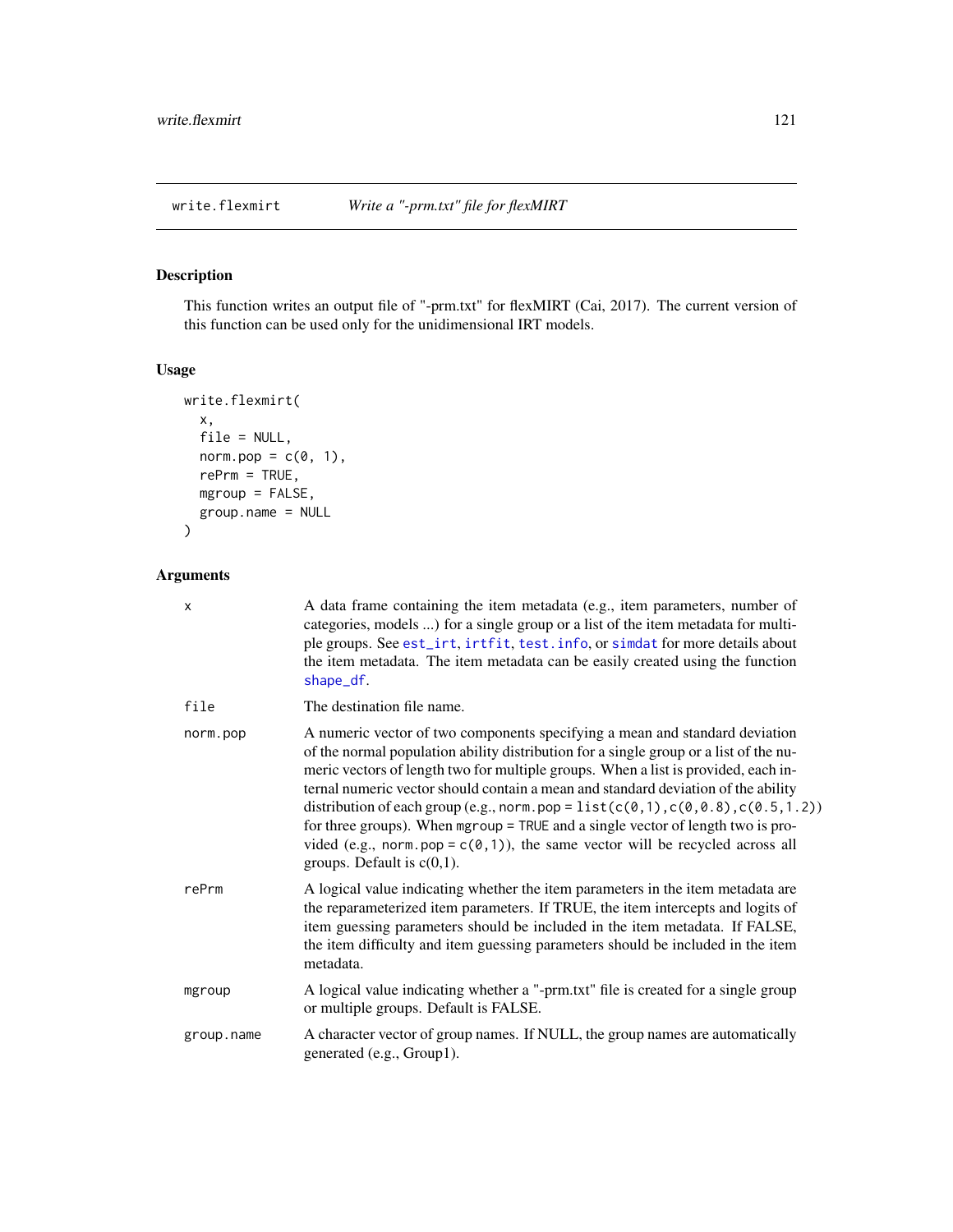## Value

A "-prm.txt" file.

## Author(s)

Hwanggyu Lim <hglim83@gmail.com>

## References

Cai, L. (2017). flexMIRT 3.5 Flexible multilevel multidimensional item analysis and test scoring [Computer software]. Chapel Hill, NC: Vector Psychometric Group.

```
## 1. Create "-prm.txt" file for a single group
## using the simulated CAT data
# 1-(1) extract the item metadata
x <- simCAT_MX$item.prm
# 1-(2) set a name of "-prm.txt" file
temp_prm <- file.path(tempdir(), "single_group_temp-prm.txt")
# 1-(3) write out the "-prm.txt" file
write.flexmirt(x, file=temp_prm, norm.pop=c(0, 1), rePrm=FALSE)
## 2. Create "-prm.txt" file for multiple groups
## using the simulated three multiple group data
# 2-(1) extract the item metadata
x <- simMG$item.prm
# set a name of "-prm.txt" file
temp_prm <- file.path(tempdir(), "mg_group_temp-prm1.txt")
# write out the "-prm.txt" file
write.flexmirt(x, file=temp_prm, norm.pop=list(c(0, 1), c(0.5, 0.8), c(-0.3, 1.3)),
               rePrm=FALSE, mgroup=TRUE, group.name=c("GR1", "GR2", "GR3"))
# or write out the "-prm.txt" file so that
# all groups have the same ability distributions
# and the group names are generate autoumatically
temp_prm <- file.path(tempdir(), "mg_group_temp-prm2.txt")
write.flexmirt(x, file=temp_prm, norm.pop=c(0, 1),
               rePrm=FALSE, mgroup=TRUE, group.name=NULL)
```